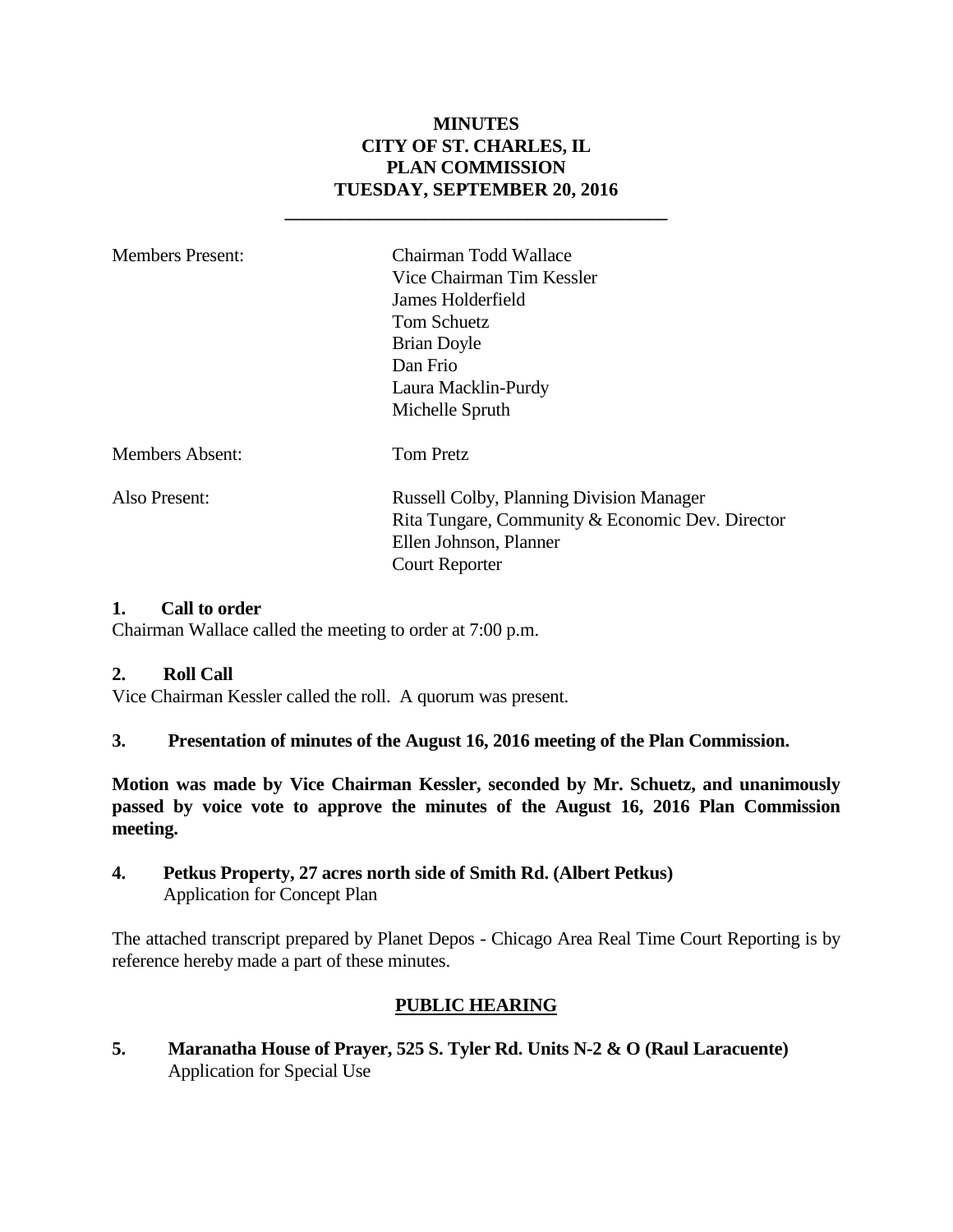#### **Minutes – St. Charles Plan Commission Tuesday, September 20, 2016 Page 2**

The attached transcript prepared by Planet Depos - Chicago Area Real Time Court Reporting is by reference hereby made a part of these minutes.

### **Motion was made by Vice Chairman Kessler and seconded by Mr. Doyle to close the public hearing.**

Roll Call Vote: Ayes: Spruth, Holderfield, Doyle, Schuetz, Frio, Macklin-Purdy, Wallace, Kessler Nays: None Absent: Pretz Motion carried: 8-0

### **MEETING**

# **6. Maranatha House of Prayer, 525 S. Tyler Rd. Units N-2 & O (Raul Laracuente)** Application for Special Use

The attached transcript prepared by Planet Depos - Chicago Area Real Time Court Reporting is by reference hereby made a part of these minutes.

**Motion was made by Vice Chairman Kessler and seconded by Mr. Schuetz to recommend approval of a Special Use for a Place of Worship for Maranatha House of Prayer, 525 S. Tyler Rd. Units N-2 & O (Raul Laracuente) with two conditions: 1) The maximum number of people at any given church service shall not exceed 45; and 2) Church services shall not be held before 7:00 p.m. on weekdays or before 12:00 p.m. on Saturdays.** 

Roll Call Vote: Ayes: Spruth, Holderfield, Doyle, Schuetz, Frio, Macklin-Purdy, Wallace, Kessler Nays: None Absent: Pretz Motion carried: 8-0

### **7. Additional Business from Plan Commission Members or Staff**

### **8. Weekly Development Report**

### **9. Meeting Announcements**

### a. Plan Commission

Tuesday, October 4, 2016 at 7:00pm Council Chambers Tuesday, October 18, 2016 at 7:00pm Council Chambers Tuesday, November 22, 2016 at 7:00pm Council Chambers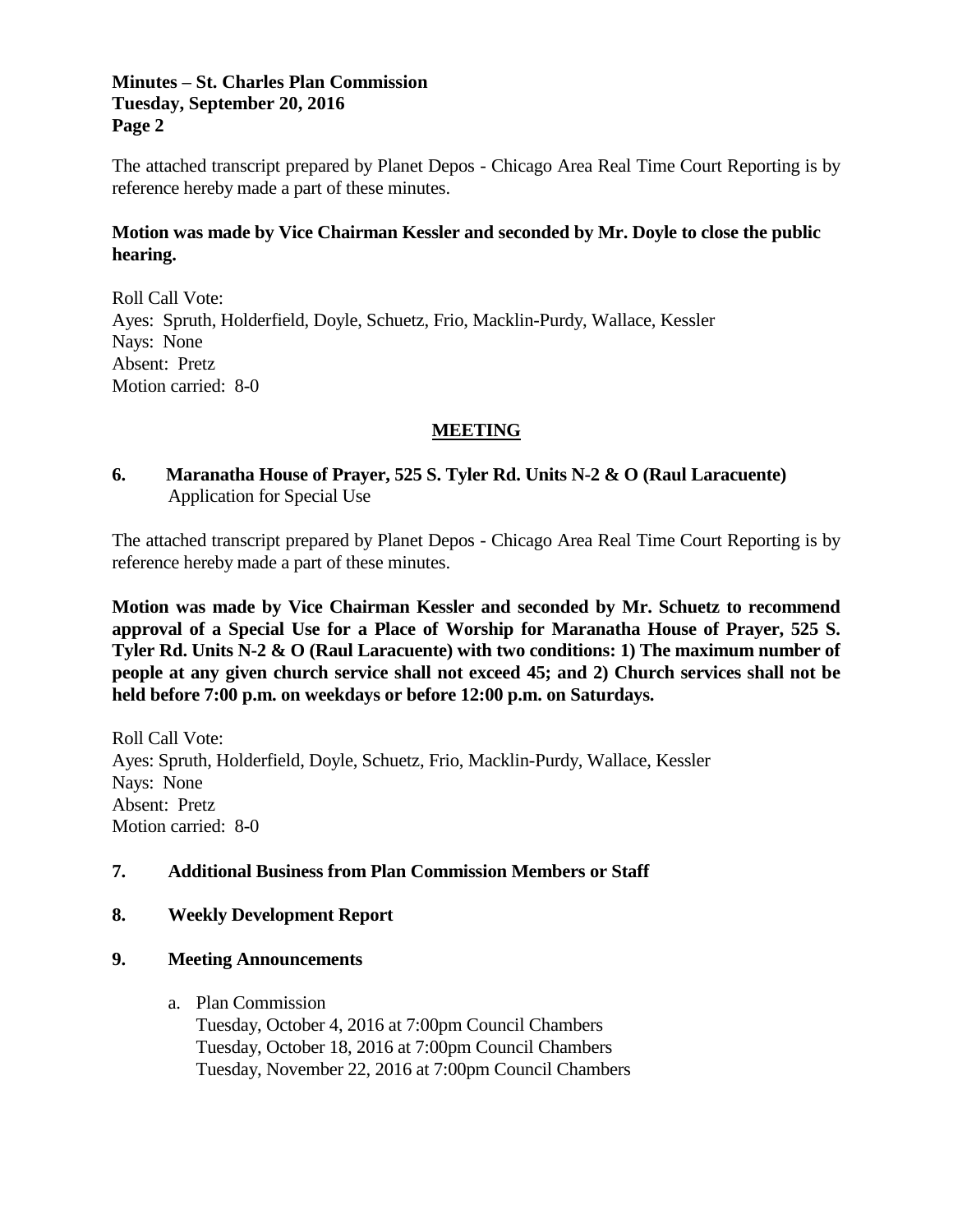# **Minutes – St. Charles Plan Commission Tuesday, September 20, 2016 Page 3**

b. Planning & Development Committee Monday, October 10, 2016 at 7:00pm Council Chambers Monday, November 14, 2016 at 7:00pm Council Chambers

# **10. Public Comment**

# **11. Adjournment at 9:16pm**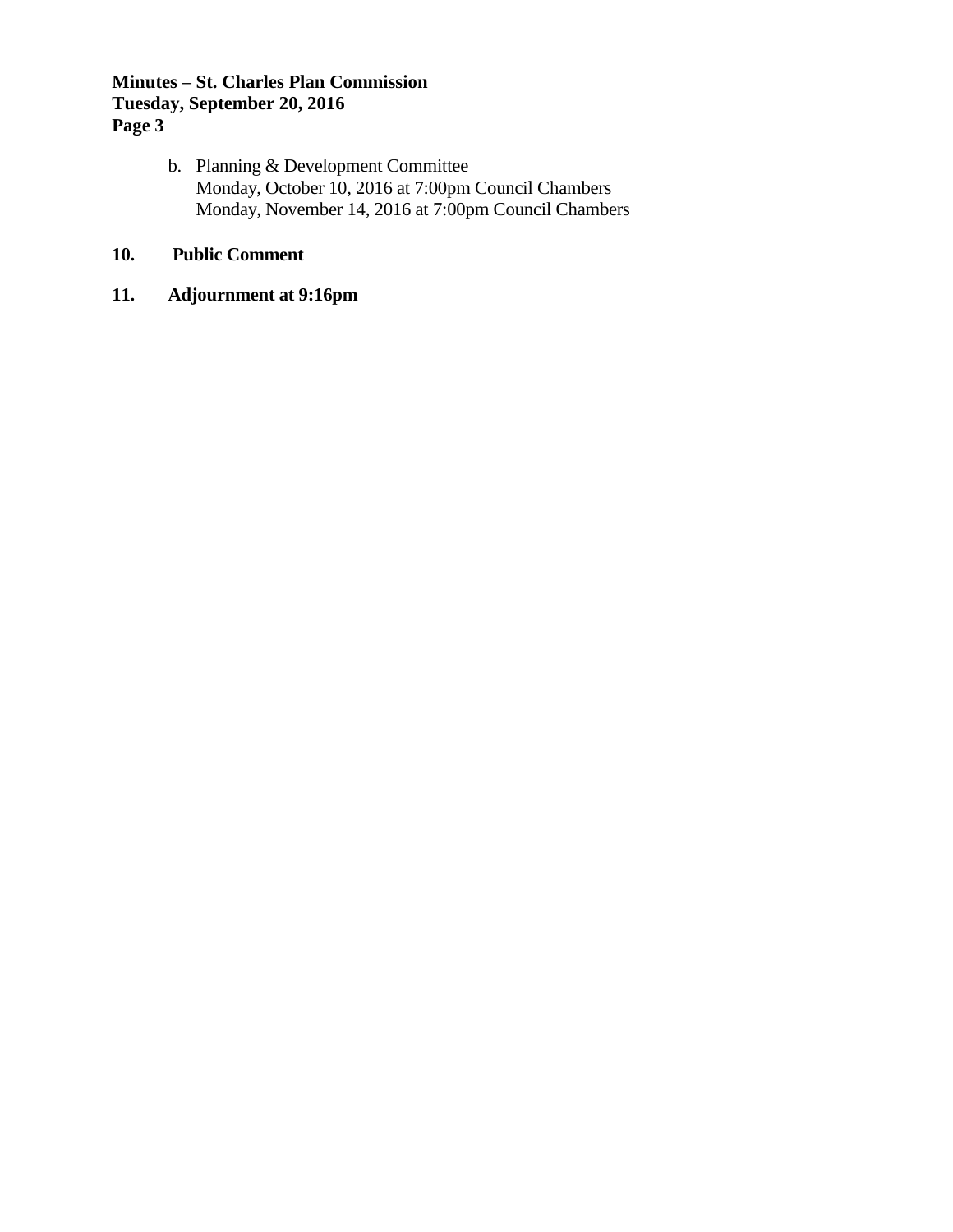

# Transcript of **Meeting: Petkus Property, North Side of Smith Road**

**Date:** September 20, 2016

**Case:** St. Charles Plan Commission

Planet Depos, LLC Phone: 888-433-3767 Fax: 888-503-3767 Email: transcripts@planetdepos.com Internet: www.planetdepos.com

Worldwide Court Reporting | Interpretation | Trial Services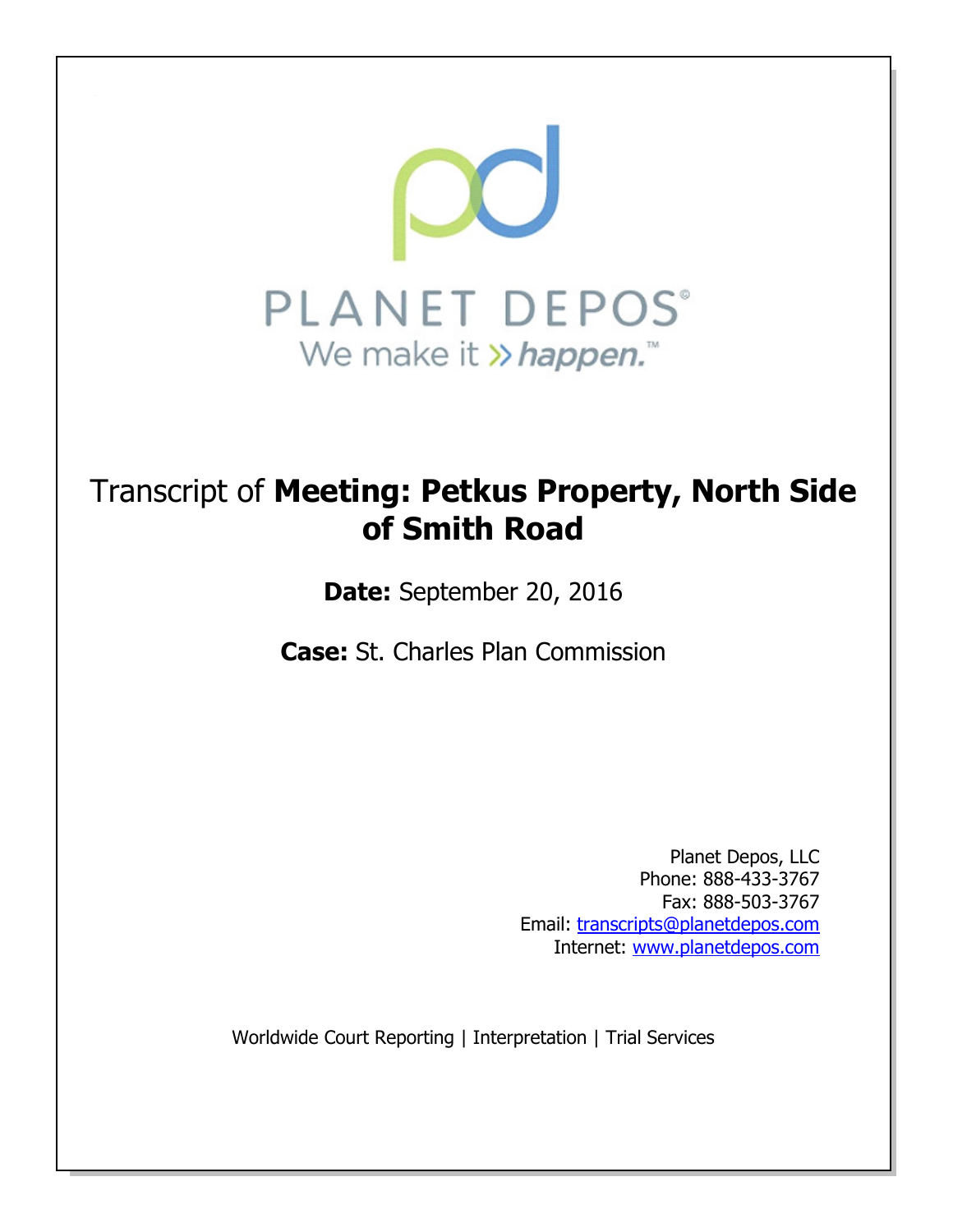1 BEFORE THE PLAN COMMISSION 2 OF THE CITY OF ST. CHARLES 3 4 ------------------------------x 5 In Re: : 6 Petkus Property, 27 acres, : 7 north side of Smith Road : 8 (Albert Petkus) : 9 Application for Concept Plan. : 10 ------------------------------x 11 12 REPORT OF PROCEEDINGS 13 St. Charles, Illinois 14 Tuesday, September 20, 2016 15 7:00 p.m. 16 17 18 19 20 21 22 Job No.: 97799A 23 Pages: 1 - 87 24 Reported by: Paula M. Quetsch, CSR, RPR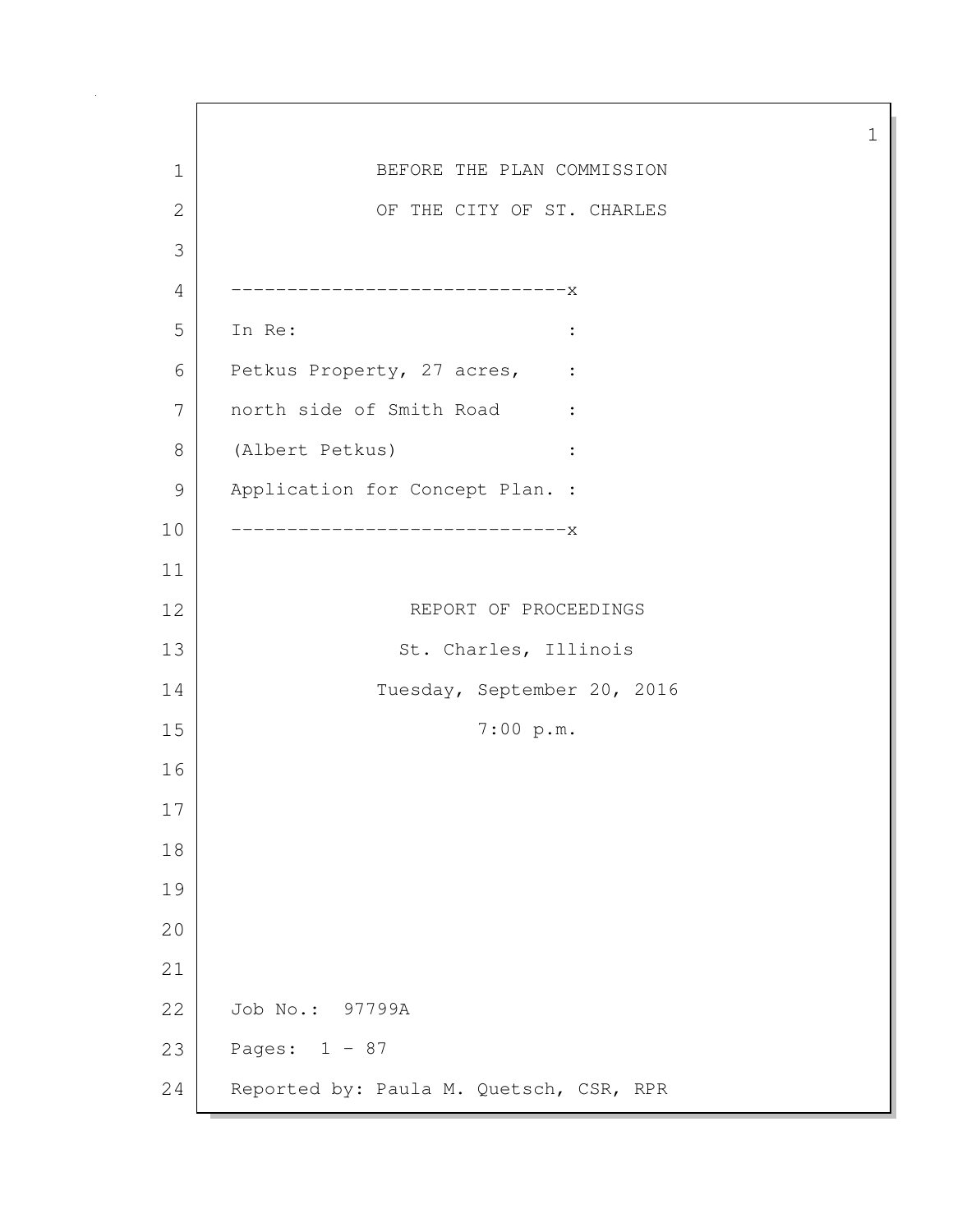$\mathbf l$ 

| Report of proceedings held at the location of:<br>$\mathbf 1$<br>$\mathbf{2}$<br>3<br>ST. CHARLES CITY HALL<br>2 East Main Street<br>4<br>St. Charles, Illinois 60174<br>5<br>$(630)$ 377-4400<br>6<br>7<br>$8\,$<br>$\mathcal{G}$<br>Before Paula M. Quetsch, a Certified Shorthand<br>10<br>Reporter, Registered Professional Reporter, and a<br>11<br>12<br>Notary Public in and for the State of Illinois.<br>13<br>14<br>15<br>16<br>17<br>18<br>19<br>20<br>21<br>22<br>23<br>24 |  |
|----------------------------------------------------------------------------------------------------------------------------------------------------------------------------------------------------------------------------------------------------------------------------------------------------------------------------------------------------------------------------------------------------------------------------------------------------------------------------------------|--|
|                                                                                                                                                                                                                                                                                                                                                                                                                                                                                        |  |
|                                                                                                                                                                                                                                                                                                                                                                                                                                                                                        |  |
|                                                                                                                                                                                                                                                                                                                                                                                                                                                                                        |  |
|                                                                                                                                                                                                                                                                                                                                                                                                                                                                                        |  |
|                                                                                                                                                                                                                                                                                                                                                                                                                                                                                        |  |
|                                                                                                                                                                                                                                                                                                                                                                                                                                                                                        |  |
|                                                                                                                                                                                                                                                                                                                                                                                                                                                                                        |  |
|                                                                                                                                                                                                                                                                                                                                                                                                                                                                                        |  |
|                                                                                                                                                                                                                                                                                                                                                                                                                                                                                        |  |
|                                                                                                                                                                                                                                                                                                                                                                                                                                                                                        |  |
|                                                                                                                                                                                                                                                                                                                                                                                                                                                                                        |  |
|                                                                                                                                                                                                                                                                                                                                                                                                                                                                                        |  |
|                                                                                                                                                                                                                                                                                                                                                                                                                                                                                        |  |
|                                                                                                                                                                                                                                                                                                                                                                                                                                                                                        |  |
|                                                                                                                                                                                                                                                                                                                                                                                                                                                                                        |  |
|                                                                                                                                                                                                                                                                                                                                                                                                                                                                                        |  |
|                                                                                                                                                                                                                                                                                                                                                                                                                                                                                        |  |
|                                                                                                                                                                                                                                                                                                                                                                                                                                                                                        |  |
|                                                                                                                                                                                                                                                                                                                                                                                                                                                                                        |  |
|                                                                                                                                                                                                                                                                                                                                                                                                                                                                                        |  |
|                                                                                                                                                                                                                                                                                                                                                                                                                                                                                        |  |
|                                                                                                                                                                                                                                                                                                                                                                                                                                                                                        |  |
|                                                                                                                                                                                                                                                                                                                                                                                                                                                                                        |  |
|                                                                                                                                                                                                                                                                                                                                                                                                                                                                                        |  |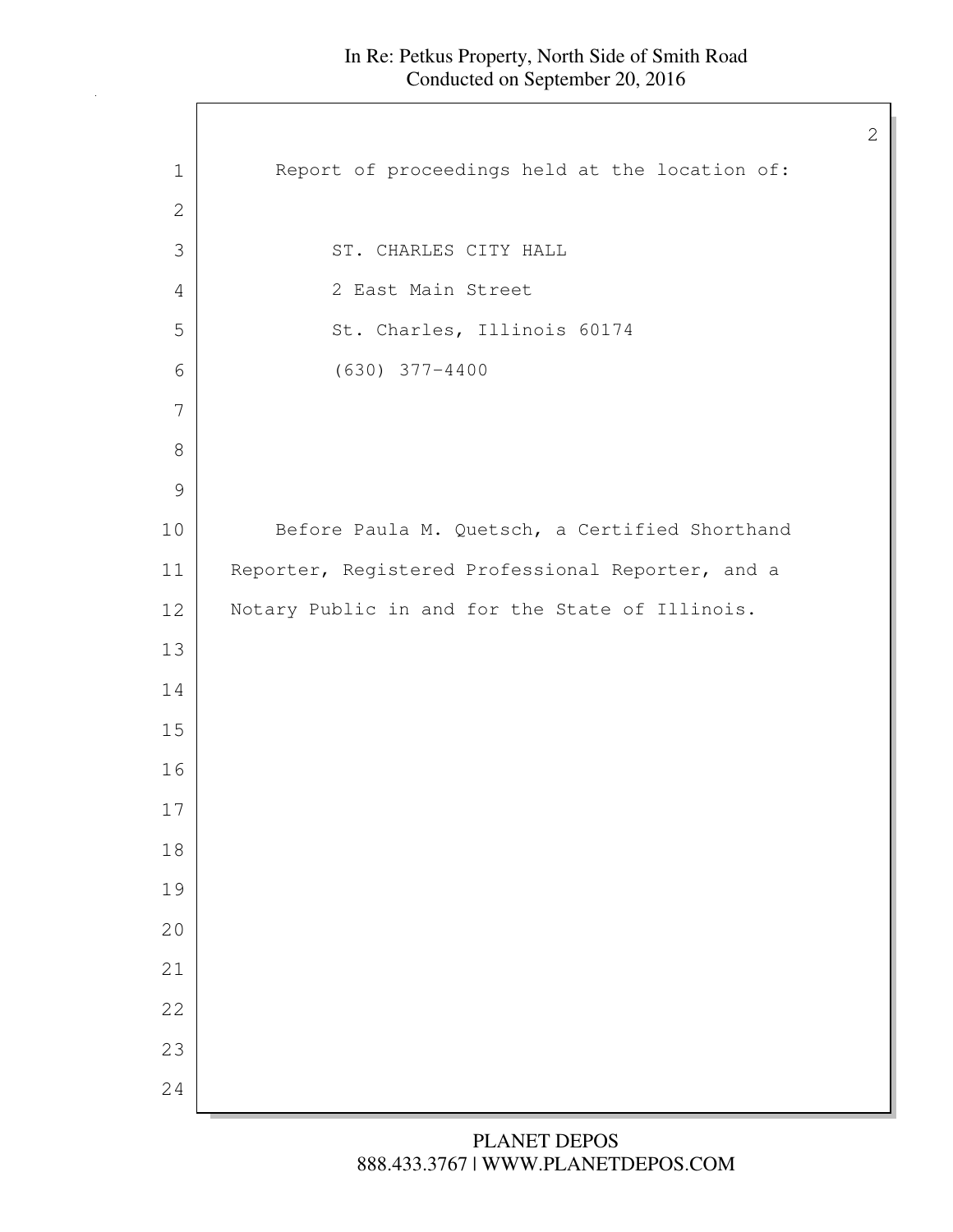$\Gamma$ 

| $\mathbf 1$    | PRESENT:                              |
|----------------|---------------------------------------|
| $\mathbf{2}$   | TODD WALLACE, Chairman                |
| $\mathfrak{Z}$ | TIM KESSLER, Vice Chairman            |
| 4              | BRIAN DOYLE, Member                   |
| 5              | DAN FRIO, Member                      |
| 6              | JIM HOLDERFIELD, Member               |
| 7              | LAURA MACKLIN-PURDY, Member           |
| 8              | TOM SCHUETZ, Member                   |
| $\mathcal{Q}$  | MICHELLE SPRUTH, Member               |
| 10             |                                       |
| 11             | ALSO PRESENT:                         |
| 12             | RUSS COLBY, Planning Division Manager |
| 13             | RITA TUNGARE, Community and Economic  |
| 14             | Development Director                  |
| 15             |                                       |
| 16             |                                       |
| 17             |                                       |
| 18             |                                       |
| 19             |                                       |
| 20             |                                       |
| 21             |                                       |
| 22             |                                       |
| 23             |                                       |
| 24             |                                       |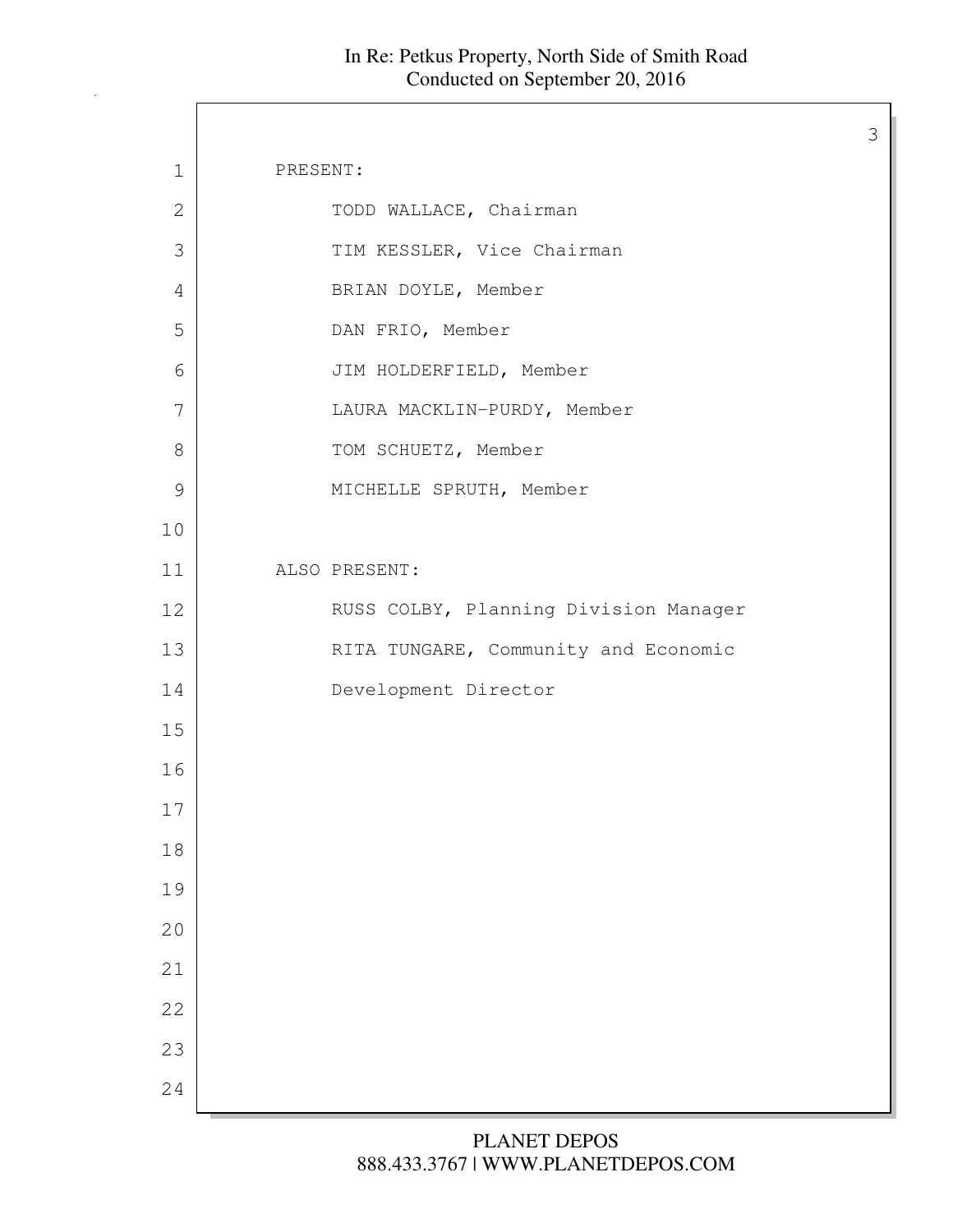4

1 P R O C E E D I N G S 2 CHAIRMAN WALLACE: This meeting of the 3 St. Charles Plan Commission will come to order. 4 Tim, roll call. 5 VICE CHAIRMAN KESSLER: Spruth. 6 MEMBER SPRUTH: Here. 7 VICE CHAIRMAN KESSLER: Holderfield. 8 MEMBER HOLDERFIELD: Here. 9 VICE CHAIRMAN KESSLER: Doyle. 10 MEMBER DOYLE: Here. 11 | VICE CHAIRMAN KESSLER: Schuetz. 12 MEMBER SCHUETZ: Here. 13 VICE CHAIRMAN KESSLER: Frio. 14 MEMBER FRIO: Here. 15 VICE CHAIRMAN KESSLER: Purdy. 16 MEMBER MACKLIN-PURDY: Here. 17 VICE CHAIRMAN KESSLER: Wallace. 18 CHAIRMAN WALLACE: Here. 19 VICE CHAIRMAN KESSLER: Kessler, here. 20 CHAIRMAN WALLACE: Item 3 on the agenda is 21 presentation of minutes of the August 16th, 2016, 22 | meeting. Is there a motion to approve? 23 VICE CHAIRMAN KESSLER: So moved. 24 MEMBER SCHUETZ: Second.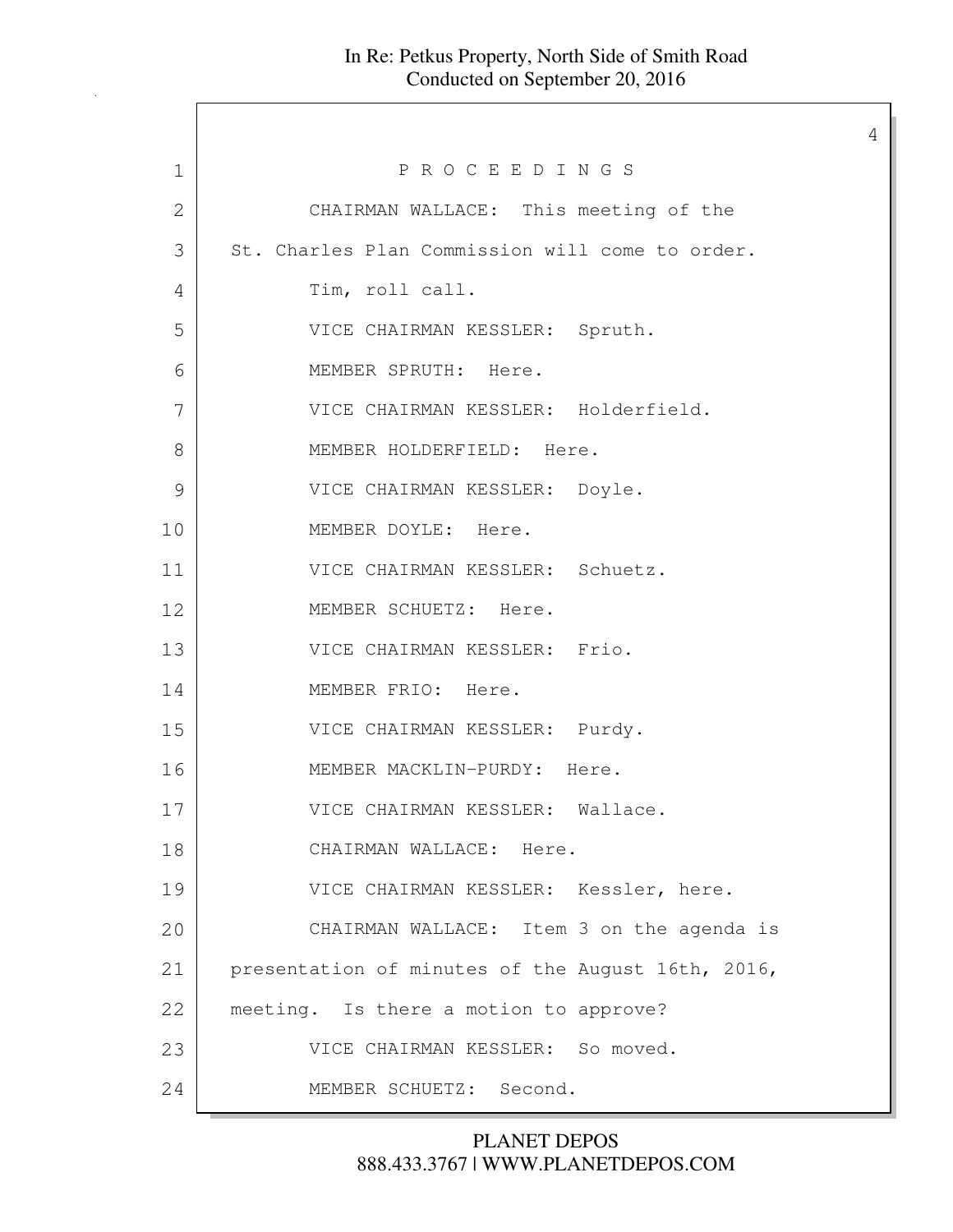5

1 CHAIRMAN WALLACE: It's been moved and 2 seconded. All in favor. 3 (Ayes heard.) 4 CHAIRMAN WALLACE: Opposed. 5 (No response.) 6 CHAIRMAN WALLACE: Before we move on with 7 tonight's business, since this is our -- this is the 8 first meeting since September 11th, I would like to 9 invite you all to take a moment of silence and 10 remember. 11 (Moment of silence observed.) 12 CHAIRMAN WALLACE: All right. Thank you. 13 Item 4 on the agenda is the Petkus Property, 14 North Side of Smith Road (Albert Petkus) Application 15 for Concept Plan. 16 I'd like to welcome you all here tonight, and 17 I want to give a summary of what the Plan Commission 18 is and what we do. 19 We are tasked by the City Council -- first 20 of all, we're appointed as volunteers to serve on 21 the Plan Commission, and we're tasked by the City 22 Council to review applications that come before us 23 and conduct public hearings. 24 That's not what we're doing tonight. This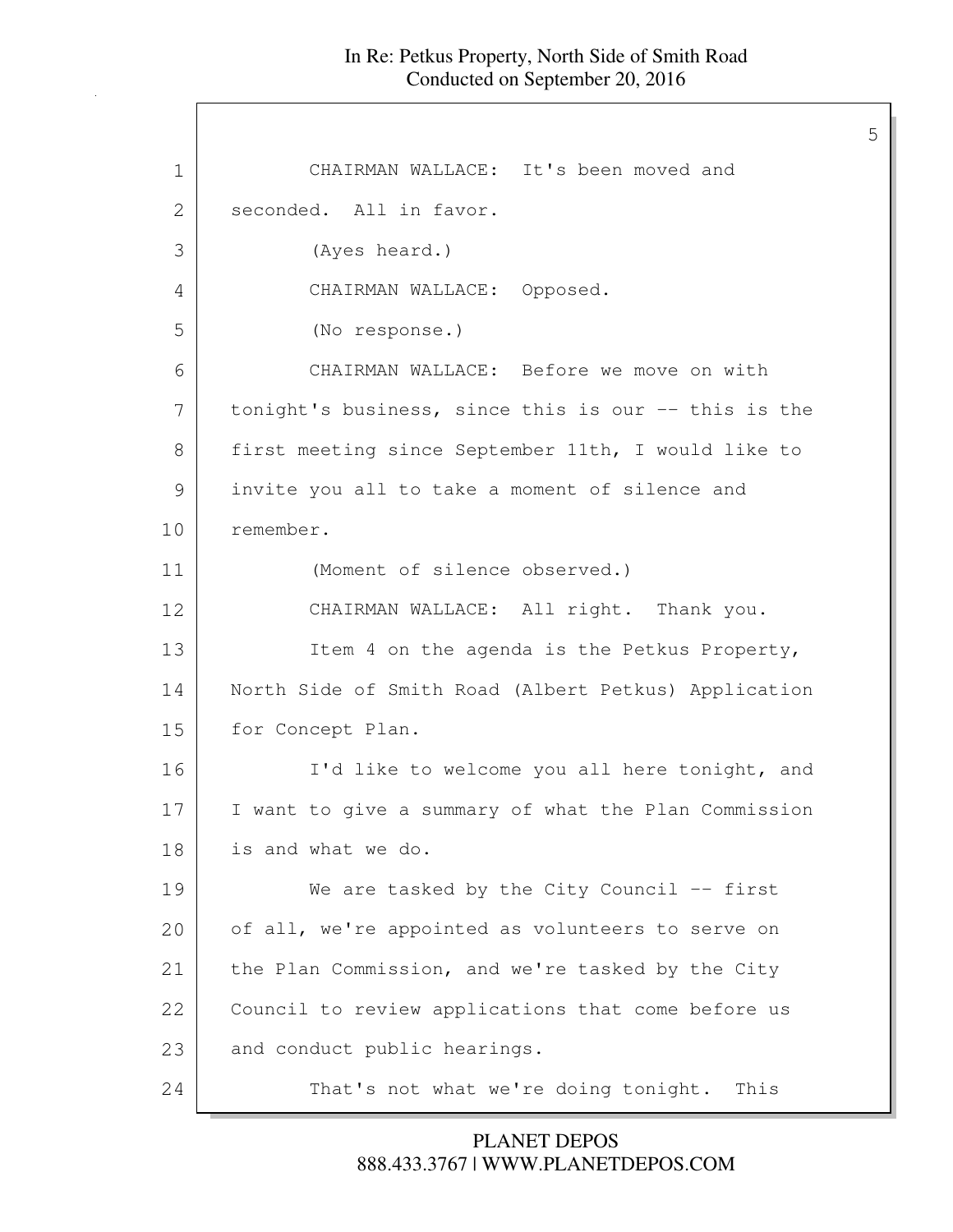| $\mathbf 1$ | is actually prior to a public hearing because there  |
|-------------|------------------------------------------------------|
| 2           | hasn't been any application filed.                   |
| 3           | So what we do as a courtesy to people who are        |
| 4           | considering making an application is we'll conduct a |
| 5           | concept plan review. And at this point in the        |
| 6           | process, the developer presents what they may come   |
| 7           | before the City with, and we provide constructive    |
| 8           | comments both in favor of and not in favor of in the |
| 9           | potential application.                               |
| 10          | So the way that we're going to run this              |
| 11          | tonight is, first of all, the developer is going to  |
| 12          | make a presentation, and following the presentation  |
| 13          | members of the Plan Commission will ask questions of |
| 14          | the developer. Following that anyone in the audience |
| 15          | who wishes to may ask a question.                    |
| 16          | After that, at the end of the process the            |
| 17          | Plan Commission will give comments to the developer  |
| 18          | on what they do and do not like about the plan.      |
| 19          | This enables a developer to go back and incorporate  |
| 20          | those changes before making a final application with |
| 21          | the City.                                            |
| 22          | We have a court reporter here in the room,           |
| 23          | and she can only take down one voice at a time. So   |
| 24          | I would ask that anyone who wishes to speak first be |

888.433.3767 | WWW.PLANETDEPOS.COM PLANET DEPOS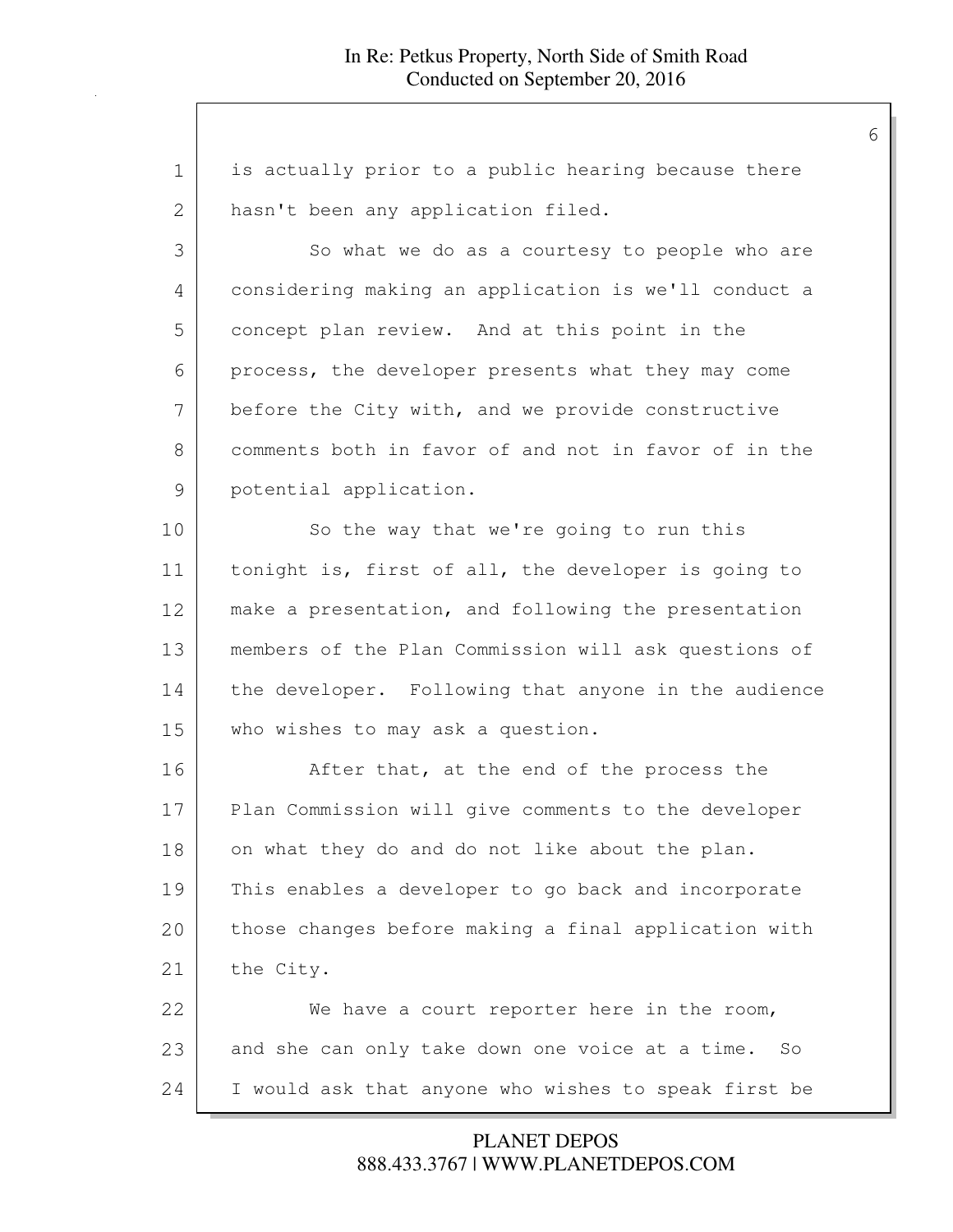| $\mathbf 1$ | recognized by me, and when speaking, I would ask     |
|-------------|------------------------------------------------------|
| 2           | that you come up to the lectern and state your name  |
| 3           | and your address and then ask questions or make      |
| 4           | comments as you see fit.                             |
| 5           | Now, there are a lot of people here tonight,         |
| 6           | and it's not our intention to have this go until     |
| 7           | midnight. So I would ask for a courtesy in making    |
| 8           | comments brief, asking questions that are on point,  |
| 9           | and if someone else has already asked a question or  |
| 10          | made a comment that you intend to make, it's been    |
| 11          | made and heard by the Plan Commission, and I would   |
| 12          | ask that you just let it be at that. Unfortunately,  |
| 13          | we don't have time for 100 different people to make  |
| 14          | speeches. So I would just ask that you give us the   |
| 15          | information that you think is important and allow    |
| 16          | other people to do that, too.                        |
| 17          | And then after this $--$ sorry $--$ I lost my        |
| 18          | train of thought. After this meeting we will take    |
| 19          | no action. We will conduct this hearing -- this      |
| 20          | meeting, this concept plan review, and then we won't |
| 21          | do anything further. It will be before the planning  |
| 22          | and development committee of the City Council for a  |
| 23          | similar meeting. That's on, I believe October 10th.  |
| 24          | It will be similar to this one, and that will be a   |

888.433.3767 | WWW.PLANETDEPOS.COM PLANET DEPOS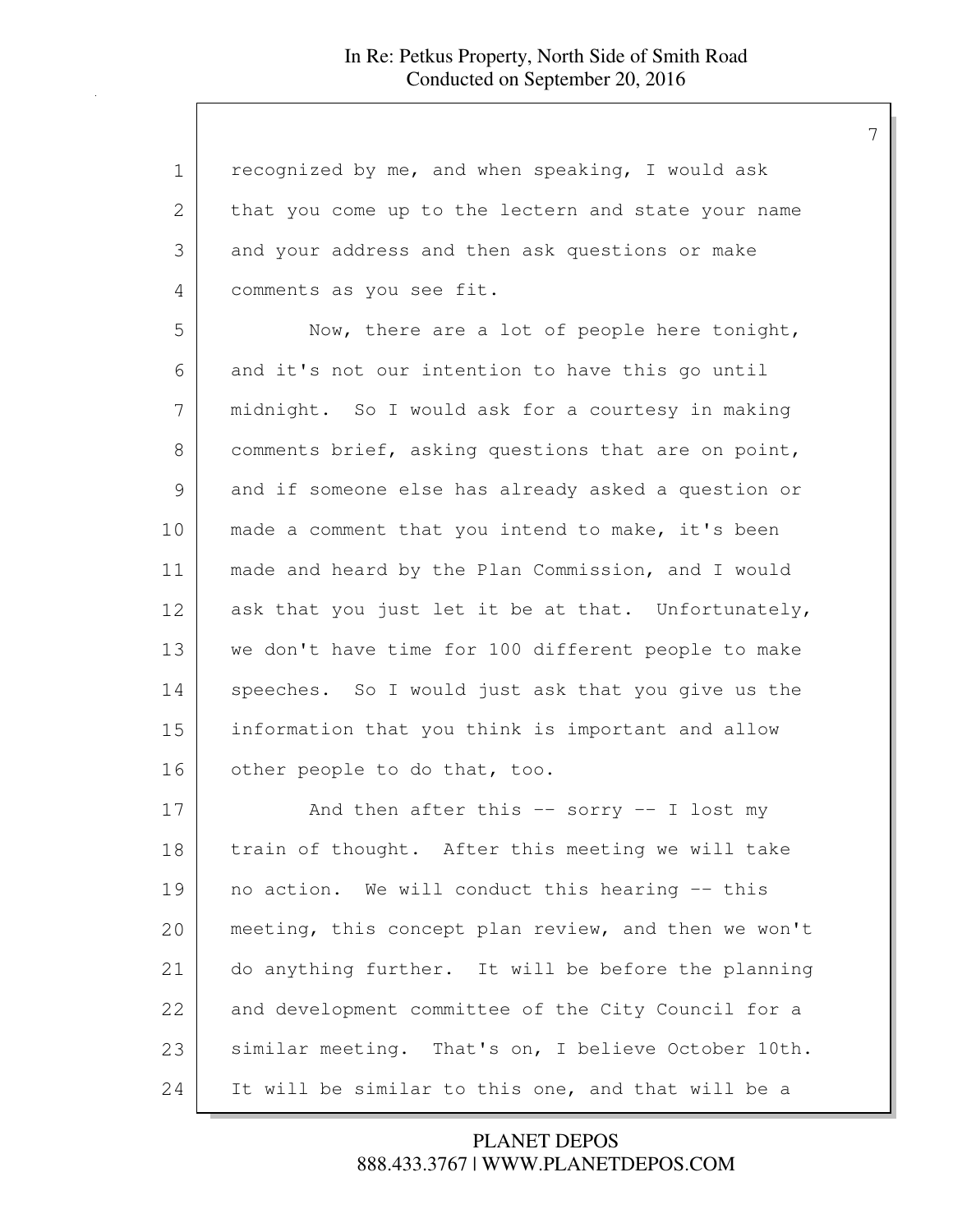| $\mathbf 1$   | time to be heard by City Council members.            |
|---------------|------------------------------------------------------|
| 2             | So as I said, we don't do anything following         |
| 3             | this meeting. As soon as the applicant feels that    |
| 4             | they are in a position to come before the City, they |
| 5             | will file an application, and at that point we'll    |
| 6             | have a public hearing, and that will be another time |
| 7             | to be heard.                                         |
| 8             | That being said, when an application comes           |
| $\mathcal{G}$ | before the City, we consider what the application is |
| 10            | asking for. At this point in time, we can give the   |
| 11            | developer suggestions as to what that application    |
| 12            | would be. And I would ask -- the smart thing to do   |
| 13            | is to keep to the zoning ordinance, the zoning       |
| 14            | classification, what type of application you'd like  |
| 15            | to come before the City because that's what we       |
| 16            | consider. We don't consider anything regarding       |
| 17            | policy, just regarding the application itself.       |
| 18            | Any questions?                                       |
| 19            | (No response.)                                       |
| 20            | CHAIRMAN WALLACE: All right. Seeing none,            |
| 21            | staff, anything before we begin?                     |
| 22            | MR. COLBY:<br>No.                                    |
| 23            | CHAIRMAN WALLACE: Okay. And how long do              |
| 24            | you expect your presentation to take?                |

888.433.3767 | WWW.PLANETDEPOS.COM PLANET DEPOS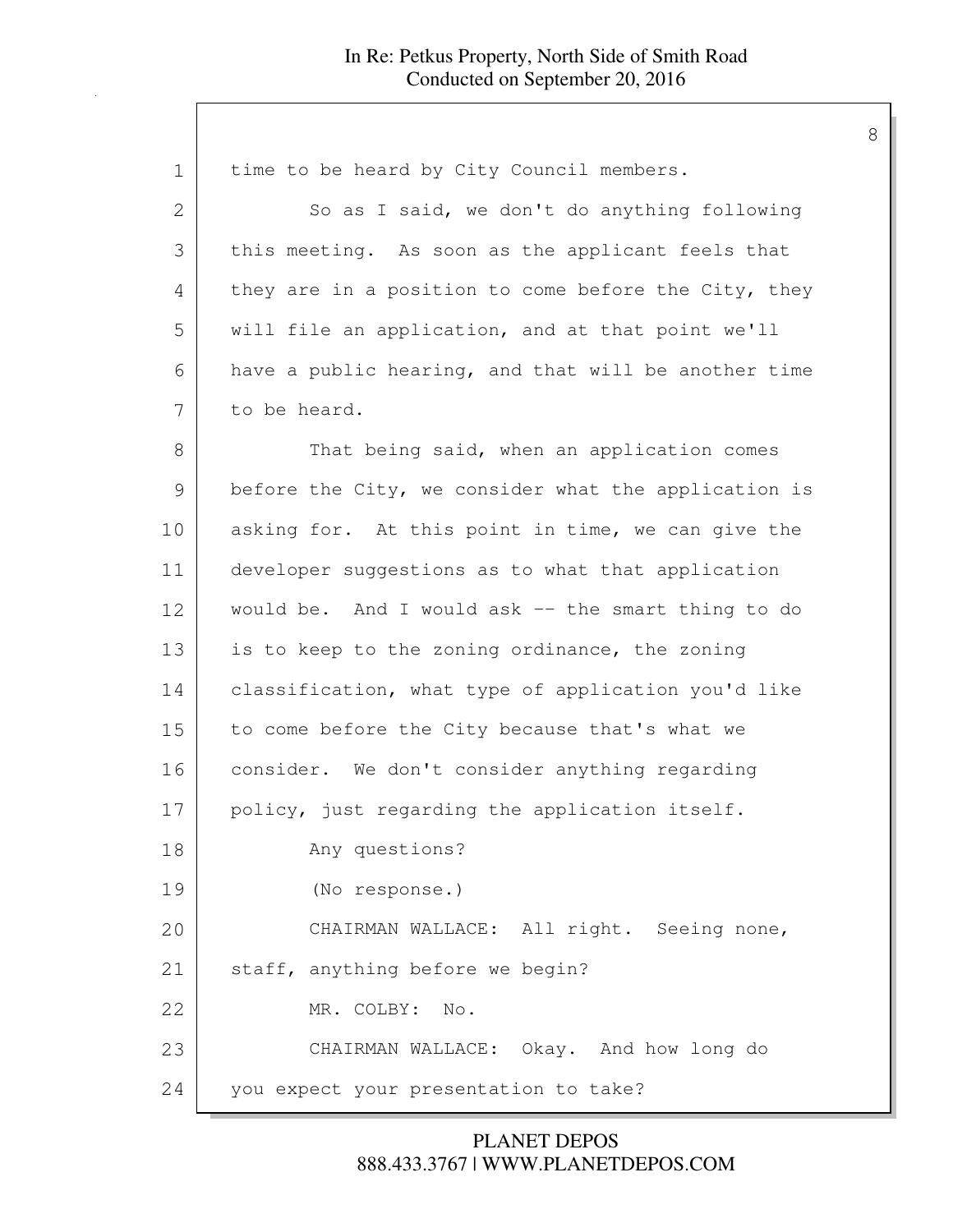| 1  | MR. CARRARA: 10 to 15 minutes, Mr. Chairman.         |
|----|------------------------------------------------------|
| 2  | CHAIRMAN WALLACE: All right. I'll be                 |
| 3  | timing you.                                          |
| 4  | MR. CARRARA: Thank you, Mr. Chairman,                |
| 5  | Commissioners. My name is Kevin Carrara. I'm with    |
| 6  | the law firm of Rathje & Woodward, and I represent   |
| 7  | the property owner on this concept application.      |
| 8  | Thank you for your time this evening, and we look    |
| 9  | forward to your input as we work through this        |
| 10 | process.                                             |
| 11 | Before we begin the meat of the presentation,        |
| 12 | I'd like to take a few moments and try to address    |
| 13 | what may be some misconceptions or misunderstanding  |
| 14 | as to our concept application.                       |
| 15 | In meeting with the surrounding neighbors            |
| 16 | prior to coming before you tonight, we determined    |
| 17 | that we think there's a misunderstanding in the      |
| 18 | reading of our concept application. Any reference    |
| 19 | to a PUD or a planned unit development, as we're     |
| 20 | aware in the zoning world, those initials mean       |
| 21 | something, and we believe they've been confused with |
| 22 | the initials HUD or the Housing and Urban            |
| 23 | Development department of the Federal government and |
| 24 | have even gone so far as to confuse it with us       |

888.433.3767 | WWW.PLANETDEPOS.COM PLANET DEPOS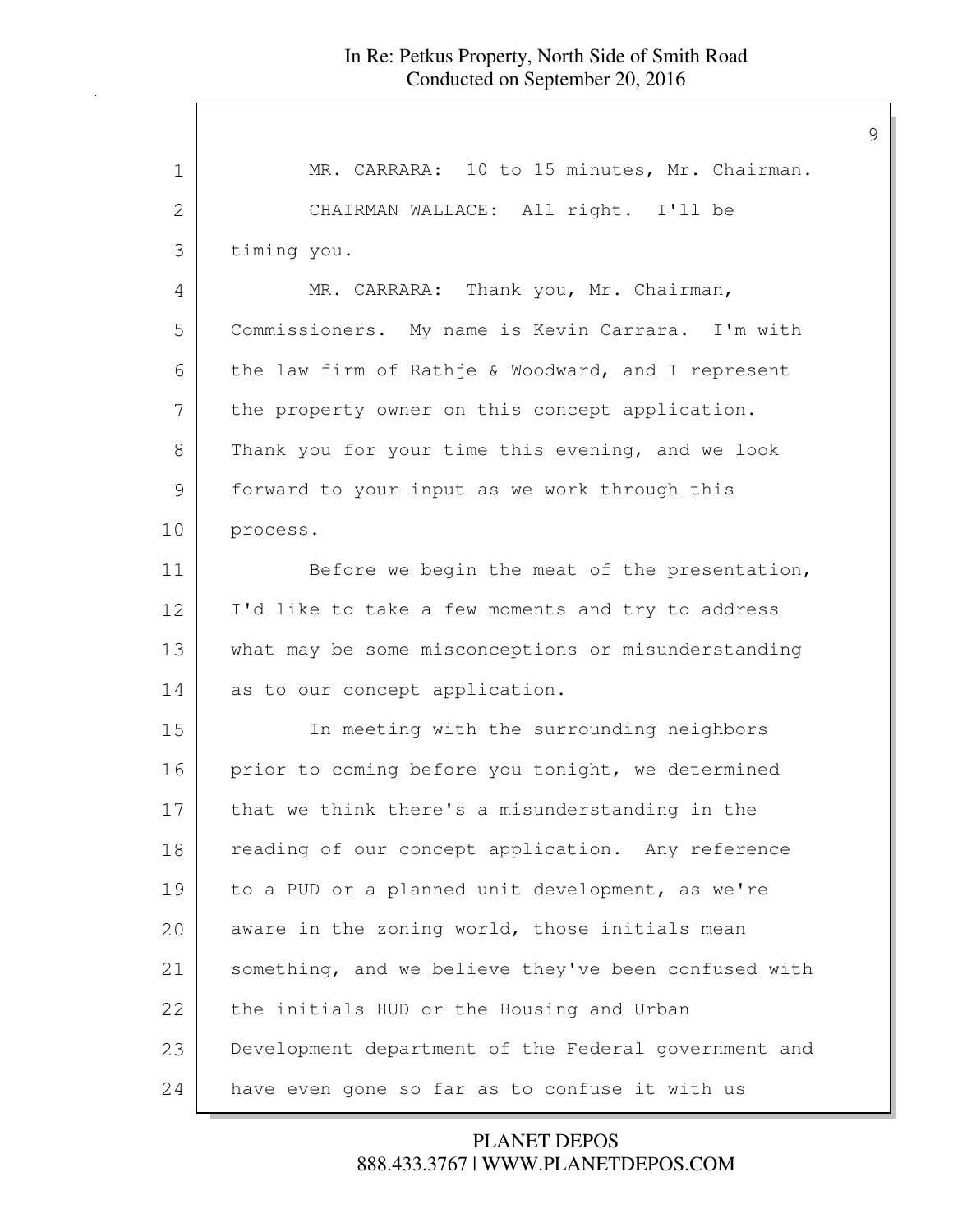| 1             | seeking approval of Section 8 housing before you      |
|---------------|-------------------------------------------------------|
| 2             | this evening. I think, as the Chair recognized,       |
| 3             | none of that is before this Commission today.         |
| 4             | I think you've read our application. I                |
| 5             | think staff will agree with us, nowhere at any time   |
| 6             | have we discussed any type of Section 8 housing nor   |
| 7             | have we discussed any HUD housing programs. That's    |
| 8             | not why we're here this evening. We're here this      |
| $\mathcal{G}$ | evening for your input on our concept application     |
| 10            | for a planned unit designation and RM rezoning.       |
| 11            | With that a little bit of backdrop, I'll go           |
| 12            | ahead and introduce the team tonight to explain our   |
| 13            | concept to you.                                       |
| 14            | First, I have Al Petkus. He's the property            |
| 15            | The Petkus family has owned property in the<br>owner. |
| 16            | area since the 1950s. In fact, most of the area you   |
| 17            | see around the green screen, all the houses and       |
| 18            | commercial developments were built on land that was   |
| 19            | at one time probably the Petkus family's dairy farm.  |
| 20            | Al purchased the first half of the 27 acres           |
| 21            | in 1998 from his family, and he then purchased the    |
| 22            | remaining half in 2002. The property is not for       |
| 23            | sale. It's not being marketed. We're just here to     |
| 24            | try to get information and work with the City through |

888.433.3767 | WWW.PLANETDEPOS.COM PLANET DEPOS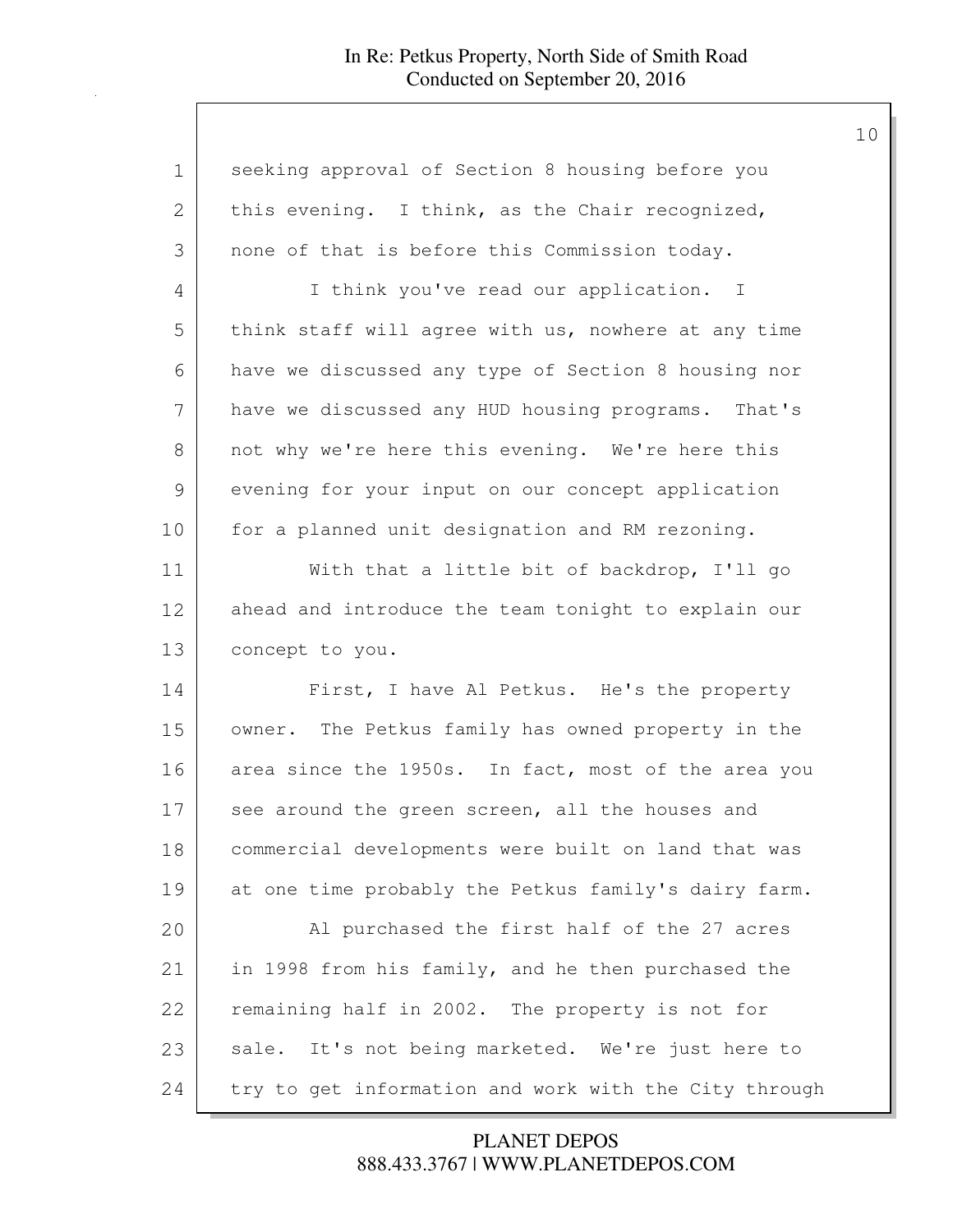1 this concept process.

| $\overline{2}$ | As the Chair said, should this process ever             |
|----------------|---------------------------------------------------------|
| 3              | get to an application or at some point an actual        |
| 4              | development, the developer will have to go through      |
| 5              | the planned unit process, have the public hearings,     |
| 6              | prove the necessary standards that would be both        |
| 7              | within the annexation agreement, as well as the         |
| 8              | zoning code for whatever the end use may be a part      |
| $\mathcal{G}$  | of the development at some point in the future.         |
| 10             | Now, there's been some concern that people              |
| 11             | suggest we're not being truthful with the City, that    |
| 12             | we have some kind of deal hidden away in our pocket.    |
| 13             | That's not the case. Some have said, "Why are they      |
| 14             | spending so much money to get to the process if         |
| 15             | there isn't anything down the road?"                    |
| 16             | Well, it's a very simple question, and Al will          |
| 17             | be the first to admit it. He's not a builder; he's      |
| 18             | not a developer; this is his first foray into this      |
| 19             | process, and he doesn't understand the zoning context.  |
| 20             | When we first met with him, he didn't understand what a |
| 21             | PUD was either. He didn't understand what RM-3 was.     |
| 22             | We had to work through that process. So Al wanted       |
| 23             | to hire the experts to help him understand that.        |
| 24             | One of the understandings he wanted to try              |

888.433.3767 | WWW.PLANETDEPOS.COM PLANET DEPOS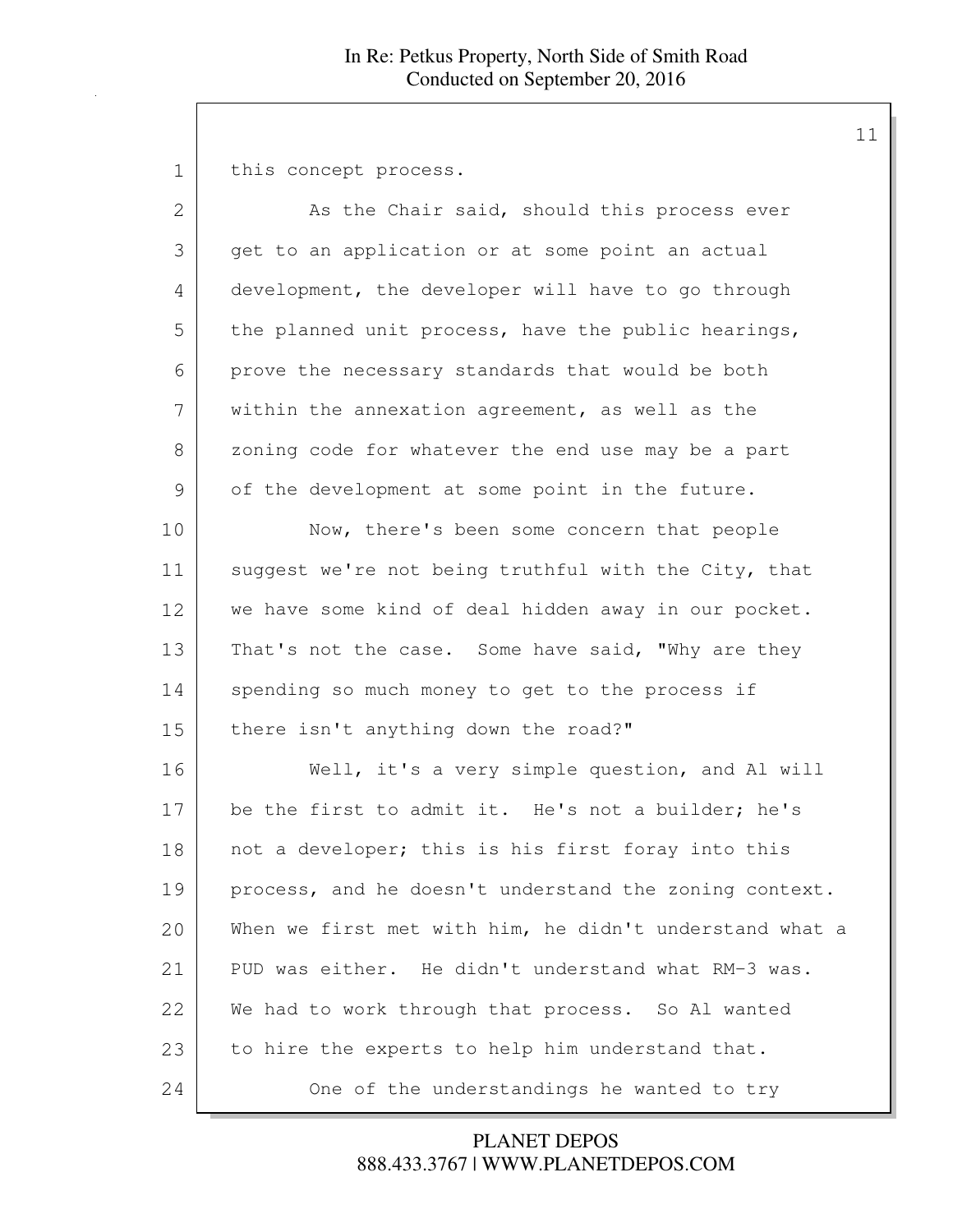| 1             | to get a baseline on is the 2014 boundary line       |
|---------------|------------------------------------------------------|
| 2             | agreement between the cities of Charles and West     |
| 3             | Chicago and what impact that boundary line agreement |
| 4             | and some of the terms and conditions within there    |
| 5             | have on his property. He wanted to understand those  |
| 6             | variables and what that meant, but he also wanted to |
| 7             | understand the engineering variables that should     |
| 8             | development happen in the future, can it be          |
| $\mathcal{G}$ | sustained on this property.                          |
| 10            | So with that little bit of background, today         |
| 11            | we have -- with me this evening I have Rich Olson    |
| 12            | and Joe Abel. They're the land planning side of the  |
| 13            | team. They're here to help explain to you the how    |
| 14            | and why our request for annexation, the planned unit |
| 15            | development, and the underlying zoning make sense.   |
| 16            | Additionally, we have Chuck Hanlon and               |
| 17            | Chris Lindy from WBK Engineers. They're here to      |
| 18            | help explain the reasons why the engineering also    |
| 19            | makes sense in terms of the planned unit development |
| 20            | and zoning classification that we are seeking.       |
| 21            | Now, this is probably a perfect time for me          |
| 22            | to then go ahead and transition over. I'm going to   |
| 23            | bring up Mr. Abel. Joe Abel, some of you may have    |
| 24            | seen him before you. He's been a planner for over    |

888.433.3767 | WWW.PLANETDEPOS.COM PLANET DEPOS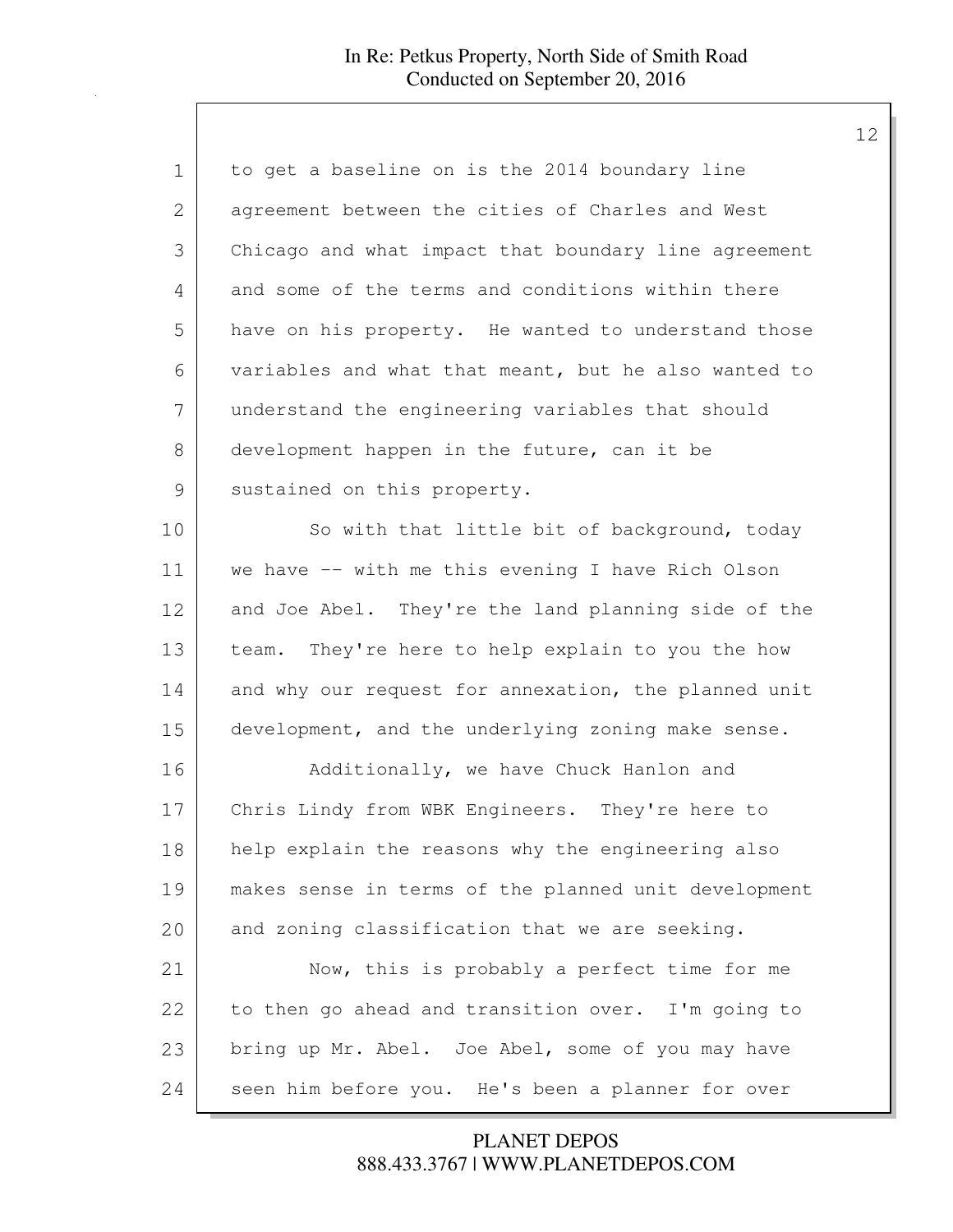| 1            | 40 years. He's been involved with the initial        |
|--------------|------------------------------------------------------|
| $\mathbf{2}$ | drafting of ordinances, the implementation of        |
| 3            | ordinances, amendments to ordinances at both the     |
| 4            | municipal and county level. He's been a key party    |
| 5            | in preparing concept plans for municipalities as     |
| 6            | well as counties. He has served as a staff member    |
| 7            | of the Lake County Regional Plan Commission and      |
| 8            | ultimately was the director of the DuPage County     |
| 9            | Regional Plan Commission and the director of their   |
| 10           | department of development.                           |
| 11           | Joe's going to come up, and he's going to            |
| 12           | explain to you how he begins the zoning analysis to  |
| 13           | determine whether the requests that we're asking for |
| 14           | can be validated under the guidelines that planners  |
| 15           | use to make those decisions.                         |
| 16           | Joe, can you come on up?                             |
| 17           | MR. ABEL: Good evening. As the attorney has          |
| 18           | said, I have been doing this for quite some time,    |
| 19           | and I'm very familiar with their area, as being      |
| 20           | planner of planning for DuPage County for 17 years.  |
| 21           | The plan that we developed with the County was       |
| 22           | rather unique. This was back in the '70s, and it     |
| 23           | included not just the incorporated area, but it was  |
| 24           | a plan for every municipality. It took us about      |

888.433.3767 | WWW.PLANETDEPOS.COM PLANET DEPOS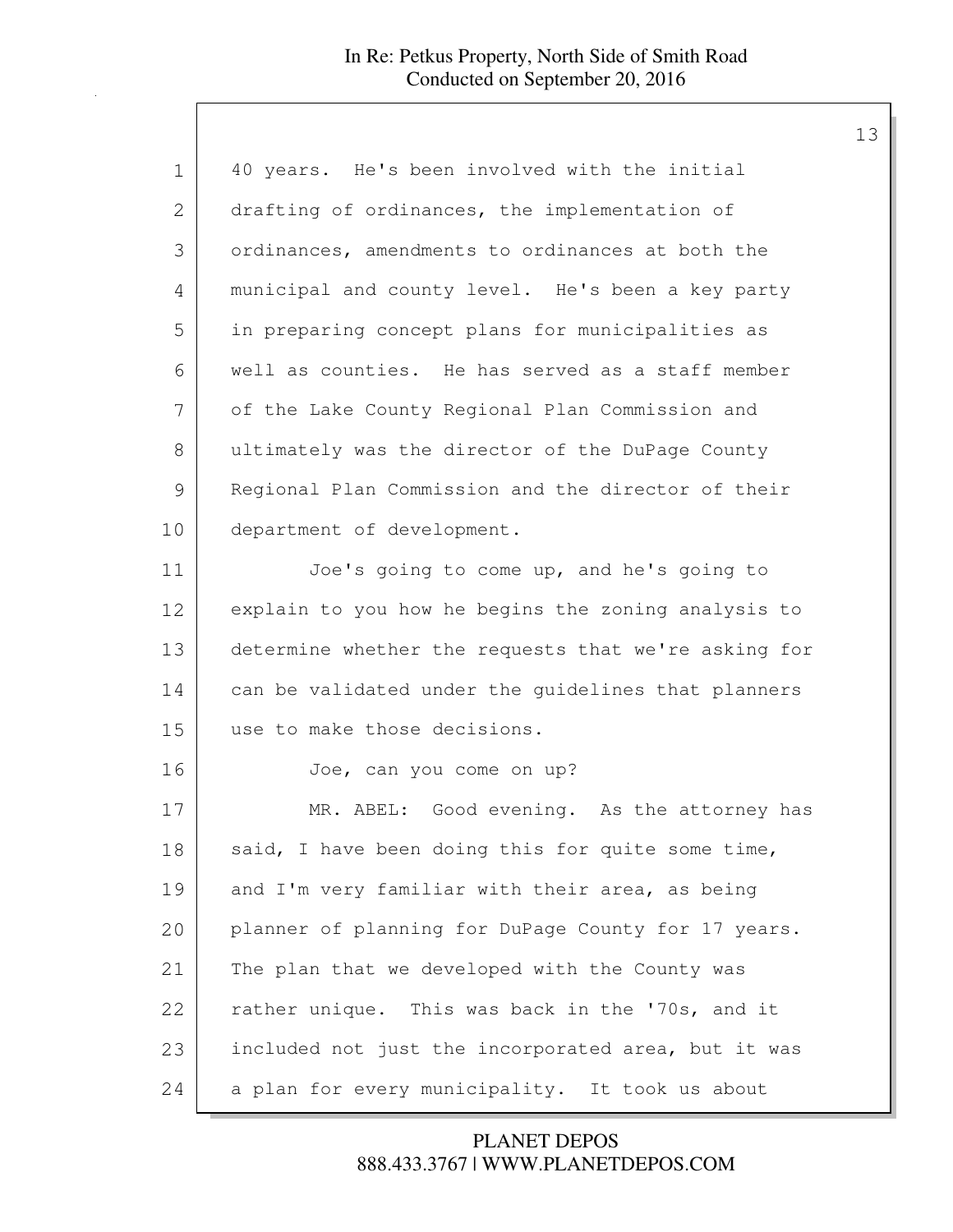| 1  | seven years to get it signed off on. And one of the   |
|----|-------------------------------------------------------|
| 2  | communities was St. Charles, the part that is in      |
| 3  | DuPage. We also planned a mile-and-a-half in every    |
| 4  | direction. So I've been very familiar with this       |
| 5  | site starting in 1970. So it's been an ongoing        |
| 6  | relationship with this area and with the city of      |
| 7  | St. Charles.                                          |
| 8  | I was asked to do a land use capacity study.          |
| 9  | I do a lot of this work in terms of determining what  |
| 10 | is the highest and best use of the property not only  |
| 11 | for court cases, but I do an awful lot of work for    |
| 12 | condemnation cases, and it's my role in the           |
| 13 | condemnation case, either representing government or  |
| 14 | the property owner, to determine what is the highest  |
| 15 | and best use, and then the appraisers use that to     |
| 16 | determine value.                                      |
| 17 | So that's basically what we're looking at             |
| 18 | tonight is in terms of what represents the highest    |
| 19 | and best use from a zoning and planning standpoint    |
| 20 | for the subject property.                             |
| 21 | The location, I'm not going to spend a lot            |
| 22 | of time on that, but you're here for a reason.<br>You |
| 23 | know your community better than me, obviously, even   |
| 24 | after I've been involved this length of time.<br>But  |

888.433.3767 | WWW.PLANETDEPOS.COM PLANET DEPOS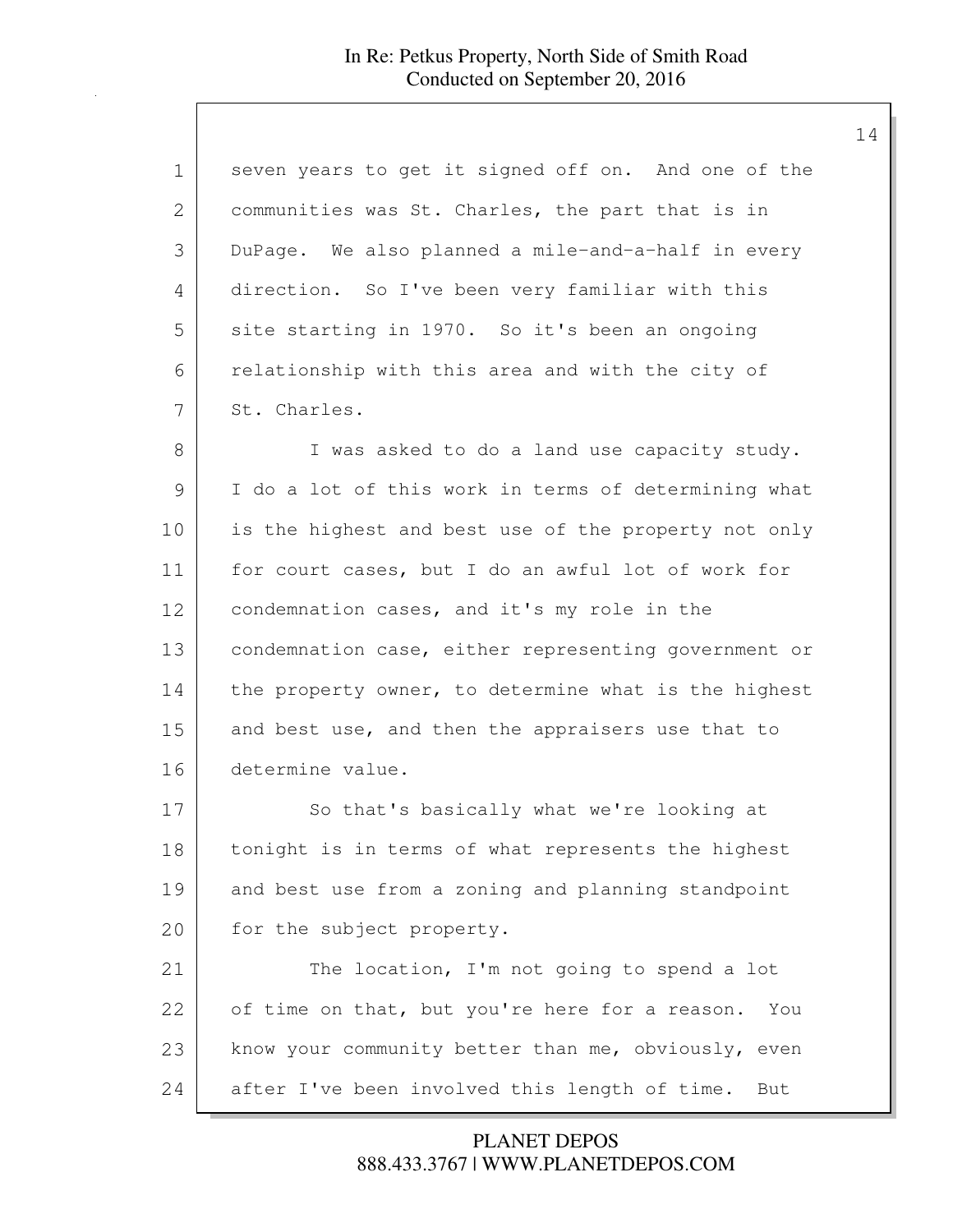| $\mathbf 1$ | we are just directly north of the Walmart facility.  |
|-------------|------------------------------------------------------|
| 2           | We are directly east of the Oliver Hoffman property; |
| 3           | many of you are familiar with that. I did have a     |
| 4           | small involvement in that case back -- I forget how  |
| 5           | many years it's been now. So I was also involved in  |
| 6           | that with the Walmart, spent a lot of time on the    |
| 7           | DuPage Airport. So this entire area is very, very    |
| 8           | familiar.                                            |
| 9           | The slide you're looking at shows the 27-acre        |
| 10          | parcel, and you can see the residential areas that   |
| 11          | surround the property to the north. The northwest    |
| 12          | we have the Kingswood subdivision, and I'm going to  |
| 13          | switch to another exhibit which will show you, more  |
| 14          | importantly, all the jurisdictions that are involved |
| 15          | here. We have the city of St. Charles; we have the   |
| 16          | city of West Chicago, and we have the County that    |
| 17          | still has unincorporated land in this area.          |
| 18          | THE COURT REPORTER: Can you speak into the           |
| 19          | microphone?                                          |
| 20          | MR. ABEL: Sure.                                      |
| 21          | CHAIRMAN WALLACE: Can you pull the                   |
| 22          | microphone down a little? Thank you.                 |
| 23          | MR. ABEL: All right. More importantly, now           |
| 24          | we come to the existing land use and the zoning.     |

888.433.3767 | WWW.PLANETDEPOS.COM PLANET DEPOS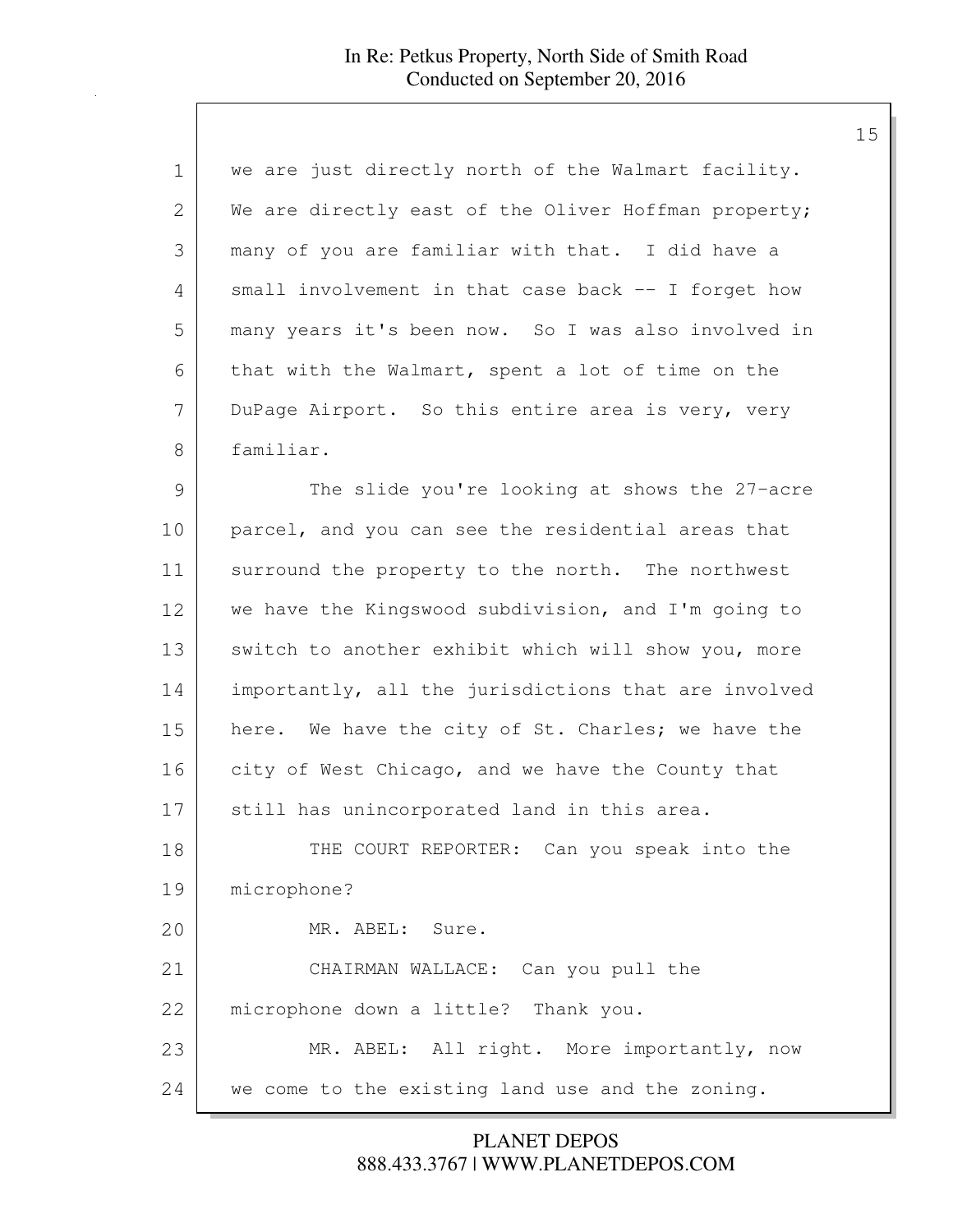| 1  | This is the kind of map that normally we prepare     |
|----|------------------------------------------------------|
| 2  | either for testimony on a condemnation case for      |
| 3  | highest and best use for a rezoning case, or working |
| 4  | with a municipality, as our attorney said, I've      |
| 5  | probably prepared over 100 comprehensive plans,      |
| 6  | zoning ordinances, and have done the redistricting   |
| 7  | for communities of their entire zoning. So there     |
| 8  | are certain rules that we follow, and especially in  |
| 9  | a court case there's -- I'm sure you've heard the    |
| 10 | term LaSalle factors. One of the most important      |
| 11 | factors most judges rely on is the existing land use |
| 12 | and the zoning surrounding the subject property.     |
| 13 | So I'm going to start with to the north. As          |
| 14 | I said, we have the Cornerstone Lakes subdivision,   |
| 15 | which is in the city of West Chicago. West Chicago   |
| 16 | continues to the east along the city of St. Charles  |
| 17 | Pheasant Run Trails. On their eastern boundary is    |
| 18 | also the city of West Chicago, and then you can see  |
| 19 | that the subject property in the area, the long      |
| 20 | narrow piece that goes from Smith Road down to       |
| 21 | North Avenue is also still in DuPage County. It is   |
| 22 | zoned OR. It's zoned OR because the comprehensive    |
| 23 | plan that I was responsible for developing and       |
| 24 | keeping up to date for 17 years always indicated     |

888.433.3767 | WWW.PLANETDEPOS.COM PLANET DEPOS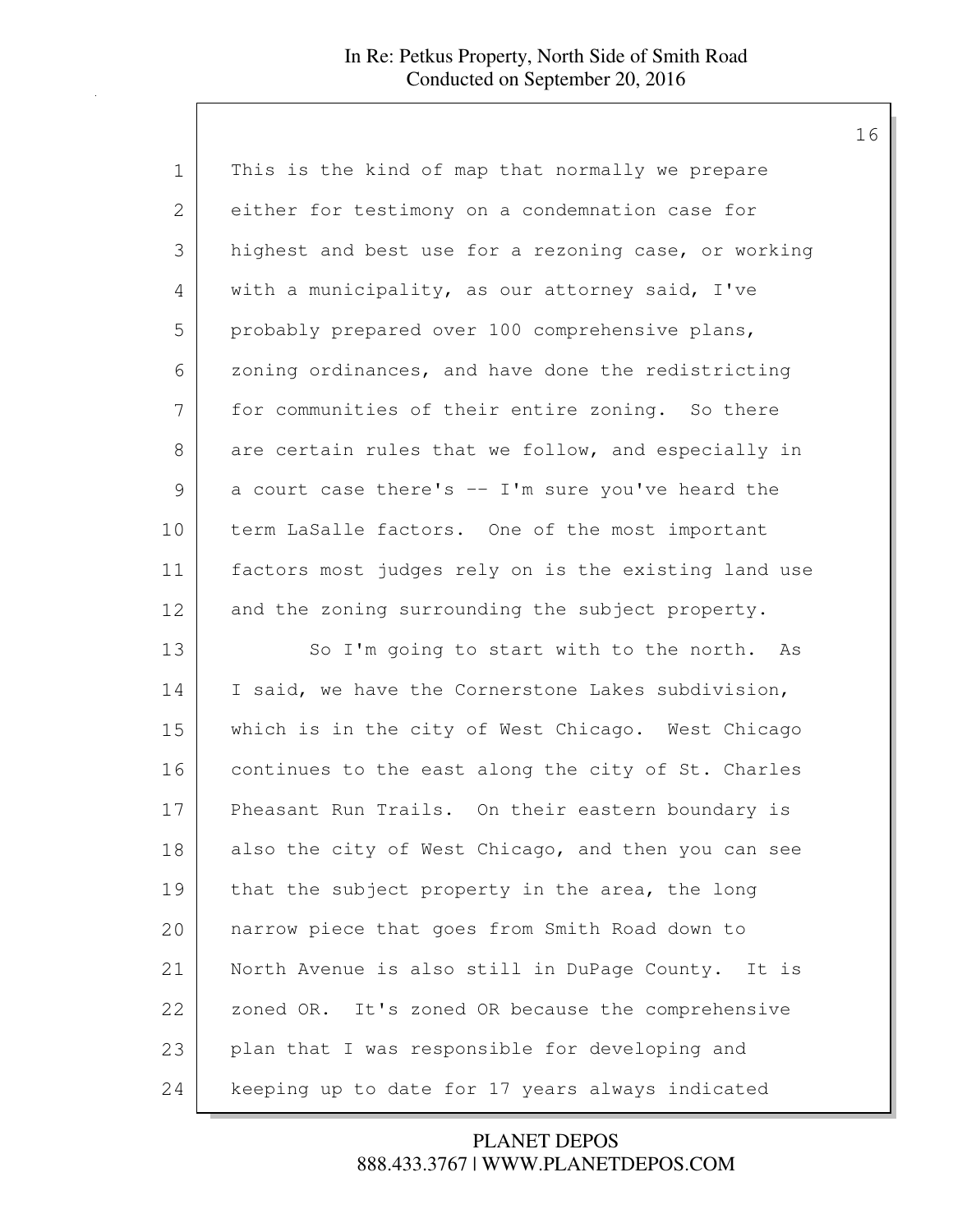| 1             | that this area would be nonresidential and would be    |
|---------------|--------------------------------------------------------|
| 2             | either commercial or office and research.              |
| 3             | As you come around to the -- directly south            |
| 4             | there are some OR in there with an office use and      |
| 5             | then US Bank, and then directly south on the south     |
| 6             | side of Smith Road is the Walmart property, which      |
| 7             | has a long, rich history in itself.                    |
| $8\,$         | Directly to the west is the Charlestowne               |
| $\mathcal{G}$ | Mall which is now called The Quad, and that's probably |
| 10            | the most dominant land use feature other than the      |
| 11            | Walmart that's existing at the present time.           |
| 12            | Now, as you circle around to the west side             |
| 13            | of the subject property, we have the RM-3 zoning       |
| 14            | that was put in place as part of the Oliver Hoffman    |
| 15            | solution, I guess is the best way to refer to it,      |
| 16            | and then directly to the west of that is additional    |
| 17            | land set aside for community business and then the     |
| 18            | regional center which is zoned BR, which is your       |
| 19            | regional business.                                     |
| 20            | The rules that I want to go over with you              |
| 21            | are pretty typically used by planners. I'm sure        |
| 22            | your staff eventually, if you ask them, will agree     |
| 23            | with most of these. I've used them, again, as I        |
| 24            | said, over and over in all kinds of cases, and         |

888.433.3767 | WWW.PLANETDEPOS.COM PLANET DEPOS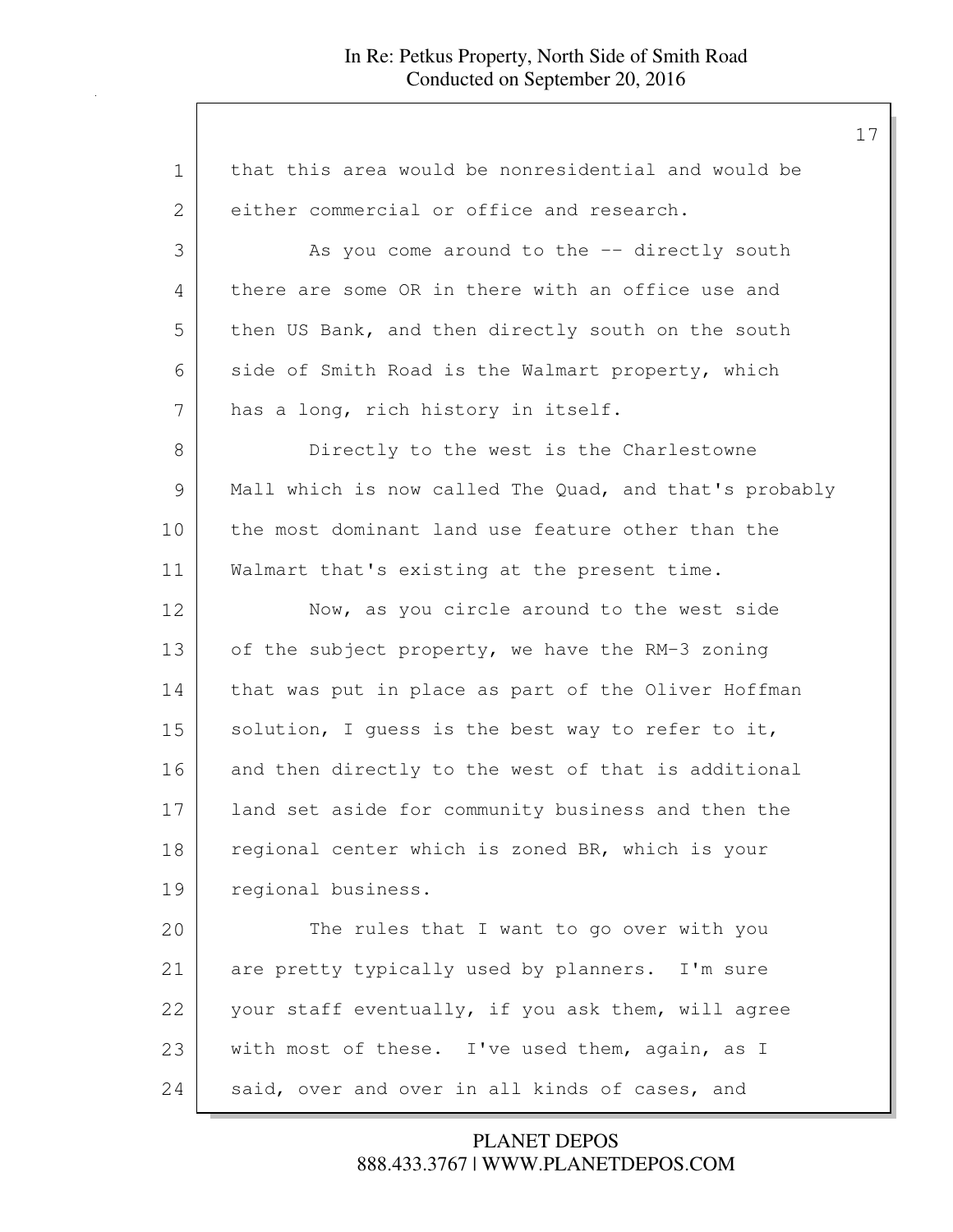| 1  | they've normally been supported in motion decisions    |
|----|--------------------------------------------------------|
| 2  | that have been ruled on.                               |
| 3  | The number one rule is, especially in this             |
| 4  | particular situation, considering the City of West     |
| 5  | Chicago. As was mentioned, there is an agreement, a    |
| 6  | boundary agreement between St. Charles and the City    |
| 7  | of West Chicago. I'd at least like to say I take       |
| 8  | credit for your entering into that because one of      |
| 9  | the last things I did in the 17 years, after years     |
| 10 | and years of municipalities constantly fighting one    |
| 11 | another for land, it was determined that maybe it      |
| 12 | was time to be rational and not giving the store       |
| 13 | away to get something in your community, and we        |
| 14 | eventually convinced all the municipalities in         |
| 15 | DuPage County to enter into a boundary line agreement. |
| 16 | We actually did the first cut-up. We took              |
| 17 | the entire county and gave our professional opinion    |
| 18 | from the county standpoint where land should go.       |
| 19 | After that municipalities worked on it, and I'm proud  |
| 20 | to say almost every municipality in DuPage County      |
| 21 | has a boundary line agreement with their neighbors.    |
| 22 | So at this point the subject property is               |
| 23 | within your planning jurisdiction, and as part of      |
| 24 | that boundary line agreement, there were certain       |

888.433.3767 | WWW.PLANETDEPOS.COM PLANET DEPOS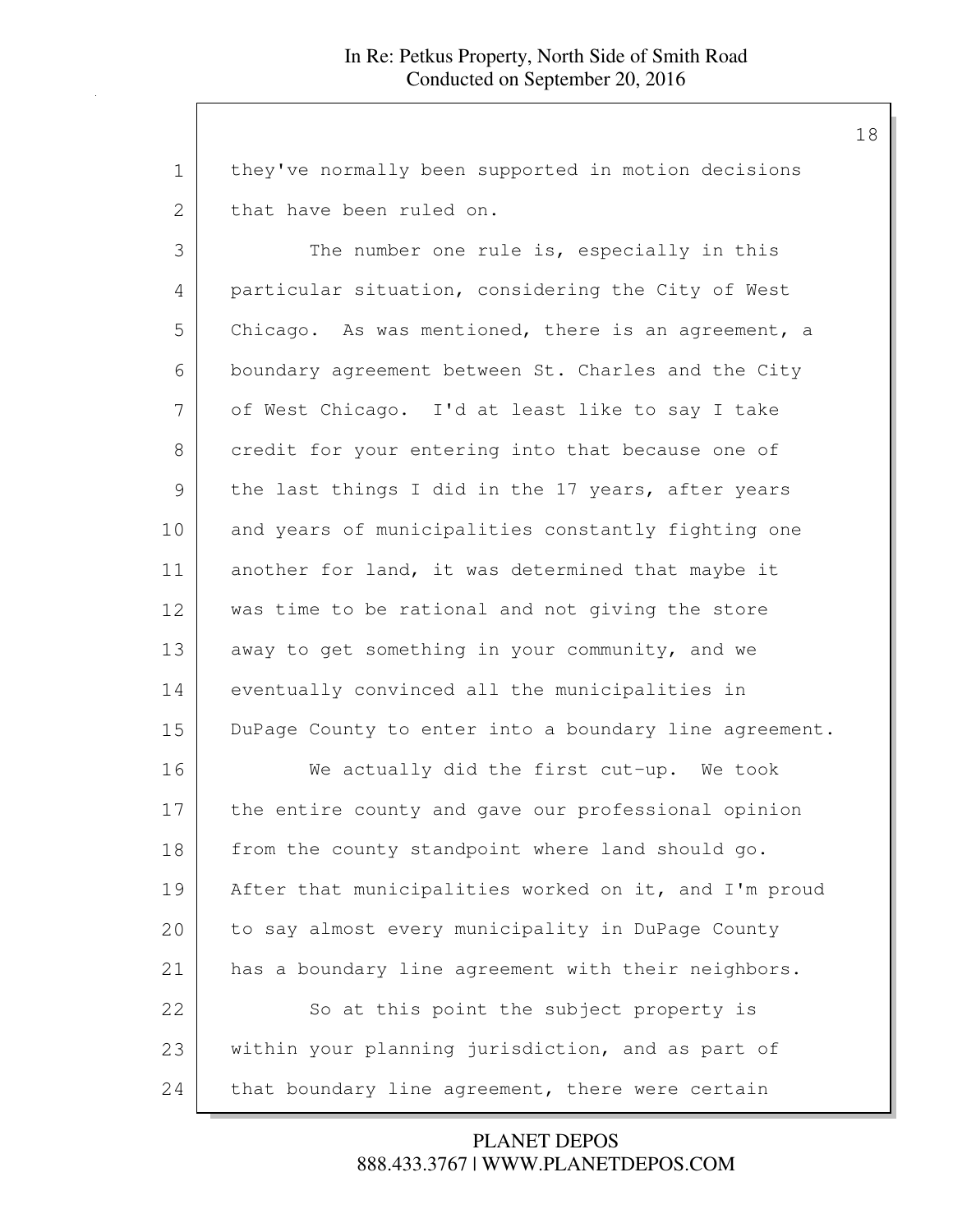| $\mathbf 1$ | conditions that had to be met. From a planning         |
|-------------|--------------------------------------------------------|
| 2           | standpoint the most important for me was the           |
| 3           | transition from the single-family area to the north    |
| 4           | and the subject property.                              |
| 5           | My first rule is that similar usage should             |
| 6           | face one another, and you'll see that we have the      |
| 7           | subject property facing additional land that's in      |
| 8           | the county zoned OR, but on your comprehensive plan    |
| 9           | that strip right up to the boundary line between       |
| 10          | St. Charles and the south end of Pheasant Run is       |
| 11          | designated for multiple-family development. So the     |
| 12          | subject property and the north third of the property   |
| 13          | is zoned -- or is recommended for zoning into the      |
| 14          | multiple-family RM-3 district.                         |
| 15          | The setback that's there has a density                 |
| 16          | requirement of 7.5 dwelling units per acre.            |
| 17          | Interestingly enough, in your own zoning               |
| 18          | classification, whether it's the RM-2 or RM-3,         |
| 19          | townhouses, attached housing can go to about -- I      |
| 20          | think it's 10, but it works out to 10.13 dwelling      |
| 21          | units per acre. In this agreement that 300-foot        |
| 22          | strip cannot exceed 7.5 dwelling units per acre.<br>So |
| 23          | there is a built-in transition.                        |
| 24          | So in addition to the idea that wherever               |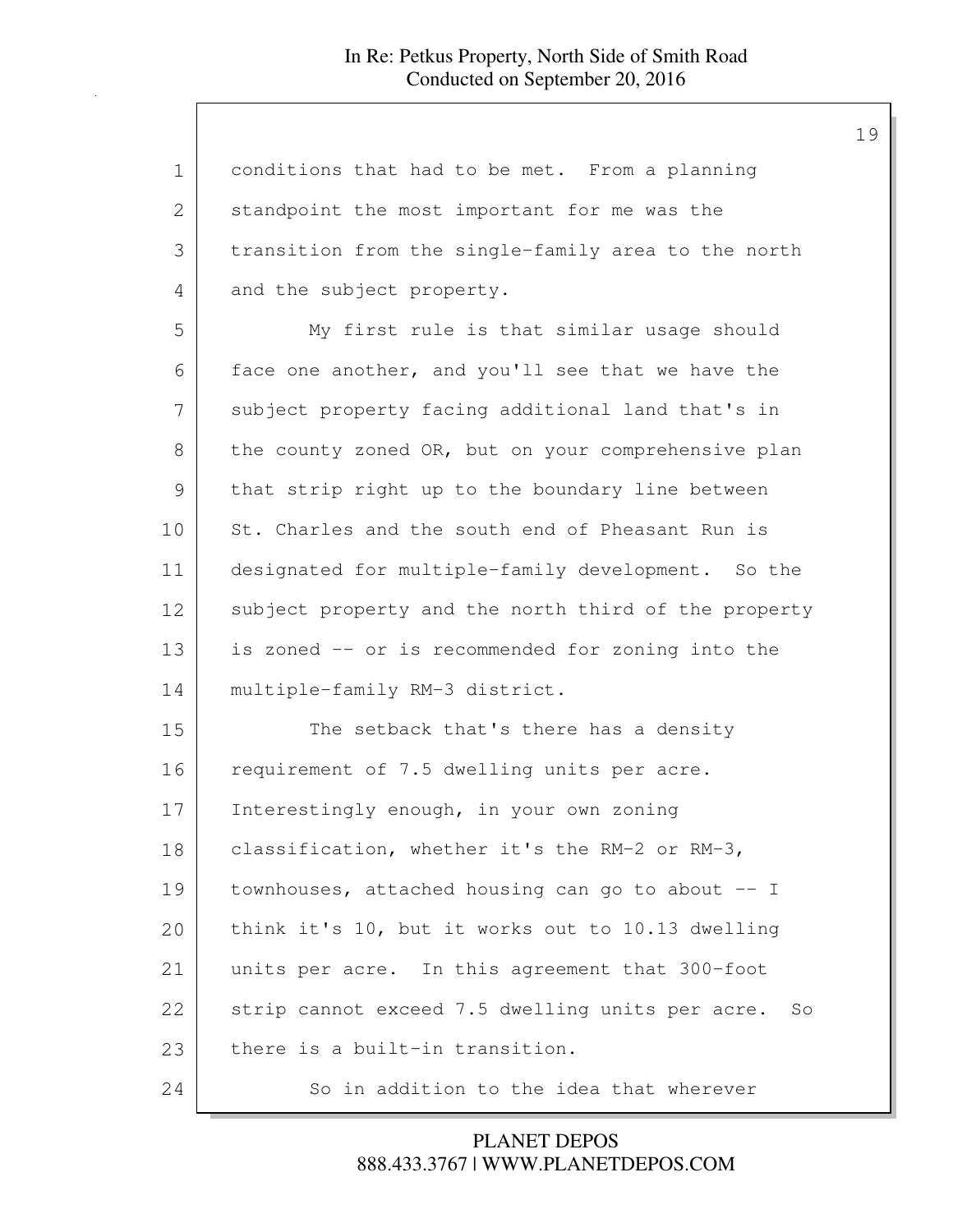| 1              | possible land use transitions should take place at a   |
|----------------|--------------------------------------------------------|
| $\overline{2}$ | rear line, we've got the perfect situation here in     |
| 3              | terms of the subject property because it does back     |
| 4              | up to single-family.                                   |
| 5              | You'll hear later that there are also some             |
| 6              | drainage problems in there that are going to be        |
| 7              | resolved within that 300-foot area. Your own           |
| 8              | ordinance requires in addition to the 300-foot         |
| $\mathcal{G}$  | setback for this density that there has to be a        |
| 10             | 30-foot landscape buffer.                              |
| 11             | So you've got rear yard transition taking              |
| 12             | place; you have a 30-foot landscape buffer, and then   |
| 13             | you have control over the density within that          |
| 14             | development. You'll see that the density is not        |
| 15             | going to play a big role because based on a land use   |
| 16             | study that we did, we determined that based on the     |
| 17             | RM-3 zoning and the type of development that's close   |
| 18             | to the subject property that that area will almost     |
| 19             | have to be exclusively used for detention, but I'm     |
| 20             | going to leave that up to the engineers to talk about. |
| 21             | So in reality, in my mind as I analyzed how            |
| 22             | to make the proper transition from every direction     |
| 23             | on this property, the north is probably the best       |
| 24             | transition.<br>Number one, it's a rear lot line.       |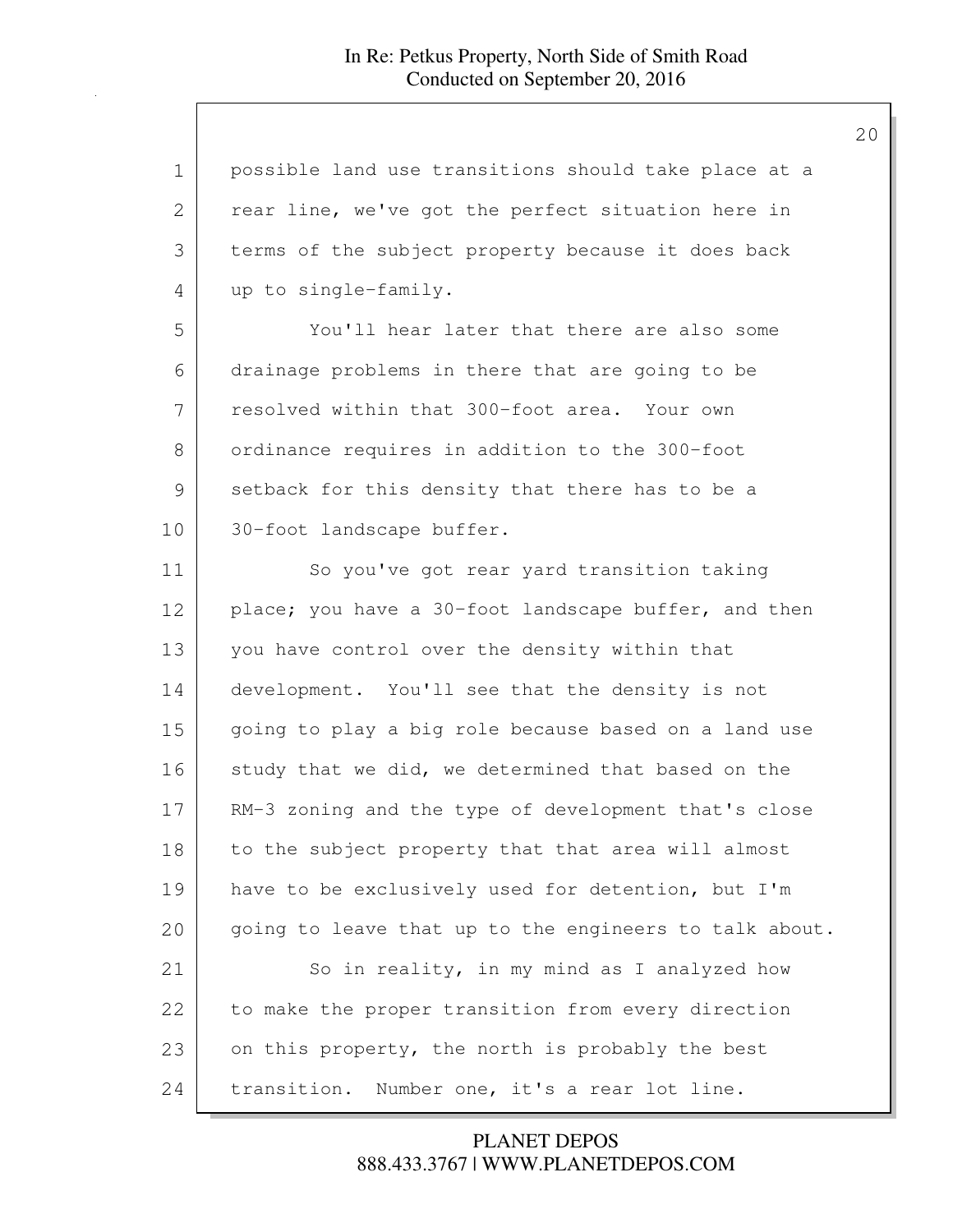| $\mathbf 1$ | Number two, there's a landscape buffer, and,         |
|-------------|------------------------------------------------------|
| 2           | number three, there's a land use density that's even |
| 3           | less than would be permitted under your zoning       |
| 4           | ordinance.                                           |
| 5           | The transition in terms of the type of               |
| 6           | transition -- now we're talking about multiple-      |
| 7           | family as opposed to commercial. What you have here  |
| 8           | is the classic development along North Avenue, which |
| 9           | is basically intense commercial development. And     |
| 10          | normally we follow the rule of thumb that you go     |
| 11          | from the highest intensity back to the lowest        |
| 12          | intensity.                                           |
| 13          | So as I looked at this exhibit, realizing            |
| 14          | that the blue represents your high intensity         |
| 15          | commercial development, and then in addition that    |
| 16          | one-third that's on the south side of Smith Road     |
| 17          | that's in the county is shown on your comprehensive  |
| 18          | plan for additional multifamily became a no-brainer  |
| 19          | so to speak in terms of zoning and planning          |
| 20          | standpoint that the subject property should be used  |
| 21          | for multiple-family development.                     |
| 22          | Looking directly to the east you can see you         |
| 23          | go from BR, which is the very intense regional       |
| 24          |                                                      |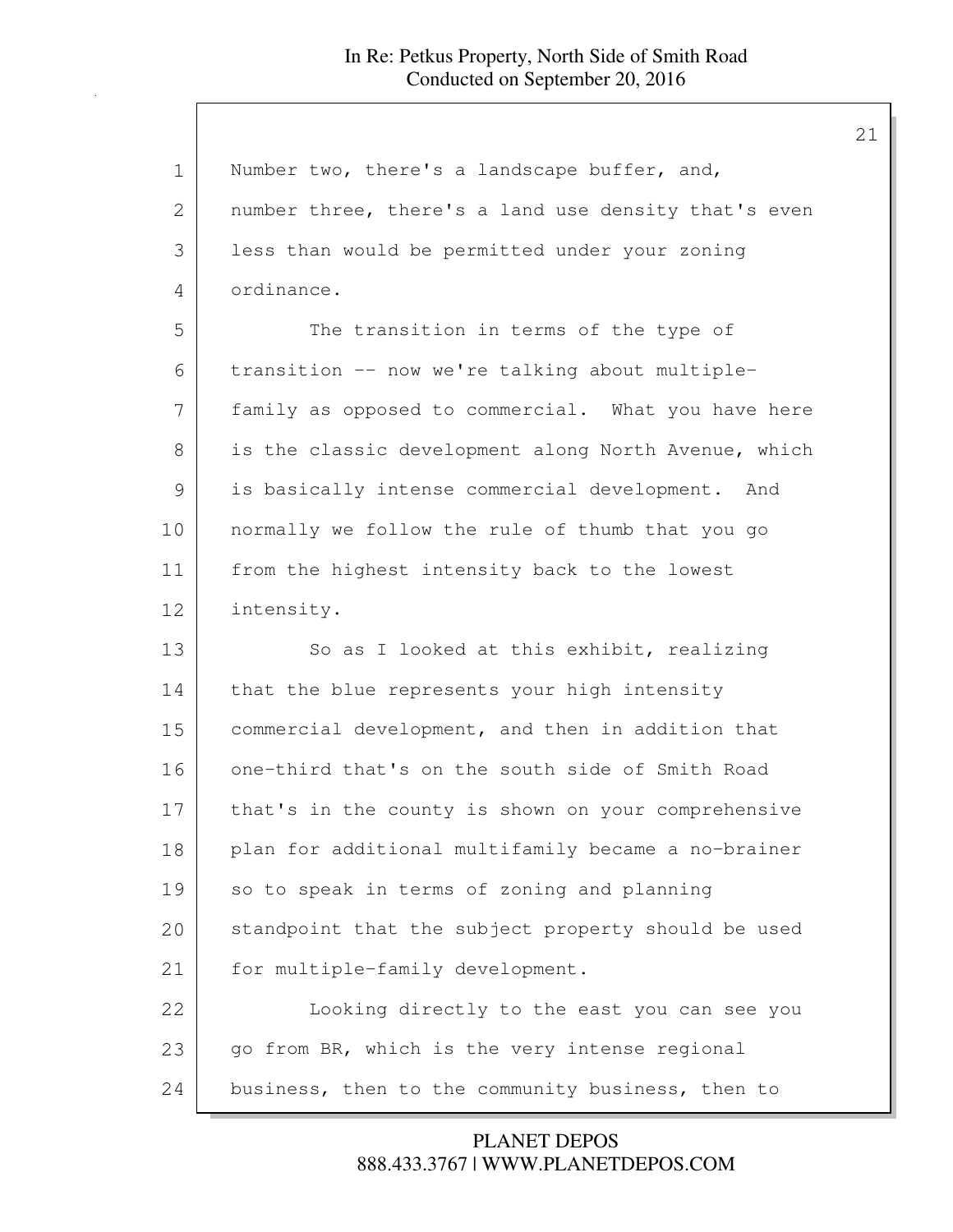| 1             | the RM-3 which is the multiple-family, and then to     |
|---------------|--------------------------------------------------------|
| 2             | the subject property, which you can see is almost an   |
| 3             | exact continuation of that RM-3. So the existing       |
| 4             | RM-3 that's in the city of St. Charles, now you go     |
| 5             | to the east, the subject property is RM-3, and then    |
| 6             | you swing to the south and you're in RM-2, and the     |
| 7             | buffer is already there within the 300 feet.           |
| 8             | So in a nutshell, from my standpoint making            |
| $\mathcal{G}$ | a professional recommendation as to the most           |
| 10            | appropriate zoning classification and the most         |
| 11            | appropriate use is first, multiple-family and then     |
| 12            | the RM-3 zoning classification.                        |
| 13            | All of the standards will be met. When we              |
| 14            | did our land use capacity study, everything also       |
| 15            | fell in place in terms of adequate utilities, access.  |
| 16            | We're on a main road, and you'll see an exhibit        |
| 17            | indicating that the subject property can either be     |
| 18            | developed as one unit, but in my professional opinion  |
| 19            | it will probably wind up being done in two units.      |
| 20            | And the range is everything. As you know,              |
| 21            | the RM-3 includes single-family, two-family townhouse, |
| 22            | multiple-family. In fact, there's very little          |
| 23            | difference between the RM-2 and the RM-3 other than    |
| 24            | number of dwelling units per acre, which is needed     |

888.433.3767 | WWW.PLANETDEPOS.COM PLANET DEPOS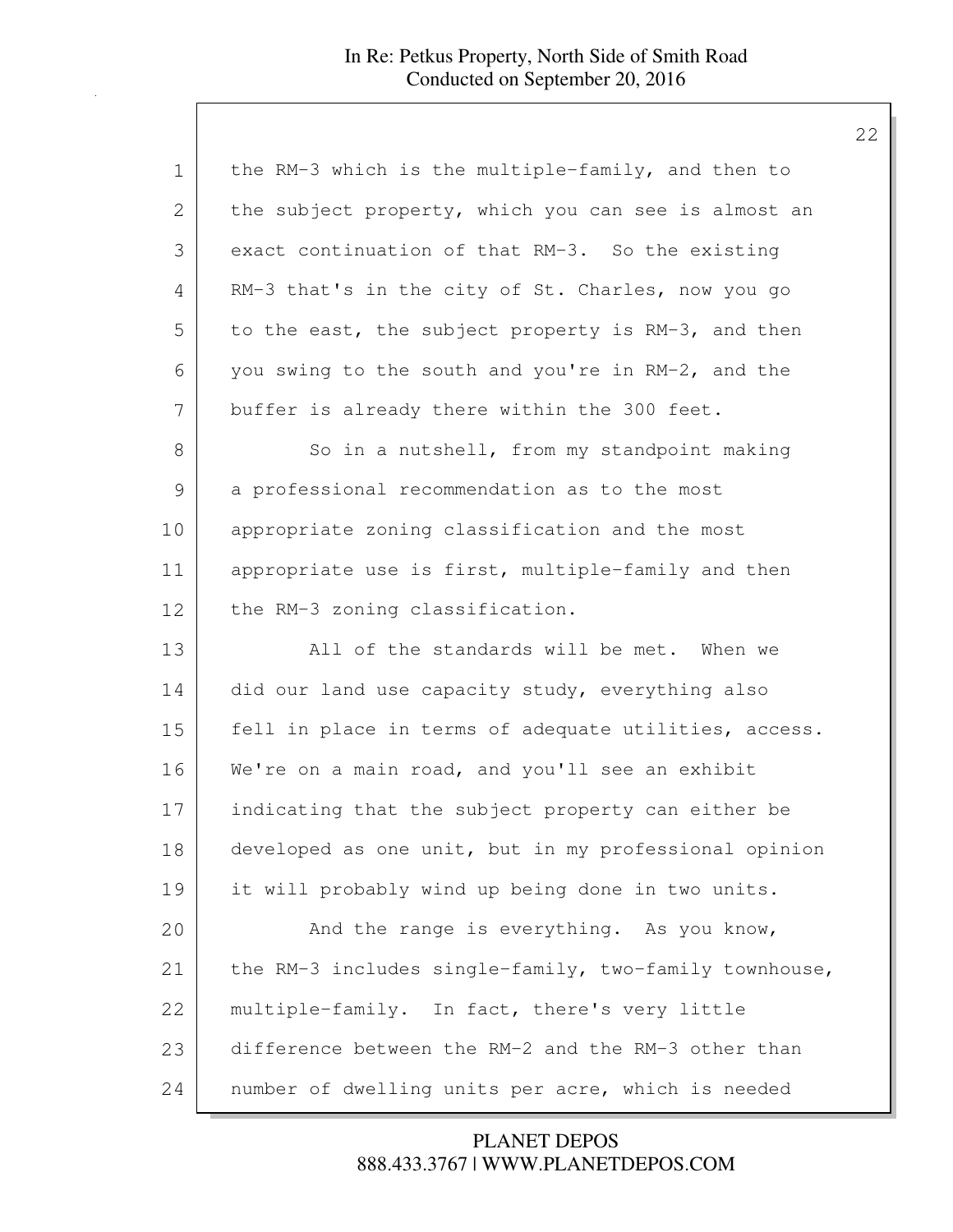| $\mathbf 1$ | in terms of taking care of the utilities, things of   |
|-------------|-------------------------------------------------------|
| 2           | that nature, and that it fits into the description    |
| 3           | I made. In terms of height, there's really only a     |
| 4           | difference of 5 feet in terms of the structures       |
| 5           | themselves.                                           |
| 6           | So, again, in my professional opinion the             |
| 7           | RM-3 meets all of the criteria. I feel -- I won't     |
| 8           | take you through all the factors, but I think it      |
| 9           | meets all of the factors that are used in determining |
| 10          | what is the highest and best use of the property and  |
| 11          | the proper zoning.                                    |
| 12          | At this point I'll let our next speaker go            |
| 13          | into how that 300 feet will be used. I always have    |
| 14          | to bring up one comment, and most of us know what it  |
| 15          | is. That 300 feet is the distance of a football       |
| 16          | field. So sometimes you hear a number, and most       |
| 17          | people in the audience will think, well, 300 feet,    |
| 18          | that's not much. But when you think about it in       |
| 19          | terms of the length of a football field, that's what  |
| 20          | we're going to be talking about here in terms of the  |
| 21          | distance between the rear yards to the north, and     |
| 22          | that's not even the first structure; that's just to   |
| 23          | the buildable area line, and some buildings will be   |
| 24          | more than that.                                       |

# 888.433.3767 | WWW.PLANETDEPOS.COM PLANET DEPOS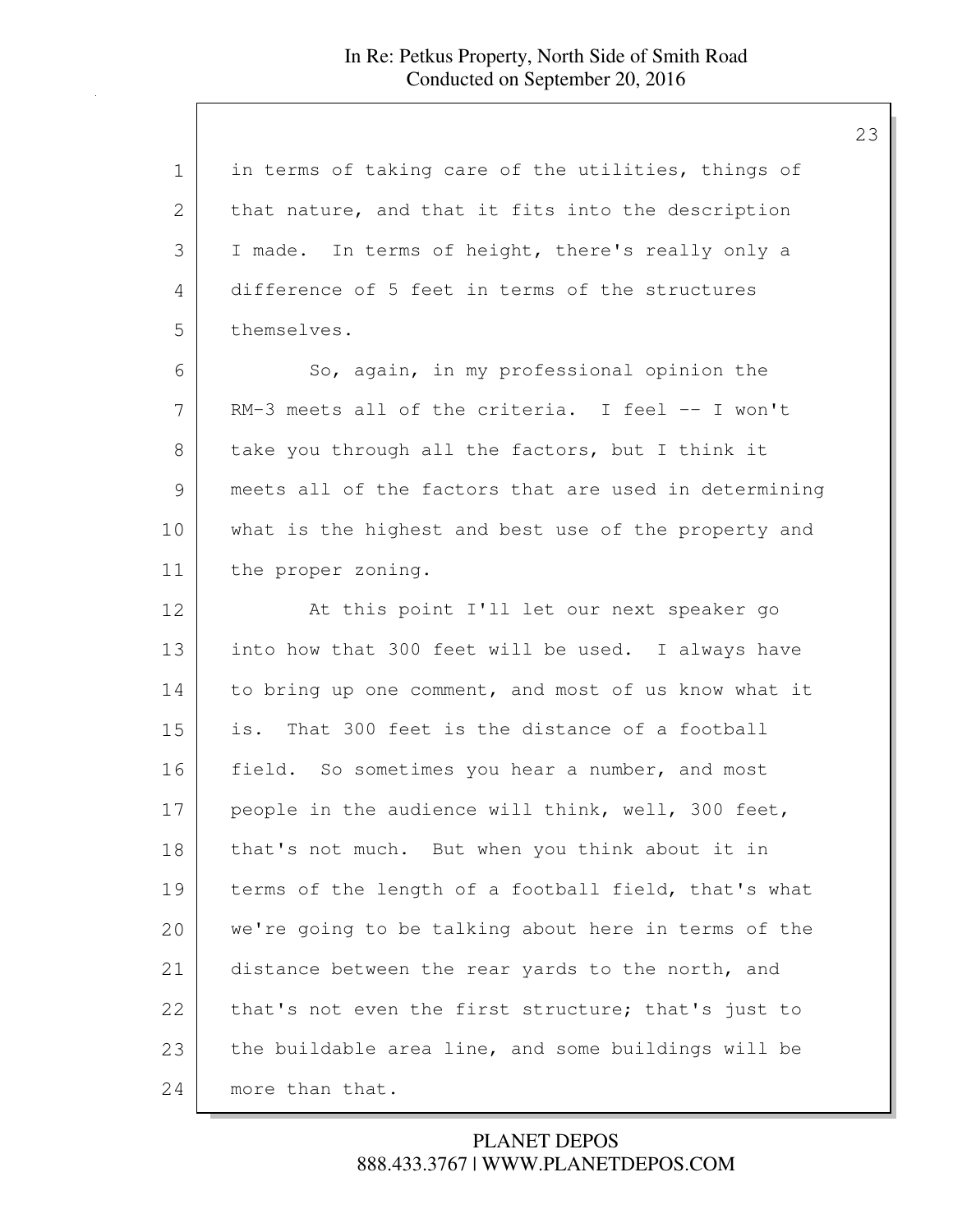| 1  | There's also, as you'll hear, some wetland           |
|----|------------------------------------------------------|
| 2  | on the subject property in that 300-foot area. So    |
| 3  | even if there should be a couple buildings that will |
| 4  | be to the east of some development that might go     |
| 5  | into that 300-foot area, that would still be about   |
| 6  | 180 feet.                                            |
| 7  | So the setback will be 80 percent 300 feet           |
| 8  | in depth and about 20 percent 180 feet in depth, and |
| 9  | you'll see that in more detail when the engineer     |
| 10 | will talk.                                           |
| 11 | Thank you.                                           |
| 12 | MR. CARRARA: I'm going to now bring up               |
| 13 | Chuck Hanlon; he'll go through the engineering side  |
| 14 | of this concept. Chuck.                              |
| 15 | MR. HANLON: Thank you, Kevin. We appreciate          |
| 16 | the time to present to the Plan Commission this      |
| 17 | evening.                                             |
| 18 | As Kevin had mentioned, Mr. Petkus, the              |
| 19 | owner, is a land owner that is seeking knowledge on  |
| 20 | the property and will be seeking annexation zoning   |
| 21 | to at some point prepare the property to be marketed |
| 22 | with an end user developer coming back to the City   |
| 23 | to finish off a more detailed PUD process.           |
| 24 | So following the zoning analysis and working         |

888.433.3767 | WWW.PLANETDEPOS.COM PLANET DEPOS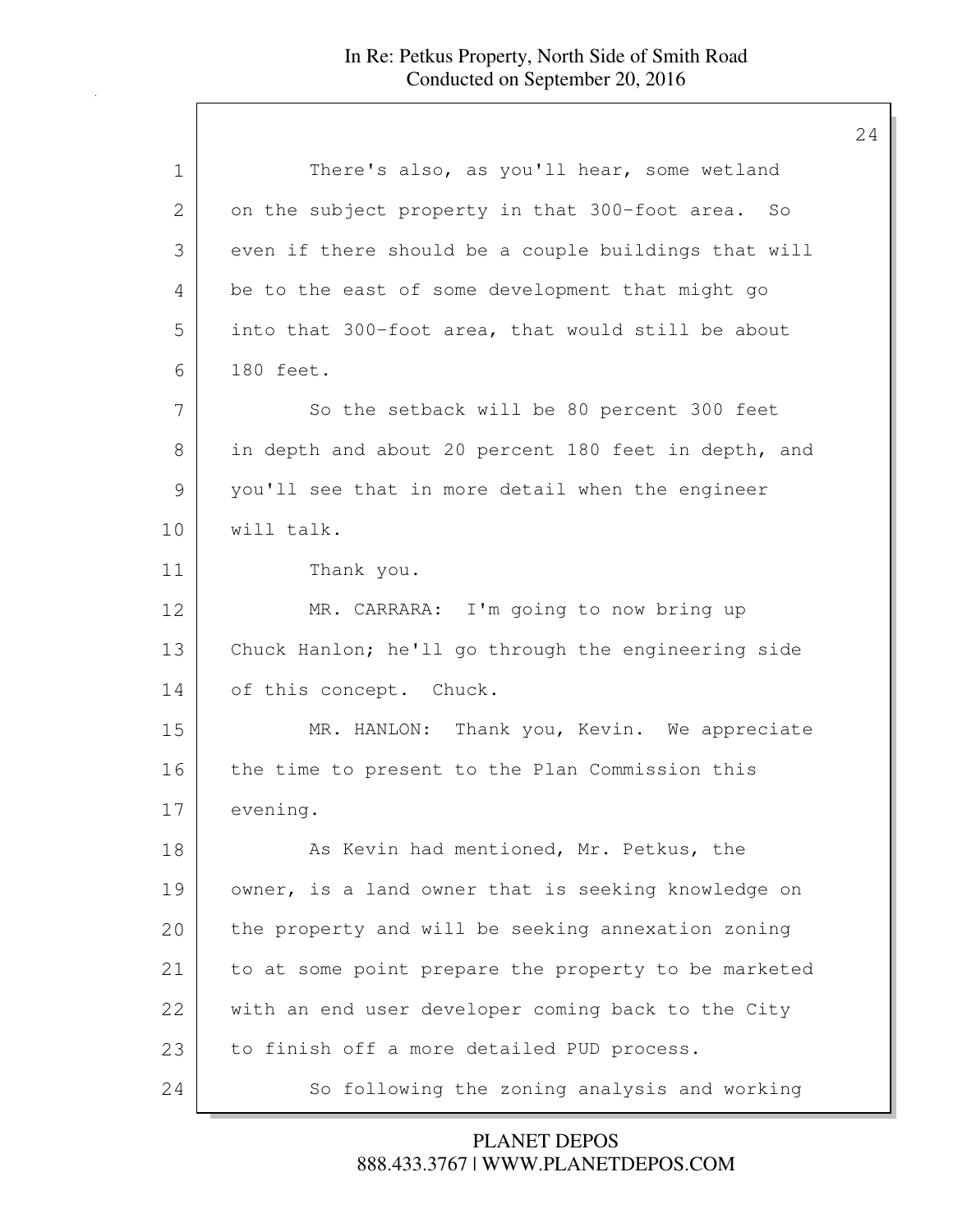| $\mathbf 1$ | towards the land use capacity study, one of the more |
|-------------|------------------------------------------------------|
| 2           | interesting dynamics of this property that you need  |
| 3           | to know about is the tributary off-site drainage is  |
| 4           | significant, and the impacts to both the Petkus      |
| 5           | property and some of the existing impacts to the     |
| 6           | neighbors in Cornerstone Lakes that abut property on |
| 7           | the north is what I want to explain to you now.      |
| 8           | So if you look at the diagram, that red area         |
| 9           | outlines the 234 acres of a tributary drainage.      |
| 10          | Where the big red arrow is, that's the point where   |
| 11          | all of that acreage enters onto the Petkus property  |
| 12          | really at a single point. It's not always a running  |
| 13          | creek, but at times following large rain events it   |
| 14          | turns into a creek for several days after that       |
| 15          | happens.                                             |
| 16          | On one hand most of that upstream property           |
| 17          | as you can see is developed either residential or    |
| 18          | commercial. A little more than half the mall         |
| 19          | property is tributary to the west side of the Petkus |
| 20          | Property. So on one hand it's all done within storm  |
| 21          | water management basins certainly. On the other      |
| 22          | hand what storm water management basins do is they   |
| 23          | let the water out, as they should, slowly over a     |
| 24          | longer period of time. So that's why that water      |

888.433.3767 | WWW.PLANETDEPOS.COM PLANET DEPOS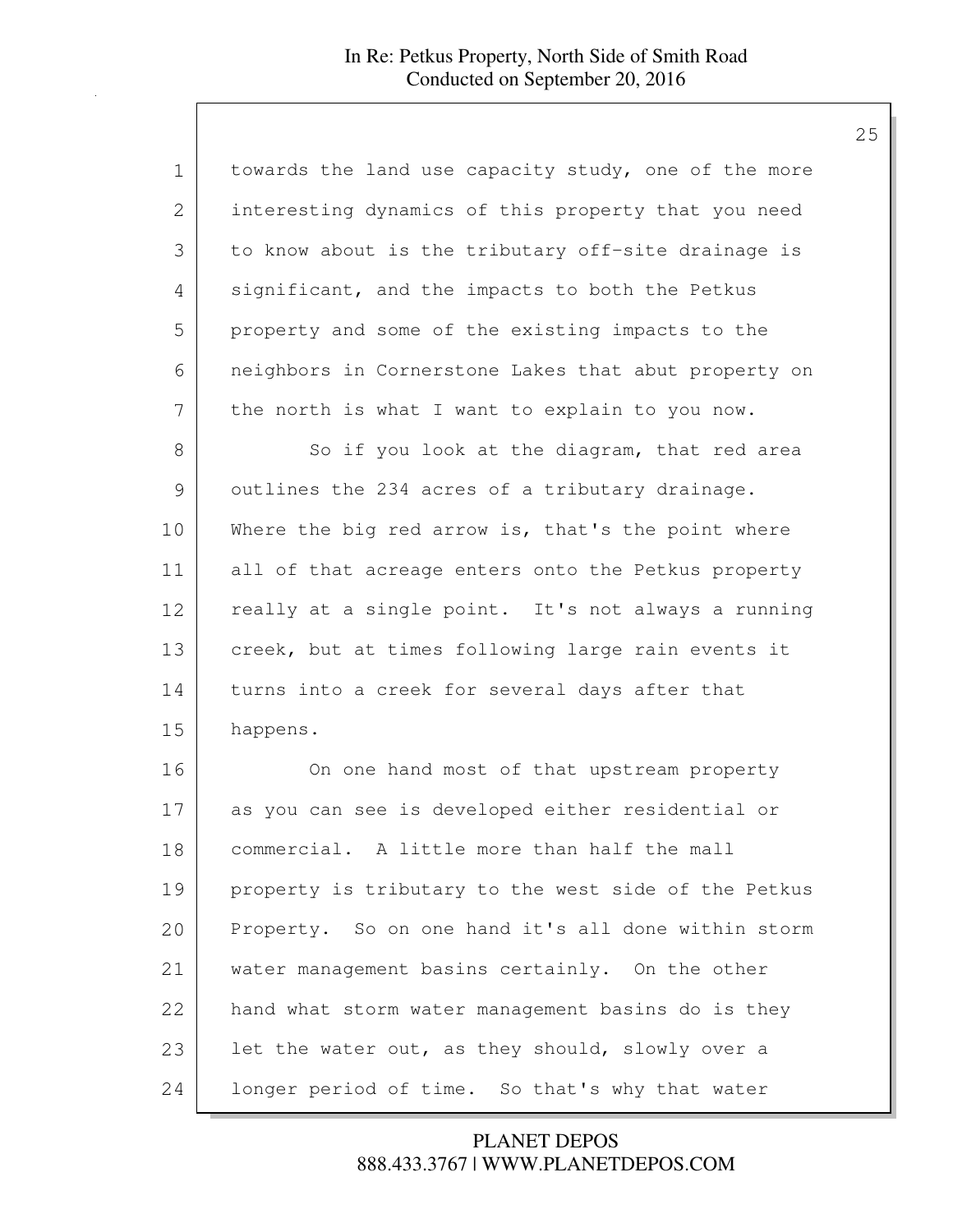| $\mathbf 1$ | keeps coming days and days, three days after a rain, |
|-------------|------------------------------------------------------|
| 2           | and the sun is shining and you're still seeing this  |
| 3           | water across the Petkus Property as well as moving   |
| 4           | into the residences in Cornerstone Lakes.            |
| 5           | Just to follow this sort of black arrowed            |
| 6           | line, the drainage turns directly north; it goes     |
| 7           | west, and if you notice, the arrows are north of the |
| 8           | Petkus Property because that water is actually       |
| 9           | moving east through the neighbors' yards, and then   |
| 10          | it turns into a 60-foot corridor which was designed  |
| 11          | for overland flow as well as a storm sewer, taking   |
| 12          | it into the Cornerstone Lakes storm water management |
| 13          | basin to the very linear basin that widens out to a  |
| 14          | larger pond here, all of this being the headwaters   |
| 15          | to Norton Creek.                                     |
| 16          | So as we go in a little bit closer on the            |
| 17          | property, what's very important to understand with   |
| 18          | the off-site drainage that enters, again, at the     |
| 19          | location of the red arrow runs directly north, and   |
| 20          | this outlined blue shape is really the area where    |
| 21          | water is ponding and then sitting sometimes for      |
| 22          | days, again, after a heavy rain.                     |
| 23          | That area used to drain directly north, but          |
| 24          | after the construction of Cornerstone Lakes and The  |

888.433.3767 | WWW.PLANETDEPOS.COM PLANET DEPOS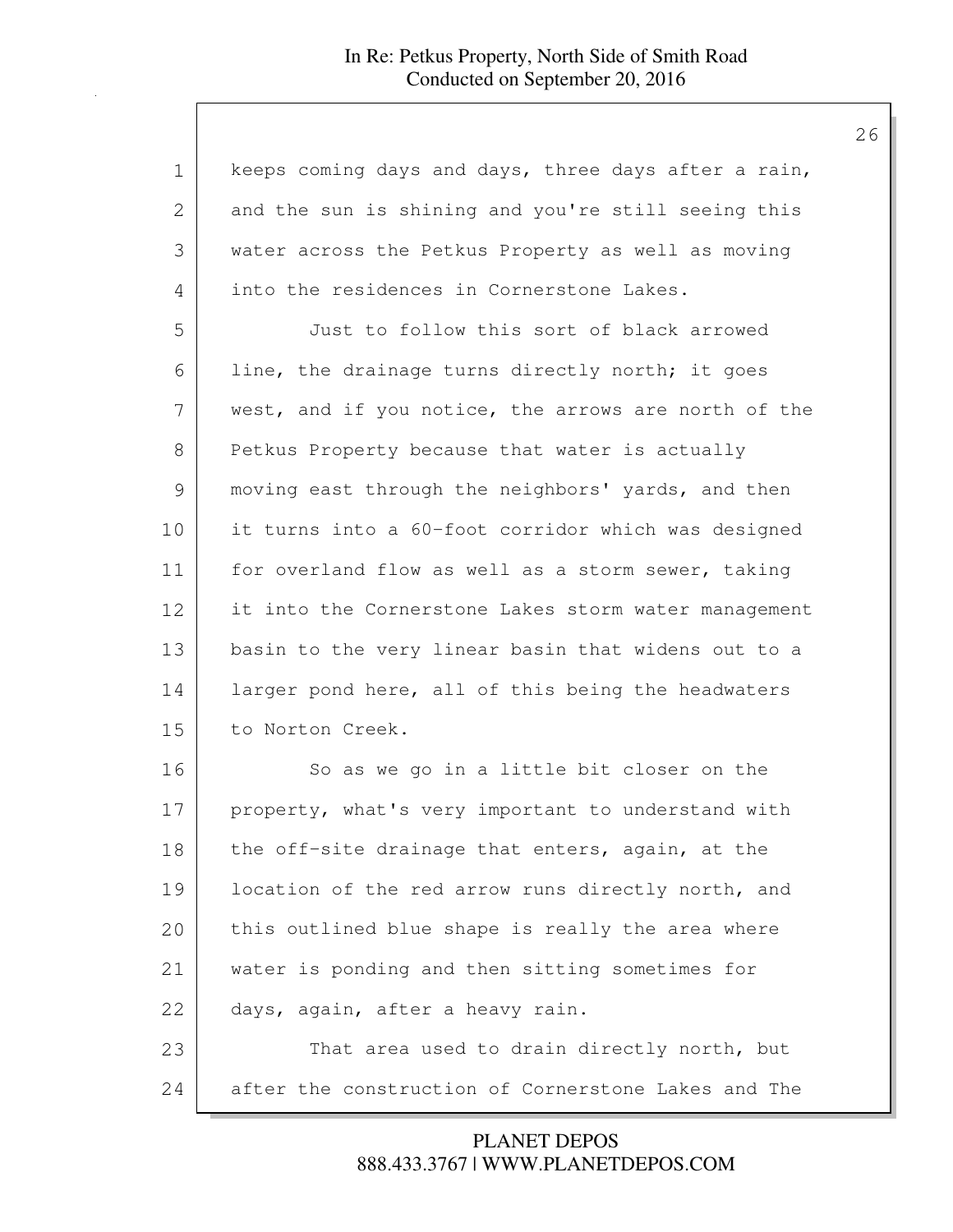| 1  | Knolls, that north overland flow that was all       |
|----|-----------------------------------------------------|
| 2  | farmland was in a sense blocked by the homes and    |
| 3  | really kind of traps the water, overlapping in the  |
| 4  | Petkus Property predominantly but also overlapping  |
| 5  | into the neighbors' lots.                           |
| 6  | This ridge line, this high point prevents           |
| 7  | this water from overland flowing to the east, and   |
| 8  | what we want to show you $-$ and in many years of   |
| 9  | doing this, it's rare to see this type of such an   |
| 10 | obvious drainage problem that straddles this common |
| 11 | property line between the Petkus Property and the   |
| 12 | developed Cornerstone Lakes property where there's  |
| 13 | such a good, obvious solution to be able to mediate |
| 14 | that and fix that problem that exists today.        |
| 15 | It's really very simple. We will have a large       |
| 16 | storm water management basin that's oriented        |
| 17 | longitudinally in an east/west direction. And where |
| 18 | it goes into the yards and sort of has a dead-end,  |
| 19 | other than going into the storm pipe, the overland  |
| 20 | flow exceeds sometimes what is comfortable for      |
| 21 | somebody to have on their property for standing     |
| 22 | water. We will sort of break through this high      |
| 23 | point with the excavation of the storm water        |
| 24 | management basin and channel that water and         |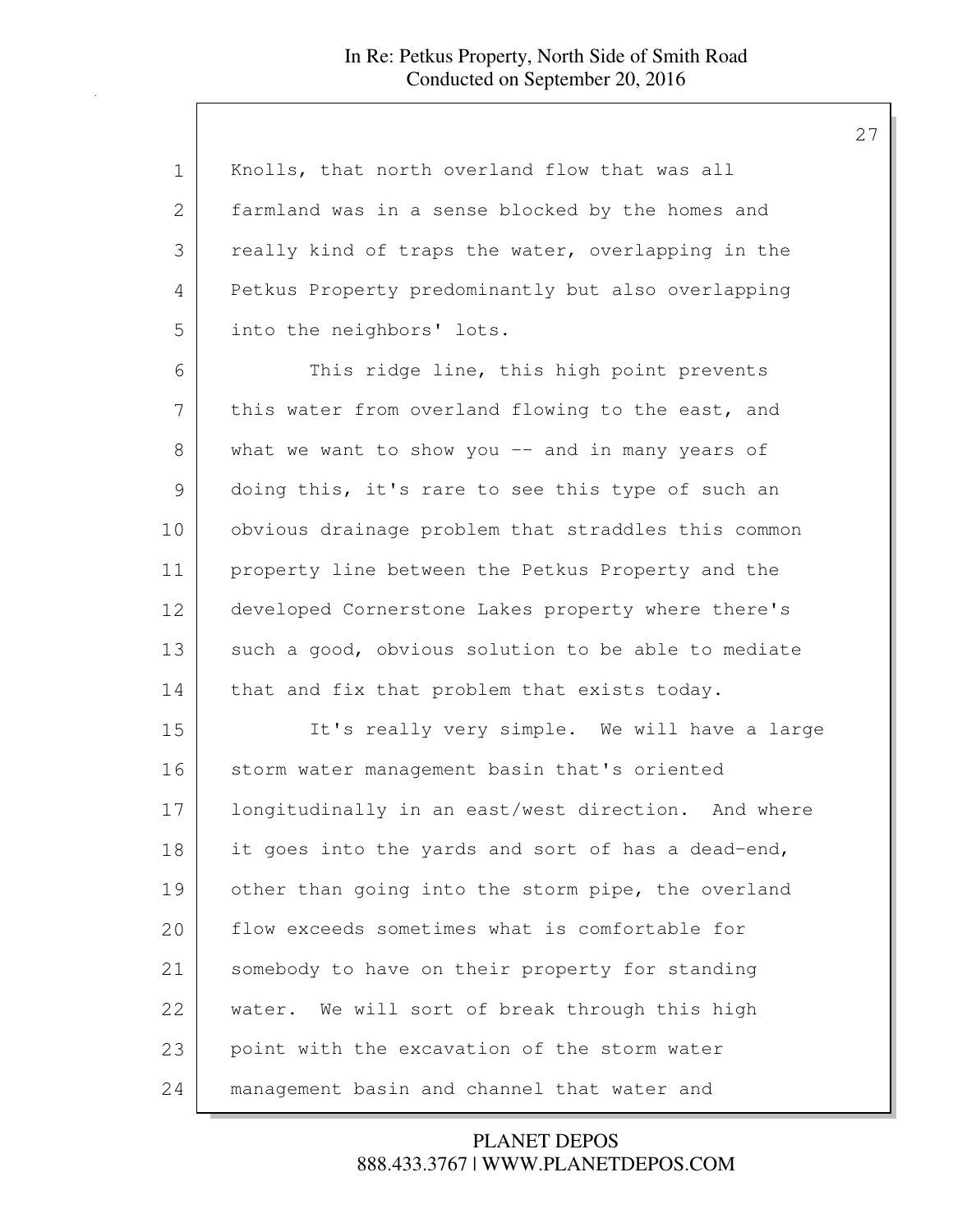| 1             | bypass -- all of this outside flow will be channeled  |
|---------------|-------------------------------------------------------|
| 2             | into a new storm water management basin that's        |
| 3             | dedicated and designed to manage that water. That     |
| 4             | water will be stored and metered out at a slow pace   |
| 5             | like all storm water management basins are, and the   |
| 6             | overland flow connection to a storm pipe then would   |
| 7             | connect into the Cornerstone Lakes system to take     |
| 8             | the water into the designated channel up into the     |
| $\mathcal{G}$ | drainage way again heading to Norton Creek.           |
| 10            | All that being said, though, the new impervious       |
| 11            | areas that are created through the development of the |
| 12            | Petkus Property will be detained with computations    |
| 13            | as they should be based on the ordinances that are    |
| 14            | in place to store water, something that the Plan      |
| 15            | Commission has certainly used on any development      |
| 16            | process.                                              |
| 17            | So, again, we have we believe a really good           |
| 18            | way to mediate the existing drainage problems that    |
| 19            | are there today. That leads us back to sort of a      |
| 20            | land use discussion of this north line, as Mr. Abel   |
| 21            | mentioned, at this point would be about 300 feet.     |
| 22            | The boundary agreement speaks to 300 feet, just to    |
| 23            | make sure we're understanding. The boundary           |
| 24            | agreement specifies no more than 7.5 units per acre   |

888.433.3767 | WWW.PLANETDEPOS.COM PLANET DEPOS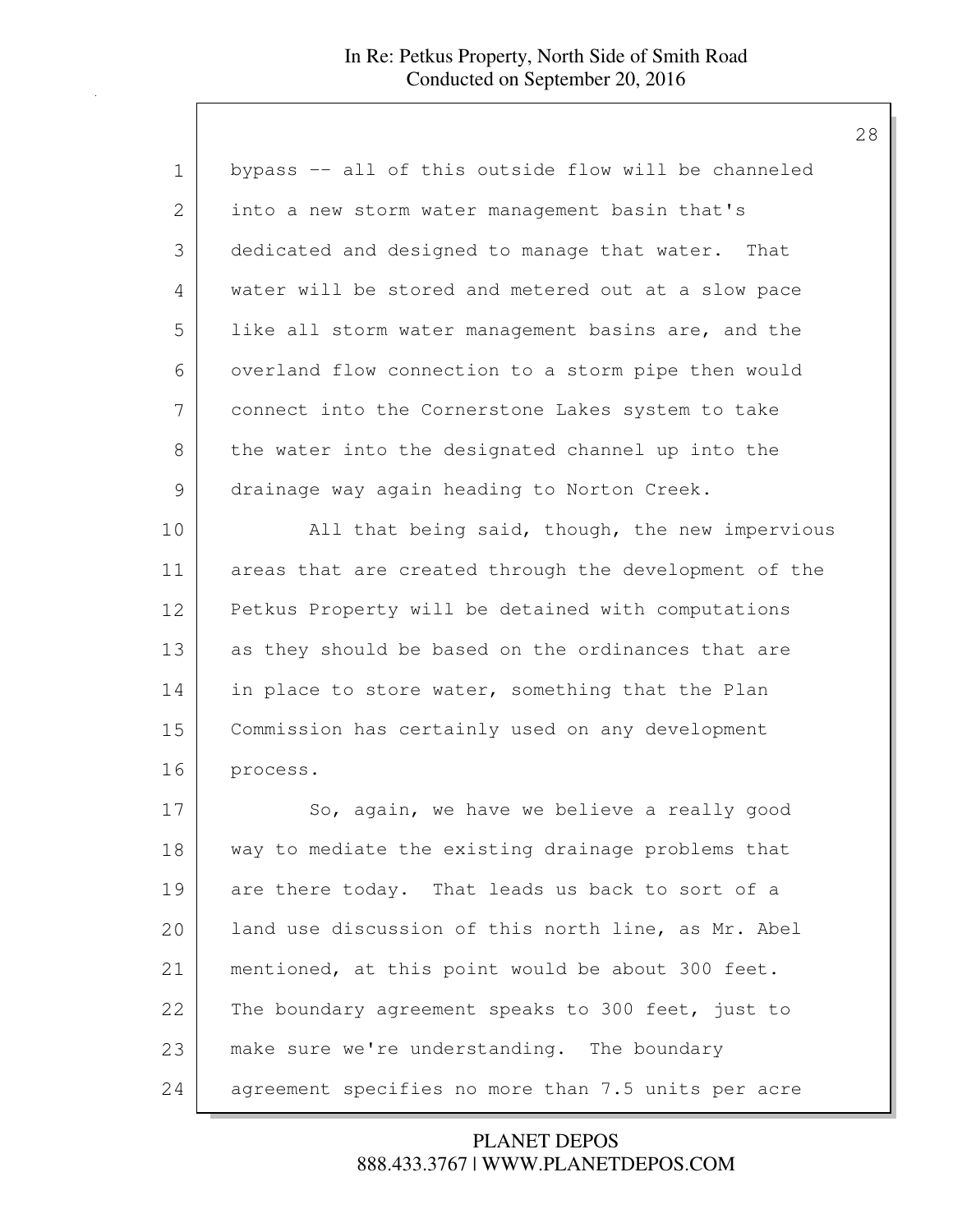| 1             | within 300 feet from the Cornerstone Lakes common      |
|---------------|--------------------------------------------------------|
| 2             | property line. It turns out that that's about the      |
| 3             | same depth that we have for the storm water management |
| 4             | basin. It's a very large space in that area.           |
| 5             | That creates a green belt along the northern           |
| 6             | line that starts out at 300 feet on the western        |
| 7             | portion of the property and may be reduced to half     |
| 8             | that distance or so plus or minus on the eastern       |
| $\mathcal{G}$ | half of the property. As you go through this area,     |
| 10            | then you come into this wetland which also creates     |
| 11            | another buffer to the residential development that's   |
| 12            | to the north.                                          |
| 13            | We looked at access points which work both             |
| 14            | we believe for this property, as well as looking       |
| 15            | across the street to the future undeveloped property.  |
| 16            | There probably only wants to be one new intersection   |
| 17            | in this area, and we wanted to make sure that it would |
| 18            | both work for this property as well as potentially     |
| 19            | the property to the south side of Smith Road in the    |
| 20            | future.                                                |
| 21            | This plan was put together based on initially          |
| 22            | looking at the unit count. The 416 unit count you      |
| 23            | should also understand comes from doing the math on    |
| 24            | the land area, the northern tier, that 7.5 units an    |

888.433.3767 | WWW.PLANETDEPOS.COM PLANET DEPOS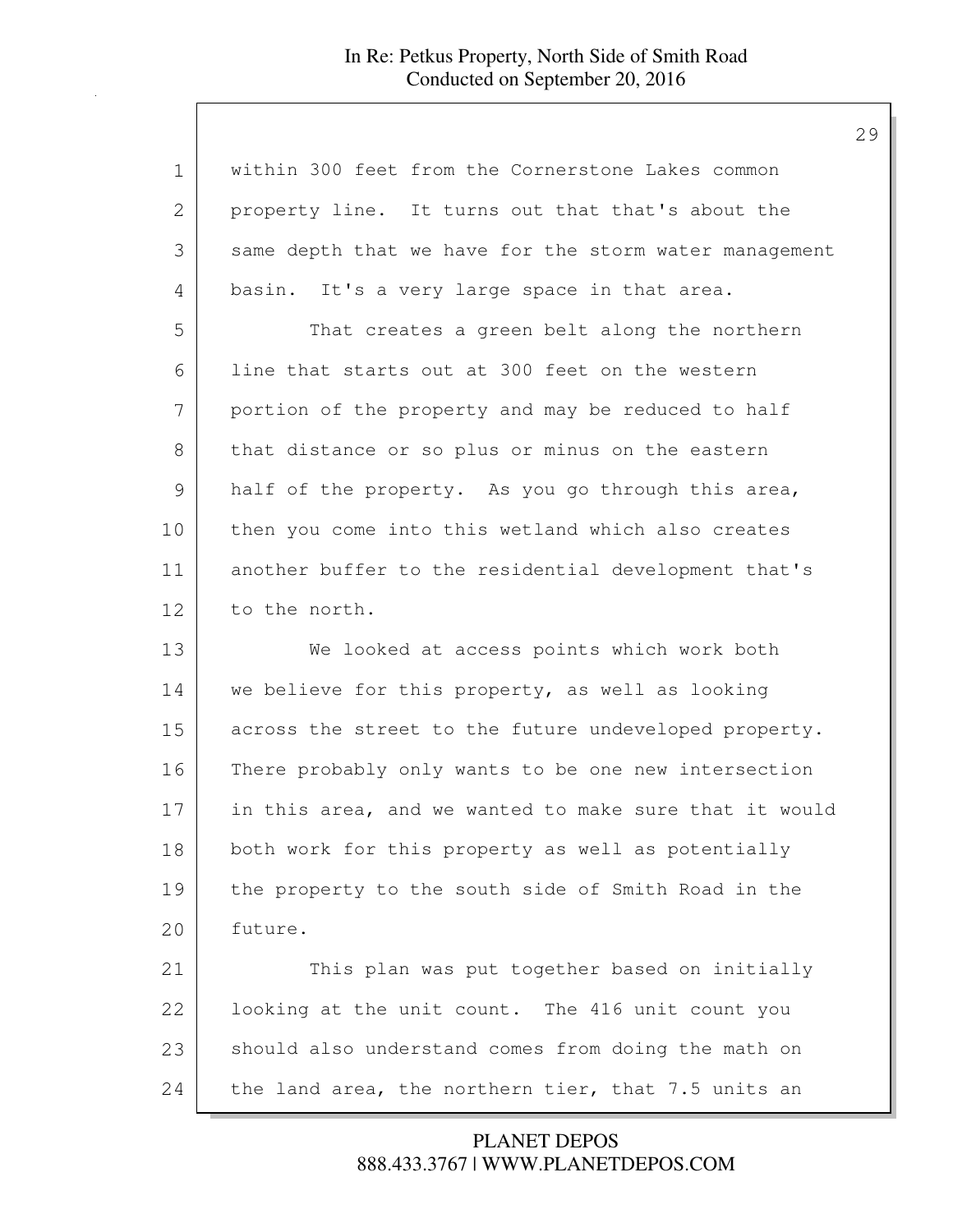| 1             | acre, south of there the 300 feet discussed by the    |
|---------------|-------------------------------------------------------|
| 2             | boundary agreement. South of that point we take the   |
| 3             | rest of the acres multiplied by 20 units an acre,     |
| 4             | which is the RM-3 zoning, which leaves about          |
| 5             | 15.65 dwelling units per acre gross for the           |
| 6             | property.                                             |
| 7             | So the reason we looked at that number is             |
| 8             | based on the zoning that we are requesting, that's    |
| $\mathcal{G}$ | the absolute maximum allowed by just doing the math.  |
| 10            | It's rare that any development hits that number       |
| 11            | exactly or hits that maximum number, but in order to  |
| 12            | submit the application, to go through the land cash   |
| 13            | sheet, to look at impervious area, to look at traffic |
| 14            | concerns, we need numbers. We have to make some       |
| 15            | assumption on the numbers, and we went to the         |
| 16            | absolute maximum that it could be, understanding      |
| 17            | that it would most likely be below that number, but   |
| 18            | this seems to be the best way to make an analysis of  |
| 19            | the balance of the property.                          |
| 20            | So any impact that we're looking at in a              |
| 21            | sense is to the maximum. Any reduction of units       |
| 22            | would certainly be a lesser impact than that. So      |
| 23            | that's where the 416 number comes from. We created    |
| 24            | the land use capacity as a physical one way out of    |

888.433.3767 | WWW.PLANETDEPOS.COM PLANET DEPOS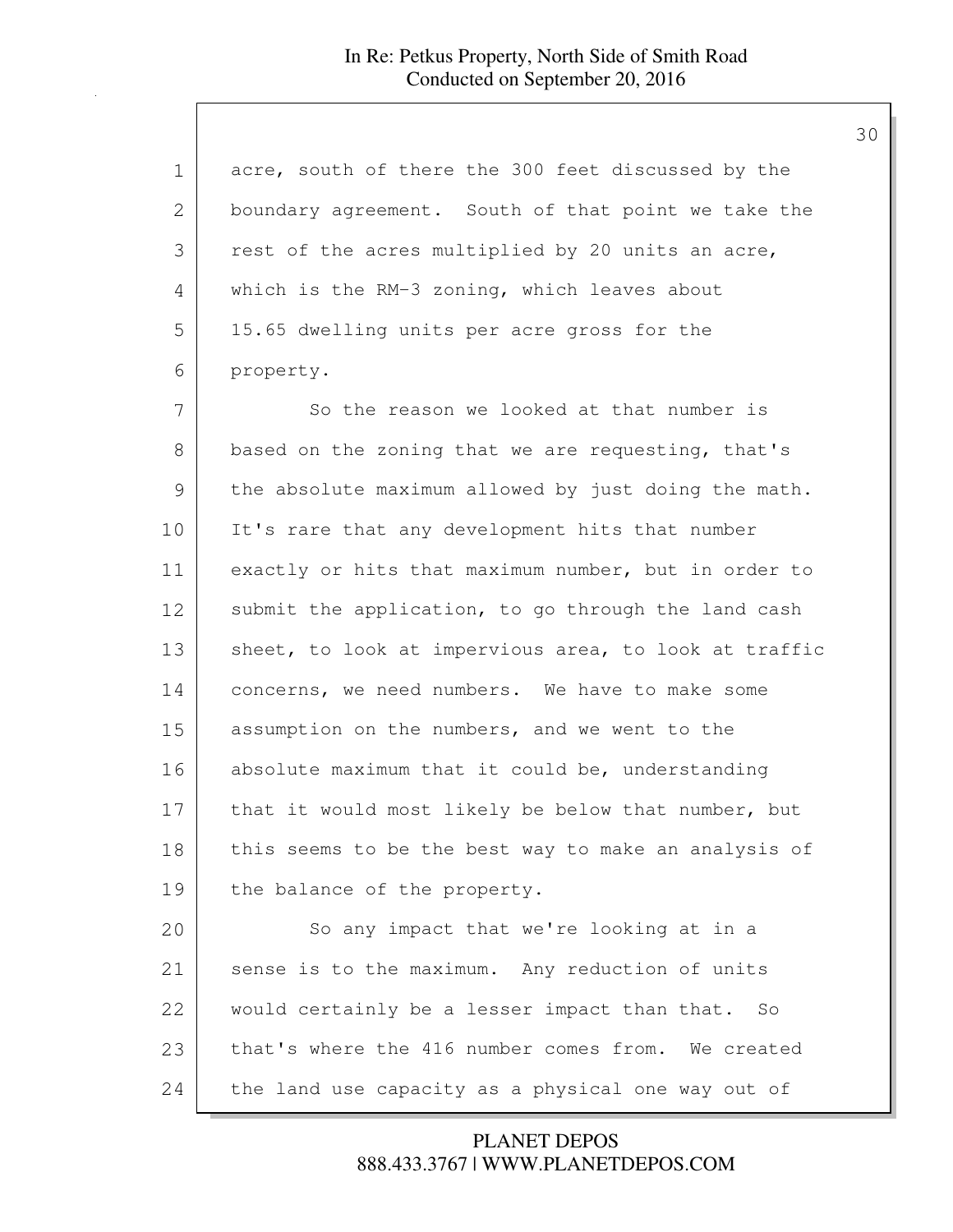| 1  | many ways that the property could be laid out in the   |
|----|--------------------------------------------------------|
| 2  | future just to illustrate what it would look like if   |
| 3  | you had 416 multifamily units on the property.         |
| 4  | We believe it's very likely with creating              |
| 5  | kind of a spine in the middle with a shared entrance   |
| 6  | structure that there could be two developments and     |
| 7  | two future developers, even more reason to understand  |
| 8  | the property as a whole to go through the process      |
| 9  | with the City, to coordinate with the Village of       |
| 10 | West Chicago on the drainage aspects, as they have a   |
| 11 | lot of standing with their residents in that location, |
| 12 | as well as the boundary agreement specifies that we    |
| 13 | work with West Chicago and that really makes sense,    |
| 14 | to understand the overall needs of the property and    |
| 15 | infrastructure needs in the case that all that         |
| 16 | information can be passed down to anybody that might   |
| 17 | look at the property for development in the case       |
| 18 | that we have a west side and an east side developer    |
| 19 | in the development that might be two different         |
| 20 | groups, we understand the global needs of how the      |
| 21 | property is served through infrastructure.             |
| 22 | We will note that this property also requires          |
| 23 | a lift station. So for a 27-acre parcel taking on      |
| 24 | the off-site drainage, taking on the bypass of the     |

888.433.3767 | WWW.PLANETDEPOS.COM PLANET DEPOS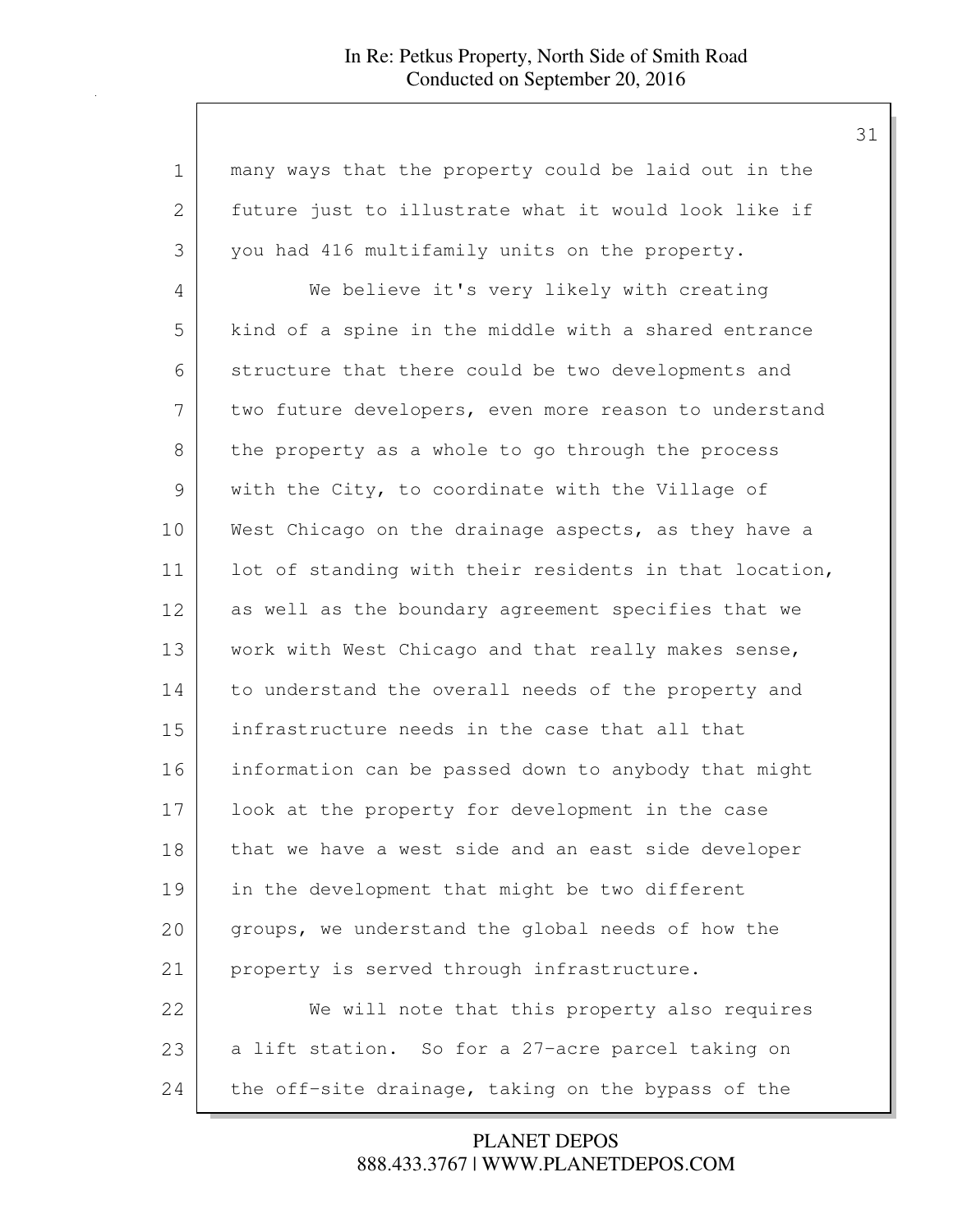| $\mathbf 1$   | south-side drain, the oversizing of the storm water   |
|---------------|-------------------------------------------------------|
| 2             | management basin, the extra cost related to that,     |
| 3             | the extra land dedicated for that, the expense of     |
| 4             | the lift station on a 27-acre piece of property are   |
| 5             | some overburdened costs of the development and would  |
| 6             | be offset by the density request on the property but  |
| 7             | certainly justified from a zoning standpoint Mr. Abel |
| 8             | has gone through.                                     |
| $\mathcal{G}$ | I just want you to understand the evolution           |
| 10            | of where the plan came from, and, again, I'll just    |
| 11            | leave the slide up of the property location and have  |
| 12            | Kevin say what he wants.                              |
| 13            | MR. CARRARA: Thank you, Chuck.                        |
| 14            | Mr. Chairman and Commissioners, I think we've         |
| 15            | tried to keep it somewhat brief but give you some     |
| 16            | bit of history as to what our process was to come     |
| 17            | before you and continue to receive your input, as     |
| 18            | well as the input of City Council as we move forward. |
| 19            | So we stand ready to address questions if             |
| 20            | you want us to address those now. Just let us know    |
| 21            | how you'd like to proceed.                            |
| 22            | CHAIRMAN WALLACE: All right. Thank you.               |
| 23            | Plan Commissioners, questions?                        |
| 24            | MEMBER HOLDERFIELD: I have a question. It             |

888.433.3767 | WWW.PLANETDEPOS.COM PLANET DEPOS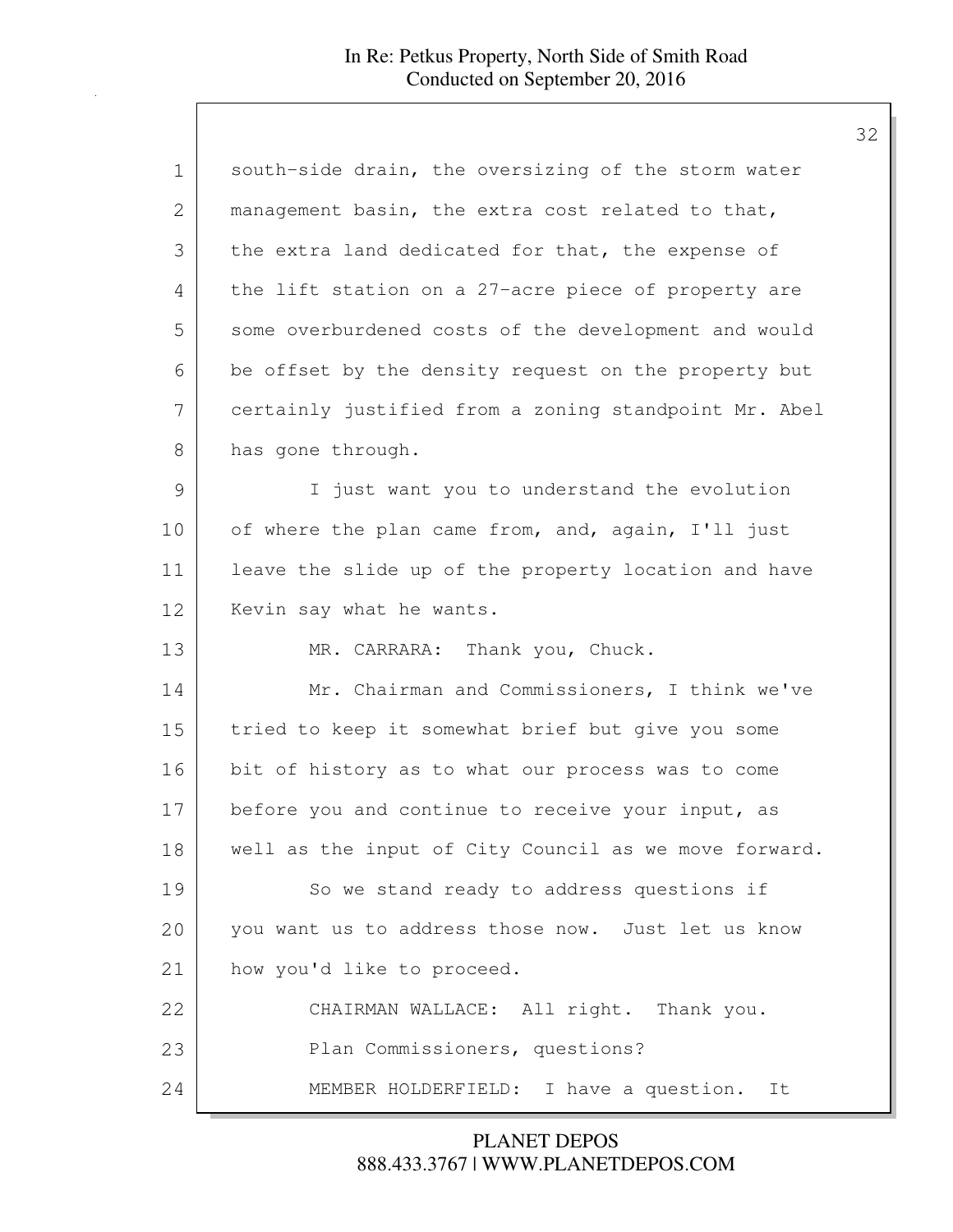| 1            | goes back to the point you made about the units per  |
|--------------|------------------------------------------------------|
| $\mathbf{2}$ | acre. I know you explained it, but I just want to    |
| 3            | hear it again.                                       |
| 4            | The total size is 27 acres, and if we divide         |
| 5            | 416 by 27, you get 15.4 per acre; right? What I      |
| 6            | don't understand is, the 300-foot barrier across the |
| 7            | front. There's no houses in that area, so aren't     |
| 8            | you squeezing more homes into a smaller area? I      |
| 9            | just can't quite see what you're saying there.       |
| 10           | MR. HANLON: So, actually, this is the                |
| 11           | 300-foot line right here. In this particular plan    |
| 12           | we have two buildings and maybe one-third of the     |
| 13           | southern building that's here. Again, it's done by   |
| 14           | acreage, but if I take that acreage, which is        |
| 15           | 9.17 acres of the property is in that 300-foot zone, |
| 16           | times 7.5, which is the maximum --                   |
| 17           | MEMBER HOLDERFIELD: You take out of the 27?          |
| 18           | MR. HANLON: Yes. Then the RM-3 maximum               |
| 19           | density of 20 units per acre is multiplied by the    |
| 20           | balance of 17.42 acres, which yields 348 units, and  |
| 21           | when you add those two numbers, you have the 416.    |
| 22           | So there are units within that 300-foot              |
| 23           | area. Only the eastern portion of that 300-foot      |
| 24           | area has units in it.                                |

888.433.3767 | WWW.PLANETDEPOS.COM PLANET DEPOS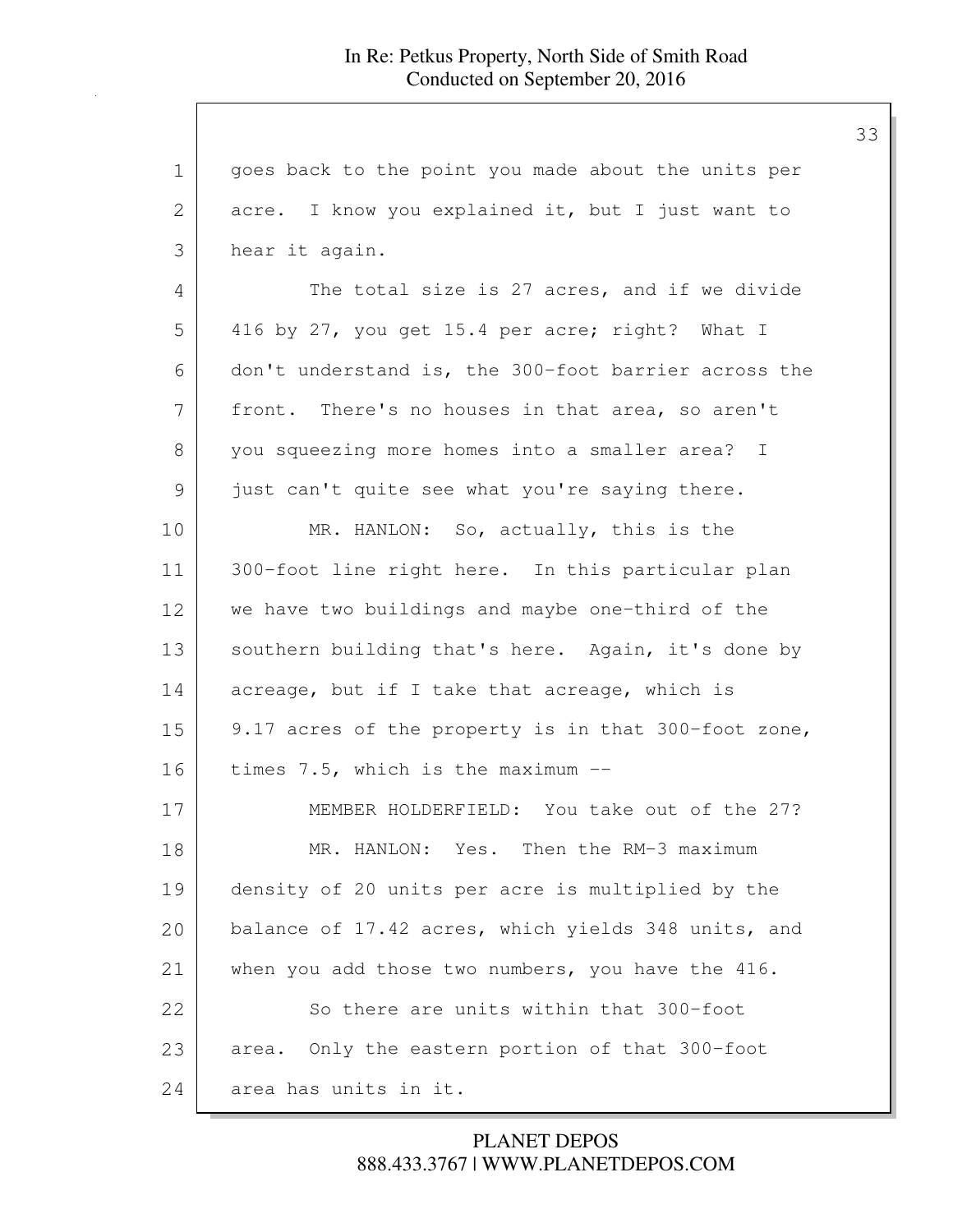| 1  | MEMBER HOLDERFIELD: I guess when I reviewed           |
|----|-------------------------------------------------------|
| 2  | this I didn't have this plan before me, and I was     |
| 3  | looking at 27 acres and dividing by 416 units. It     |
| 4  | just seems to me like you're just squishing it into   |
| 5  | a smaller area. That's point I'm trying to make.      |
| 6  | MR. HANLON: The 300-foot area has -- again,           |
| 7  | we wanted to illustrate the maximum allowable density |
| 8  | knowing that if somebody comes back with a very       |
| 9  | specific plan, a developer or two groups, one for     |
| 10 | one-half, the other for the other half, it will       |
| 11 | probably be something different. The other uses,      |
| 12 | assisted living, memory care, those facilities are    |
| 13 | certainly possible on one-half of the property,       |
| 14 | as well.                                              |
| 15 | MEMBER SCHUETZ: Yes, I had a few questions.           |
| 16 | You had mentioned that 300-foot area, the reservoir   |
| 17 | would contain most of the surface drainage; is that   |
| 18 | correct? Most of the runoff?                          |
| 19 | MR. HANLON: Well --                                   |
| 20 | MEMBER SCHUETZ: You have a reservoir or a             |
| 21 | pond, whatever you want to call it.                   |
| 22 | MR. HANLON: The entirety of the 27-acre               |
| 23 | farm drains directly to the north. So all of the      |
| 24 | drainage for the after-developed condition will be    |

888.433.3767 | WWW.PLANETDEPOS.COM PLANET DEPOS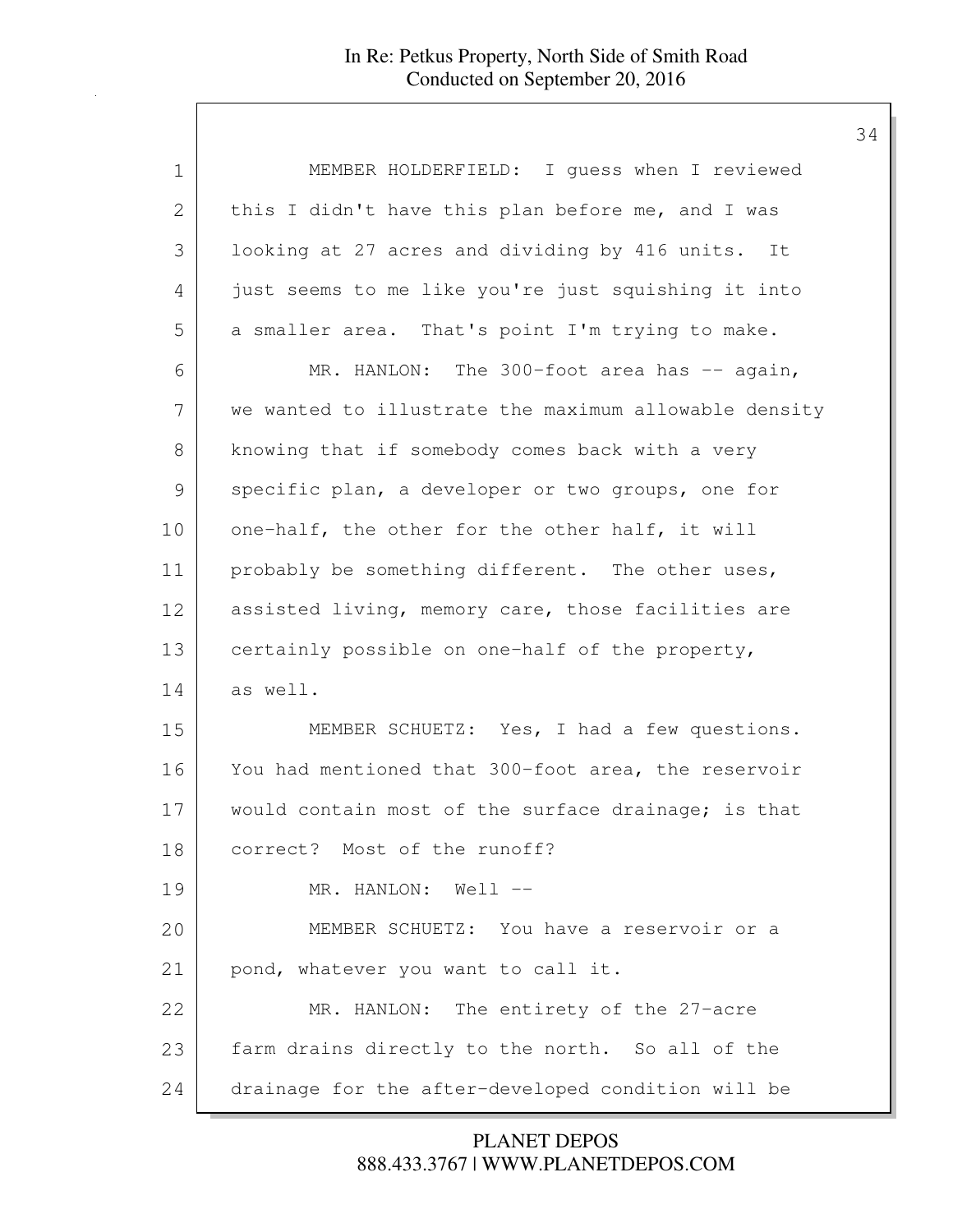| $\mathbf 1$ | contained within that storm water management basin.   |
|-------------|-------------------------------------------------------|
| 2           | MEMBER SCHUETZ: My question is, how will              |
| 3           | that affect Norton Creek?                             |
| 4           | MR. HANLON: Currently the 234 acres that I            |
| 5           | showed that is just moving through the property       |
| 6           | unchecked right now, there's nothing holding that     |
| 7           | back other than the upstream detention. That's        |
| 8           | going to be directed into the storm water management  |
| 9           | basin.                                                |
| 10          | Right now the farm field drains completely            |
| 11          | unchecked. When you run numbers, farmland drainage    |
| 12          | is similar to concrete; it just runs off the farmland |
| 13          | very quickly. So right now there's no detention for   |
| 14          | 27 acres, and the 234 acres is moving through the     |
| 15          | property days on end after a storm.                   |
| 16          | All of that, on-site and off-site, will be            |
| 17          | directed into the storm water management basin with   |
| 18          | a very restricted outflow based on ordinance .01 CFS  |
| 19          | is the maximum outflow allowed. And that really       |
| 20          | results in the fact that there will be less water at  |
| 21          | a lesser rate moving north to that reservoir and      |
| 22          | creek. So there will be an overall reduction as it    |
| 23          | leaves the property.                                  |
| 24          | I guess my purpose for<br>MEMBER SCHUETZ:             |

888.433.3767 | WWW.PLANETDEPOS.COM PLANET DEPOS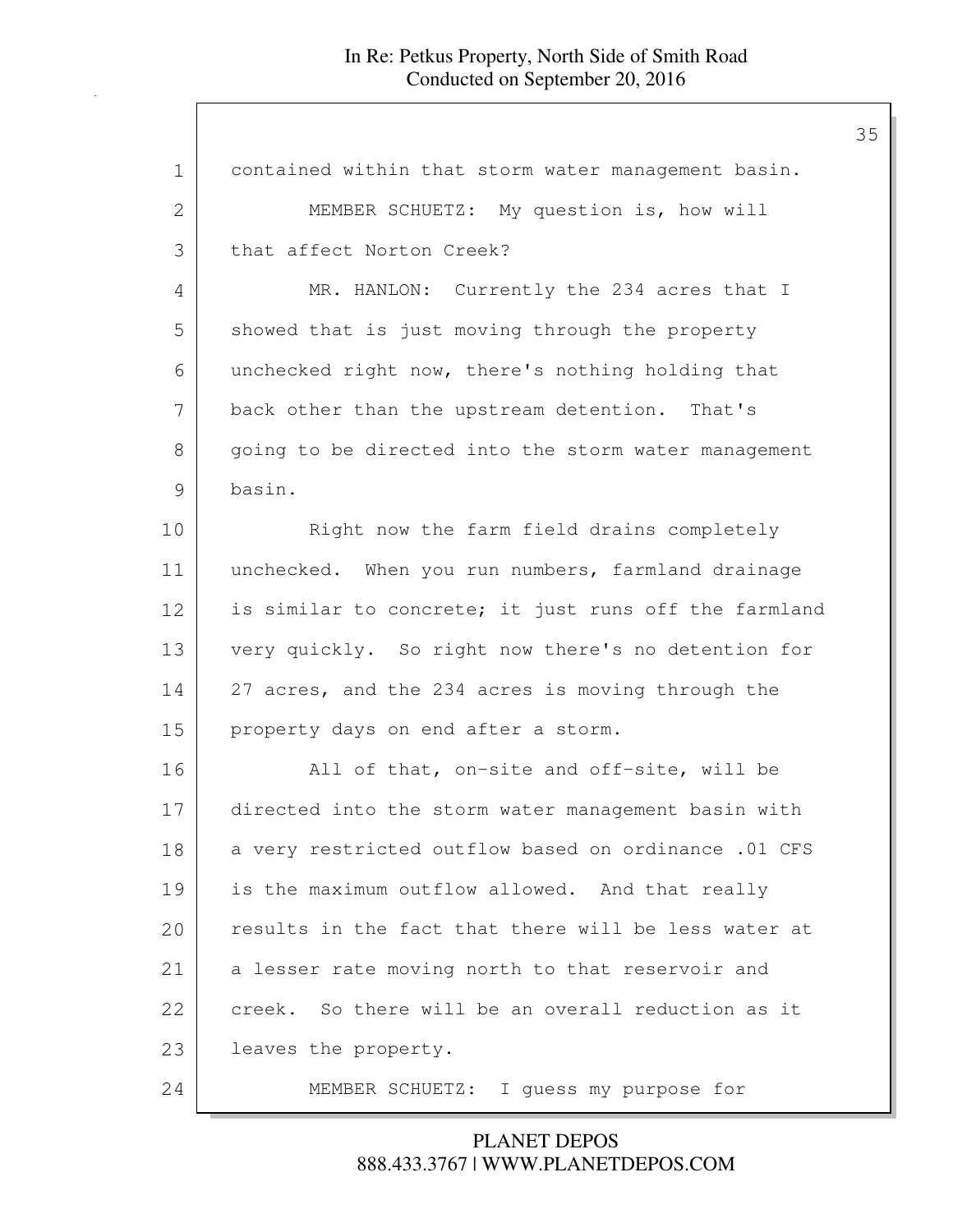| $\mathbf 1$   | asking the question is I understand the surface         |
|---------------|---------------------------------------------------------|
| 2             | through the neighborhood will be reduced significantly. |
| 3             | That sounds great as far as reducing erosion,           |
| 4             | whatever. But as far as Norton Creek, will it           |
| 5             | affect Norton Creek in a negative way in any way?       |
| 6             | MR. HANLON: Well, in this area of the                   |
| 7             | property, again, after a large rain event there's       |
| 8             | water moving, but there's also many times where it's    |
| $\mathcal{G}$ | perfectly dry. This is the headwaters to Norton         |
| 10            | Creek but not to the point where -- so it's not         |
| 11            | like -- we're not cutting off sort of an ongoing        |
| 12            | stream.                                                 |
| 13            | MEMBER SCHUETZ: That's my question.                     |
| 14            | The other question I have is, you mentioned             |
| 15            | one entrance and maybe two owners or two developers     |
| 16            | there. What are your thoughts on emergency vehicles     |
| 17            | and fire and police coming in one entrance? It          |
| 18            | doesn't appear as though there's another exit.          |
| 19            | MR. HANLON: We do have -- this one is kind              |
| 20            | of highlighted, but there is another curb cut onto      |
| 21            | Smith Road. We absolutely understand we need two curb   |
| 22            | cuts onto Smith Road from a traffic management          |
| 23            | standpoint, and we would not have a -- an emergency-    |
| 24            | only connection sometimes are difficult; you have to    |

# 888.433.3767 | WWW.PLANETDEPOS.COM PLANET DEPOS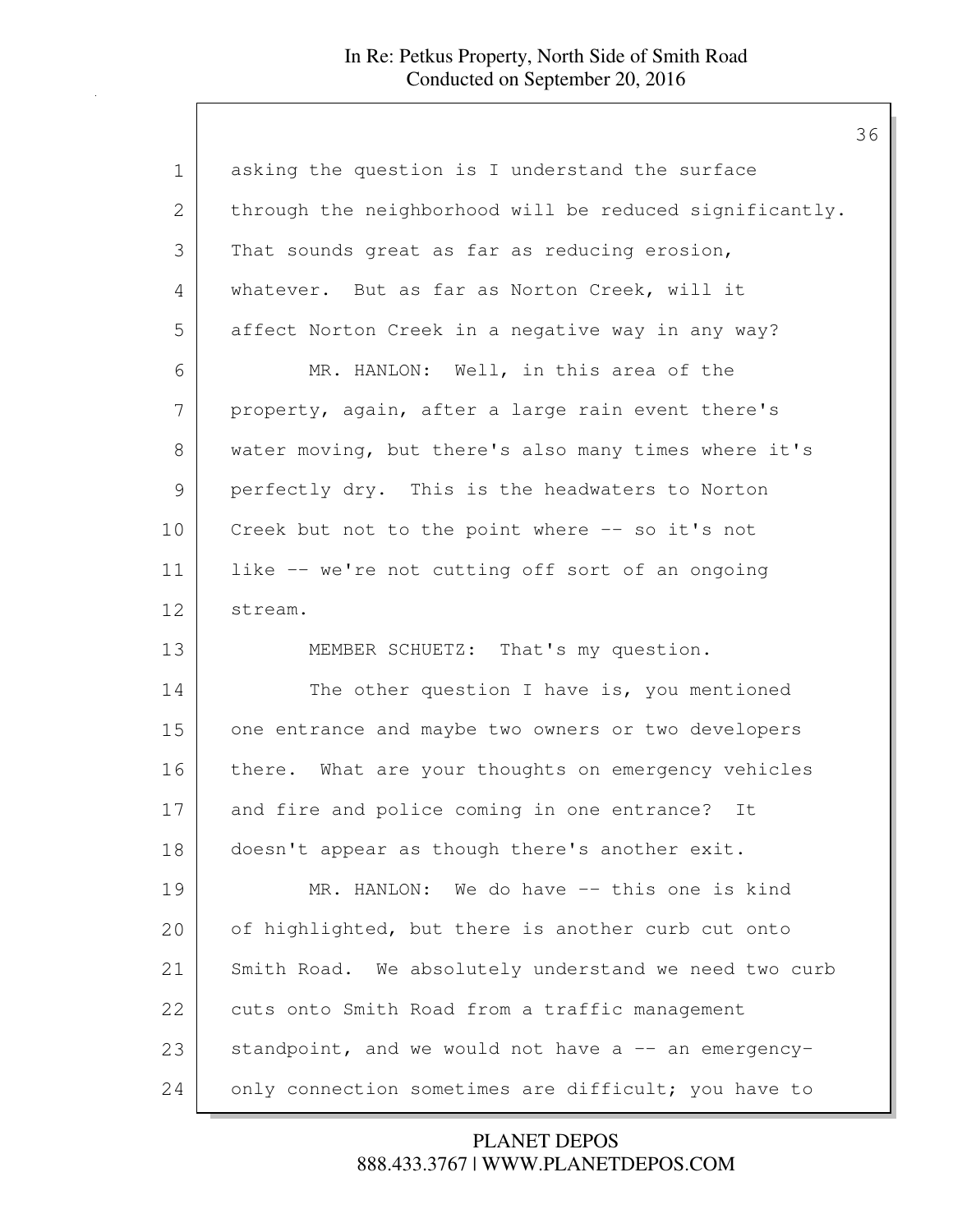| $\mathbf 1$   | have a gate with key. So we would advocate a           |
|---------------|--------------------------------------------------------|
| 2             | permanent second access point. It may be at the        |
| 3             | moment we feel that that second access point would     |
| 4             | be served better as right-in/right-out only, but it    |
| 5             | would be open all the time.                            |
| 6             | If there are two developers and                        |
| 7             | two developments, certainly the west development would |
| 8             | have rights to flow through the east development and   |
| $\mathcal{G}$ | use that second access. So it would be for the whole   |
| 10            | property, but absolutely there should be two curb cuts |
| 11            | onto Smith Road.                                       |
| 12            | MEMBER SCHUETZ: All right. Thank you.                  |
| 13            | MEMBER MACKLIN-PURDY: I have a question.               |
| 14            | I'm just curious, was this ever brought to the         |
| 15            | attention of West Chicago to have West Chicago annex   |
| 16            | this property?                                         |
| 17            | MR. CARRARA: No. The boundary line                     |
| 18            | agreement specifically set forth that in the future    |
| 19            | the two municipalities have decided that this parcel   |
| 20            | as well as some of the others will be handled by the   |
| 21            | City of St. Charles.                                   |
| 22            | MEMBER MACKLIN-PURDY: And is there verbiage            |
| 23            | in there that you could read us getting into a little  |
| 24            | bit more detail about that as to why?                  |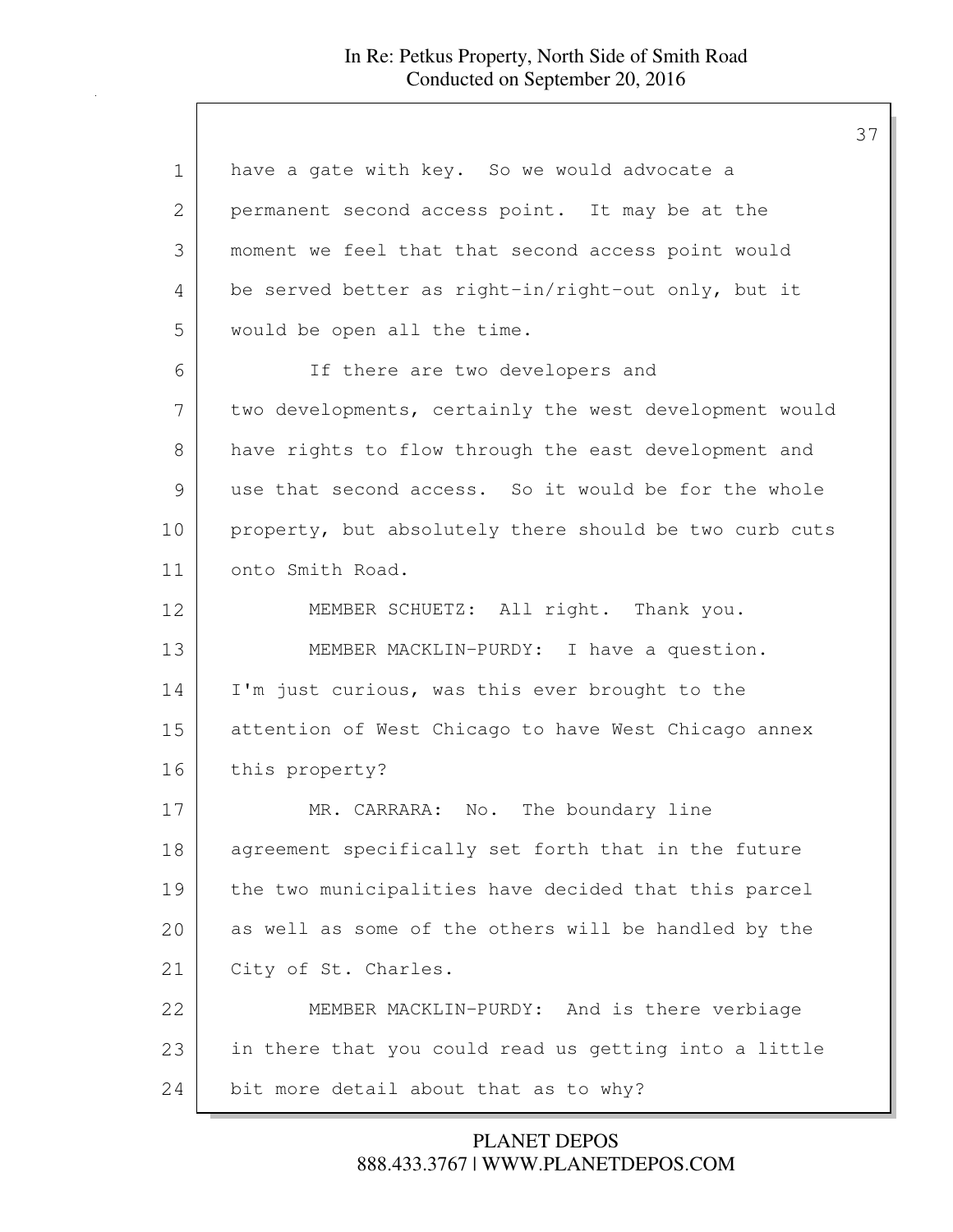| $\mathbf 1$ | MR. CARRARA: As to the why, that may be                |
|-------------|--------------------------------------------------------|
| 2           | better handled by your City staff, but I believe the   |
| 3           | verbiage basically said that St. Charles will be       |
| 4           | responsible for this property and a few others that    |
| 5           | were identified within the boundary line agreement.    |
| 6           | CHAIRMAN WALLACE: Russ or Rita.                        |
| 7           | MS. TUNGARE: Sure. The City entered into a             |
| 8           | boundary line agreement in 2014 with the City of       |
| 9           | West Chicago, and at that time, as indicated by the    |
| 10          | applicant's attorney, there was a determination made   |
| 11          | as to which parcels could potentially be annexed       |
| 12          | into which jurisdiction, and this property falls       |
| 13          | within our jurisdiction in St. Charles.                |
| 14          | We have representatives from the City of               |
| 15          | West Chicago here, as well, who are present if there   |
| 16          | are any questions about the boundaries.                |
| 17          | VICE CHAIRMAN KESSLER: If I may, we're                 |
| 18          | looking at this slide up here, and in this slide we    |
| 19          | show buildings and a roadway, parking lots, et cetera, |
| 20          | et cetera.                                             |
| 21          | I just want to be clear. This is just a                |
| 22          | concept plan. There is no plan for any of those        |
| 23          | buildings, or any of those parking lots, or any of     |
| 24          | This is just a concept plan to<br>those curb cuts.     |

888.433.3767 | WWW.PLANETDEPOS.COM PLANET DEPOS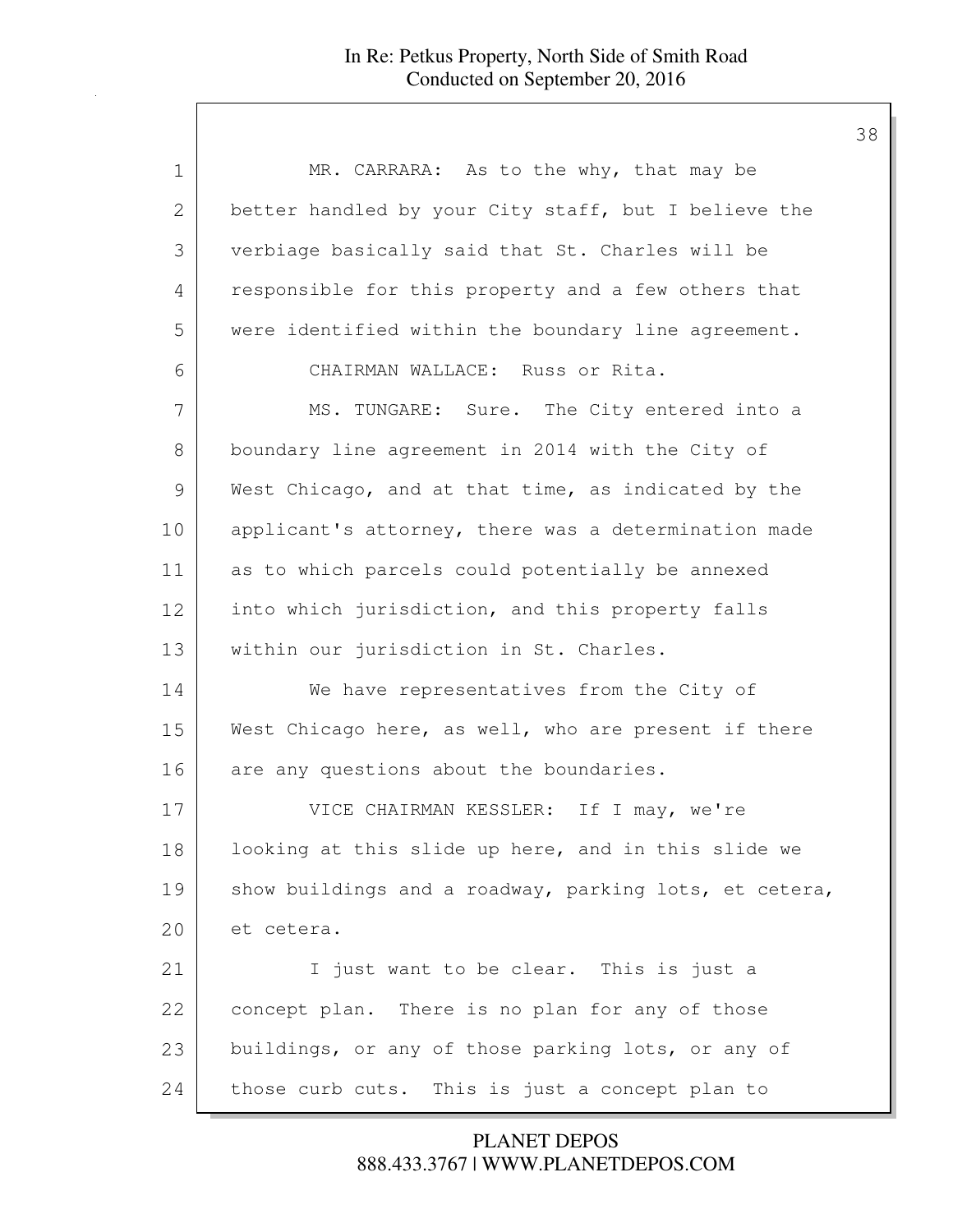| $\mathbf 1$   | show what -- to show what could go there.             |
|---------------|-------------------------------------------------------|
| $\mathbf{2}$  | MR. CARRARA: Thank you, Mr. Kessler. Yes,             |
| 3             | this is just a concept, as you heard both Mr. Abel    |
| 4             | and Mr. Hanlon testify to as to why we wanted to get  |
| 5             | to the allowable units. Because we had to determine   |
| 6             | how big that detention pond was going to be, how we   |
| 7             | were going to deal with the lift station, and some    |
| 8             | of those other issues. So we wanted to show you       |
| $\mathcal{G}$ | that under the average -- I think we've heard about   |
| 10            | 15 units an acre based on the boundary line setback   |
| 11            | of the 300 feet that you could fit those units        |
| 12            | within there. This is just merely one designation     |
| 13            | of how you could get those units in. It's by no       |
| 14            | means are we asking for that or are we suggesting     |
| 15            | that that should be what it is in the future. That    |
| 16            | was just one situation that we put on paper to show   |
| 17            | that it could be done.                                |
| 18            | As we've talked about, in the future it               |
| 19            | could be two people, and more importantly, it's very  |
| 20            | rare, as you suggested, that things ever get to the   |
| 21            | maximum number with additional -- maybe an additional |
| 22            | curb cut, or an additional roadway through, or a      |
| 23            | connection point somewhere else. Whoever that final   |
| 24            | end user is is going to have to satisfy both you and  |

888.433.3767 | WWW.PLANETDEPOS.COM PLANET DEPOS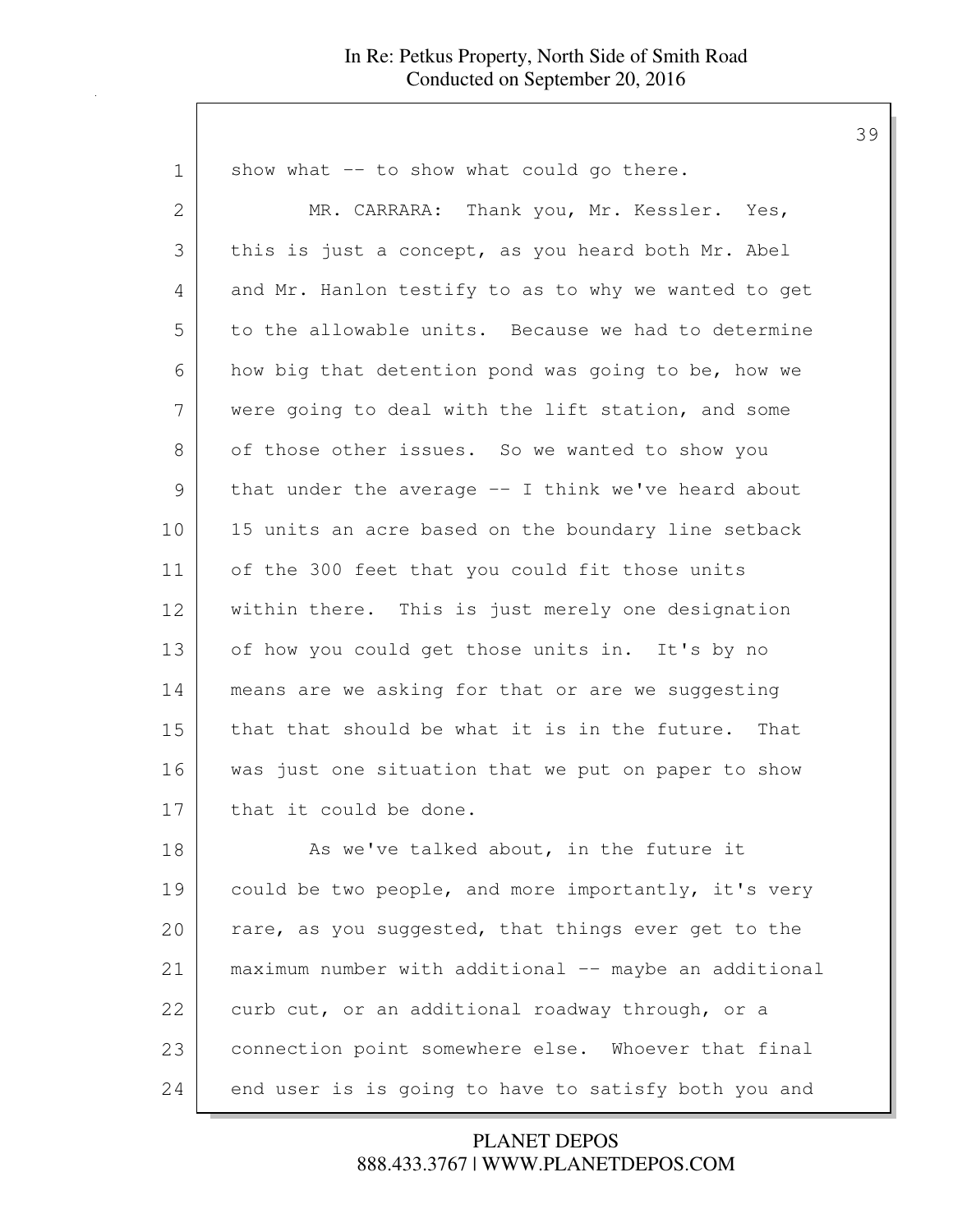1 the City Council as to what that final plan would be 2 under the planned unit development, meet all the 3 standards, meet all the standards that would normally 4 be part of that development. 5 VICE CHAIRMAN KESSLER: Thank you. 6 CHAIRMAN WALLACE: Brian. 7 MEMBER DOYLE: Did you -- have you considered 8 traffic capacity yet along Smith Road? I wondered 9 if you could bring up page 5 of your concept plan 10 proposal. 11 MR. CARRARA: Page 5 of the book? 12 MEMBER DOYLE: It's in the packet that we 13 received, yes. 14 MR. CARRARA: I don't believe we have that 15 slide readily available. Yes, we have addressed 16 traffic, and Mr. Hanlon could step up and answer that. 17 MEMBER DOYLE: Why don't you just wait for 18 Russ to show that. 19 MR. CARRARA: Okay. 20 MEMBER DOYLE: While Russ is bringing that 21 up, we have a letter here that was placed on our 22 desks here from a member of the community, 23 | Ronald H. Yeager, who was not able to be here 24 tonight and asked that certain things be included in

> 888.433.3767 | WWW.PLANETDEPOS.COM PLANET DEPOS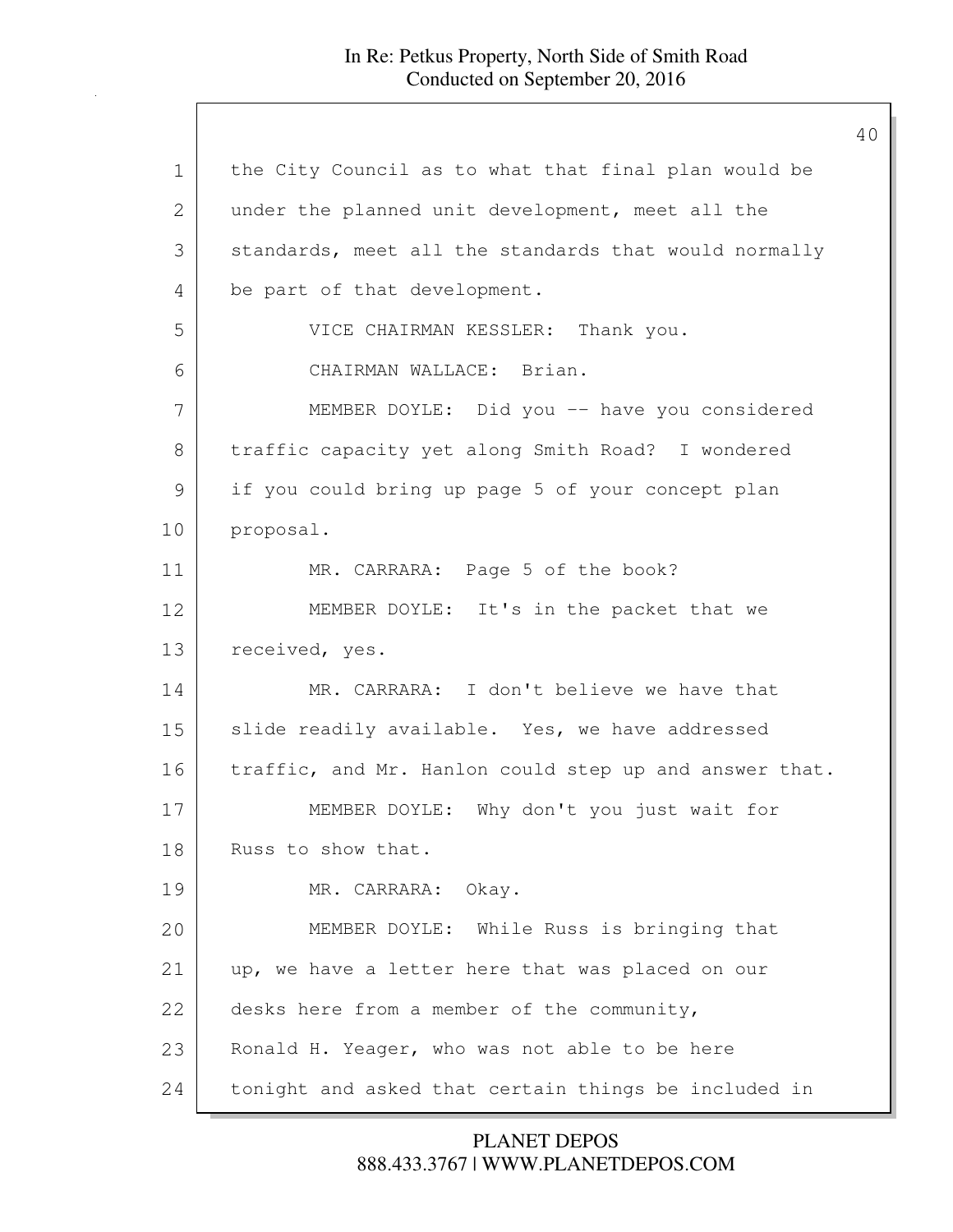| $\mathbf 1$  | the record of the meeting. Having read it, most of    |
|--------------|-------------------------------------------------------|
| $\mathbf{2}$ | the comments refer to traffic along Smith Road and    |
| 3            | concerns about traffic along Smith Road.              |
| 4            | Particularly one that caught my eye was               |
| 5            | backups in northbound traffic in the morning towards  |
| 6            | Norton Creek elementary school and cut-through        |
| 7            | traffic -- I think I read it this way, that some      |
| 8            | motorists choose to turn right and use the Pheasant   |
| 9            | Run trails subdivision sort of to get around some of  |
| 10           | that backup because they go through the subdivision   |
| 11           | and then take another right turn onto Smith and       |
| 12           | bypass the people who are in line. That's the way I   |
| 13           | read it.                                              |
| 14           | MR. CARRARA: Is this the correct slide?               |
| 15           | MEMBER DOYLE: Yes. Thank you.                         |
| 16           | So I'll keep this high level. Part of the             |
| 17           | question that we have to consider tonight is the      |
| 18           | appropriate -- to what degree RM-3 is appropriate     |
| 19           | for this parcel, and traffic is always a factor in    |
| 20           | terms of determining capacity.                        |
| 21           | Do you have any preliminary information --            |
| 22           | obviously, you've not conducted a full traffic study  |
| 23           | yet, and that would be part of a formal application,  |
| 24           | but based on your experience, based on your knowledge |

888.433.3767 | WWW.PLANETDEPOS.COM PLANET DEPOS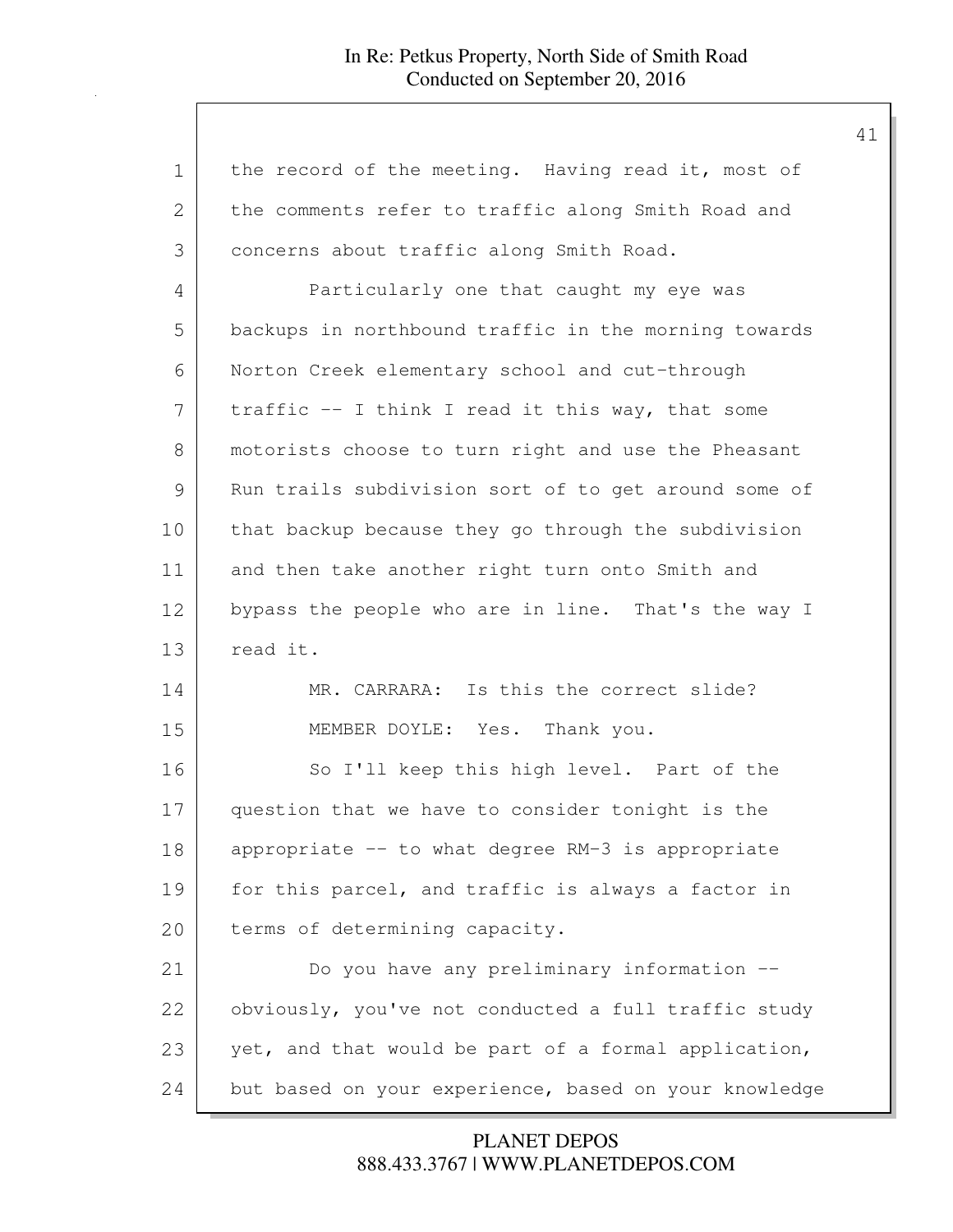1 of this kind of road, Smith Road, can you comment on 2 what your thinking was regarding traffic capacity? 3 MR. HANLON: I'll let you know where we are 4 and where we're not. 5 You're right; we've not done a completely 6 full traffic study that would get much beyond the 7 | outskirts of the property. I will tell you on every 8 level for a concept submittal we're way ahead in 9 terms of engineering in terms of the storm water 10 | management to put together that physical plan, to 11 understand the lift station and a number other 12 things. We're way beyond what we'll say is typical 13 for a concept level because we needed to understand 14 especially the drainage issue that's out there. 15 On the traffic issue, our traffic engineers 16 in the office -- I don't have their memo with all 17 the numbers on it. What I can tell you is when they 18 run the numbers, again, on the 416 completely 19 maximum potential units based on the math, they're 20 just shy of requiring a left-turn lane. They're 21 right on the cusp of that. But I think most people 22 are aware Smith Road has been constructed as a 23 three-lane cross section north of the entrance to 24 Walmart all the way up to the railroad tracks at the

> 888.433.3767 | WWW.PLANETDEPOS.COM PLANET DEPOS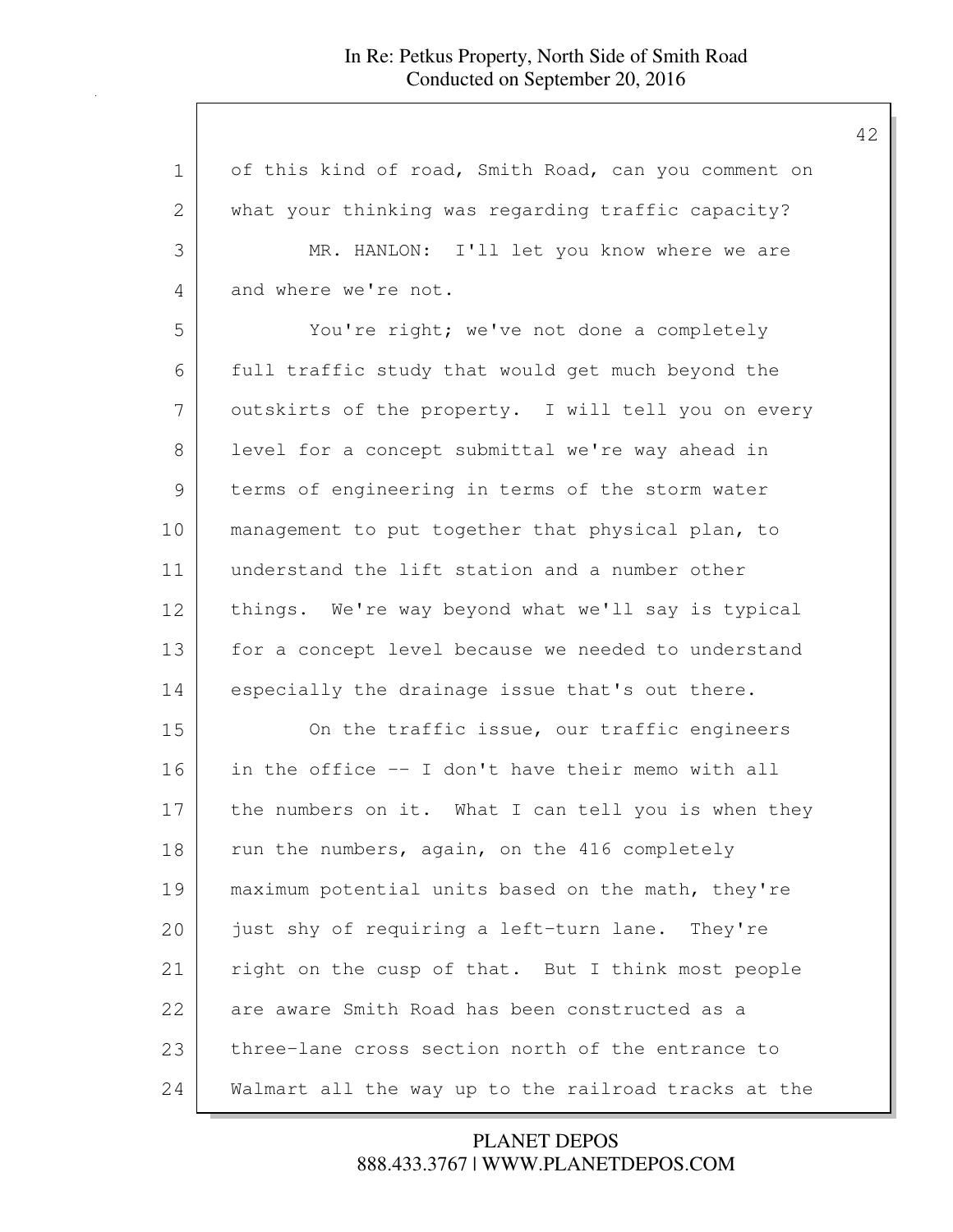| 1             | intersection with Powis Road.                         |
|---------------|-------------------------------------------------------|
| 2             | So it's already a three-lane section                  |
| 3             | frontage on the Petkus Property; it's just a matter   |
| 4             | of restriping the continuous center lanes there. So   |
| 5             | if you run the numbers, you're on the cusp of         |
| 6             | needing a left-turn channel dedicated. This is a      |
| 7             | matter of painting, restriping, so there's no reason  |
| 8             | you wouldn't do that.                                 |
| $\mathcal{G}$ | They also ran the numbers on let's say a              |
| 10            | right-turn deceleration to get into the property,     |
| 11            | and they're far below numbers that would suggest      |
| 12            | that you would need, for example, a dedicated right   |
| 13            | turn into the property.                               |
| 14            | So the left turn wouldn't really be a                 |
| 15            | discussion. That's already built into the Smith       |
| 16            | Road capacity. In terms of what's happening -- we     |
| 17            | have not gone beyond looking at the property. That    |
| 18            | will certainly be done at some point. It's a regional |
| 19            | road; it's not a road that we can reconstruct         |
| 20            | certainly. You've got a railroad crossing that's      |
| 21            | down two lanes right at Powis. In terms of the        |
| 22            | larger picture, that's the first impediment to        |
| 23            | looking at what do you do with Smith Road, changing   |
| 24            | those two lanes by the crossing, and, of course,      |

888.433.3767 | WWW.PLANETDEPOS.COM PLANET DEPOS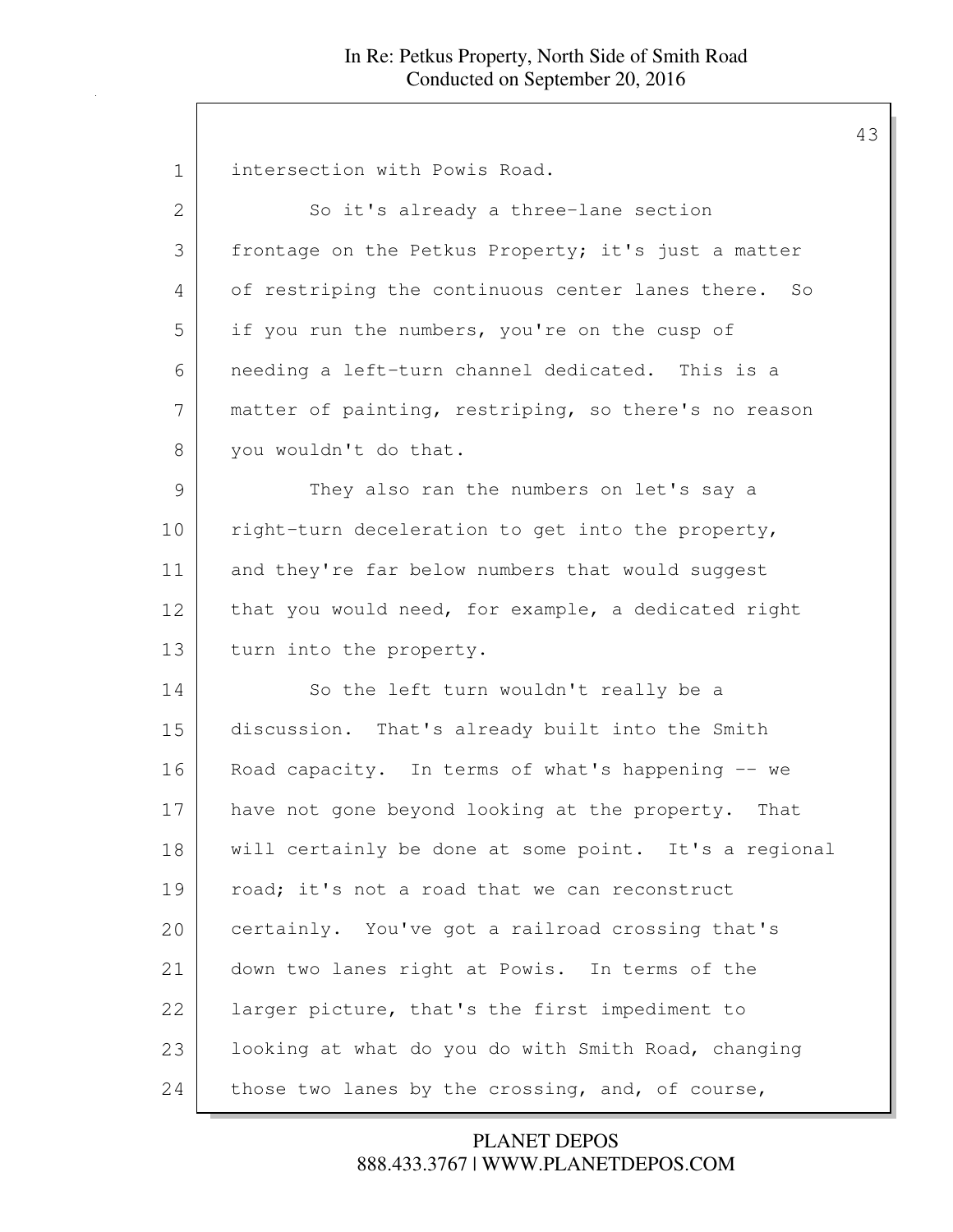| 1             | you've got a widened cross section as you approach    |
|---------------|-------------------------------------------------------|
| $\mathbf{2}$  | Route 64 on the south.                                |
| 3             | So to serve the property a left-turn lane is          |
| 4             | physically already there and just a matter of         |
| 5             | striping it out. A right turn lane doesn't seem to    |
| 6             | be necessary at this point. Otherwise, the overall    |
| 7             | capacity, yes, sure the peak times there's traffic.   |
| 8             | The bigger picture will be looked at at some point,   |
| $\mathcal{G}$ | but, again, we're at concept and we did a pretty      |
| 10            | good level of due diligence but have not expanded on  |
| 11            | the traffic.                                          |
| 12            | CHAIRMAN WALLACE: Any other questions?                |
| 13            | MEMBER HOLDERFIELD: I have one. On the                |
| 14            | sheet you presented us with that's page 20, I think   |
| 15            | it is, I'm just curious about when you talked about   |
| 16            | the 300 feet inside the property $-$ maybe staff can  |
| 17            | explain this or you $-$ what is meant by the 300 that |
| 18            | goes around -- I mean what's that to us?              |
| 19            | MR. CARRARA: That's our abundance of                  |
| 20            | caution. We're required under your ordinance to       |
| 21            | notify property owners within 250 feet. We went out   |
| 22            | to 300 feet just to make sure we didn't miss anybody  |
| 23            | with the public notice for our meeting that we had    |
| 24            | with the neighborhood as well as tonight's meeting.   |

888.433.3767 | WWW.PLANETDEPOS.COM PLANET DEPOS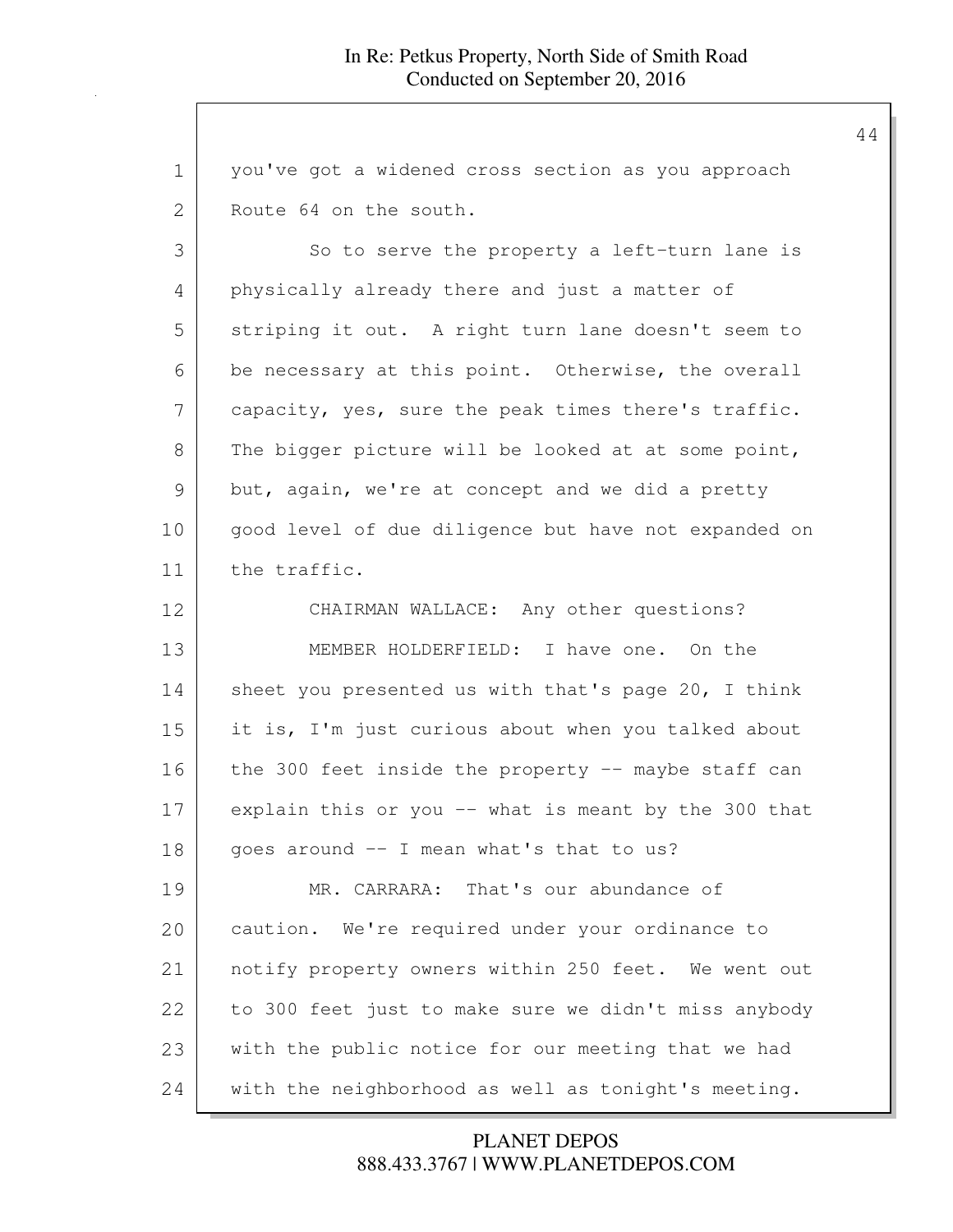| MEMBER HOLDERFIELD: I see. Thank you.                 |
|-------------------------------------------------------|
| CHAIRMAN WALLACE: Any other questions?                |
| (No response.)                                        |
| CHAIRMAN WALLACE: Okay. Does anyone in the            |
| audience have any questions?                          |
| MR. BANAS: I don't have a question, but I             |
| did have some comments.                               |
| Good evening, Commissioners. Thank you very           |
| much for this opportunity to make some comments here. |
| For the record, my name is name John Banas. I'm       |
| alderman of Ward 7 of West Chicago, representing      |
| Cornerstone Lakes, your neighbors, together with      |
| Alderman Ligino-Kubinski, who represents the          |
| Cornerstone Lakes subdivision, part of Ward 7. I'm    |
| here before you this evening representing             |
| West Chicago officials. Mayor Ruben Pinada and        |
| Alderman Ligino-Kubinski could not attend this        |
| evening because of prior commitments.                 |
| Since reviewing a copy of the concept plan            |
| two weeks ago, West Chicago elected officials have    |
| received over two dozen calls and e-mails from        |
| residents within the Cornerstone Lakes subdivision    |
| all expressing concern over the desired zoning for    |
| the site owned by Mr. Petkus.                         |
|                                                       |

888.433.3767 | WWW.PLANETDEPOS.COM PLANET DEPOS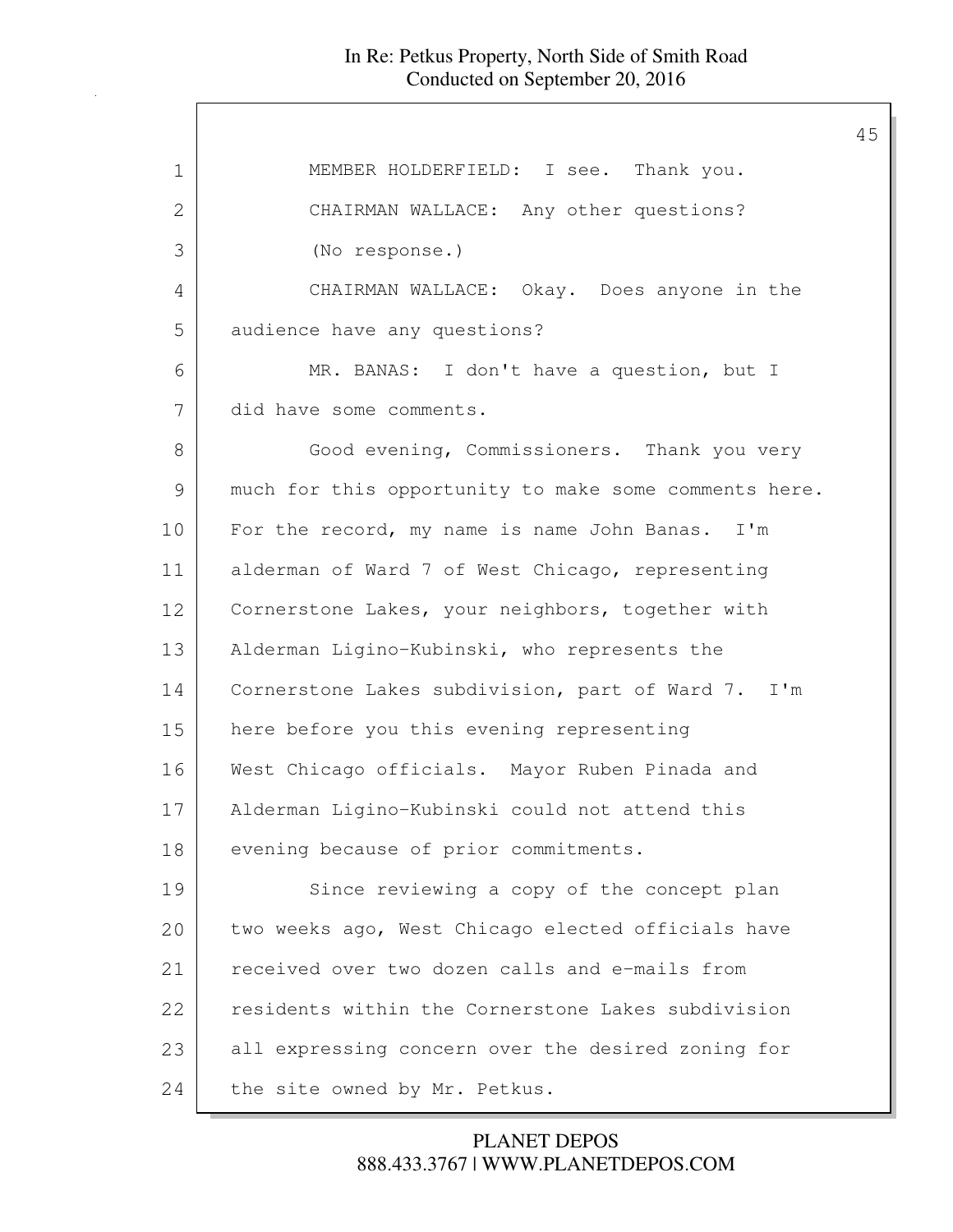| 1             | Since this proposal is just at the concept            |
|---------------|-------------------------------------------------------|
| 2             | review stage, there's not enough information for      |
| 3             | West Chicago staff to do a detailed analysis to       |
| 4             | determine if the plan complies with the boundary      |
| 5             | agreement between our two cities. However, the        |
| 6             | desired zoning is simply not appropriate for the      |
| 7             | entire site.                                          |
| 8             | The St. Charles comprehensive plan reflects           |
| $\mathcal{G}$ | that the majority of the site be zoned RM-2 like the  |
| 10            | Pheasant Run trails development. The comprehensive    |
| 11            | plan also shows that the southern one-third of the    |
| 12            | site as RM-3 zoning, which is the zoning district     |
| 13            | being sought here for the entire site, which does     |
| 14            | not conform to the comprehensive plan, which is       |
| 15            | St. Charles' long-term vision for the area.           |
| 16            | The zoning designation and the contemplated           |
| 17            | land use mix in St. Charles' comprehensive plan is    |
| 18            | what was contemplated when the two municipalities     |
| 19            | entered into the boundary agreement and what is only  |
| 20            | transitional zoning moving from the single-family     |
| 21            | homes in the Cornerstone Lakes subdivision to the     |
| 22            | commercial area further south along Smith Road.       |
| 23            | The multifamily zoning designated for the             |
| 24            | southern one-third of the Petkus parcel when combined |

888.433.3767 | WWW.PLANETDEPOS.COM PLANET DEPOS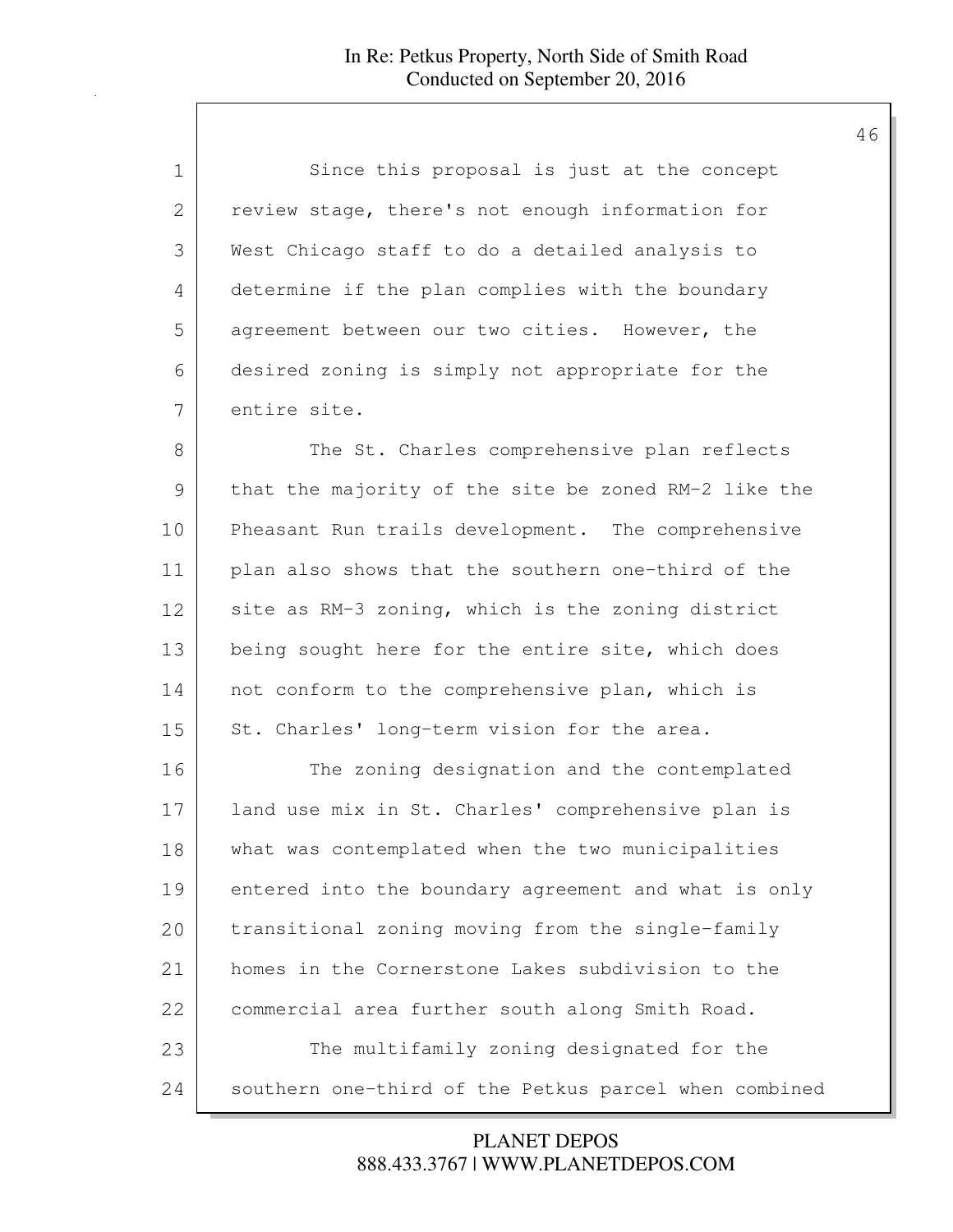| with the parcel to the west and the south of it      |
|------------------------------------------------------|
| which already has a multifamily zoning designation   |
| provides for a large enough and appropriately sized  |
| area to allow for the transition from a quality      |
| townhome development on the balance of the Petkus    |
| site to Walmart, IHOP and The Quad.                  |
| So on behalf of Mayor Pinada and Alderman            |
| Ligino-Kubinski I hope the Plan Commission concurs   |
| with these concerns and provides feedback to the     |
| owner of the site that he should adhere to the land  |
| use mix designated in the comprehensive plan which   |
| provides for a much lower density development on the |
| northern two-thirds of the site.                     |
| Thank you so much for your time. I can               |
| appreciate it being a former planning and zoning     |
| commissioner myself.                                 |
| CHAIRMAN WALLACE: Thank you.                         |
| VICE CHAIRMAN KESSLER: I have a question             |
| for you. Are you representing the City of West       |
| Chicago right now? Are you speaking for the City of  |
| West Chicago right now?                              |
| MR. BANAS: I'm speaking for Ward 7                   |
| residents.                                           |
| VICE CHAIRMAN KESSLER: I though you said             |
|                                                      |

888.433.3767 | WWW.PLANETDEPOS.COM PLANET DEPOS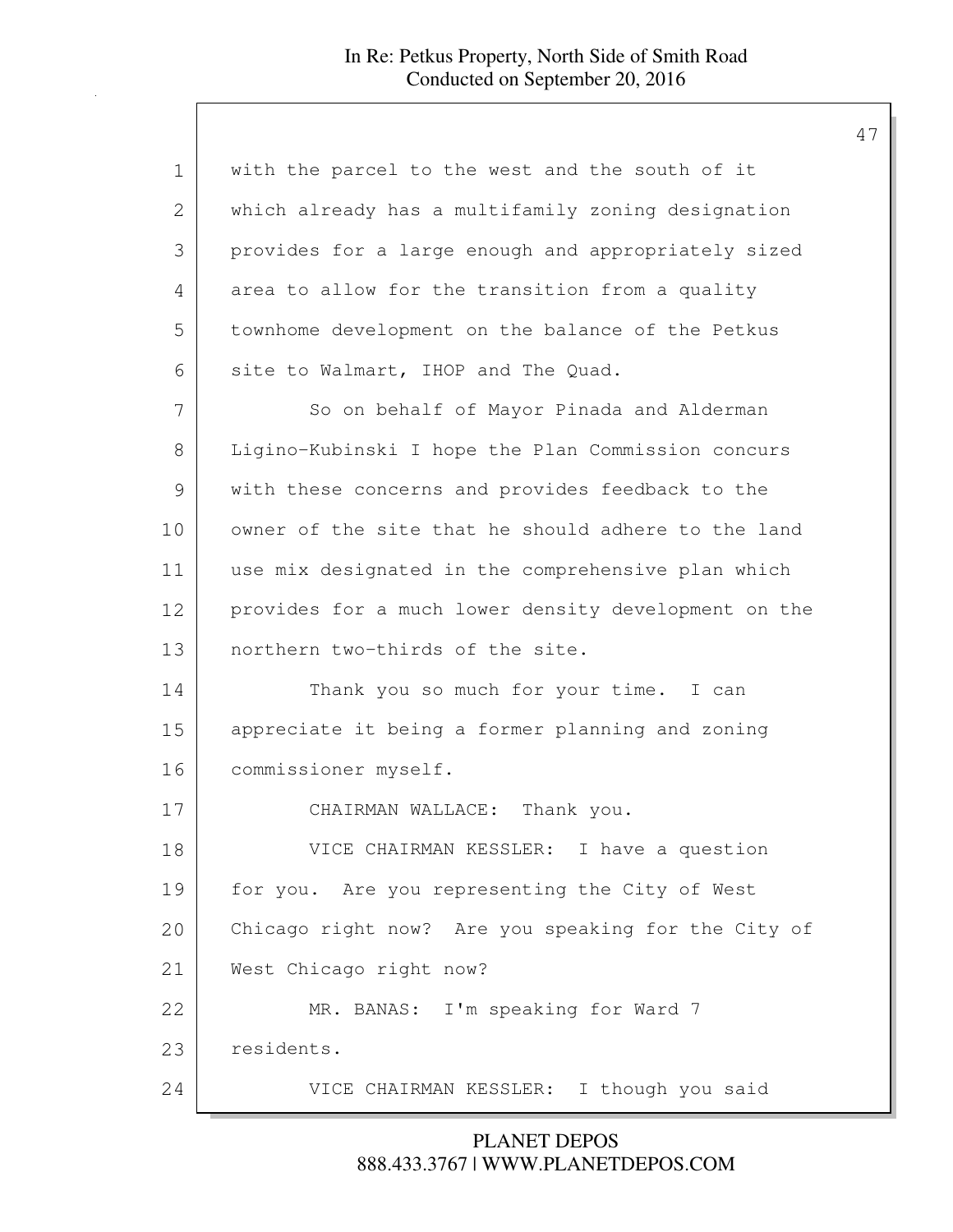48

1 the mayor. 2 MR. BANAS: Well, the mayor is involved, 3 as well. 4 VICE CHAIRMAN KESSLER: Okay. But are you 5 speaking for the City of West Chicago, or are you 6 speaking for Ward 7? 7 MR. BANAS: I'm speaking for Ward 7 right now. 8 VICE CHAIRMAN KESSLER: Okay. Great. Do 9 you know, is your --10 MR. BANAS: Our development director is here 11 this evening. 12 VICE CHAIRMAN KESSLER: Is your development 13 department talking with our planning department? 14 MR. BANAS: You know, I don't know. 15 MS. TUNGARE: Yes. Our staff has had 16 conversations with West Chicago. 17 VICE CHAIRMAN KESSLER: Thank you. 18 MR. DEPAEPE: May I approach the podium? 19 CHAIRMAN WALLACE: Yes, sir. 20 MR. DEPAEPE: A little while ago I heard 21 them saying that there was --22 CHAIRMAN WALLACE: If you could just state 23 | your name. 24 MR. DEPAEPE: My name is Joe Depaepe. I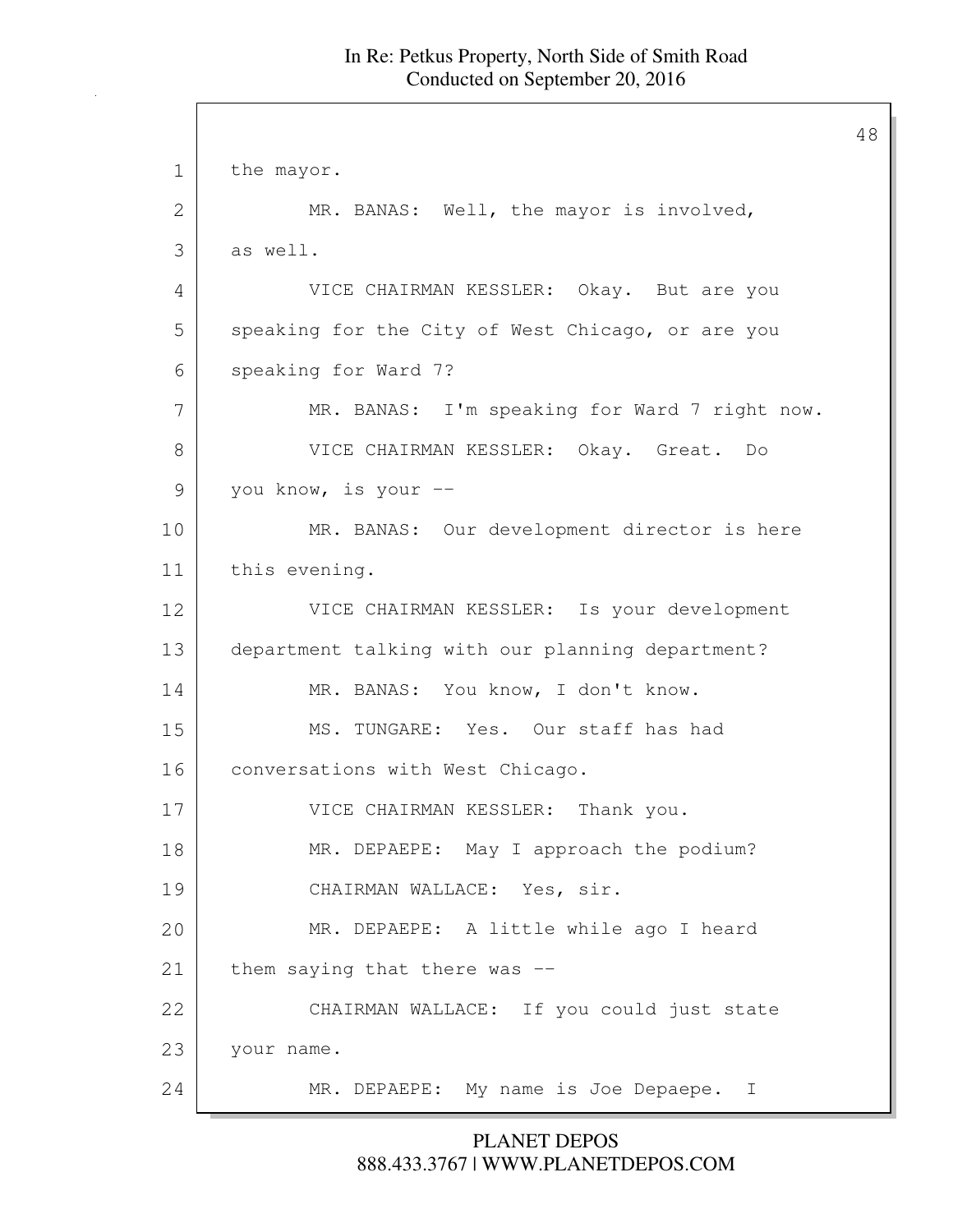1 live at 2790 Foxfield Drive, West Chicago. 2 CHAIRMAN WALLACE: Thank you. 3 MR. DEPAEPE: A little while ago I heard them 4 state that there was not much difference between the 5 two zonings. Well, there is. There's about 200 units. 6 One is 416 if they required an R-2. If they went to  $7$  an R-1, it would be 200 units on that same property. 8 So that's quite a different number. 9 I also wanted to call your attention, there 10 is an agreement between the cities October 2nd -- 11 October 7th where it clearly states the intent of 12 this contract is, among other things like space 13 preservation, whatever, population density is on the 14 | fourth paragraph of page 2 of that contract. Should 15 there ever be litigation or a squabble between the 16 two cities, the arbitrator in this case would 17 certainly look at this contract, and the intent of 18 | this contract when West Chicago signed it was 19 obviously to avoid this same exact type of project 20 | going on at that location. 21 | Talso don't know what the hurry is to zone 22 this if they don't have anything proposed. Why 23 don't they get something proposed and then bring it 24 back and say, "Yeah, we have something here we'd

> 888.433.3767 | WWW.PLANETDEPOS.COM PLANET DEPOS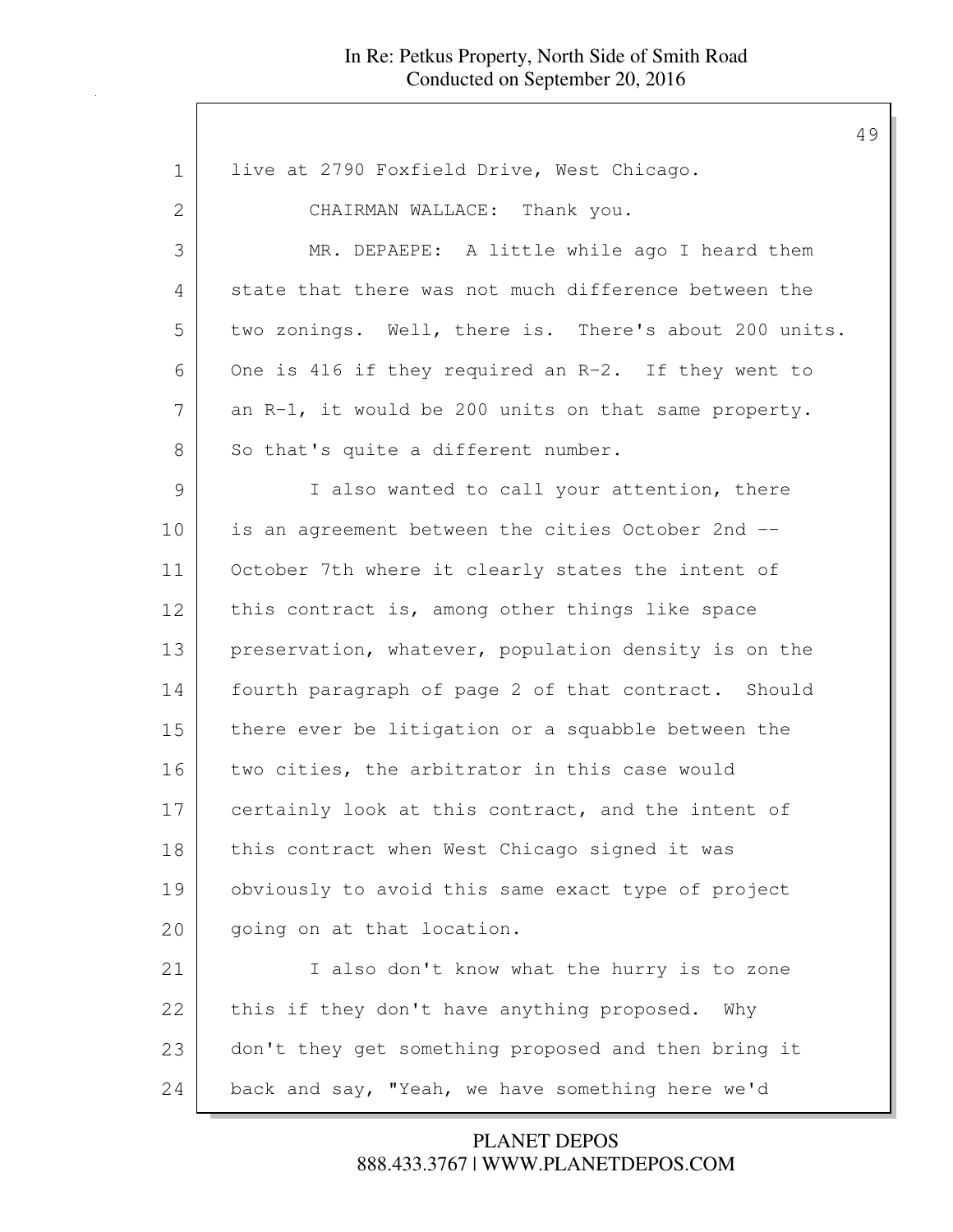| $\mathbf 1$ | like to put together, and we'd like to have the       |
|-------------|-------------------------------------------------------|
| 2           | zoning." They're going for the zoning, which would    |
| 3           | limit you in the future from being able to determine  |
| 4           | what goes on your own property because then they      |
| 5           | would have carte blanche to pretty much do whatever   |
| 6           | they wanted to.                                       |
| 7           | So those are some concerns that I have. The           |
| 8           | other thing that's a little bit concerning is that    |
| 9           | 300 feet they're talking about. That 300 feet doesn't |
| 10          | go all the way across the property. You take in the   |
| 11          | back yards of those properties, and you're going to   |
| 12          | have more than about 100 feet of property between     |
| 13          | the one portion of this project and the neighbors.    |
| 14          | So it does encroach on it.                            |
| 15          | The intent of this contract is very, very             |
| 16          | clear. I've read it twice, and I underlined           |
| 17          | several, several spots where the intent is clear,     |
| 18          | and should it go into an arbitration situation, the   |
| 19          | intent of this contract would be pertinent to the     |
| 20          | decision on that.                                     |
| 21          | So I just wanted to make you aware of all of          |
| 22          | those things, and I appreciate you giving me your     |
| 23          | time.<br>Thank you.                                   |
| 24          | CHAIRMAN WALLACE: All right. Thank you.               |

888.433.3767 | WWW.PLANETDEPOS.COM PLANET DEPOS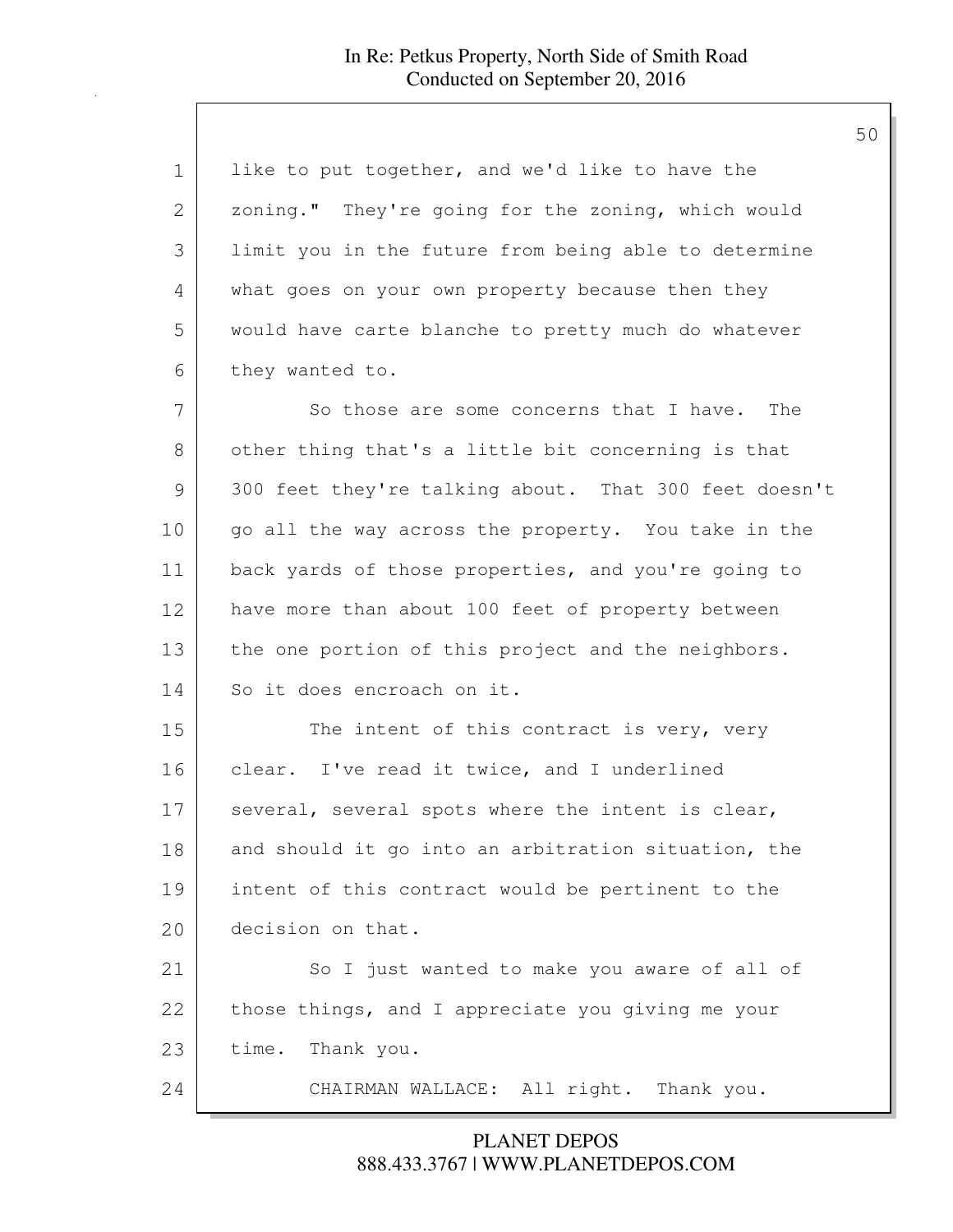| $\mathbf 1$   | VICE CHAIRMAN KESSLER: Thank you for that            |
|---------------|------------------------------------------------------|
| 2             | and thanks for taking the time to read through that  |
| 3             | contract. There's not a lot of people that would     |
| 4             | enjoy it.                                            |
| 5             | MR. DEPAEPE: Interesting reading.                    |
| 6             | VICE CHAIRMAN KESSLER: Sure. Anyway, I               |
| 7             | just want to make it clear, this is a concept plan   |
| 8             | and they've come before us suggesting or asking what |
| $\mathcal{G}$ | do we think about RM-3. There is no rush to pass     |
| 10            | anything zoningwise in any way tonight. There is no  |
| 11            | formal application to set the zoning, to vote on the |
| 12            | zoning.                                              |
| 13            | So we're at the point where you're reading           |
| 14            | the contract; we take it into consideration; we give |
| 15            | them what we think, our advice. In two weeks they're |
| 16            | going to have another meeting with the planning and  |
| 17            | development committee where they will actually give  |
| 18            | their input on what they think they should do with   |
| 19            | zoning, and then it's up to the applicant to come    |
| 20            | back at some future date that's not been established |
| 21            | yet and decide what they want to apply for as far as |
| 22            | zoning.                                              |
| 23            | So there is no rush at this point and we're          |
| 24            | just having -- this is like having a conversation    |

888.433.3767 | WWW.PLANETDEPOS.COM PLANET DEPOS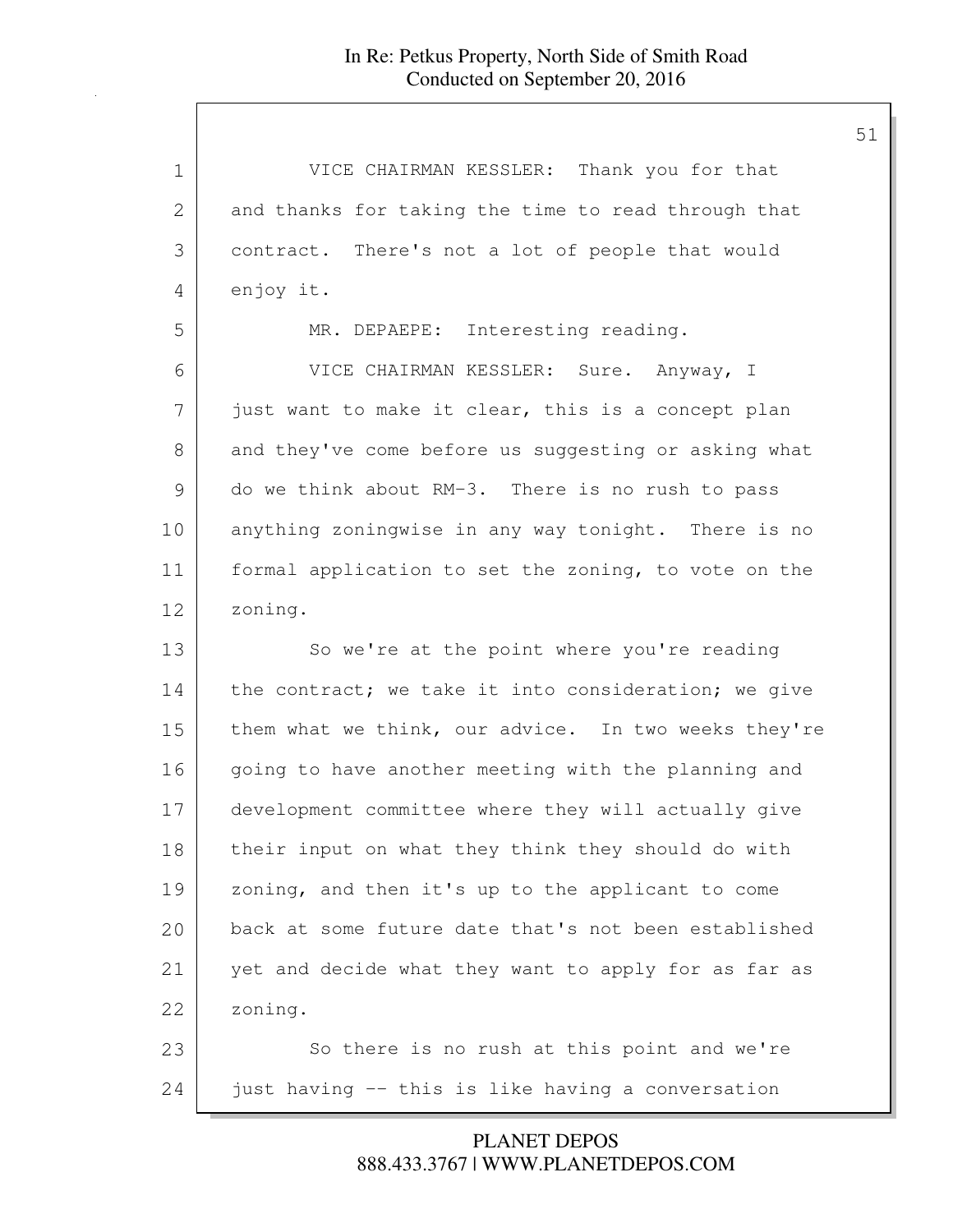| $\mathbf 1$   | about it. So but I appreciate the fact that you       |
|---------------|-------------------------------------------------------|
| $\mathbf{2}$  | took the time to read through that. Thank you.        |
| 3             | MR. DEPAEPE: Thank you for your time.                 |
| 4             | CHAIRMAN WALLACE: Any other questions or              |
| 5             | comments?                                             |
| 6             | Yes, sir.                                             |
| 7             | MR. HENKIN: My name is Brad Henkin,                   |
| 8             | 2311 Challen Court in Cornerstone Lakes.              |
| $\mathcal{G}$ | I'm not going to belabor some of the things           |
| 10            | that were already talked about. I would talk about    |
| 11            | electricity. We've had many issues in that            |
| 12            | subdivision. I don't know where the electrical        |
| 13            | scenario would come from. That's something that       |
| 14            | they need to look at. Many outages. We have           |
| 15            | two separate units, one that uses half of             |
| 16            | Cornerstone Lakes that's in St. Charles, the other    |
| 17            | one that's in West Chicago, and in either case        |
| 18            | they're not the greatest, and they pop off all the    |
| 19            | time. So I don't know where the capacity would come   |
| 20            | from to do something that would have 416 units.       |
| 21            | Other things that I think we all have to              |
| 22            | look at is on a tax base. Being a real estate broker, |
| 23            | there really isn't as much money in the fact of       |
| 24            | doing something that is an apartment complex and      |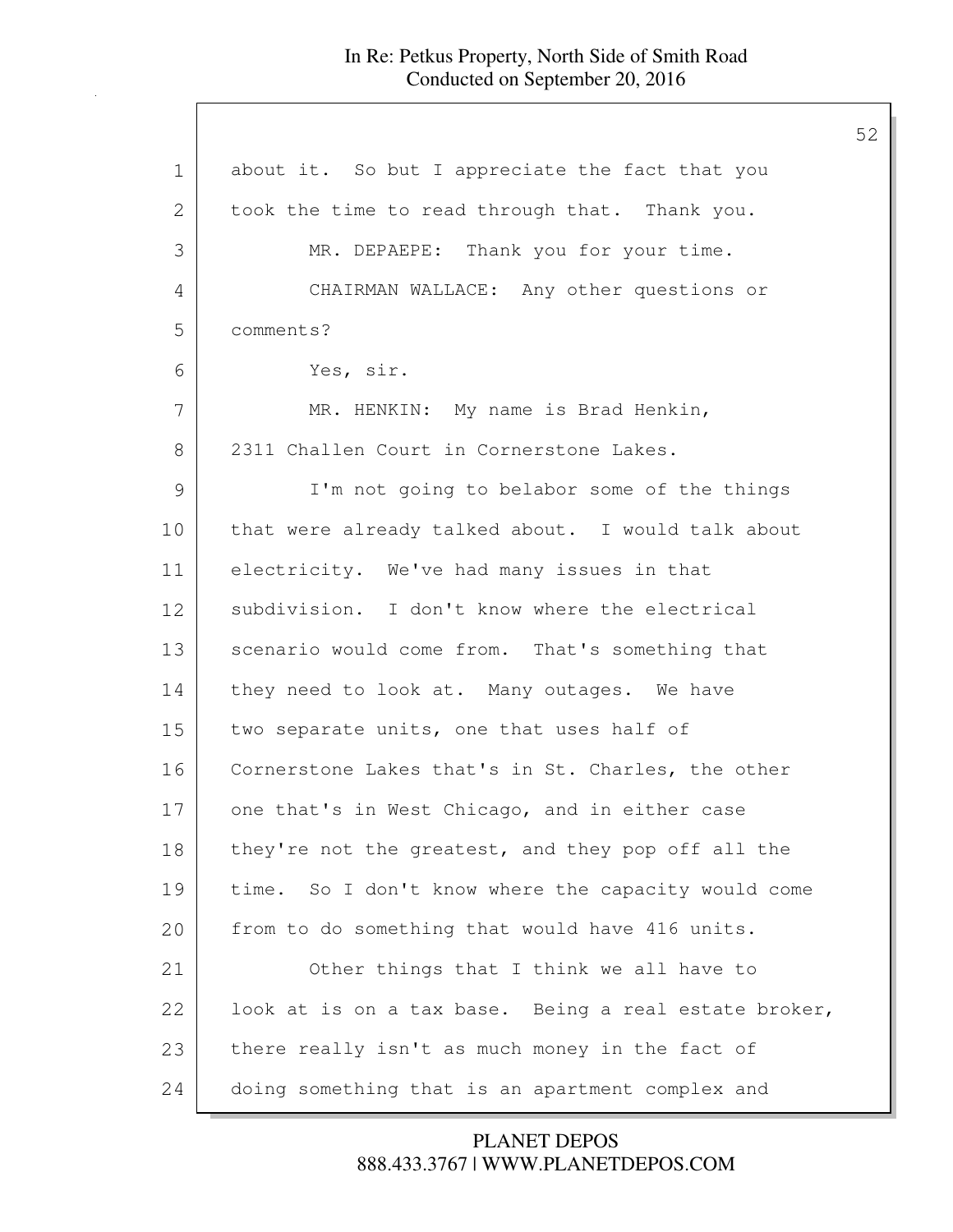| $\mathbf 1$   | usually with incentives as opposed to doing something |
|---------------|-------------------------------------------------------|
| 2             | like a townhome community that would definitely fit   |
| 3             | more into what we're trying to accomplish in the      |
| 4             | area. You also I think get a better tax basis on      |
| 5             | the townhome community. That also helps Norton Creek  |
| 6             | school, which I know we are lower in the number of    |
| 7             | kids going to that school as opposed to my child      |
| 8             | which was the first graduating class from grammar     |
| $\mathcal{G}$ | school. So we were there when it was built. I just    |
| 10            | feel we need look at all the different factors that   |
| 11            | are coming.                                           |
| 12            | The other thing I do have a question on and           |
| 13            | maybe they can answer that is, based on the           |
| 14            | property -- I know the retention pond you're planning |
| 15            | on putting in there. When you build all those         |
| 16            | buildings and everything else, you're going to have   |
| 17            | less places for the water to seep down. And I know    |
| 18            | you'll divert it, but if you have less places for it  |
| 19            | to go down and you divert more water theoretically    |
| 20            | into that drain tile or drain system that they're     |
| 21            | going to put there, would that then give us that      |
| 22            | overflow that we're possibly looking at in            |
| 23            | Norton Creek?                                         |
| 24            | So that's all I have to say. Thank you.               |

888.433.3767 | WWW.PLANETDEPOS.COM PLANET DEPOS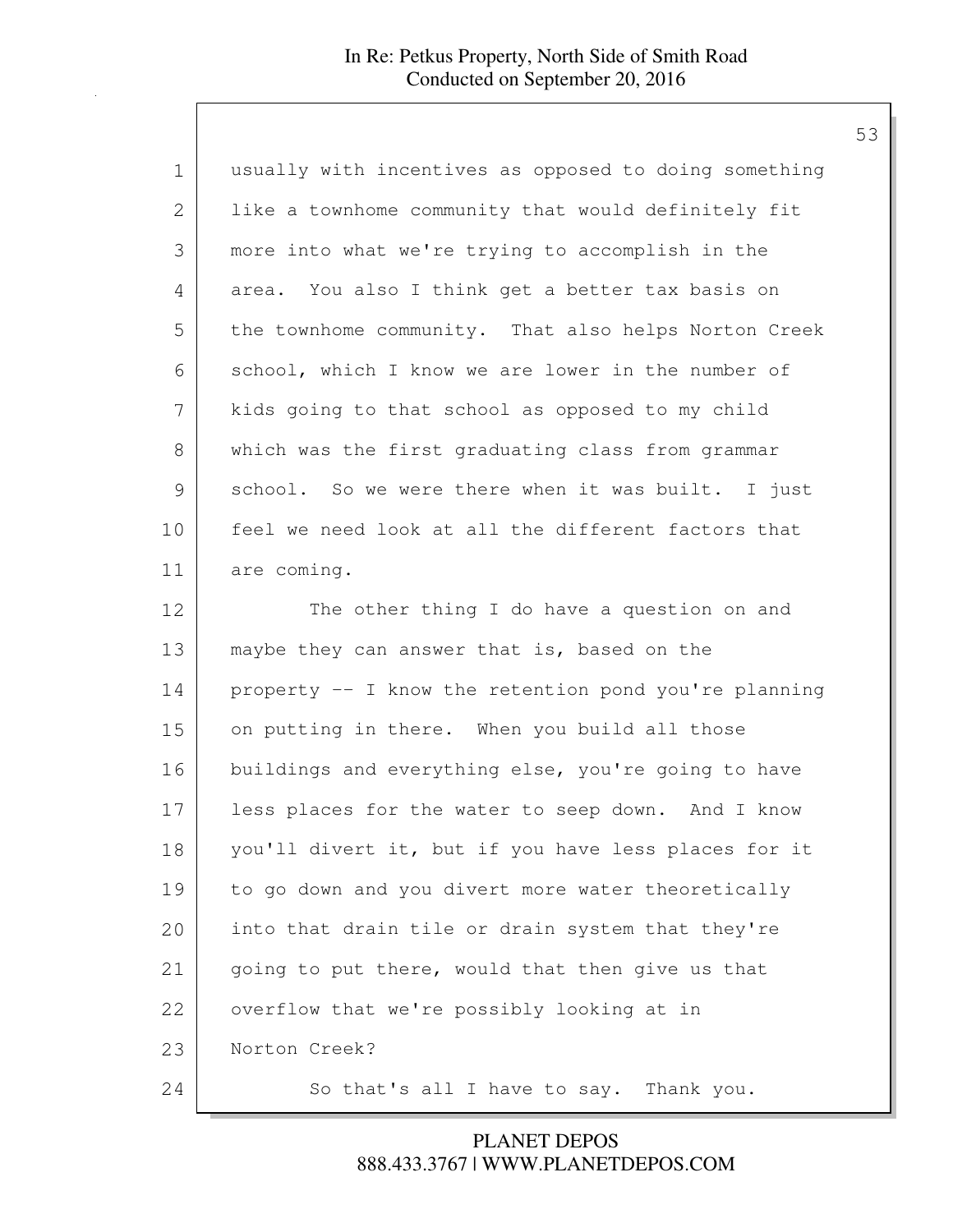54

1 CHAIRMAN WALLACE: Thank you. 2 All right. Anyone else? 3 Yes, sir. 4 MR. KOLIMAS: Good evening. My name is 5 Ron Kolimas. I live at 1885 Cool Creek Drive in 6 Majestic Oaks in St. Charles. 7 | I'm kind of confused about the presentation 8 talking about RM-3, I guess zoning. Are we talking 9 about apartment buildings? What specifically are we 10 | talking about? Apartment buildings, townhomes, 11 | condominiums? Can you answer that question? 12 CHAIRMAN WALLACE: Would you like to 13 answer it? 14 MR. CARRARA: Sir, Mr. Chairman, I believe 15 under your RM-3 zoning classification, that allows 16 anything from single-family up to apartment buildings 17 and a number of things in between. Additionally, 18 there are some uses identified within the boundary 19 | line agreement that are considered permitted uses 20 that are the assisted living and a bunch of other 21 ones that are enumerated within the boundary line 22 | agreement. 23 CHAIRMAN WALLACE: That's all covered in the 24 zoning ordinance.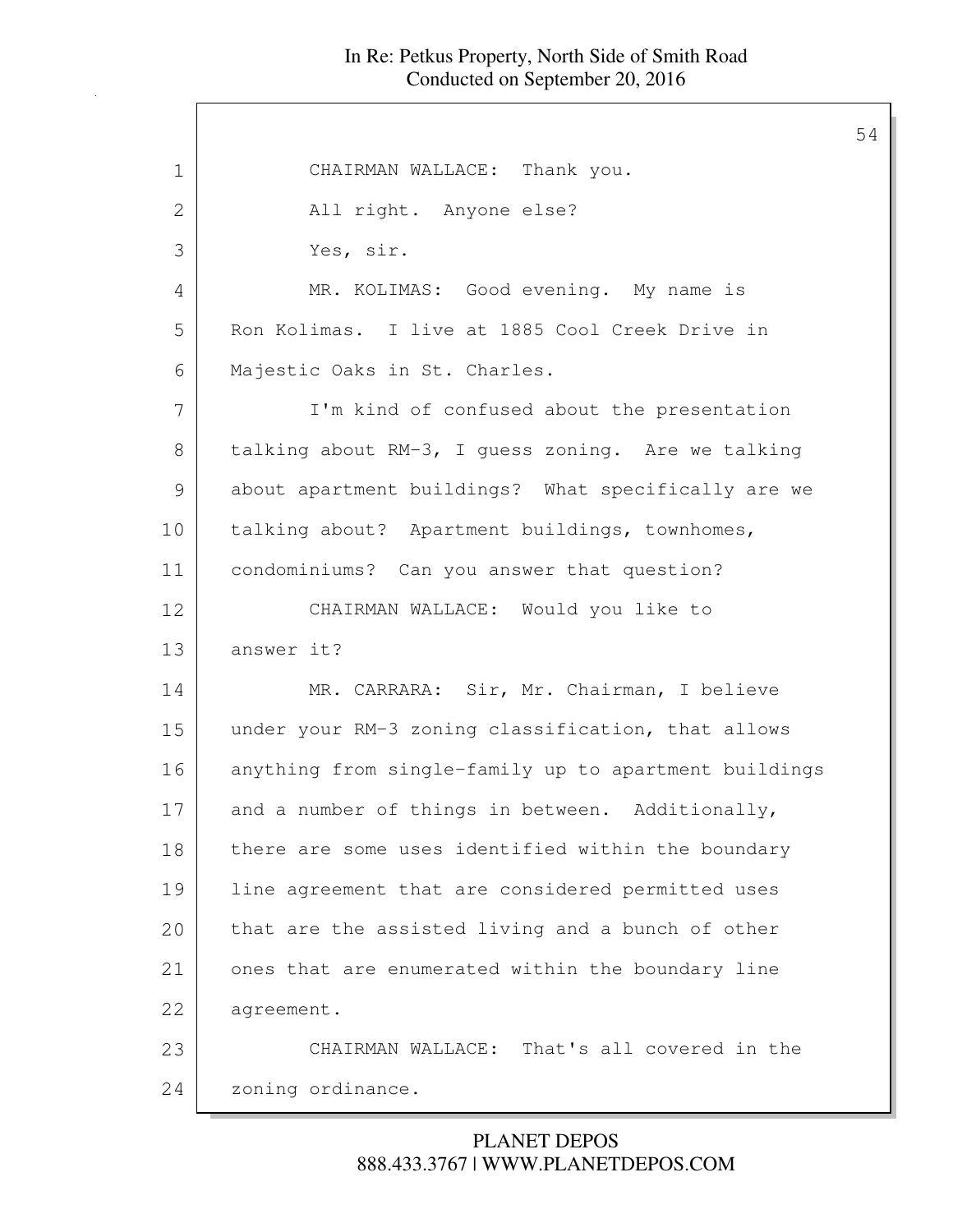| 1            | And correct me if I'm wrong, Rita, but the           |
|--------------|------------------------------------------------------|
| $\mathbf{2}$ | biggest difference is the allowable density of the   |
| 3            | two, with RM-3 allowing up to 20 dwelling units per  |
| 4            | acre and RM-2 allowing up to 10.                     |
| 5            | MR. KOLIMAS: When I did look at the drawings         |
| 6            | before, I saw big buildings which looked like        |
| 7            | condominiums, townhomes, apartment buildings. It     |
| 8            | didn't look like single-family housing to me at all. |
| 9            | So my natural thought would be it's going to be      |
| 10           | apartments or condominiums.                          |
| 11           | Being a homeowner in that particular area, I         |
| 12           | can speak for some neighbors here that really        |
| 13           | wouldn't care for that type of development near our  |
| 14           | properties, our single-family dwellings. If it was   |
| 15           | a single-family detached dwelling project with       |
| 16           | single-family homes, I think we'd be agreeable to    |
| 17           | that, but I just want to let you know how we feel    |
| 18           | over at Cool Creek Drive in Majestic Oaks and that   |
| 19           | we're having problems now selling our homes since    |
| 20           | the values have gone down over the last four or      |
| 21           | five years, and having an influx of more property on |
| 22           | the market would hurt us all.                        |
| 23           | So we're very concerned about the type of            |
| 24           | properties that go in there and the price point of   |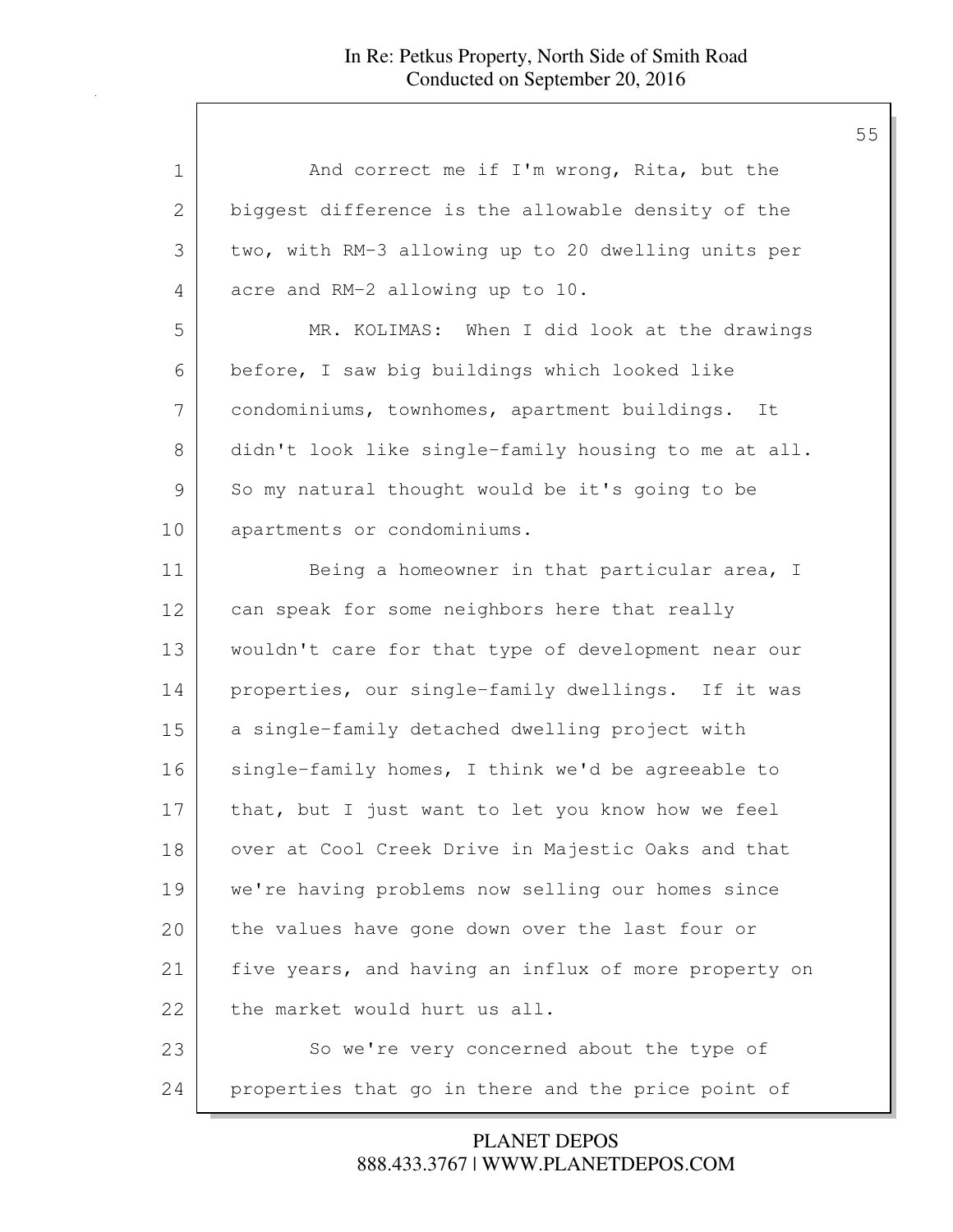1 the properties. Thank you. 2 CHAIRMAN WALLACE: Thank you. Anyone else? 3 MR. DEPAEPE: If you don't mind me saying 4 something again, I was hoping I wouldn't have to get 5 up here again, but nobody has talked about the traffic. 6 Again, if you want my name, it's Joe Depaepe, 7 2790 Foxfield Drive, West Chicago. 8 In the morning I see lines of cars taking 9 their children to school, and they're coming out of 10 Cornerstone Lakes and they're turning left. That 11 traffic would be impeded greatly by another 800 cars 12 or 600 cars minimum coming out of this proposed 13 project and headed straight for that school, and all 14 the people in Cornerstone Lakes are going to try to 15 get out into that traffic, and it's going to be a 16 constant stream of traffic. 17 It is a traffic jam and it's quite concerning 18 to a lot of the people that live here. So nobody 19 addressed that and I wanted to make sure that was 20 brought up. Thank you again. 21 CHAIRMAN WALLACE: Thank you. Any other 22 questions? 23 Yes, ma'am. 24 MS. KRAUS: Hi there. My name is

> 888.433.3767 | WWW.PLANETDEPOS.COM PLANET DEPOS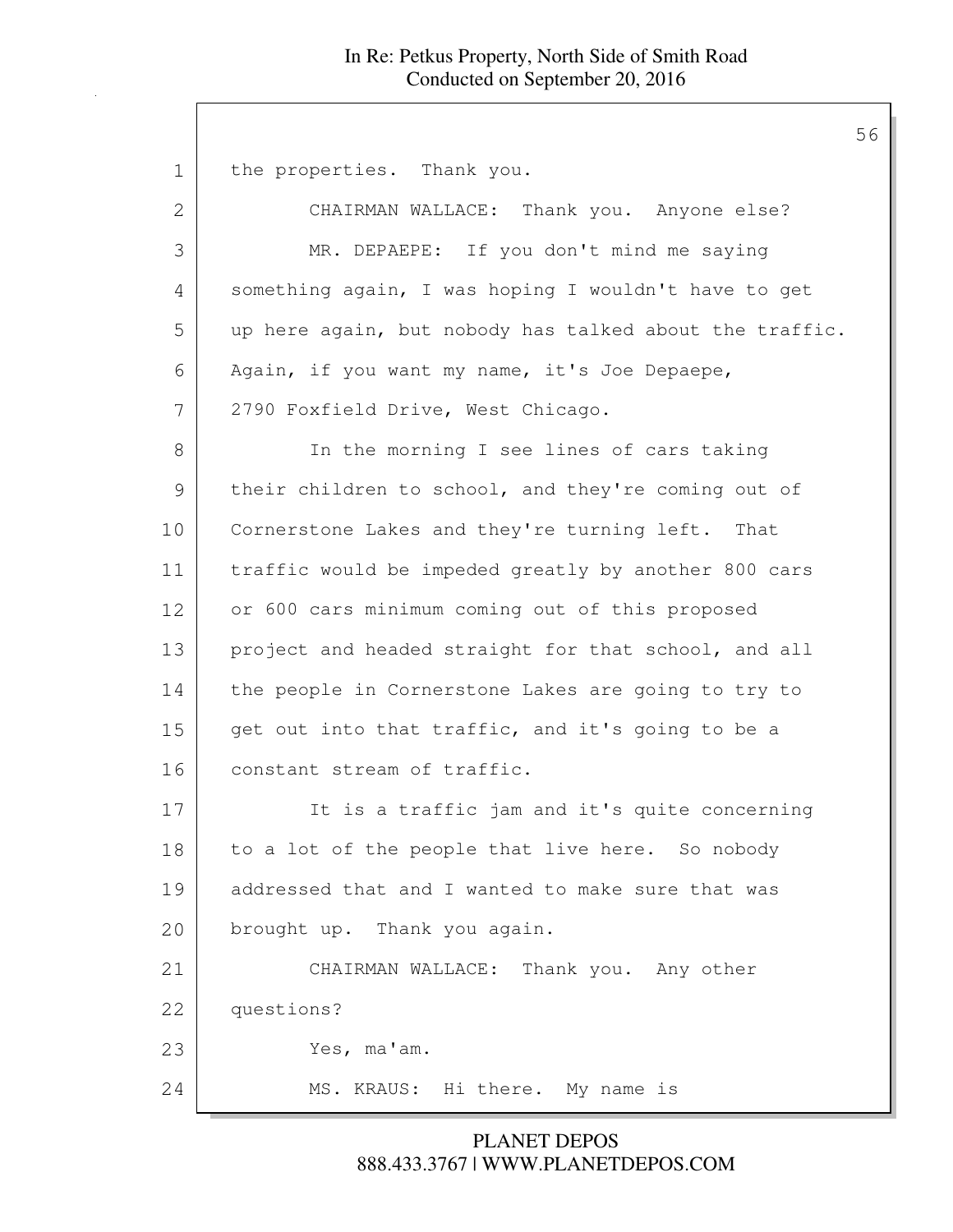| 1  | Colleen Kraus. I am a resident of Cornerstone Lakes. |
|----|------------------------------------------------------|
| 2  | I have lived in West Chicago for 18 years. I have    |
| 3  | certainly worked with the District 303 on boundary   |
| 4  | changes and ran a referendum that actually brought   |
| 5  | us higher taxes. Sorry everybody.                    |
| 6  | But, anyway, I'm here to talk about -- you           |
| 7  | made a comment, Mr. Doyle, about the traffic for     |
| 8  | Norton Creek. And I can tell you that the traffic    |
| 9  | line, the line up through our subdivision and then   |
| 10 | not only that but then on Smith Road there's parked  |
| 11 | cars waiting for that 3:00 bell to ring. So the      |
| 12 | traffic is definitely an issue between the drop-off  |
| 13 | time and the pick-up time for the kids at            |
| 14 | Norton Creek.                                        |
| 15 | As far as the traffic throughout the                 |
| 16 | subdivision, what I'm concerned about is we do have  |
| 17 | a large amount of cut-through traffic that comes     |
| 18 | through Cornerstone Lakes from, you know, Majestic   |
| 19 | Oaks, Charlemagne, Kingswood, and they come through  |
| 20 | the subdivision to exit out -- we've got two         |
| 21 | different exists onto Smith Road.                    |
| 22 | What I'm concerned about is those people             |
| 23 | that are going to be leaving that subject property   |
| 24 | and that will cut through our area so that they      |

888.433.3767 | WWW.PLANETDEPOS.COM PLANET DEPOS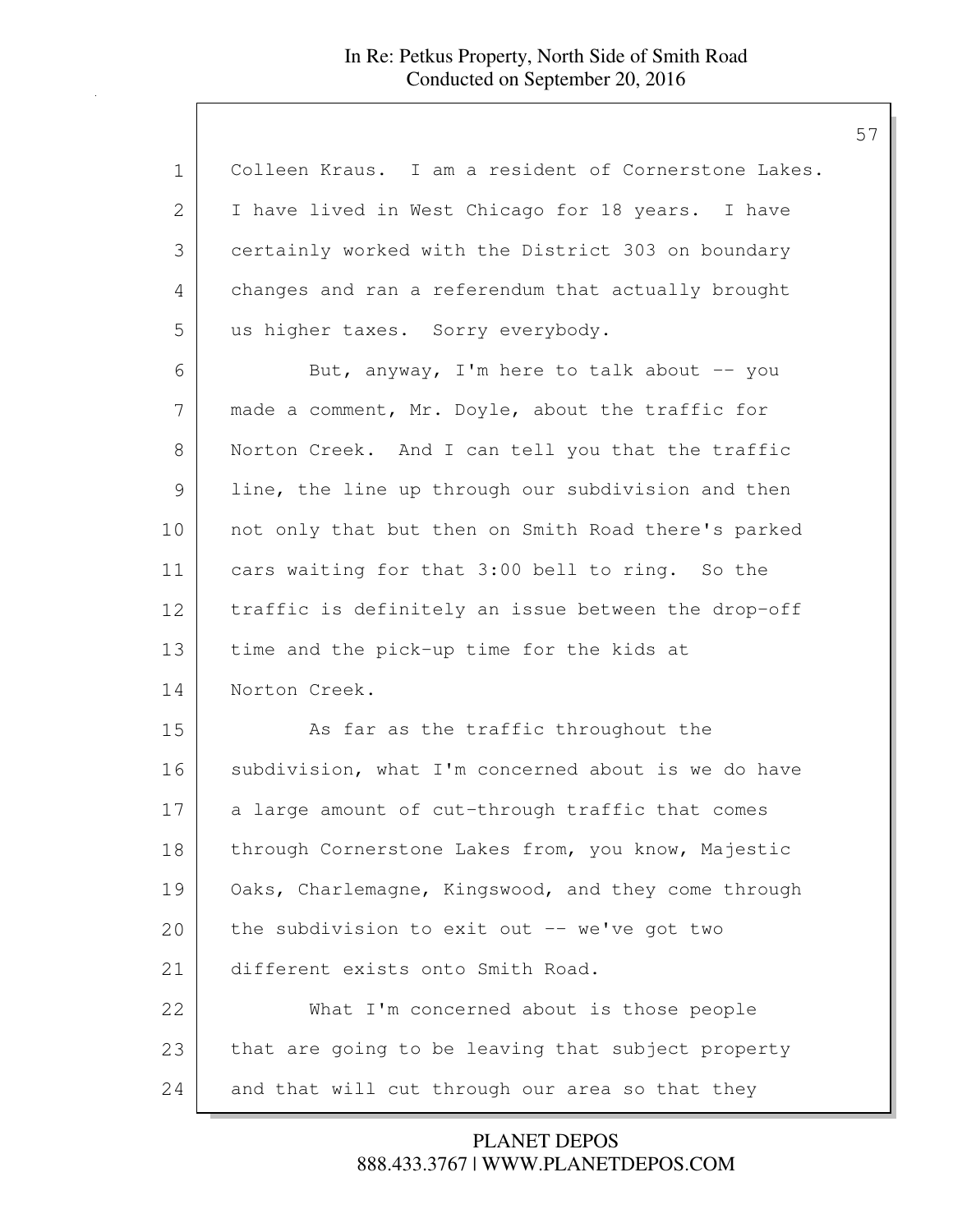| $\mathbf 1$   | cannot have to hit all of the lights on North Avenue |
|---------------|------------------------------------------------------|
| 2             | where they're at the Walmart or a couple of lights   |
| 3             | along the way through the mall, and that could       |
| 4             | greatly affect, of course, Cornerstone Lakes, but    |
| 5             | then going right along Foxfield through the          |
| 6             | Charlemagne and Kingswood area.                      |
| 7             | So just something that I wanted to bring up          |
| 8             | to you, as well. Thank you very much for your time.  |
| $\mathcal{G}$ | CHAIRMAN WALLACE: Thank you.                         |
| 10            | Anyone else?                                         |
| 11            | Yes, sir.                                            |
| 12            | MR. PATEL: Thank you. My name is                     |
| 13            | Hetal Patel. I live at the Cornerstone property in   |
| 14            | West Chicago.                                        |
| 15            | I know that they were showing on the map             |
| 16            | two different zonings -- right? -- two different     |
| 17            | types of buildings that can be built. One of them    |
| 18            | there's a 300-feet space where you're talking about  |
| 19            | the pond, but on the other side there is not that    |
| 20            | spacing; there's a little bit less than that.        |
| 21            | There's a dotted line that shows 300 feet is going   |
| 22            | to be above that line. Can you explain that a        |
| 23            | little bit?                                          |
| 24            | MR. HANLON: I'll see if I can.                       |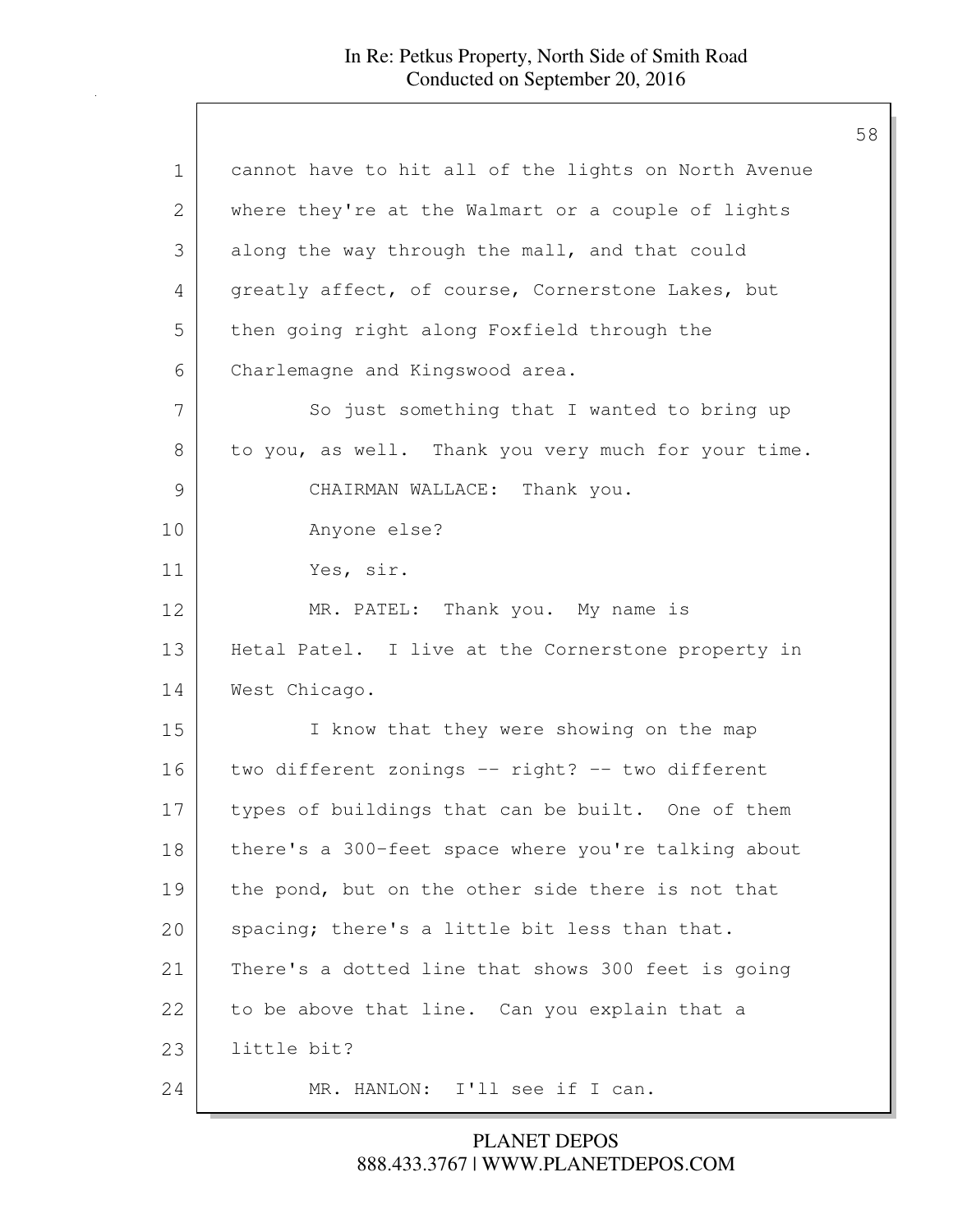| 1             | CHAIRMAN WALLACE: Am I correct in thinking           |
|---------------|------------------------------------------------------|
| $\mathbf{2}$  | that the intergovernmental agreement says that there |
| 3             | is a maximum of 7.5 dwelling units per acre allowed  |
| 4             | on the 300 feet of the property?                     |
| 5             | MS. TUNGARE: That is correct. It talks               |
| 6             | about maximum residential density of 7.5 units per   |
| 7             | acre and a maximum building height, as well, within  |
| 8             | a 300-foot distance.                                 |
| $\mathcal{G}$ | MR. HANLON: So to answer your question, the          |
| 10            | 300-foot line that we keep hearing a lot about is    |
| 11            | not -- it's not a building setback requirement; it's |
| 12            | a density requirement. So within that 300-foot       |
| 13            | band, the maximum number of dwelling units is going  |
| 14            | to be 7.5 units per acre within that 300-foot area.  |
| 15            | So it's not a building setback line. It's            |
| 16            | very coincidental that on the west side of the       |
| 17            | property the space needed for the enlarged storm     |
| 18            | water -- the oversized storm water management basin  |
| 19            | to take the bypass flow through, it just happens to  |
| 20            | require about 300 feet, as well. As Mr. Abel         |
| 21            | mentioned, that's the depth of a football field.     |
| 22            | So from the rear property line $-$ I don't know      |
| 23            | that I've ever seen a transition between two parcels |
| 24            | being 300 feet. That's an incredible distance for a  |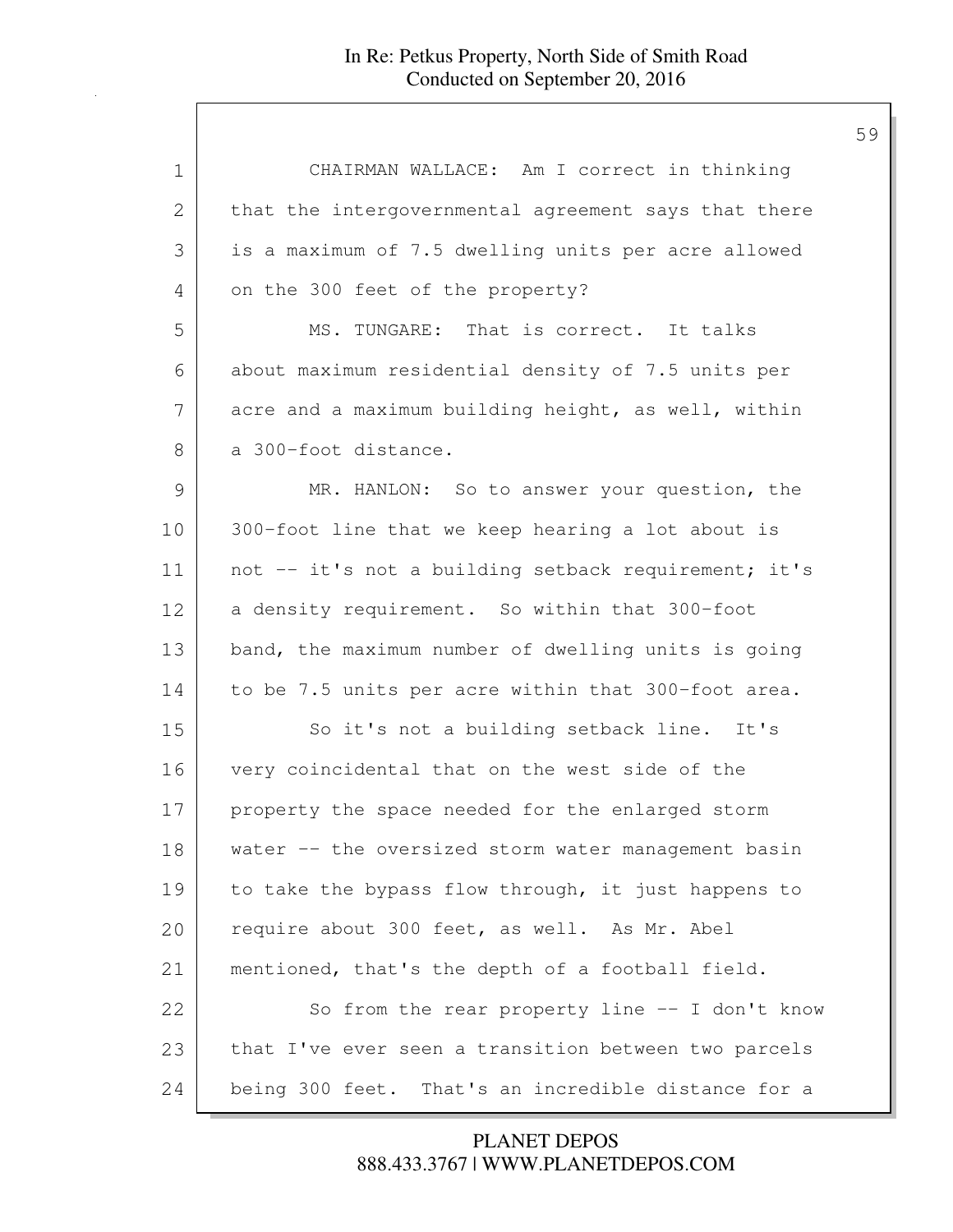1 setback line.

| $\overline{2}$ | As you go to the eastern part of the                   |
|----------------|--------------------------------------------------------|
| 3              | property, we still have the need for the storm         |
| 4              | management basin to kind of keep moving east to be     |
| 5              | able to link up with the overland drainage that goes   |
| 6              | through the back yards of Cornerstone Lakes, and       |
| 7              | that setback will certainly be greater than the        |
| 8              | minimum 60 feet required for the landscaping setbacks, |
| $\mathcal{G}$  | which is 30 feet required in the boundary agreement,   |
| 10             | plus 30 feet required by the St. Charles ordinance,    |
| 11             | for a total of 60.                                     |
| 12             | We need more depth there to make the storm             |
| 13             | water management basin work. It's by pure              |
| 14             | coincidence that the 300 feet in the agreement lines   |
| 15             | up with the 300 feet of the physical space necessary   |
| 16             | for the size storm water management basin that needs   |
| 17             | to be created through that area.                       |
| 18             | So, yes, we do have $-$ in this, again, one            |
| 19             | example of many possible development scenarios we      |
| 20             | wanted everyone to understand what the translation,    |
| 21             | the physical translation could be of the public        |
| 22             | policy document that states in the boundary            |
| 23             | agreement that it's limited to 7.5 units per acre      |
| 24             | within the 300 feet. The storm water management        |

888.433.3767 | WWW.PLANETDEPOS.COM PLANET DEPOS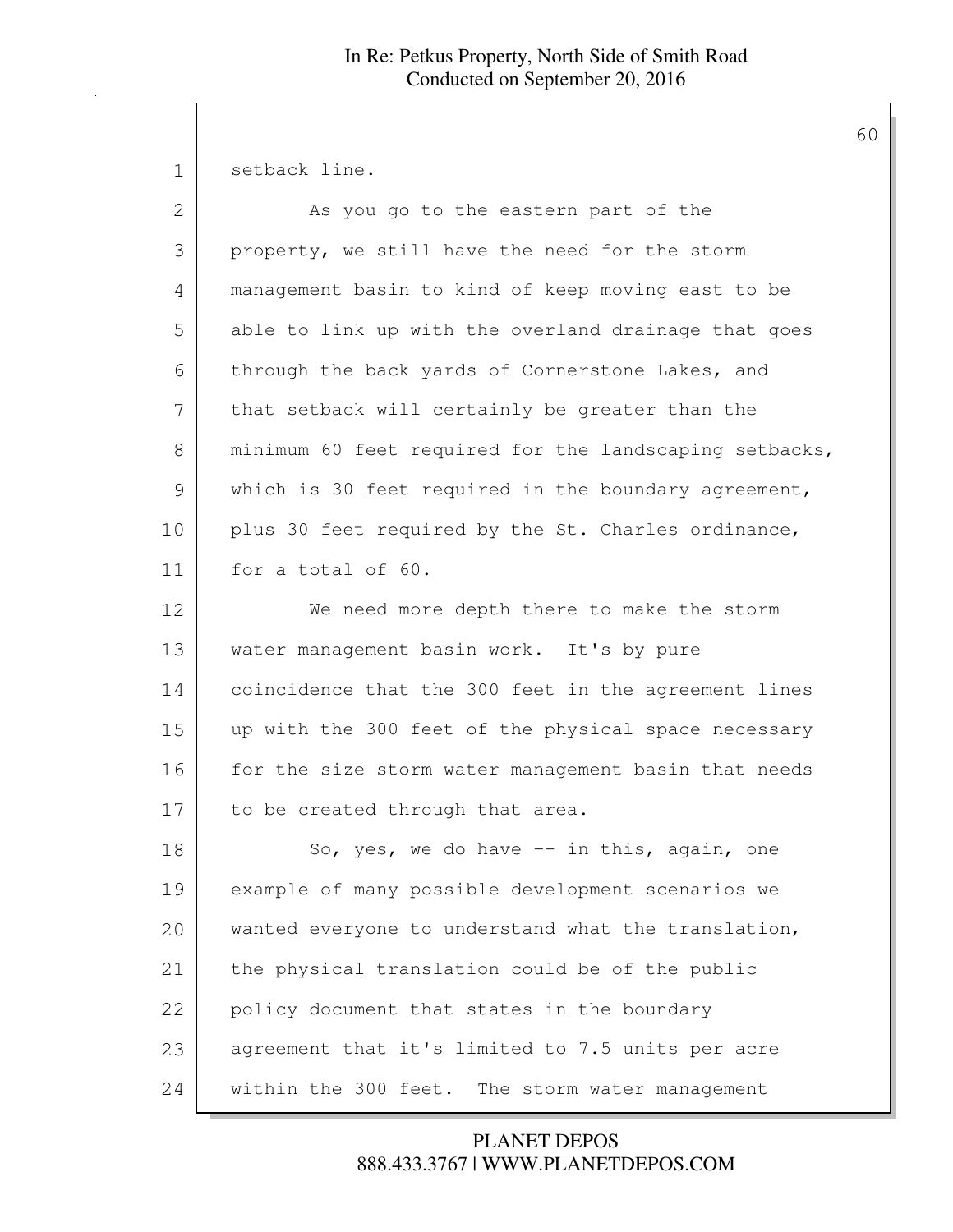| $\mathbf 1$   | basin is the biggest required footprint as you go  |
|---------------|----------------------------------------------------|
| $\mathbf{2}$  | through the engineering analysis on the property   |
| 3             | that begins to already limit that development, but |
| 4             | those 2 1/3 buildings represent 7.5 units an acre. |
| 5             | I hope that answers your question.                 |
| 6             | MR. PATEL: It kind of does, kind of doesn't.       |
| 7             | MR. HANLON: So it's not a building setback;        |
| 8             | it's a density line.                               |
| $\mathcal{G}$ | MR. PATEL: I agree with the gentlemen and          |
| 10            | the folks that have talked about traffic flow and  |
| 11            | property value. One minor thing was that the       |
| 12            | parking spots you guys are showing here -- I know  |
| 13            | it's a proposal, and, obviously, it's going to     |
| 14            | change, but at any point do you guys think there's |
| 15            | going to be a parking tower over there? Because    |
| 16            | that doesn't look like it's going to fit 400 or    |
| 17            | 600 cars.                                          |
| 18            | (Applause.)                                        |
| 19            | MR. HANLON: In this particular scheme there's      |
| 20            | underground parking below the buildings, as well.  |
| 21            | And that's not saying it's fully -- it could be    |
| 22            | halfway underground. If someone were to --         |
| 23            | THE COURT REPORTER: I can't hear you.              |
| 24            | MR. HANLON: Between the surface parking and        |

888.433.3767 | WWW.PLANETDEPOS.COM PLANET DEPOS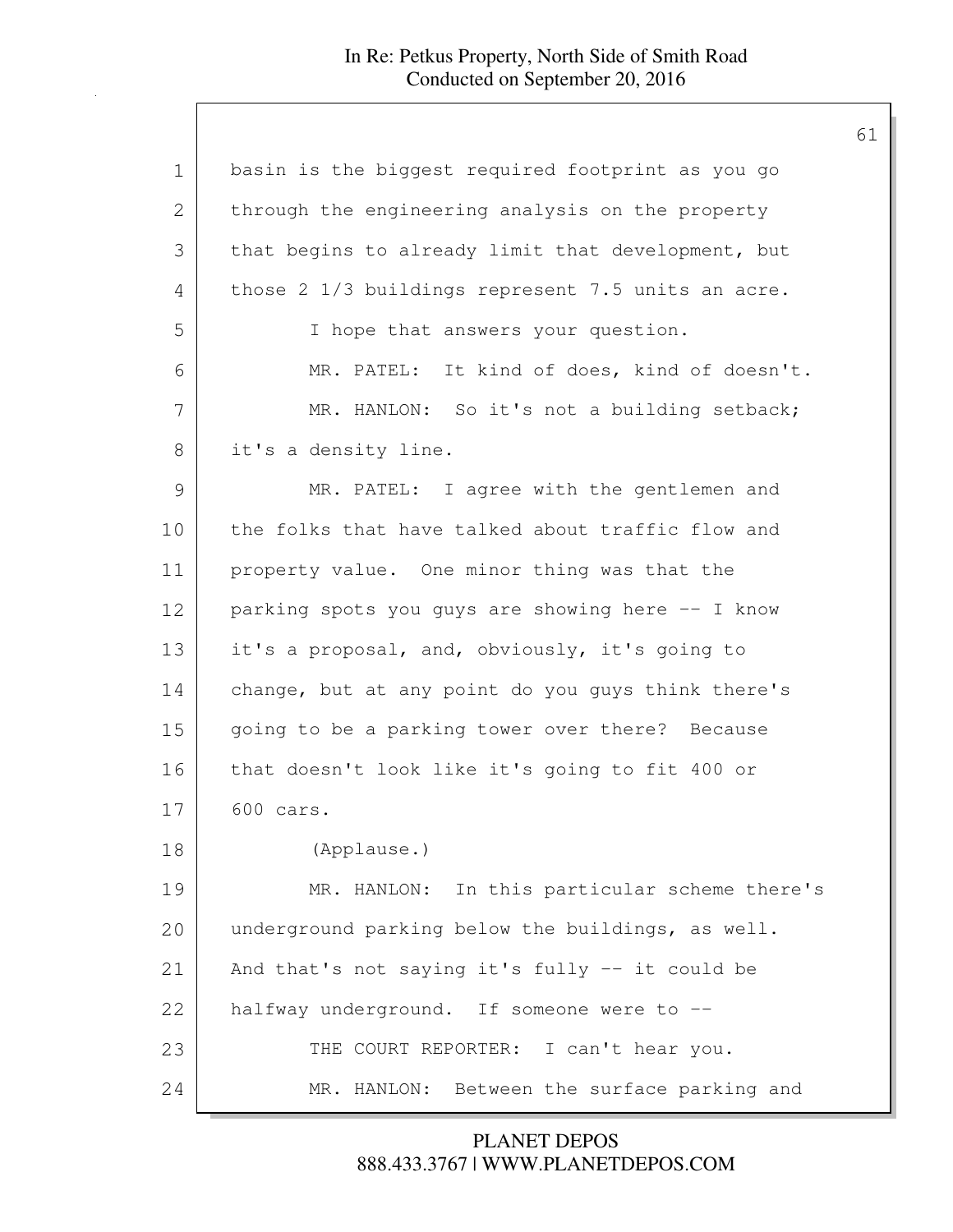| $\mathbf 1$ | there would be one level of parking at the base of   |
|-------------|------------------------------------------------------|
| 2           | each building most likely halfway underground.       |
| 3           | VICE CHAIRMAN KESSLER: I'd like to bring             |
| 4           | up -- you're making a very good point, Mr. Patel,    |
| 5           | and the gentleman over here said the same thing and  |
| 6           | the point I made earlier. We're looking at a         |
| 7           | concept drawing that has a number of three- and      |
| 8           | four-story buildings on it, and it looks as if it    |
| 9           | could appear to somebody as if this was a plan but   |
| 10          | it's not. The likelihood that something like this    |
| 11          | would be built is probably slim. But in addition to  |
| 12          | that, before anything could be built on this         |
| 13          | property, they would have to come back before the    |
| 14          | Plan Commission and planning and development to      |
| 15          | approve any densities, or building heights, or any   |
| 16          | of those things that would allow them to build on    |
| 17          | the site.                                            |
| 18          | So I know -- I can understand why somebody           |
| 19          | looking at this would say, "I don't want that," but  |
| 20          | I think what they were attempting to do was to show  |
| 21          | what maximum possible could occur there.             |
| 22          | We're not here to decide whether or not              |
| 23          | we're going to go allow it. As I've said before,     |
| 24          | this is just a concept plan, and we're going to give |

888.433.3767 | WWW.PLANETDEPOS.COM PLANET DEPOS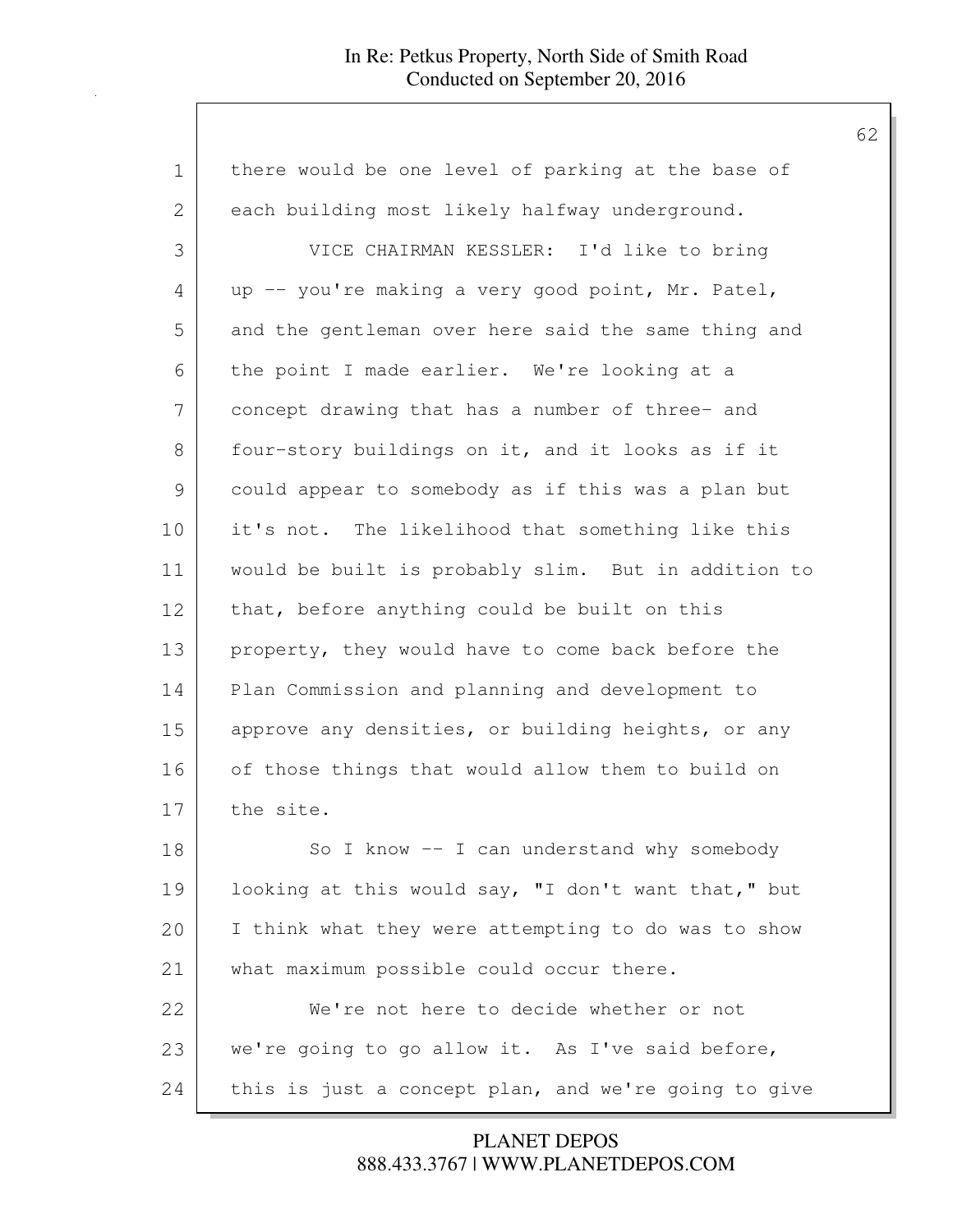| $\mathbf 1$ | them feedback based on the zoning, densities, things   |
|-------------|--------------------------------------------------------|
| 2           | that we might agree or disagree with. But before       |
| 3           | anything came back -- they can't build this because    |
| 4           | it's not been applied for or approved by the City of   |
| 5           | St. Charles.                                           |
| 6           | So I just want to make that clear, but those           |
| 7           | are very good questions because it would appear that   |
| 8           | would be the case even though it's not.                |
| 9           | MR. PATEL: On another note, would there be             |
| 10          | secondary or tertiary options that would be given      |
| 11          | out? The proposal says it could be townhouses,         |
| 12          | single-family houses. I assume you guys are going      |
| 13          | to bring that out to the table next time around or so. |
| 14          | I received some head shaking that way, so I            |
| 15          | don't know what to think.                              |
| 16          | MR. CARRARA: Mr. Chairman, again, we're not            |
| 17          | seeking approval for any use. We're seeking the        |
| 18          | zoning classification which will allow a number of     |
| 19          | The end developer and the market will dictate<br>uses. |
| 20          | what that end use will be for both the Plan Commission |
| 21          | and the City to consider.                              |
| 22          | MR. PATEL: Thank you again.                            |
| 23          | CHAIRMAN WALLACE: Thank you.                           |
| 24          | VICE CHAIRMAN KESSLER: Thank you.                      |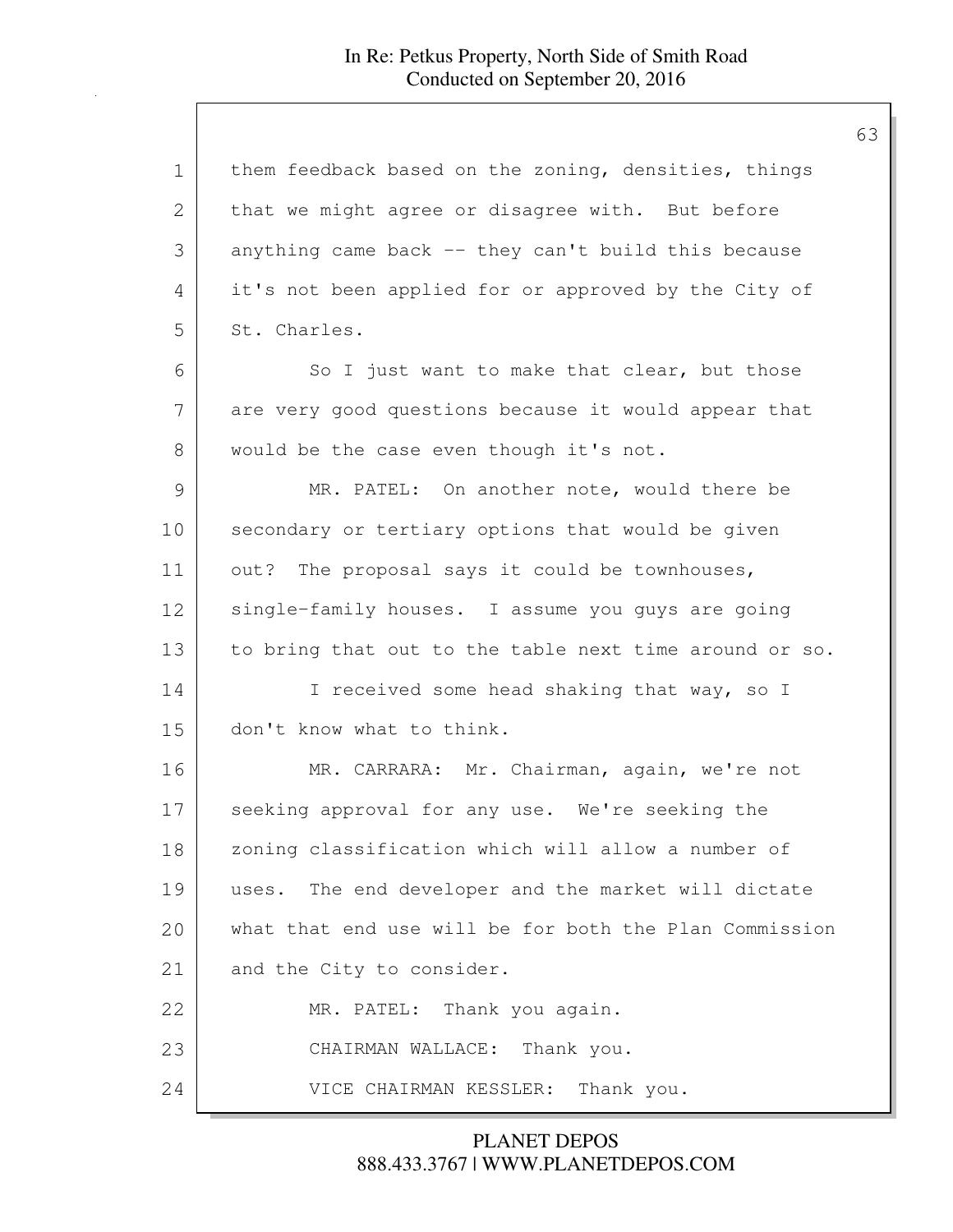| 1  | Sir?                                                 |
|----|------------------------------------------------------|
| 2  | MR. GLENN: Good evening my name is John Glenn.       |
| 3  | I reside in St. Charles, and I'm the president of    |
| 4  | the homeowners association of Kingswood. I'm not     |
| 5  | really speaking in that capacity for the board       |
| 6  | tonight, but I just wanted to make note that I did   |
| 7  | receive -- or at least our board members received    |
| 8  | two phone calls from residents wondering what the    |
| 9  | heck is going on after they received the mailing,    |
| 10 | which is -- probably about 20 of our units are       |
| 11 | adjoining within the 300-foot area.                  |
| 12 | So I quess I'm just pleased to see a good            |
| 13 | turnout to hear what's going on. It's the very       |
| 14 | early stages. Our association has a long history     |
| 15 | with the City of working through the process, and we |
| 16 | look forward to if this is developed it being done   |
| 17 | in the best possible way.                            |
| 18 | I would like just to correct for the record,         |
| 19 | the man addressed the association did not receive    |
| 20 | notice because the boundary addresses were           |
| 21 | incorrect. The address P.O. Box 433, St. Charles,    |
| 22 | is a post office box we no longer use. So our        |
| 23 | correct mailing address is Kingswood Townhomes       |
| 24 | Homeowners Association, care of Northwest Property   |

888.433.3767 | WWW.PLANETDEPOS.COM PLANET DEPOS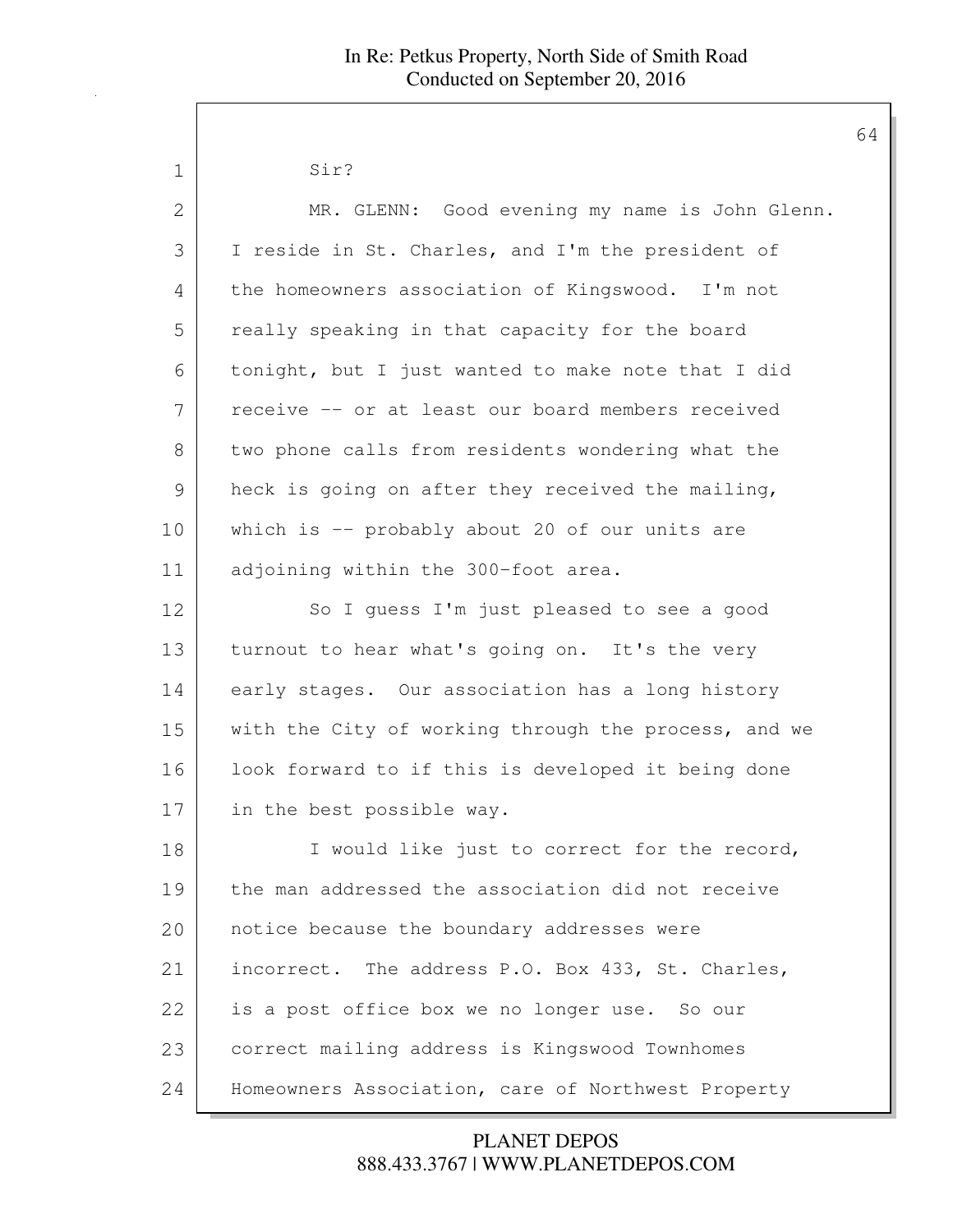| and Financial Management, 780 Tek Drive, T-e-k, in   |
|------------------------------------------------------|
| Crystal Lake, Illinois 60014.                        |
| And I'd particularly like to thank                   |
| Commissioner Kessler for a clear explanation of the  |
| process. For most people it's a very educational     |
| situation. Rumors are scary -- rumors hurt property  |
| values and we need clarity. Thank you.               |
| CHAIRMAN WALLACE: All right.                         |
| Yes, sir.                                            |
| MR. BUNDY: My name is Ryan Bundy. I live             |
| at 2730 Lehman Drive, West Chicago, adjacent to the  |
| property.                                            |
| I just wanted to go on the record and say            |
| for the last 18 years the entire water system that   |
| they pointed out in one of the slides has drained    |
| into our back yard. Working with the City of         |
| West Chicago and the developer of Town and Country   |
| Homes to change some of the intakes in our yard over |
| the past couple of years $--$ 18 years $--$ I just   |
| wanted to $-$ no matter what is developed here, they |
| have -- it should be noted that the drainage needs   |
| to get fixed. It needs to be done right.             |
| I have some concerns about oversized intakes,        |
| what that might mean, if the drainage is not done    |
|                                                      |

888.433.3767 | WWW.PLANETDEPOS.COM PLANET DEPOS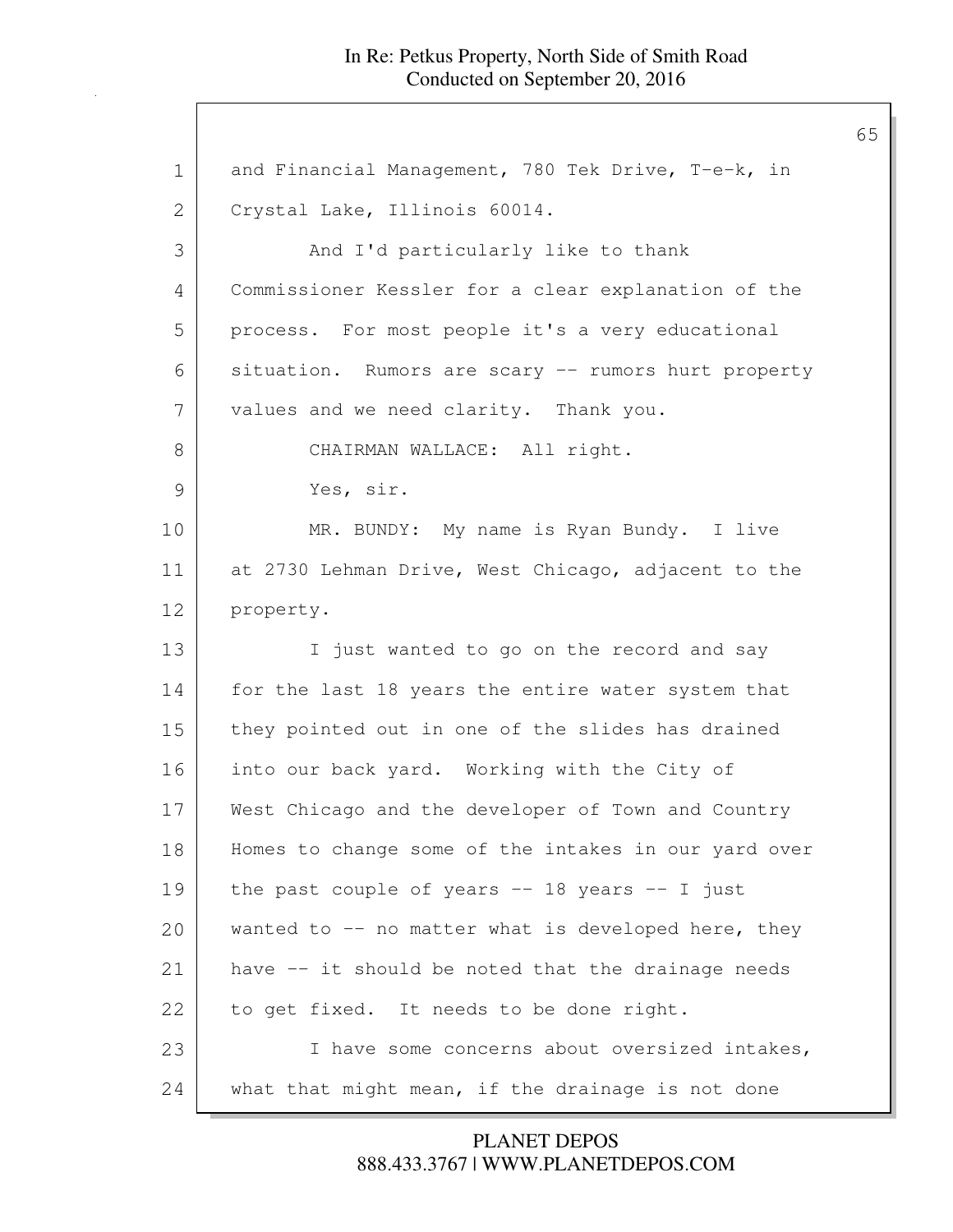| $\mathbf 1$    | properly how it could affect -- continue to affect   |
|----------------|------------------------------------------------------|
| $\overline{2}$ | our properties and other adjacent properties. So I   |
| 3              | just wanted to state that.                           |
| 4              | We spend countless times -- anytime there's          |
| 5              | a rain storm my wife has to go out there for about   |
| 6              | 45 minutes and rake corn silk out of the storm sewer |
| 7              | so that it doesn't flood our back yard.              |
| 8              | No matter what happens in this development,          |
| $\mathcal{G}$  | the drainage system really needs to be done right.   |
| 10             | I just wanted to say that.                           |
| 11             | CHAIRMAN WALLACE: Thank you.                         |
| 12             | All right. Any further questions, comments?          |
| 13             | (No response.)                                       |
| 14             | CHAIRMAN WALLACE: All right. If we're                |
| 15             | done, then we can go back to the Plan Commission     |
| 16             | unless the applicant has something else to add.      |
| 17             | MR. CARRARA: No. We're willing to hear               |
| 18             | your input.                                          |
| 19             | CHAIRMAN WALLACE: Okay. Staff, anything?             |
| 20             | MS. TUNGARE: Nothing further.                        |
| 21             | CHAIRMAN WALLACE: All right. In that case            |
| 22             | what we'll do, at this point is I will poll the      |
| 23             | Plan Commission members to provide feedback to the   |
| 24             | applicant, what they like about the proposal and     |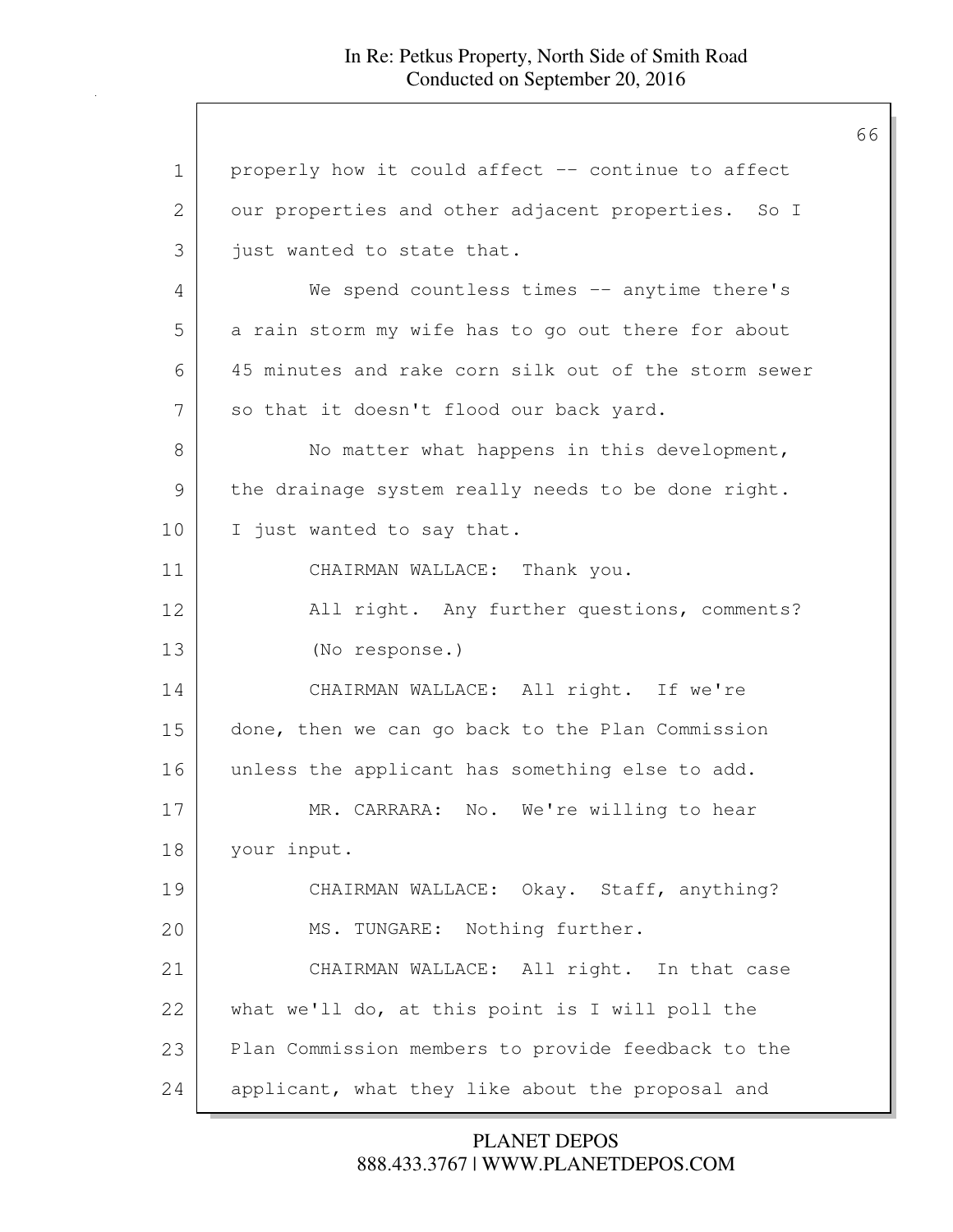| $\mathbf 1$ | what they don't like, suggestions that would be       |
|-------------|-------------------------------------------------------|
| 2           | helpful in coming up with an application.             |
| 3           | So let's start on that end.                           |
| 4           | MEMBER SPRUTH: Actually, talking about the            |
| 5           | detention basin, a question came up that might be     |
| 6           | within your application. Certainly, it's within       |
| 7           | your calculations. I was just wondering, what size    |
| 8           | storm event have you sized the detention pond for?    |
| 9           | MR. HANLON: As required by ordinances of              |
| 10          | the City and is pretty conventional, most are sized   |
| 11          | for a 100-year storm event, and beyond that it would  |
| 12          | overflow as every other storm water management basin  |
| 13          | is designed to do in the area.                        |
| 14          | MEMBER SPRUTH: Just to go back on what I              |
| 15          | like and what I don't like in the application, I      |
| 16          | think you can see this is well attended. There's a    |
| 17          | lot of interest in the community both in West Chicago |
| 18          | and St. Charles, so the applicant should note that    |
| 19          | as part of the -- any future consultation should      |
| 20          | this application go forward.                          |
| 21          | Regarding the zoning, I do think that the             |
| 22          | density in the zoning is too high and it should be -- |
| 23          | this site should be looked at a little further in     |
| 24          | regards to the zoning.                                |

888.433.3767 | WWW.PLANETDEPOS.COM PLANET DEPOS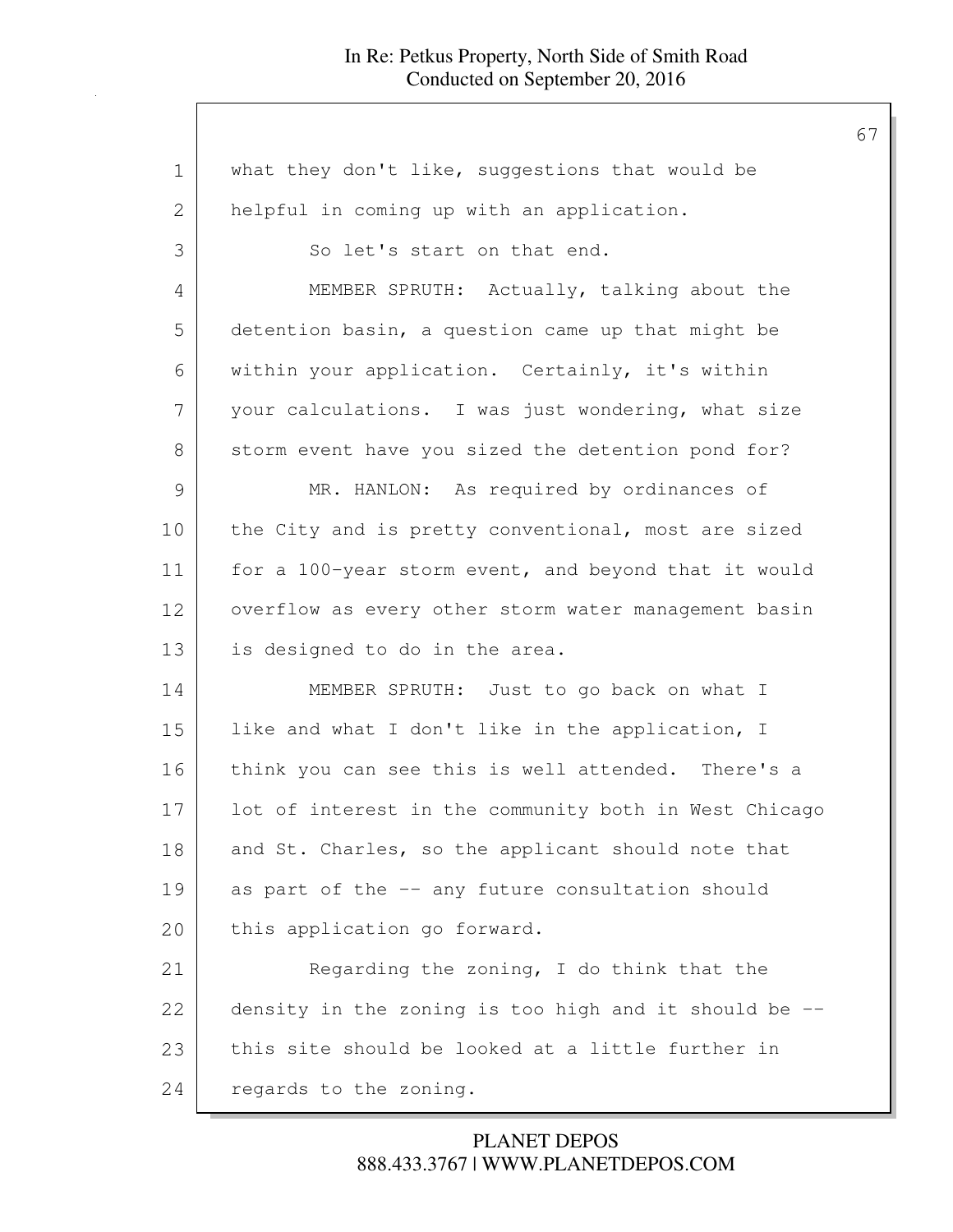| What I do like is the surface water management       |
|------------------------------------------------------|
| features and the detention basin. Although, you      |
| consulted within -- you exceeded your consultation   |
| range of 50 feet, as this is well attended, you      |
| should look to consult further afield for anything   |
| in the future, making sure that you have the right   |
| addresses for any future consultation, a longer      |
| period of time.                                      |
| I believe this area does need to be                  |
| developed. There is a need for development for       |
| suitably sized residences within this area.          |
| I think that the surface of the detention            |
| basin can be a feature within this area, so maybe it |
| would need to be considered to enhance that area     |
| when you revisit designing that.                     |
| So yes, my main concern is regarding the             |
| density of the housing, and I think that needs to be |
| looked at again.                                     |
| CHAIRMAN WALLACE: Jim.                               |
| MEMBER HOLDERFIELD: I have a concern we              |
| really haven't talked about, but I'll put it out     |
| here right now.                                      |
| On page 7 of the memo that we received from          |
| you -- from staff in regard to policies about land   |
|                                                      |

888.433.3767 | WWW.PLANETDEPOS.COM PLANET DEPOS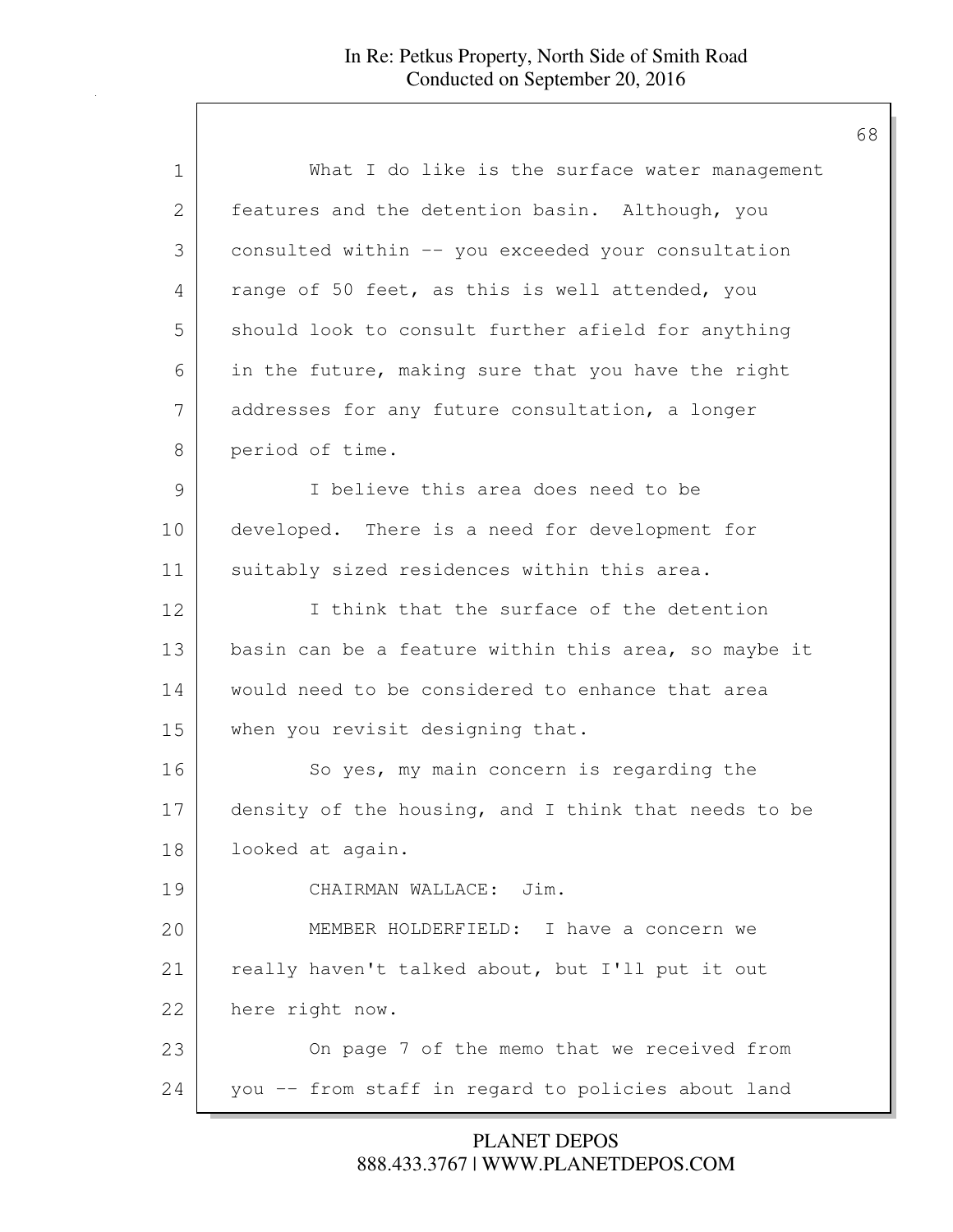| $\mathbf 1$   | use, on the bottom of page 7 it says, "Prioritizing    |
|---------------|--------------------------------------------------------|
| 2             | infield development over annexation and development."  |
| 3             | What I'm talking about here is that presently          |
| 4             | the City has a high density development that's going   |
| 5             | forward on the west side, and as it says here, it is   |
| 6             | recommended that the City prioritize infield           |
| 7             | developments over annexation and development of        |
| 8             | property outside the city limits.                      |
| $\mathcal{G}$ | So I'm just thinking from my point of view,            |
| 10            | not what the City Council might do or whatever, but    |
| 11            | since there is a high density on the docket, so to     |
| 12            | speak, you might want to consider to look at this in   |
| 13            | terms of RM-1, RM-2, or a combination of both, which   |
| 14            | I don't know if that would mean anything down the      |
| 15            | line, but I just want to put it out there.             |
| 16            | I think you've done a good job in terms of             |
| 17            | meeting people with the perimeter of the community.    |
| 18            | I'm concerned, too, about the impact to schools.<br>We |
| 19            | haven't really talk about that, and perhaps it's too   |
| 20            | early in the ball game to think about that just like   |
| 21            | you haven't done an in-depth study about traffic,      |
| 22            | but how that's going to impact District 303's          |
| 23            | educational system I think is a concern, too, that I   |
| 24            | have. I just had a concern. I'm not sure what it's     |

888.433.3767 | WWW.PLANETDEPOS.COM PLANET DEPOS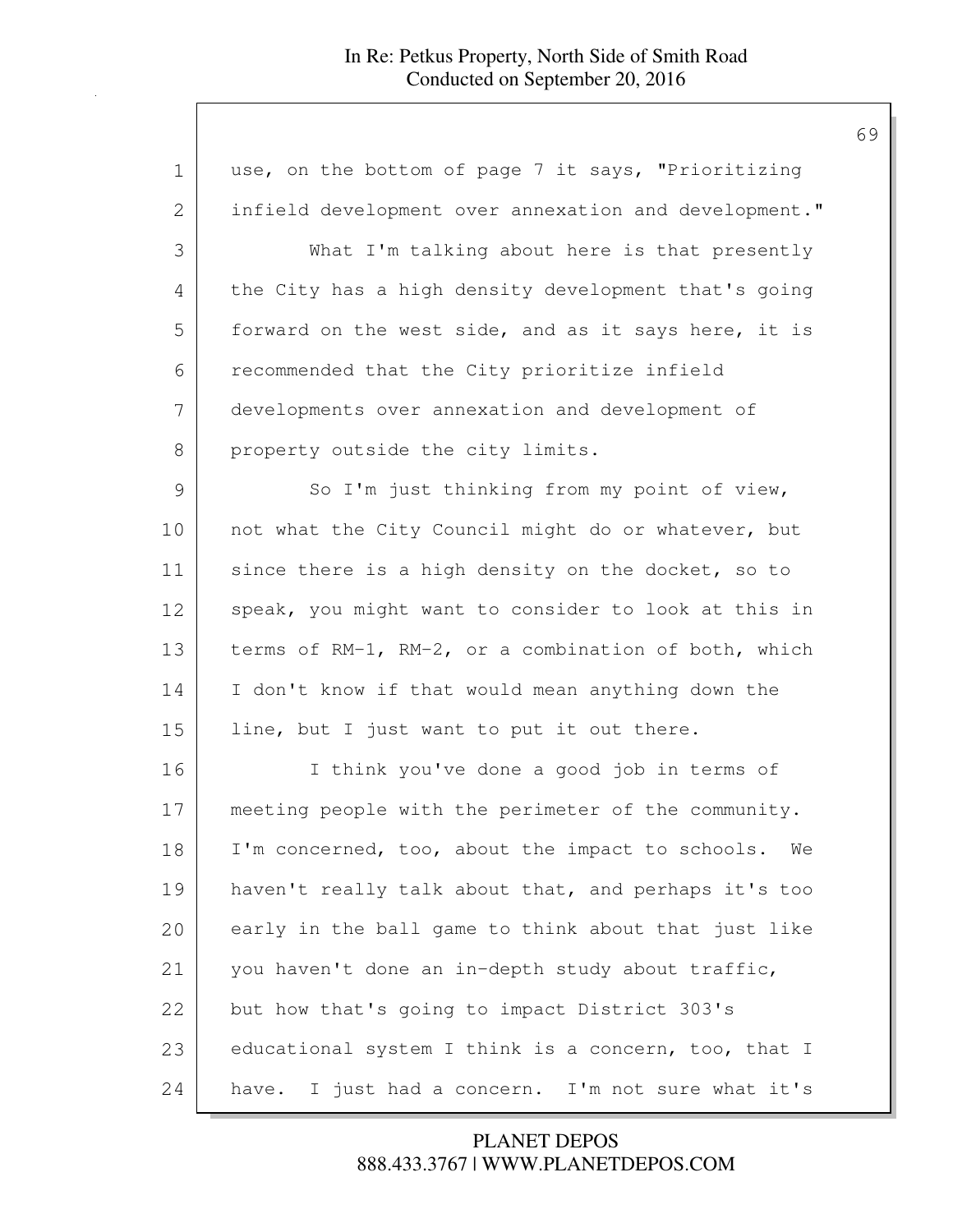888.433.3767 | WWW.PLANETDEPOS.COM PLANET DEPOS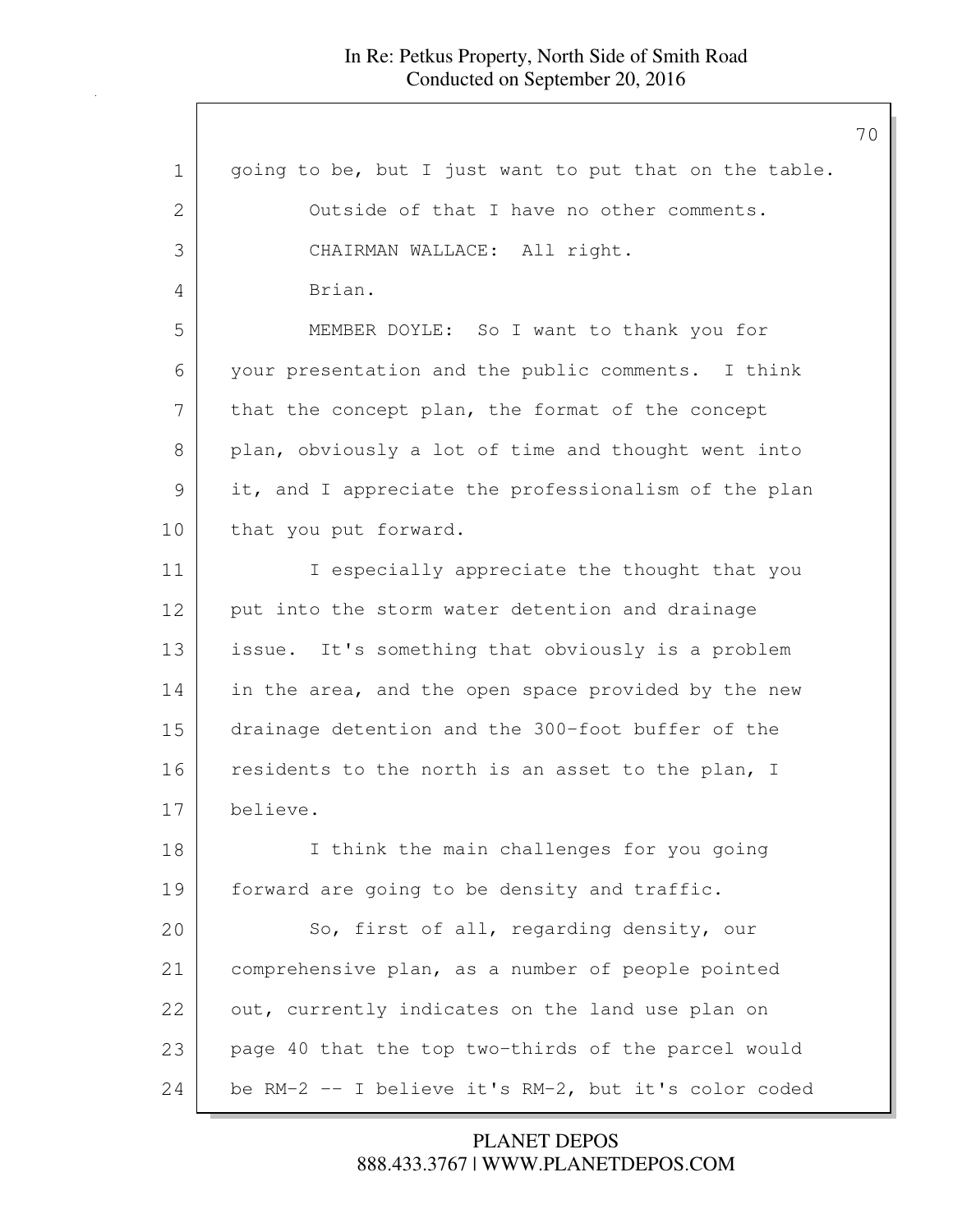1 to be -- it says single-family attached, but I'm 2 assuming what that really means is RM-2, the dark 3 yellow. Is that correct? 4 MR. COLBY: The single-family attached is a 5 | land use designation, and the description of that 6 type of housing is similar to a townhome development. 7 It doesn't necessarily correspond to a zoning 8 district, but it's a form of development, and that 9 would be permitted in either the RM-2 or RM-3 district. 10 MEMBER DOYLE: So the context of the 11 conversation here has been about RM-2 versus RM-3. 12 So I'm assuming that that dark yellow refers to, for 13 the sake of this discussion, RM-2 and the bottom 14 part of the parcel RM-3. If you add the extra 15 density restriction in the top third, the 300 feet, 16 I just did a quick calculation. If you take 9 acres 17 at 7.5 dwelling units per acre, that's 67.5 units; 18 9 acres at 10 dwelling units per acre for RM-2, 19 | that's 90 dwelling units, and then the third 9 acres 20 at RM-3 is 180 dwelling units per acre, for a total 21 of approximately 238 dwelling units for the whole 22 parcel versus 416. 23 So I think that as you go forward with an 24 application, for the whole thing to be RM-3 the

> 888.433.3767 | WWW.PLANETDEPOS.COM PLANET DEPOS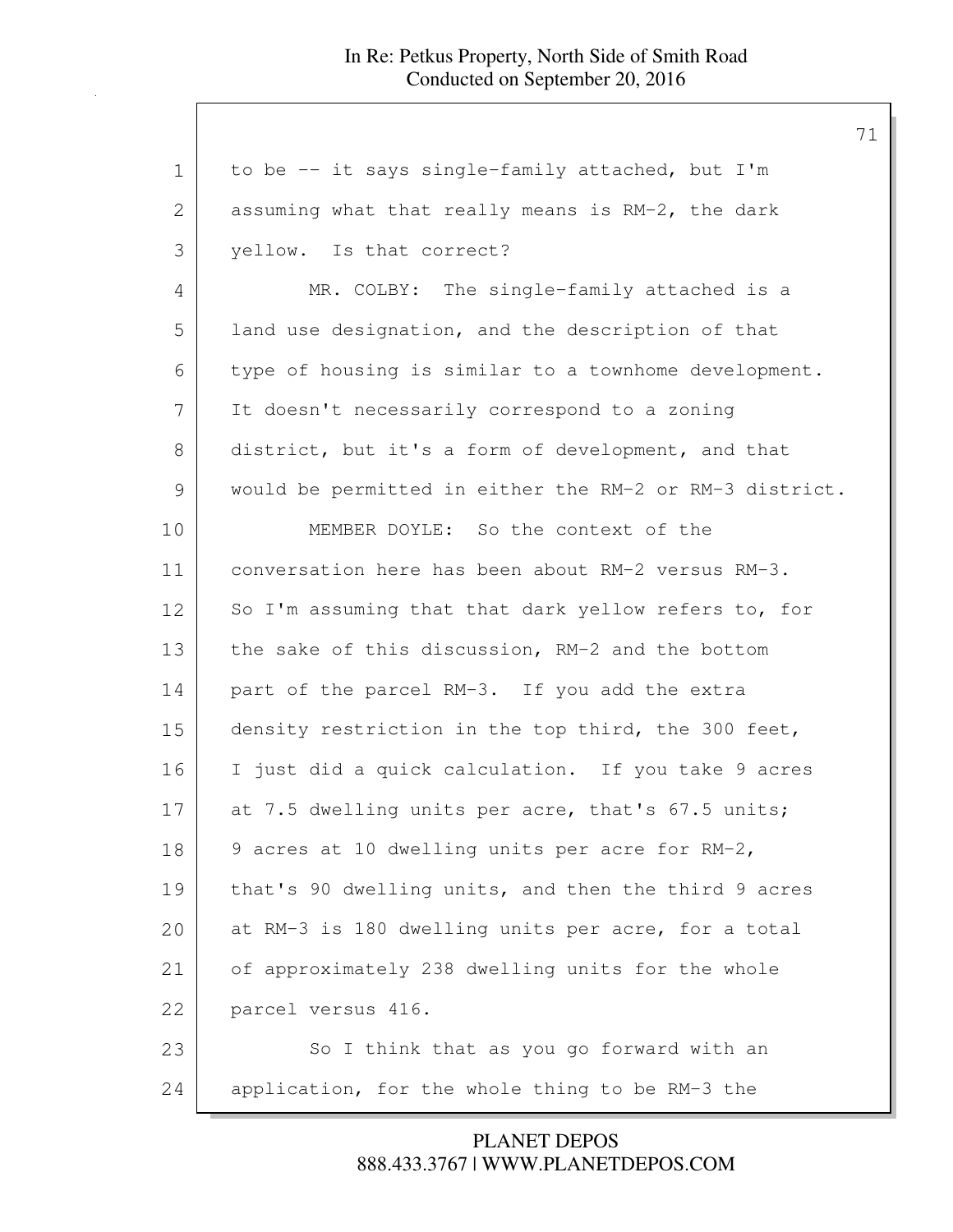| 1             | first question that the Plan Commission and the City  |
|---------------|-------------------------------------------------------|
| 2             | is going to ask is, why should we revisit the land    |
| 3             | use categorization, the comprehensive plan and place  |
| 4             | out. If you suggest going for a PUD application,      |
| 5             | what extra amenities and benefits to the community    |
| 6             | is that PUD application bringing that might justify   |
| 7             | the intensified land use. That's the thing I always   |
| 8             | look at, what's the tradeoff.                         |
| $\mathcal{G}$ | The biggest concern I have is traffic, and            |
| 10            | as I look at the street structure in this area and    |
| 11            | around this area, if my friend the chairman of the    |
| 12            | housing commission were here, he would go off on a    |
| 13            | tear about how the grid structure is democratic, and  |
| 14            | this is absolutely the opposite of that.              |
| 15            | And it really does create a huge problem from         |
| 16            | a planning standpoint because you can't get anywhere  |
| 17            | from anywhere else if you get stuck. You can't go     |
| 18            | down like in the city of Chicago or other traditional |
| 19            | areas in the city where you can zip over and find a   |
| 20            | new route. If you're stuck, you've got to cut through |
| 21            | a residential area. There's only one way in and one   |
| 22            | way out, and I think that presents a real challenge   |
| 23            | to developing this site at its full and best use      |
| 24            | because the traffic issue is going to be a problem,   |

888.433.3767 | WWW.PLANETDEPOS.COM PLANET DEPOS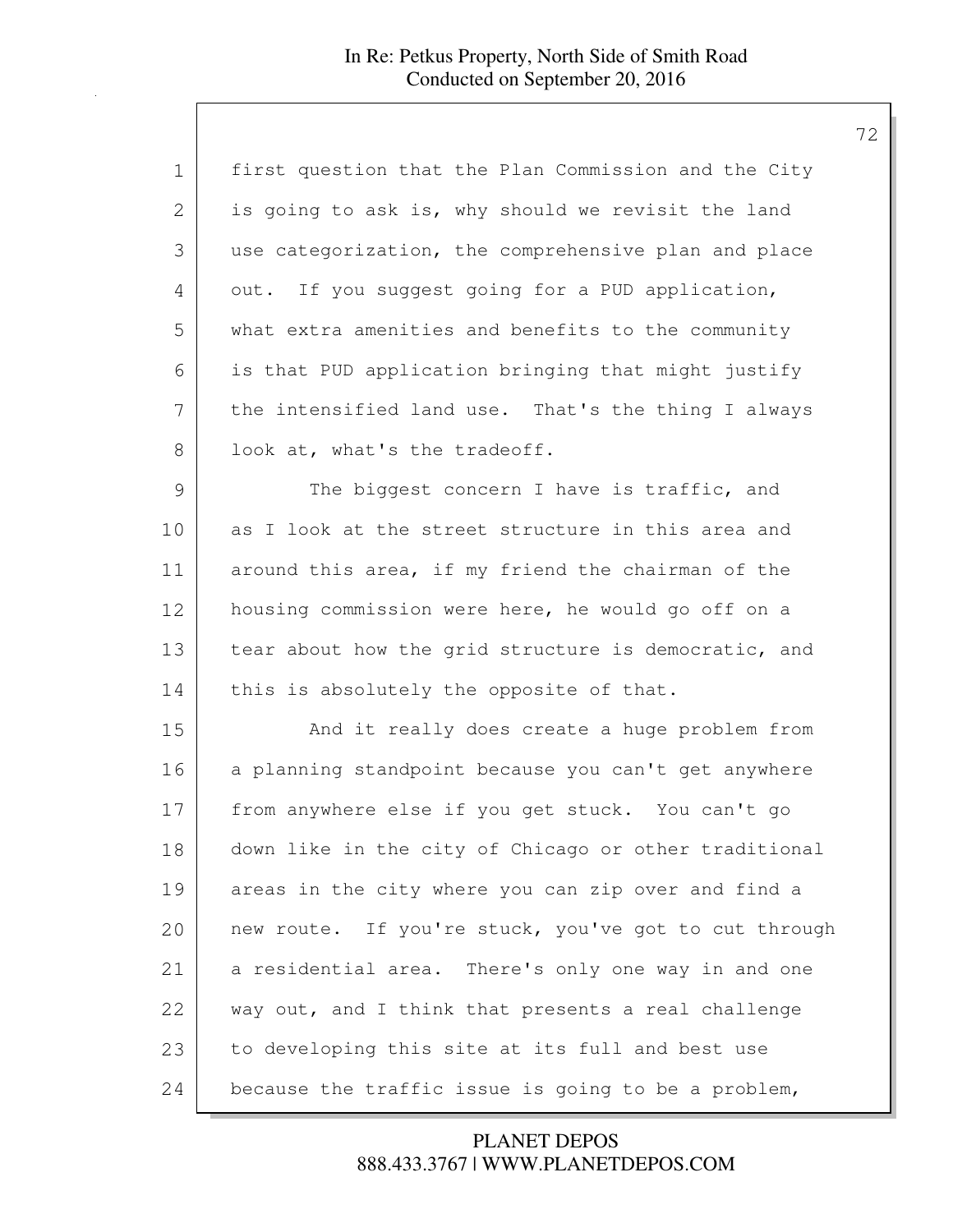| 1             | particularly because of the patterns of transportation |
|---------------|--------------------------------------------------------|
| $\mathbf{2}$  | with the school. I have a 10-year-old, and when we     |
| 3             | take my child to school in the morning, parents are    |
| 4             | backed up for blocks, and blocks, and blocks to drop   |
| 5             | off their kids and pick them up.                       |
| 6             | So I would really encourage you to look at             |
| 7             | that issue not just in the immediate vicinity of the   |
| 8             | entrance to the proposed development but up and        |
| $\mathcal{G}$ | downstream at Norton Creek Elementary, what's going    |
| 10            | to be the impact of an extra 400-plus households,      |
| 11            | and is there capacity in the surrounding street system |
| 12            | to support that and people to have the quality of      |
| 13            | life they want.                                        |
| 14            | And the last comment I want to make is about           |
| 15            | housing types. I think this is important. This is      |
| 16            | for everyone in the room, not just for the applicant.  |
| 17            | The comprehensive plan also says a lot about wanting   |
| 18            | to encourage diverse housing types and meet diverse    |
| 19            | needs of our residents. RM-3, which is already in      |
| 20            | the immediate vicinity, and RM-2 which is contemplated |
| 21            | by our comprehensive plan includes multifamily         |
| 22            | housing; it includes attached townhomes; the           |
| 23            | assisted-living centers are contemplated in the        |
| 24            | boundary agreement. So to me it's already a            |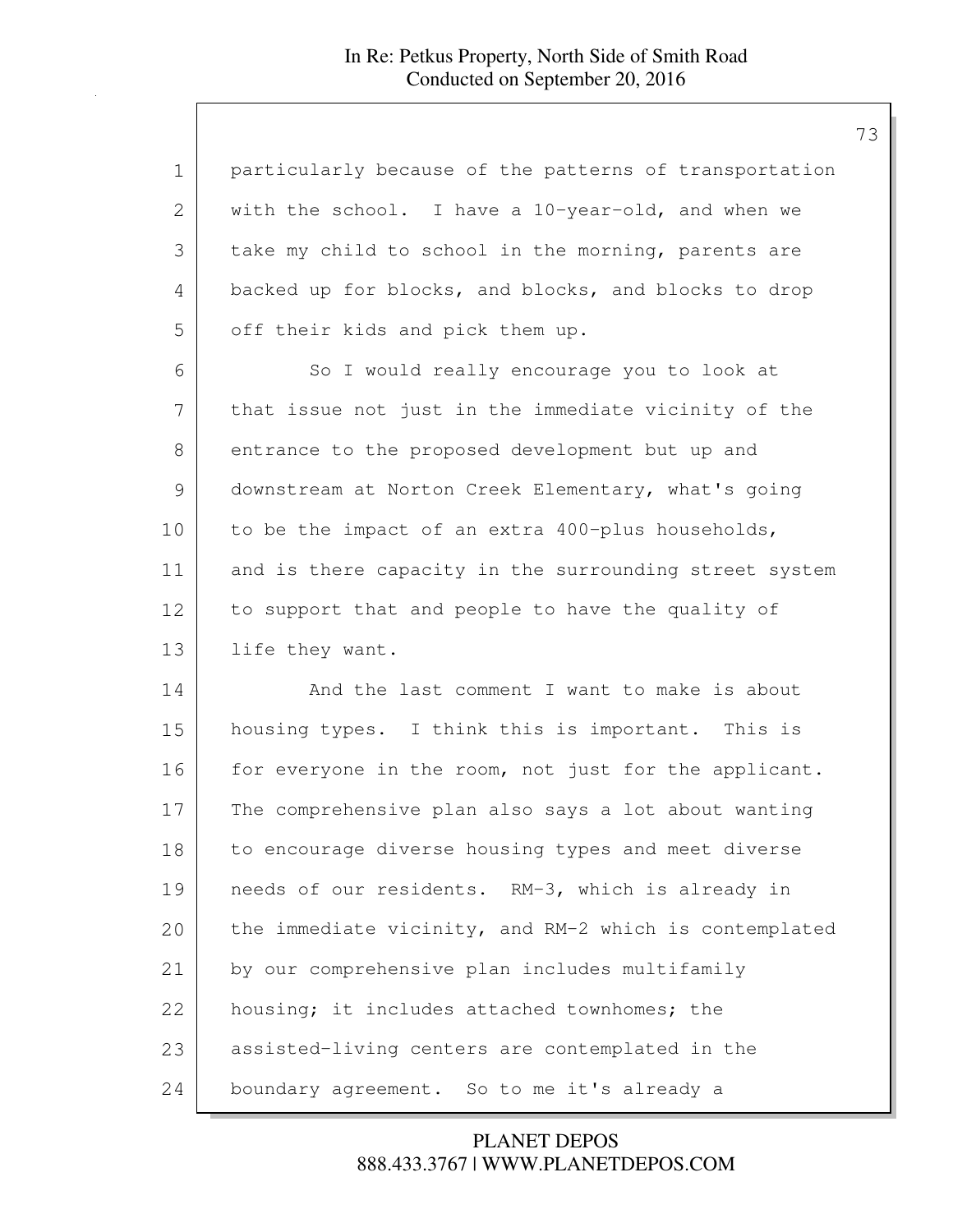| $\mathbf 1$ | foregone conclusion that multifamily housing is on     |
|-------------|--------------------------------------------------------|
| 2           | the table for city of St. Charles, and the constraints |
| 3           | upon multifamily housing are not whether or not it's   |
| 4           | in character for the city of St. Charles -- I believe  |
| 5           | it is -- it's whether or not the surrounding           |
| 6           | infrastructure can support it.                         |
| 7           | I'm a strong proponent of our inclusionary             |
| 8           | housing ordinance, and I would like to see you really  |
| 9           | take a hard look at what that says when you come       |
| 10          | back to us and consider whether or not that is the     |
| 11          | type of application you're putting forward to us.      |
| 12          | Thank you.                                             |
| 13          | MEMBER SCHUETZ: Yes. I just have a couple              |
| 14          | comments.                                              |
| 15          | My initial questions on the retention pond,            |
| 16          | I know it's already been said, but I guess what I      |
| 17          | wanted to mention on that subject matter was to say,   |
| 18          | you know, I do like the idea -- I knew you'd have to   |
| 19          | have it there for drainage for your land, but I think  |
| 20          | it's a great idea to hopefully consider the other      |
| 21          | neighborhoods and work with those neighborhoods to --  |
| 22          | like the one gentleman mentioned, you really need to   |
| 23          | make sure you look at all the ramifications of doing   |
| 24          | that retention pond not just for your land but how     |

888.433.3767 | WWW.PLANETDEPOS.COM PLANET DEPOS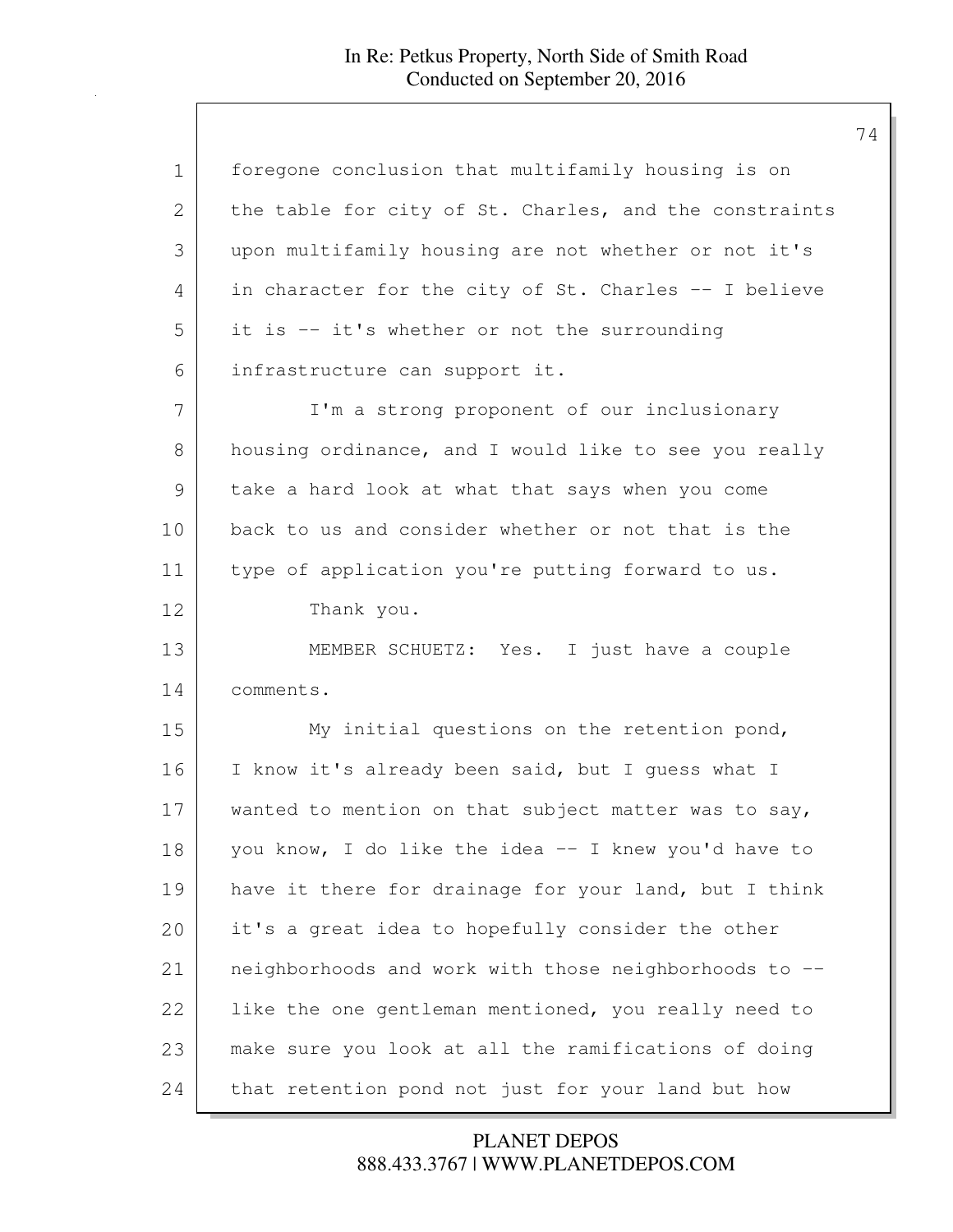1 it affects way downstream.

| $\overline{2}$ | So if you could consider that. And, also,              |
|----------------|--------------------------------------------------------|
| 3              | with the reservoir or retention pond, if you could     |
| 4              | incorporate some kind of interest for the property     |
| 5              | to enhance usability, whether it be for some kind of   |
| 6              | recreation -- I'm not sure what to call it; I'm not    |
| 7              | sure how big that's actually going to be, but if       |
| 8              | there could be something considered, that would be     |
| 9              | terrific.                                              |
| 10             | When it comes to the density, I would like             |
| 11             | to consider -- or ask you to consider to make it       |
| 12             | much more interesting, that part of the property be    |
| 13             | a higher density, significantly higher density than    |
| 14             | the other portion of the property. And I think that    |
| 15             | would provide much more interest and make it more of   |
| 16             | a community feel, whether it be an urban-type          |
| 17             | feel -- I don't know, I'm just going to say            |
| 18             | brownstones or something along those lines like you've |
| 19             | got downtown Chicago, something of more interest.      |
| 20             | Many years ago I was in a different                    |
| 21             | industry, and this particular design kind of looks     |
| 22             | like 20, 30 years ago. And I know this is only a       |
| 23             | concept, but I just really want to emphasize that if   |
| 24             | you could really put your design hats on and think     |

888.433.3767 | WWW.PLANETDEPOS.COM PLANET DEPOS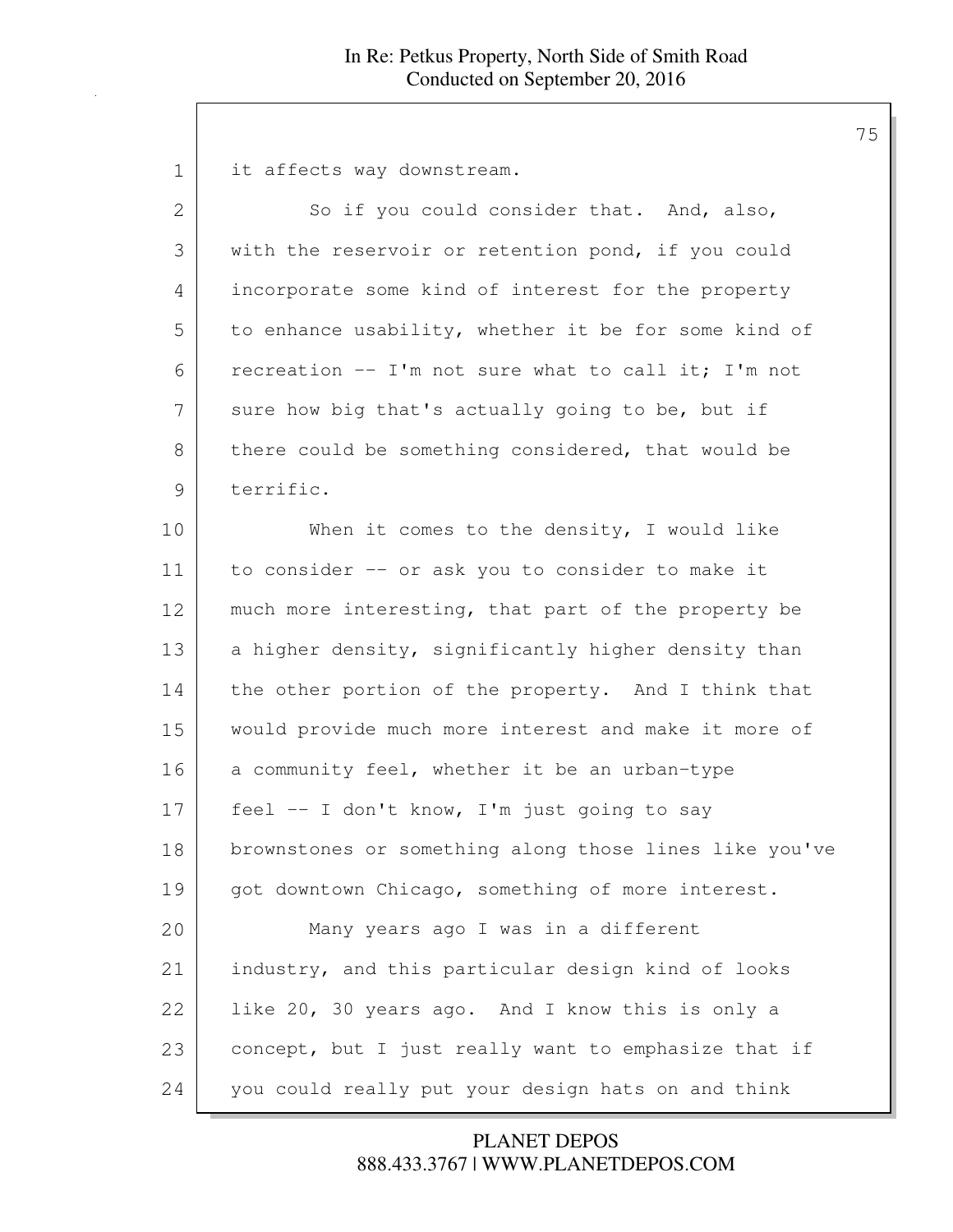| $\mathbf 1$    | of something much more urban and would provide more  |
|----------------|------------------------------------------------------|
| $\overline{2}$ | open space and more interest for the land and then   |
| 3              | the other side, if you will, not as high density.    |
| 4              | I think it would maybe take some of the worry        |
| 5              | from some of the neighbors if there were a higher    |
| 6              | density in one area versus the other. And,           |
| 7              | obviously, you'd take the neighborhood into          |
| 8              | consideration, and maybe the higher density would be |
| $\mathcal{G}$  | on the south side of the property as you enter it    |
| 10             | and then gets less density as you move north,        |
| 11             | something along those lines. So I appreciate it.     |
| 12             | Last but not least, considering how the              |
| 13             | neighborhood -- it goes without saying, you know,    |
| 14             | make it pedestrian friendly, try to incorporate      |
| 15             | something within the neighborhood so everybody is    |
| 16             | together, if you will, and you're not segregated     |
| 17             | apart.                                               |
| 18             | Thank you.                                           |
| 19             | CHAIRMAN WALLACE: All right.                         |
| 20             | Tim.                                                 |
| 21             | MEMBER MACKLIN-PURDY: I'll go.                       |
| 22             | CHAIRMAN WALLACE: Go ahead.                          |
| 23             | MEMBER MACKLIN-PURDY: I'm going to keep              |
| 24             | this brief.                                          |

# 888.433.3767 | WWW.PLANETDEPOS.COM PLANET DEPOS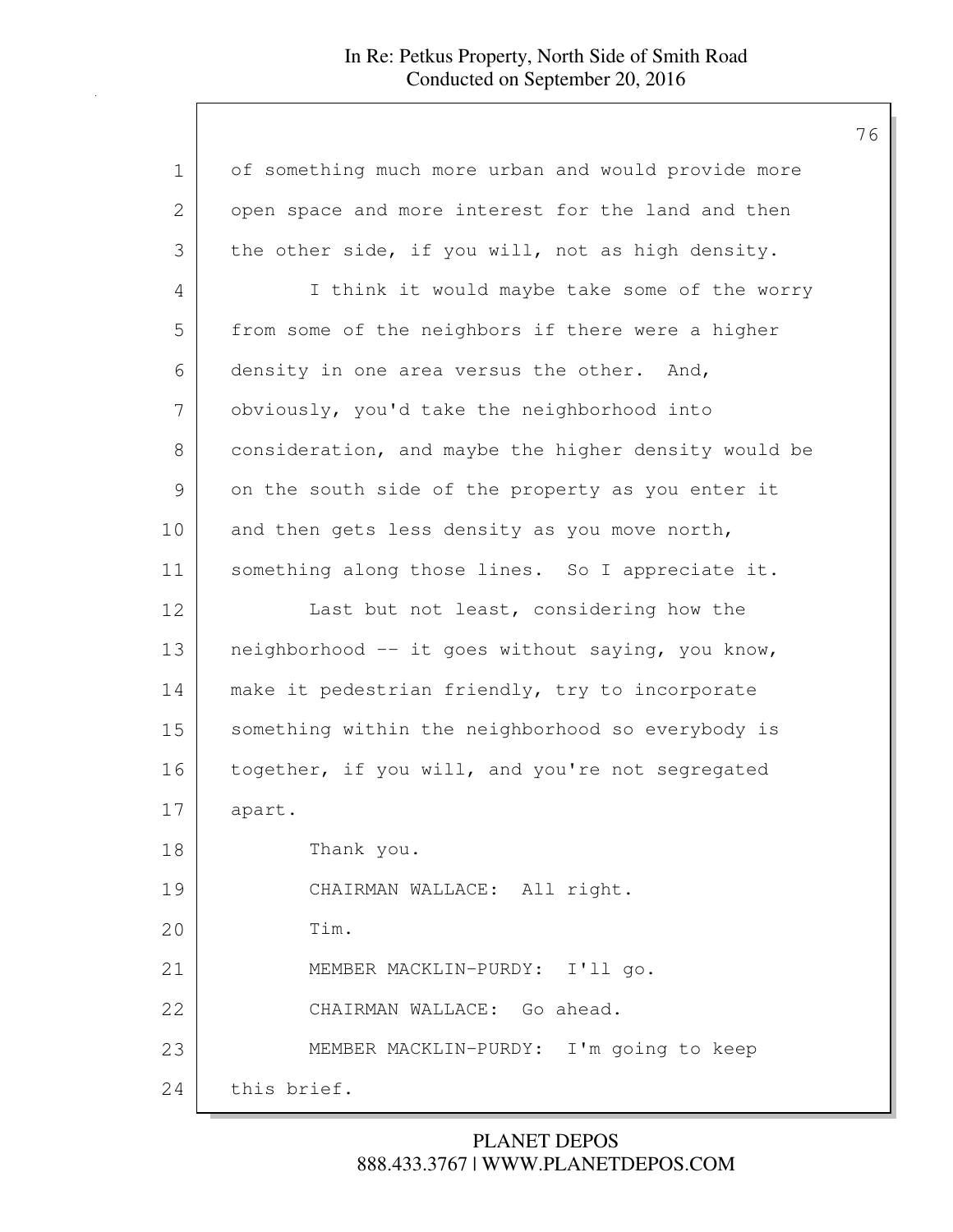| 1              | Smith Road is also a way to get to 59, as            |
|----------------|------------------------------------------------------|
| $\overline{2}$ | you all know. There's a shortcut; GPS systems will   |
| 3              | tell you to take Smith Road. So that, coupled with   |
| 4              | the increased traffic, is a concern of mine.         |
| 5              | I've been there at 3:00. I've been there --          |
| 6              | I have kids in the school system or did have, and    |
| 7              | I've seen the traffic there in the mornings and in   |
| 8              | the afternoons. So that coupled with the possibility |
| 9              | of people taking that to 59 is a concern of mine.    |
| 10             | So I do ask you to consider that.                    |
| 11             | And I am in agreement that I personally              |
| 12             | don't find this concept attractive. I recommend      |
| 13             | that you come to us maybe with a couple different    |
| 14             | ideas on your concept plan next time. Density is     |
| 15             | definitely a concern.                                |
| 16             | In terms of the impact on the schools, I             |
| 17             | think that is something that we do need to consider. |
| 18             | And, also, I don't think that all these people would |
| 19             | be here from the community if what they saw or the   |
| 20             | fact that this is going to be isn't a concern.<br>So |
| 21             | possibly another neighborhood meeting would be --    |
| 22             | when you have a new idea would be appropriate.       |
| 23             | There are a lot of neighbors, a lot of neighbors in  |
| 24             | Cornerstone Lakes and the surrounding neighborhoods, |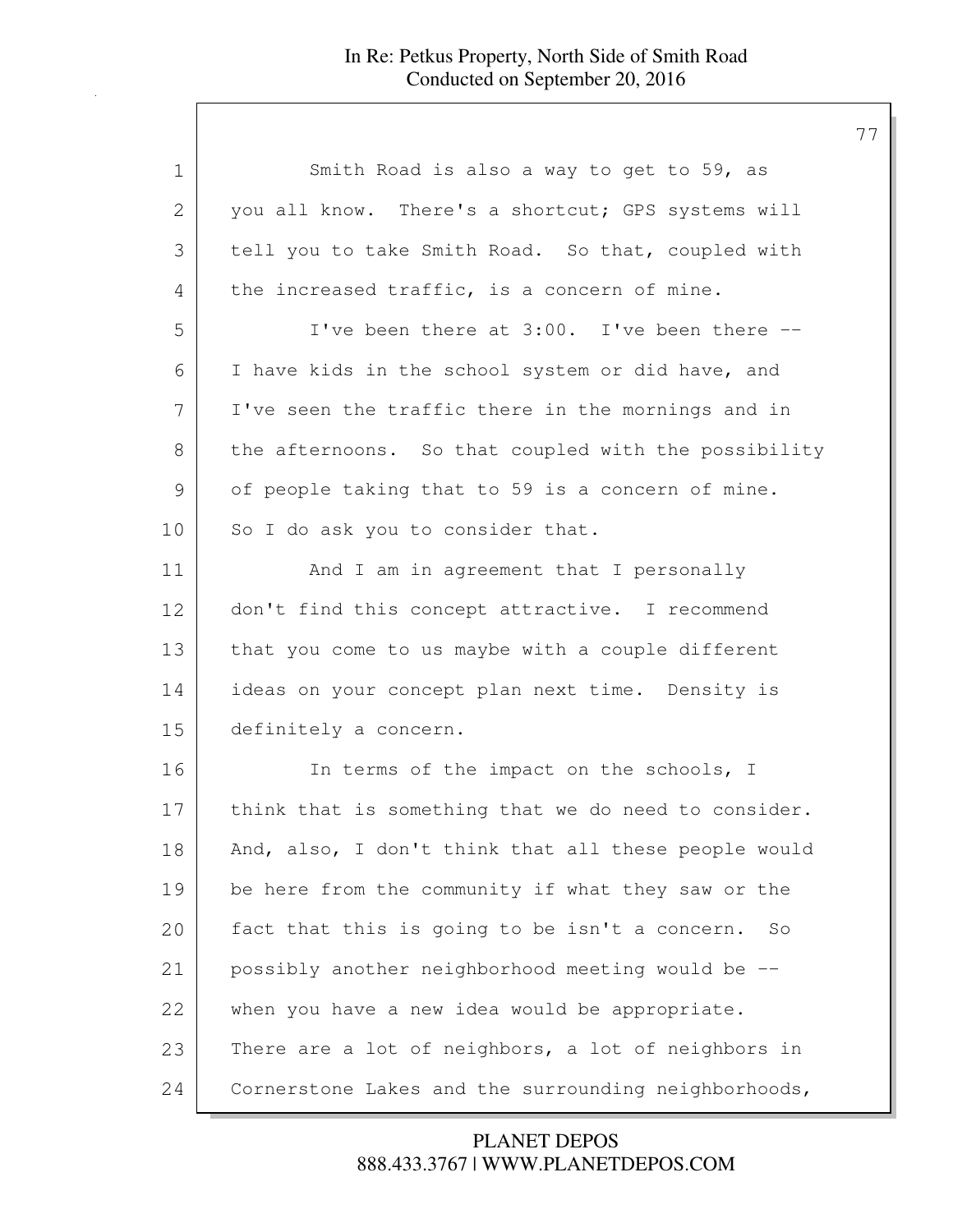1 and I just think that might be appropriate to 2 consider. 3 So I'd say traffic and the RM-3 zoning are a 4 concern of mine. 5 CHAIRMAN WALLACE: All right. 6 Dan. 7 MEMBER FRIO: It's kind of nice going 8 almost last. 9 I have a question. I don't know if I missed 10 this. Are you looking to rezone and then build, or 11 are you looking to rezone and sell to a builder? 12 MR. CARRARA: Our client is not a builder or 13 a developer. He's looking to annex, seek the PUD 14 designation at the zoning, and then at that point if 15 he decides to take it to market, the people will at 16 least have an understanding of what uses they can 17 bring back to you. 18 I think a number of you agreed you'd like to 19 see some kind of plan, and you'll have that opportunity 20 with whoever the end user is bringing that back to 21 you, you can address the feature issues and all 22 those other issues and some of the density issues. 23 Those are all concerns that you will control as part 24 of the public hearing process whoever should bring

## 888.433.3767 | WWW.PLANETDEPOS.COM PLANET DEPOS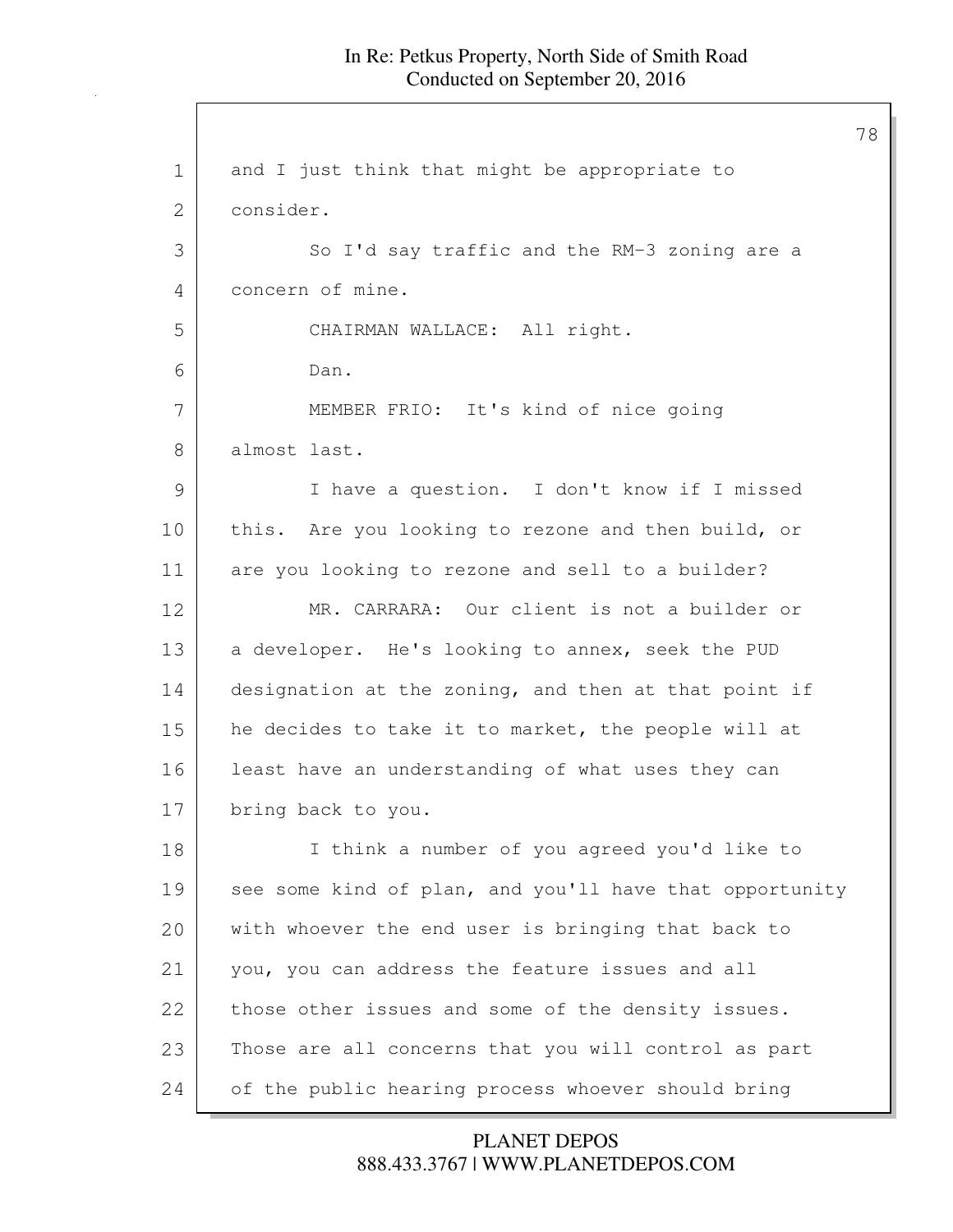1 that to you in the future. 2 MEMBER FRIO: That's what it sounded like, 3 you were just getting it prepped for market, and I 4 appreciate that as a real estate investor you're 5 trying to make as much money as you can and I get that. 6 The concern I have is pretty much with a lot 7 of the other people sitting up here I think RM-2 is 8 the best fit. Why? Pressure on the roads. 9 Unfortunately, you're in the spot -- you're kind of 10 tucked away in a spot that you really can't do much 11 with to a point for access. If you are on North 12 Avenue, it would be a moot point. 13 The gentleman who is a real estate agent, I 14 agree with you, as well, the revenue produced by the 15 apartment buildings. The community will get a 16 bigger bang for its buck; the community will get a 17 bigger bang for its buck on non-4-unit apartment 18 buildings on a revenue base. 19 The price point was another kind of deterring 20 factor for myself. The pressure on the schools, 21 especially the High School, it's already pretty 22 populated. So if we added another 400 units times 23  $\vert$  3 people per unit, you've got another 12, 13, 24 1400 people. You're talking hundreds of kids. Love

> 888.433.3767 | WWW.PLANETDEPOS.COM PLANET DEPOS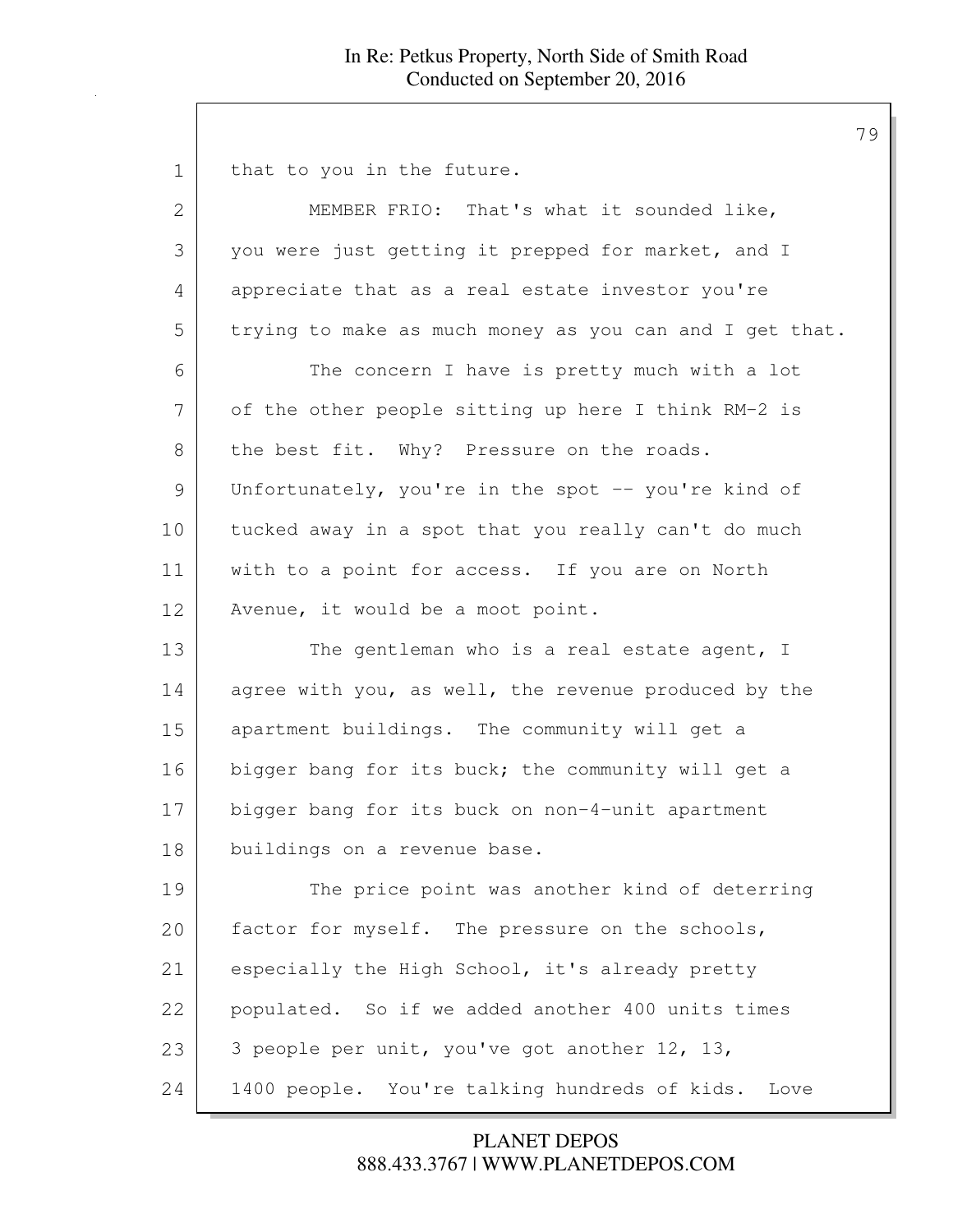| $\mathbf 1$ | kids but that adds a lot of pressure to the schools.    |
|-------------|---------------------------------------------------------|
| 2           | What I like about it is you're doing something          |
| 3           | with the property, and you're getting it prepped for    |
| 4           | market, which is awesome because it beats a vacant lot. |
| 5           | The other thing is taking care of the water             |
| 6           | system that a lot of the neighbors had issues with.     |
| 7           | I'm sure that the City is going to make that a          |
| 8           | priority if and when this gets developed.               |
| 9           | So, again, I'll repeat myself. I'm more for             |
| 10          | the RM-2 because of the density and basically where     |
| 11          | it's located, and then the other issues that I said.    |
| 12          | So that's my point.                                     |
| 13          | CHAIRMAN WALLACE: Tim.                                  |
| 14          | VICE CHAIRMAN KESSLER: Well, one of the                 |
| 15          | benefits of going at the end is I don't have to say     |
| 16          | too much. I appreciate everything that the other        |
| 17          | Plan Commissioners have said. As was pointed out,       |
| 18          | many of those issues will be discussed when a formal    |
| 19          | application does finally come before us and are all     |
| 20          | of concern.                                             |
| 21          | Primarily, I would say to you I do have some            |
| 22          | density concerns. I'm not go to weigh in on RM-2 or     |
| 23          | RM-3 because when the application comes before us,      |
| 24          | it will be with the PUD, and we will have some control  |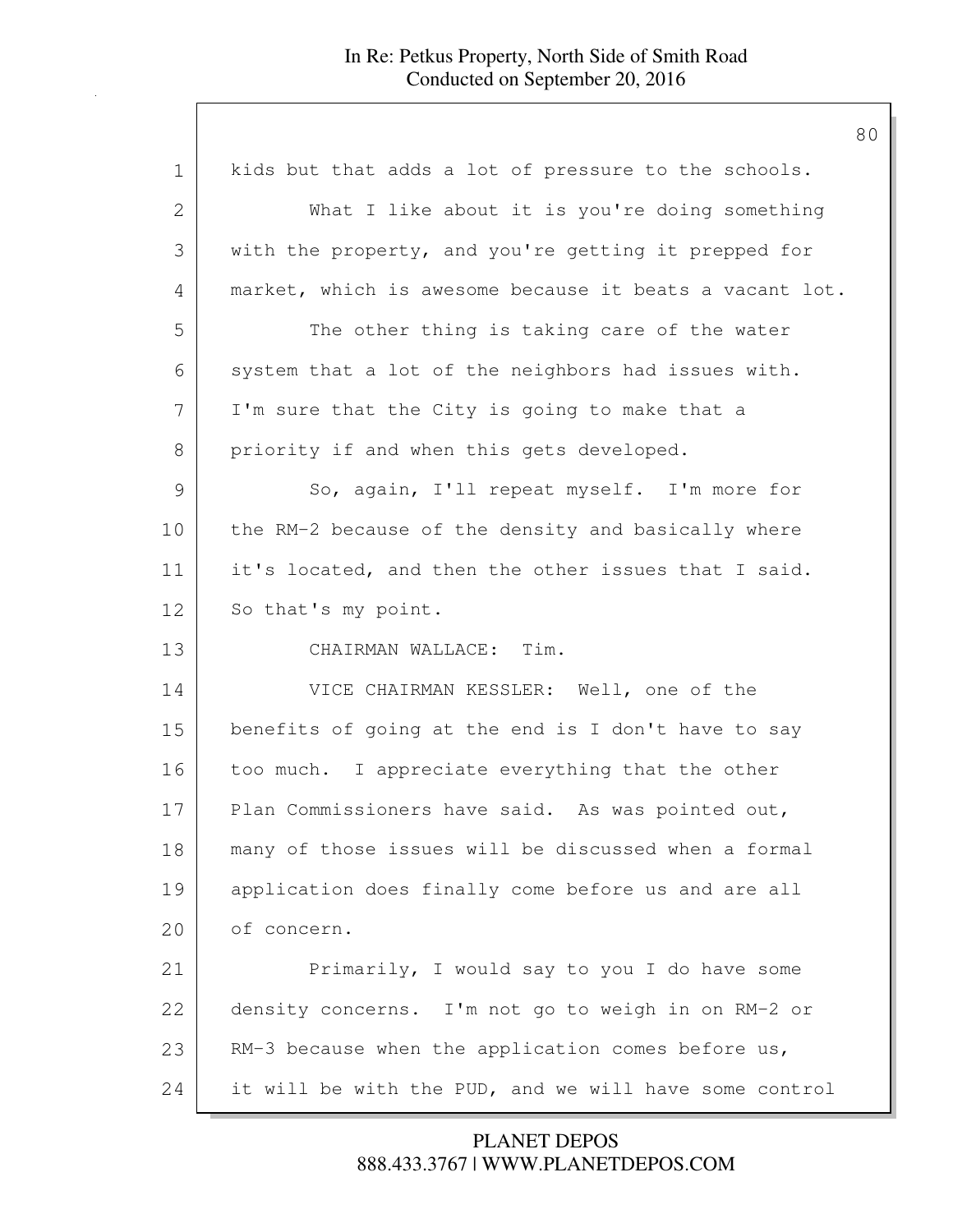| $\mathbf 1$   | over the final density of the project at that time.    |
|---------------|--------------------------------------------------------|
| 2             | I don't want to limit us or the developer to a         |
| 3             | specific type of building because there is going to    |
| 4             | be a PUD, and we can say in a PUD, even if it is       |
| 5             | RM-3, we only want 10 dwelling units per acre. So      |
| 6             | that's the flexibility that the PUD will give us.      |
| 7             | So I am $-$ I'm not for the 20 dwelling units          |
| 8             | per acre, but I'm not going to weigh in on the         |
| $\mathcal{G}$ | $RM-2$ , $RM-3$ .                                      |
| 10            | And then, of course, the water management.             |
| 11            | I know that staff -- engineering, Chris is working     |
| 12            | and will be working with the developer, and I          |
| 13            | suspect -- and I don't know if this has occurred --    |
| 14            | with the City of West Chicago, is there some           |
| 15            | intergovernmental thing that has to happen? Maybe      |
| 16            | you can speak to that. I don't know how this is        |
| 17            | going to be resolved -- you don't need to speak to     |
| 18            | it, but I don't know how it's going to be resolved,    |
| 19            | but I'm suspecting that you will have that resolved    |
| 20            | to the satisfaction of the City of Charles, the City   |
| 21            | of West Chicago, and all the surrounding residents.    |
| 22            | So that's all I have to say.                           |
| 23            | CHAIRMAN WALLACE: All right. I think any               |
| 24            | of you that have been here at previous Plan Commission |

888.433.3767 | WWW.PLANETDEPOS.COM PLANET DEPOS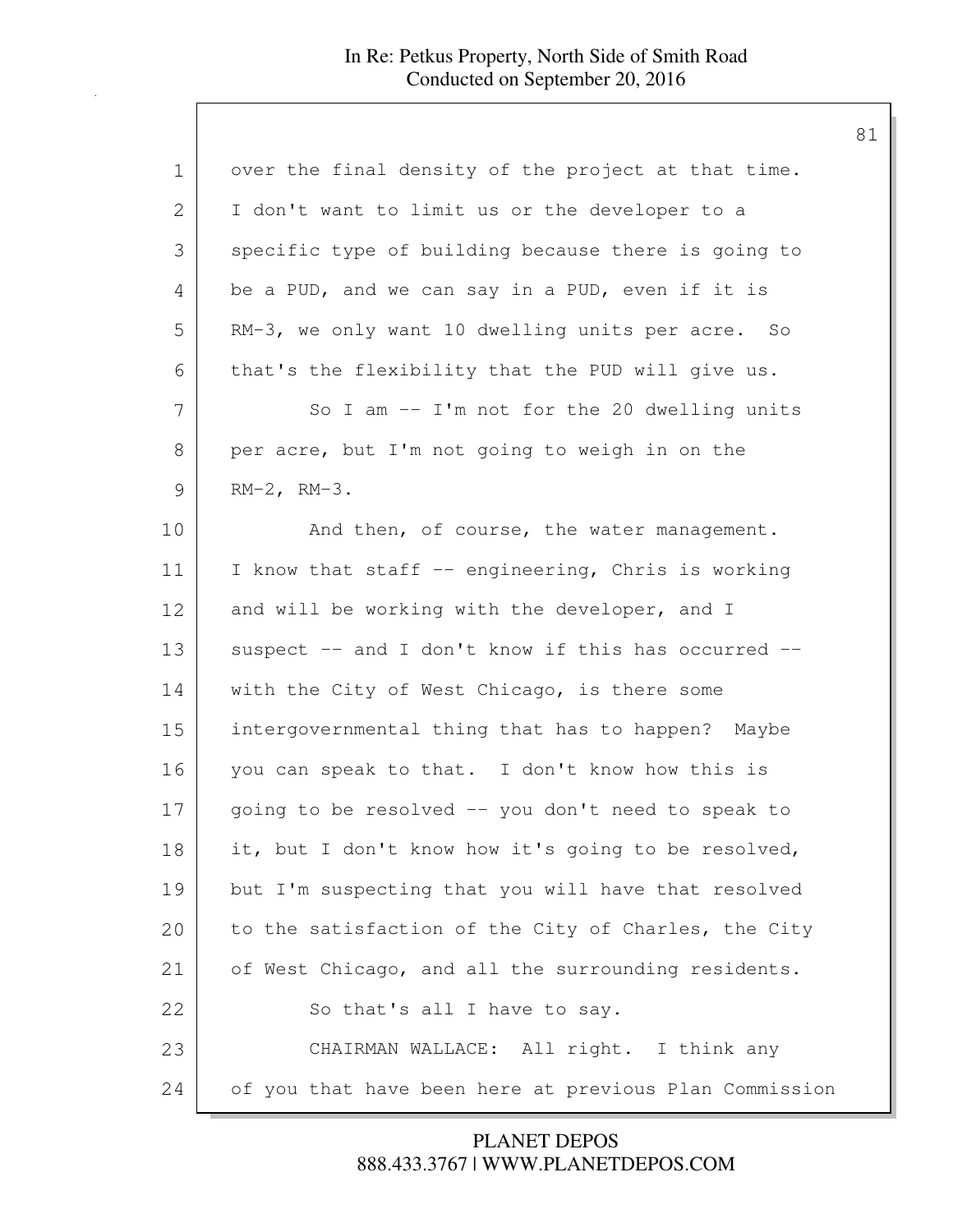| $\mathbf 1$ | meetings know that we, being a Plan Commission, and         |
|-------------|-------------------------------------------------------------|
| 2           | the City Council recognize and support property             |
| 3           | owners' rights to develop property, and I think that        |
| 4           | this process is starting out on the right foot              |
| 5           | because we are having some back and forth, we're            |
| 6           | giving our opinions to the developer and listening          |
| 7           | to neighbors, and I hope that that continues through        |
| 8           | the rest of this process.                                   |
| 9           | I agree with Tim but I do want to put more                  |
| 10          | of a focus on the comprehensive plan, and I think           |
| 11          | that this particular parcel is interestingly unique         |
| 12          | in that I believe it's the only one in our                  |
| 13          | comprehensive plan that is actually divided into            |
| 14          | two future land uses, and I think that that speaks          |
| 15          | to the intent that it should be a transitional              |
| 16          | parcel and transitional scaling down in density from        |
| 17          | the south to north.                                         |
| 18          | Obviously, there's a requirement on the                     |
| 19          | northern 300 feet of the property to do that, but I         |
| 20          | would suggest that that be brought further down.<br>$\perp$ |
| 21          | don't know if, you know, the ultimate goal would be         |
| 22          | to divide -- you know, basically, in your planning          |
| 23          | divide the property into thirds and have the                |
| 24          | southern third the most dense, the northern third the       |

888.433.3767 | WWW.PLANETDEPOS.COM PLANET DEPOS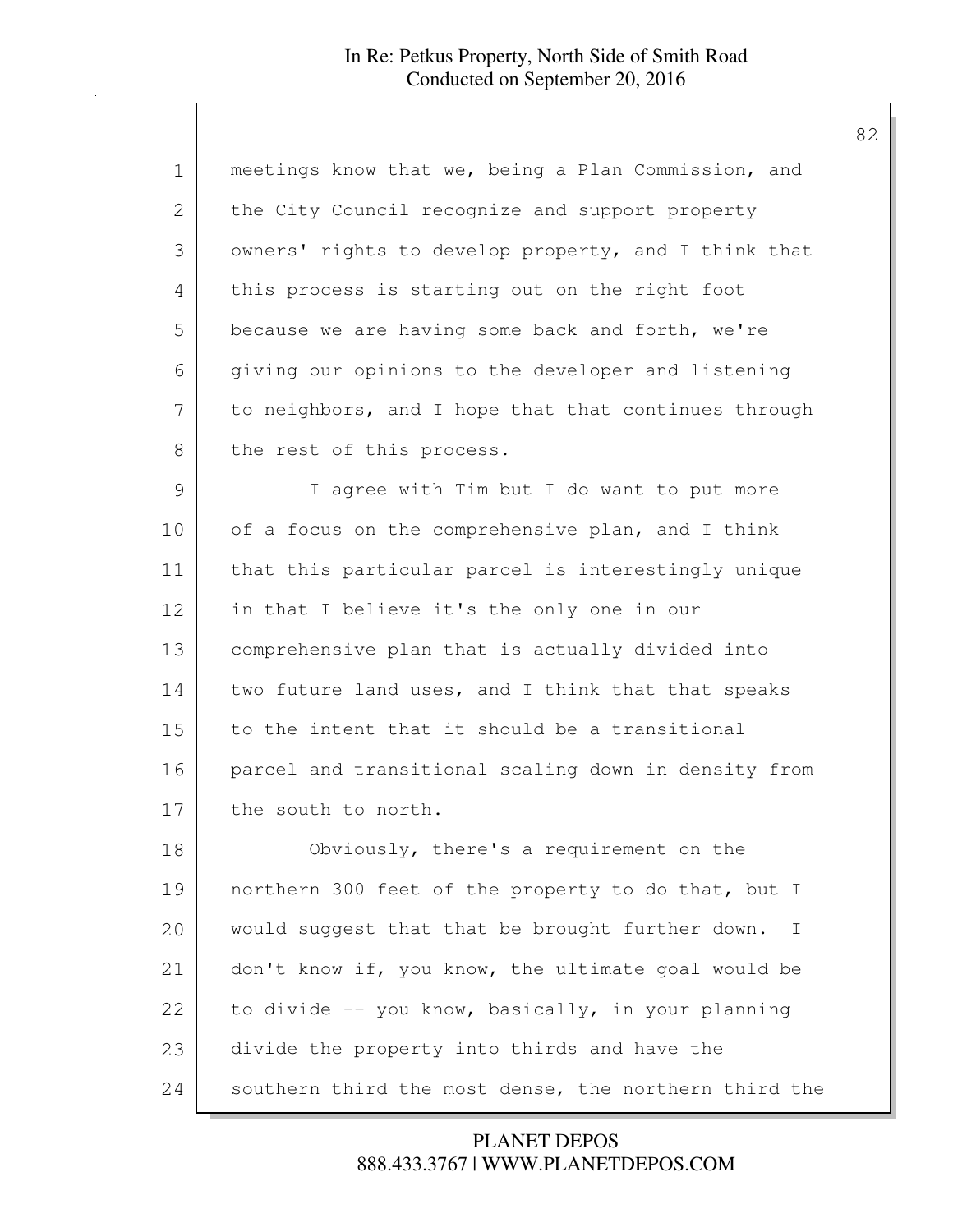| $\mathbf 1$ | least dense. But something along that line I think   |
|-------------|------------------------------------------------------|
| 2           | would receive the most support because certainly     |
| 3           | you're going from an area that would support more    |
| 4           | dense use to one that's particularly sensitive       |
| 5           | to that.                                             |
| 6           | So I have $-$ so in short, I think that              |
| 7           | 20 dwelling units per acre, it would take a lot of   |
| 8           | convincing to convince me that that fits with what   |
| 9           | the comprehensive plan provides. I would need to     |
| 10          | see the plan, but I would think something closer to  |
| 11          | an RM-2 density would be more appropriate. I think   |
| 12          | possibly looking at the way Pheasant Run Trail is    |
| 13          | set up with different types of units with different  |
| 14          | density focuses may be something to look at in       |
| 15          | designating where to put the higher density and      |
| 16          | lower density units in concert with each other.      |
| 17          | I think that when an application does come           |
| 18          | back, there would need to be a comprehensive traffic |
| 19          | study. I would like to see the traffic study         |
| 20          | include not only the current layout and the way the  |
| 21          | roadway currently is but also to include possible    |
| 22          | future improvements, the railroad crossing to        |
| 23          | provide a better traffic flow because I think that   |
| 24          | that would have an impact on the amount of traffic   |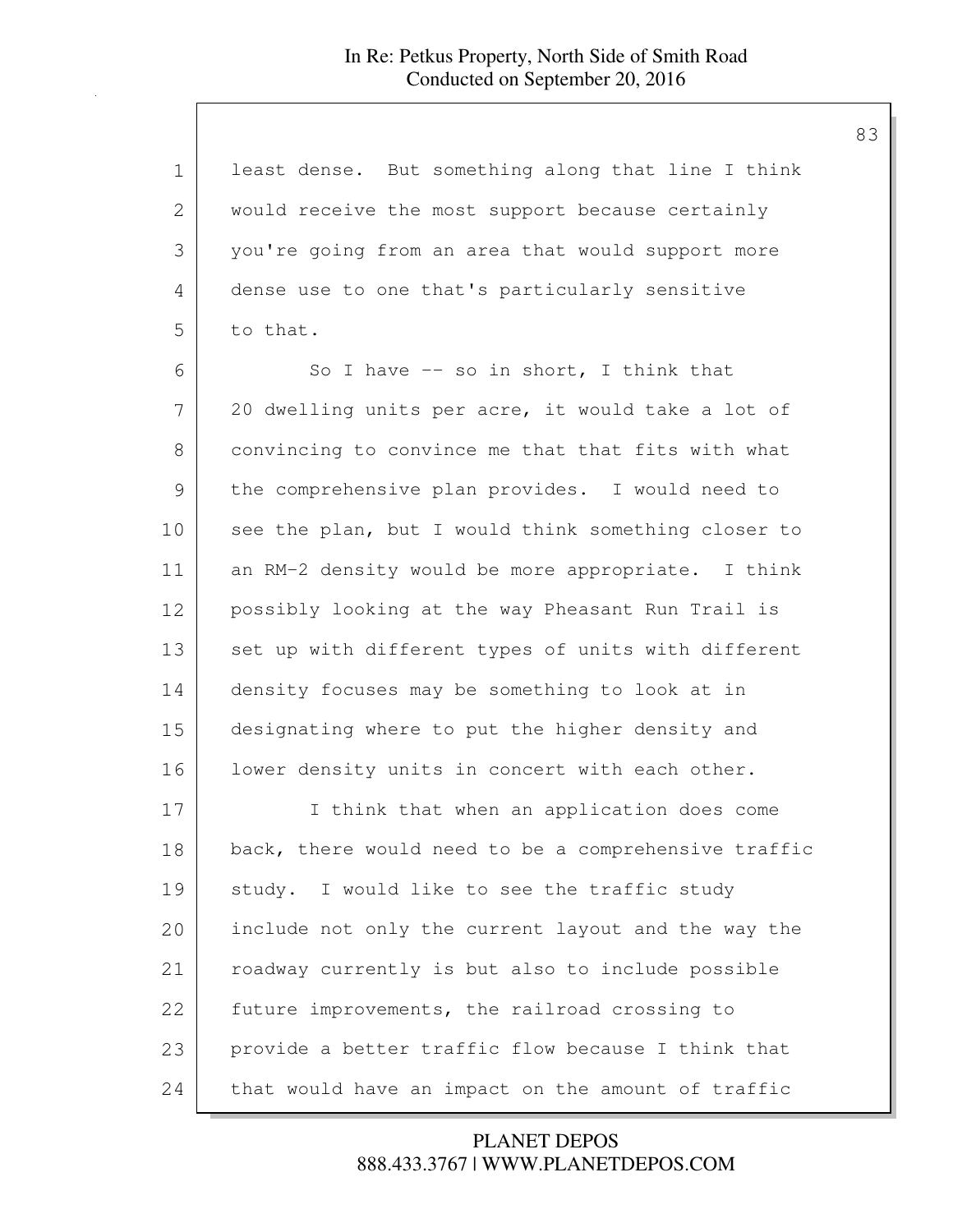| 1             | flow coming out of the site not only to the west but  |
|---------------|-------------------------------------------------------|
| $\mathbf{2}$  | also to the east.                                     |
| 3             | I don't know if there have ever been plans            |
| 4             | to make the intersection with Powis Road a better     |
| 5             | alternative route, but that's something that the      |
| 6             | traffic study could probably address, as well as a    |
| 7             | potential additional connection at the northeast      |
| 8             | corner of Cornerstone Lakes. I don't know if that's   |
| $\mathcal{G}$ | ever been suggested, and I don't know whose           |
| 10            | jurisdiction that would be, but I think that would    |
| 11            | also have an impact on more traffic flow to the       |
| 12            | east. That's the particularly sensitive area as far   |
| 13            | as traffic goes.                                      |
| 14            | And I also -- if a traffic study came before          |
| 15            | us, I would want to see that it was done during the   |
| 16            | school year and include ratings at the beginning and  |
| 17            | the end of the school day so we get an accurate idea  |
| 18            | of what the maximum traffic flow is in that area.     |
| 19            | Beyond that, those are all of my comments.            |
| 20            | Thank you for coming before us, and just to remind    |
| 21            | everyone, there will be no further action taken on    |
| 22            | this by the Plan Commission. We're done with the      |
| 23            | concept plan review, and the next time it will be     |
| 24            | before us is -- the next time it will it be discussed |

## 888.433.3767 | WWW.PLANETDEPOS.COM PLANET DEPOS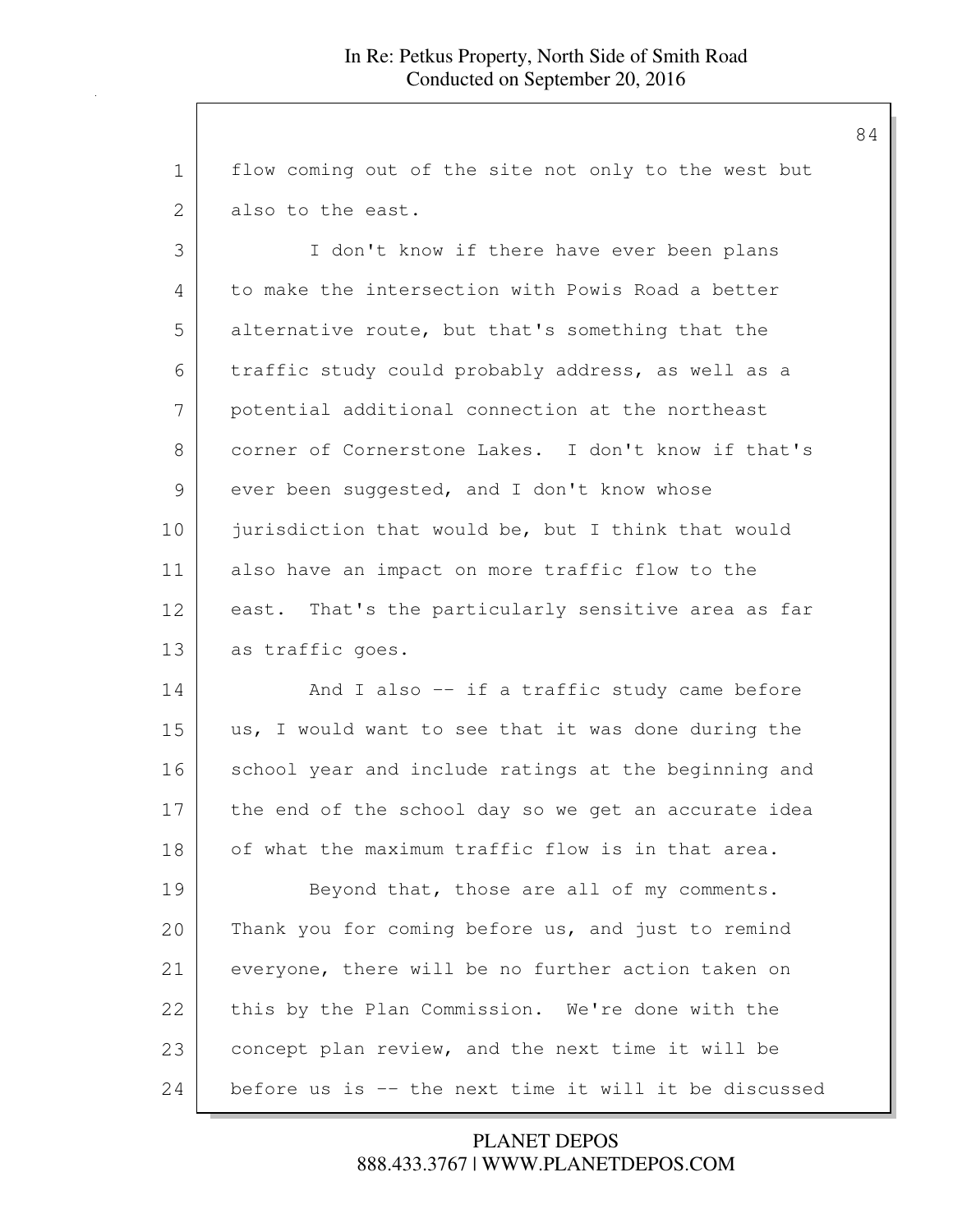| $\mathbf 1$   | is it at the planning and development committee      |
|---------------|------------------------------------------------------|
| 2             | meeting of the City Council on October 10th, and     |
| 3             | then when an application is filed, it will be back   |
| 4             | before us for public hearing.                        |
| 5             | So thank you all for coming out. I                   |
| 6             | appreciate the comments.                             |
| 7             | Sir, do you have a question?                         |
| 8             | MEMBER DOYLE: I have a correction to make            |
| $\mathcal{G}$ | to my comment.                                       |
| 10            | I commented earlier that I thought the               |
| 11            | comprehensive plan, if you break it down 9 acres, by |
| 12            | 9 acres, by 9 acres yields 238 units. I have my      |
| 13            | math wrong. It was 338 units. 338 units is what I    |
| 14            | believe the comprehensive plan, based on my quick    |
| 15            | math, yields versus your 416.                        |
| 16            | So it's a little -- not quite as large a             |
| 17            | discrepancy as I said during my comments. I just     |
| 18            | wanted to make certain that's on the record.         |
| 19            | Thank you.                                           |
| 20            | CHAIRMAN WALLACE: Thank you. All right.              |
| 21            | Thank you everyone and I'd ask -- you're certainly   |
| 22            | welcome to stay for the rest of the meeting, but we  |
| 23            | do still have agenda items, so I ask that you take   |
| 24            | any conversations out in the hallway, please.        |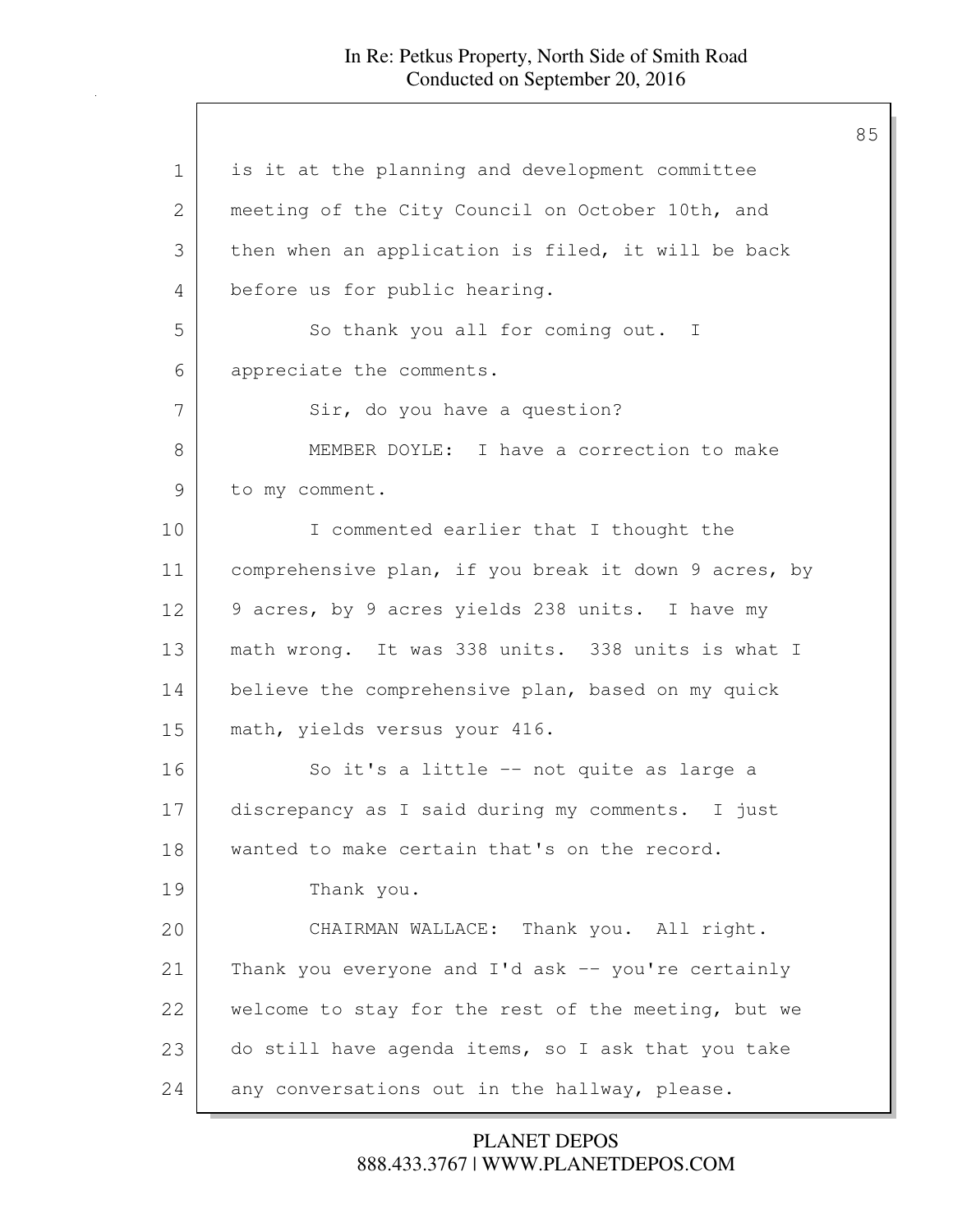$\Gamma$ 

|                  |                                                    | 86 |
|------------------|----------------------------------------------------|----|
| $\mathbf 1$      | Folks, if you'd please take your conversations out |    |
| $\sqrt{2}$       | in the hall, I'd appreciate it.                    |    |
| $\mathfrak{Z}$   | (Off the record at 8:53 p.m.)                      |    |
| $\overline{4}$   |                                                    |    |
| $\mathsf S$      |                                                    |    |
| $\sqrt{6}$       |                                                    |    |
| $\boldsymbol{7}$ |                                                    |    |
| $\,8\,$          |                                                    |    |
| $\mathcal{G}$    |                                                    |    |
| $1\,0$           |                                                    |    |
| $11$             |                                                    |    |
| $12\,$           |                                                    |    |
| $13\,$           |                                                    |    |
| 14               |                                                    |    |
| $15\,$           |                                                    |    |
| 16               |                                                    |    |
| $17\,$           |                                                    |    |
| $18\,$           |                                                    |    |
| 19               |                                                    |    |
| 20               |                                                    |    |
| 21               |                                                    |    |
| 22               |                                                    |    |
| 23               |                                                    |    |
| 24               |                                                    |    |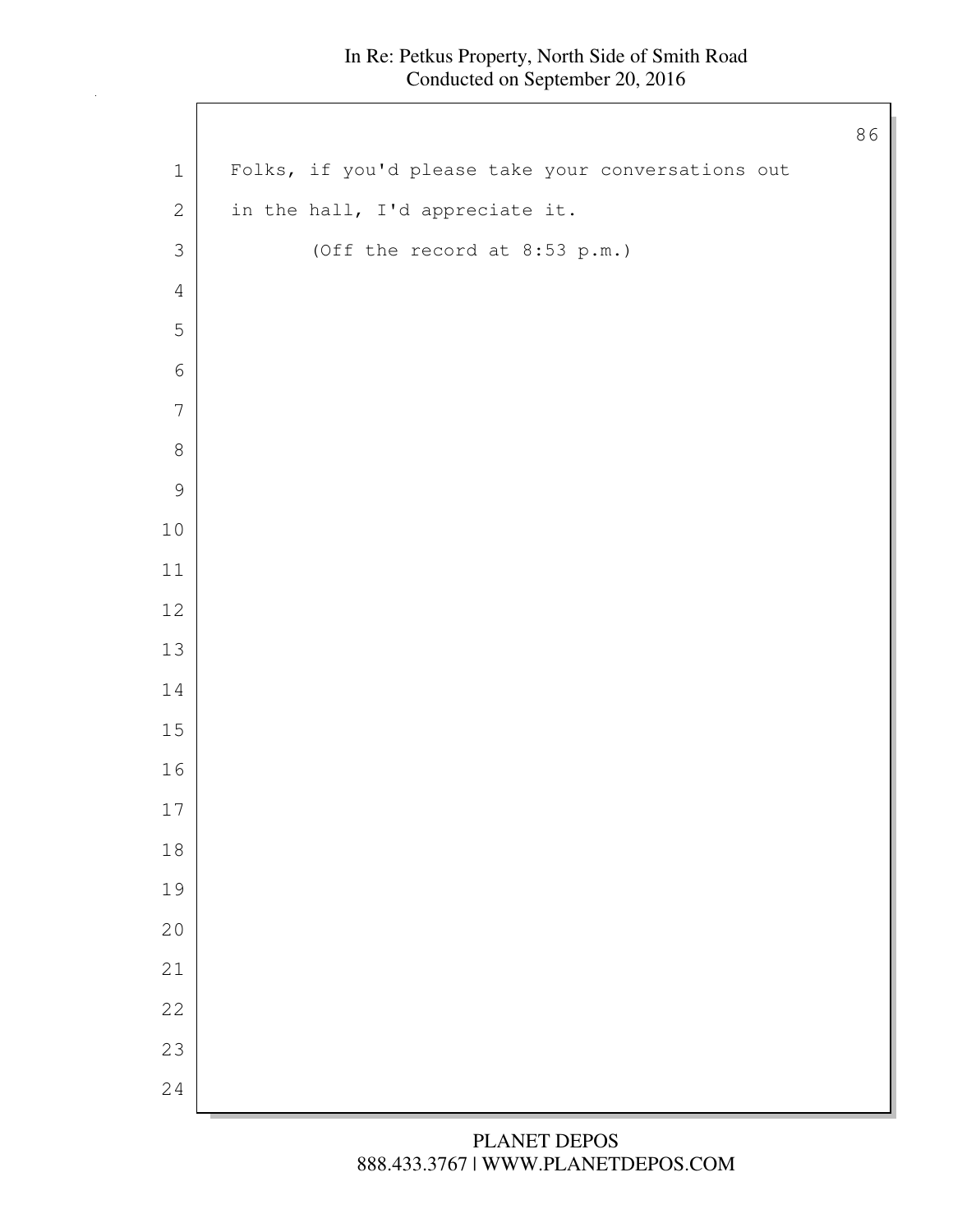| 1             | CERTIFICATE OF SHORTHAND REPORTER                      |
|---------------|--------------------------------------------------------|
| 2             |                                                        |
| 3             | I, Paula M. Quetsch, Certified Shorthand               |
| 4             | Reporter No. 084-003733, CSR, RPR, and a Notary Public |
| 5             | in and for the County of Kane, State of Illinois, the  |
| 6             | officer before whom the foregoing proceedings were     |
| 7             | taken, do certify that the foregoing transcript is a   |
| $8\,$         | true and correct record of the proceedings, that       |
| $\mathcal{G}$ | said proceedings were taken by me stenographically     |
| 10            | and thereafter reduced to typewriting under my         |
| 11            | supervision, and that I am neither counsel for,        |
| 12            | related to, nor employed by any of the parties to      |
| 13            | this case and have no interest, financial or           |
| 14            | otherwise, in its outcome.                             |
| 15            |                                                        |
| 16            | IN WITNESS WHEREOF, I have hereunto set my             |
| 17            | hand and affixed my notarial seal this 25th day of     |
| 18            | September, 2016.                                       |
| 19            |                                                        |
| 20            | My commission expires: October 16, 2017                |
| 21            |                                                        |
| 22            |                                                        |
| 23            | Notary Public in and for the                           |
| 24            | State of Illinois                                      |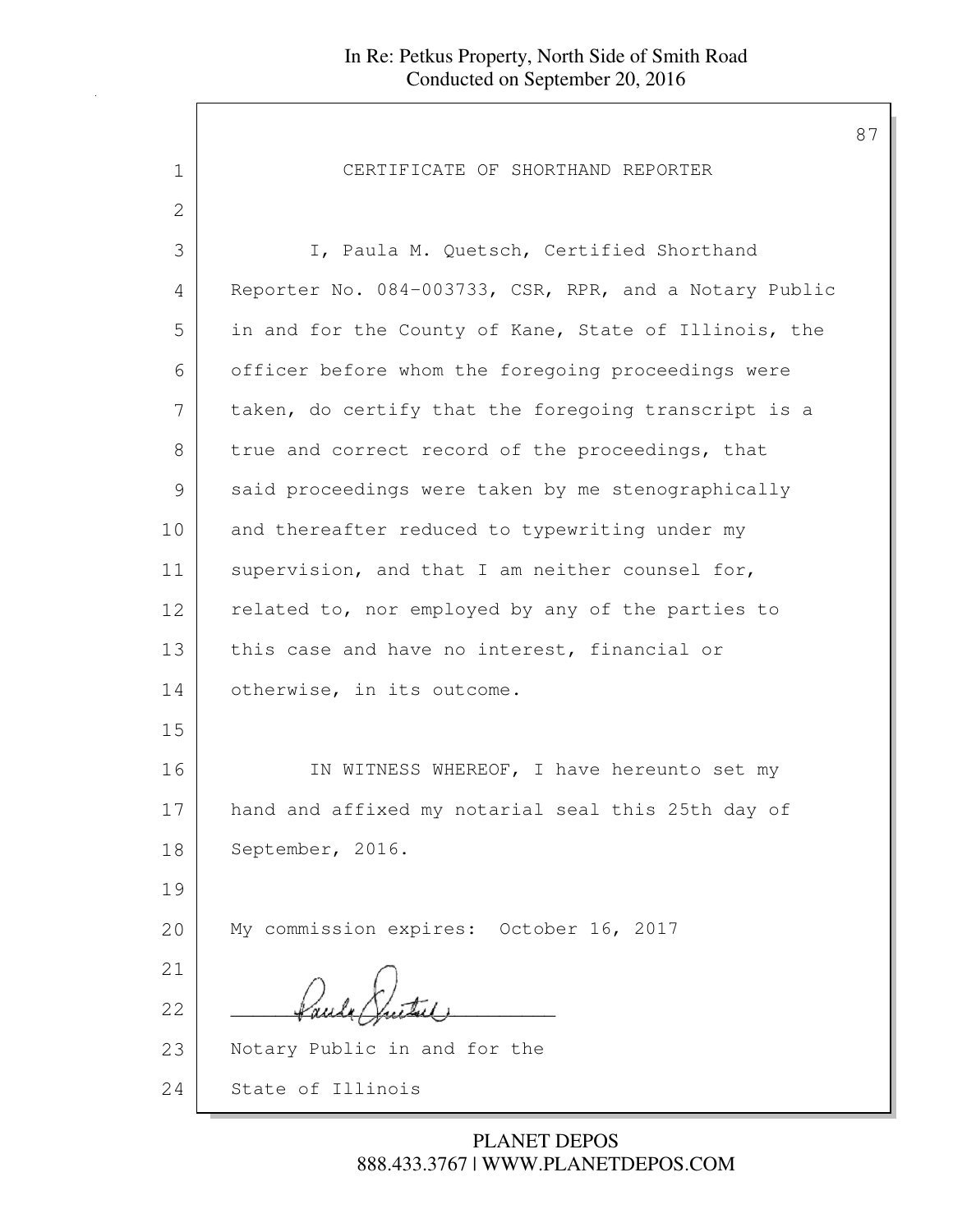

# Transcript of **Hearing: Maranatha House of Prayer, 525 South Tyler Road**

**Date:** September 20, 2016

**Case:** St. Charles Plan Commission

Planet Depos, LLC Phone: 888-433-3767 Fax: 888-503-3767 Email: transcripts@planetdepos.com Internet: www.planetdepos.com

Worldwide Court Reporting | Interpretation | Trial Services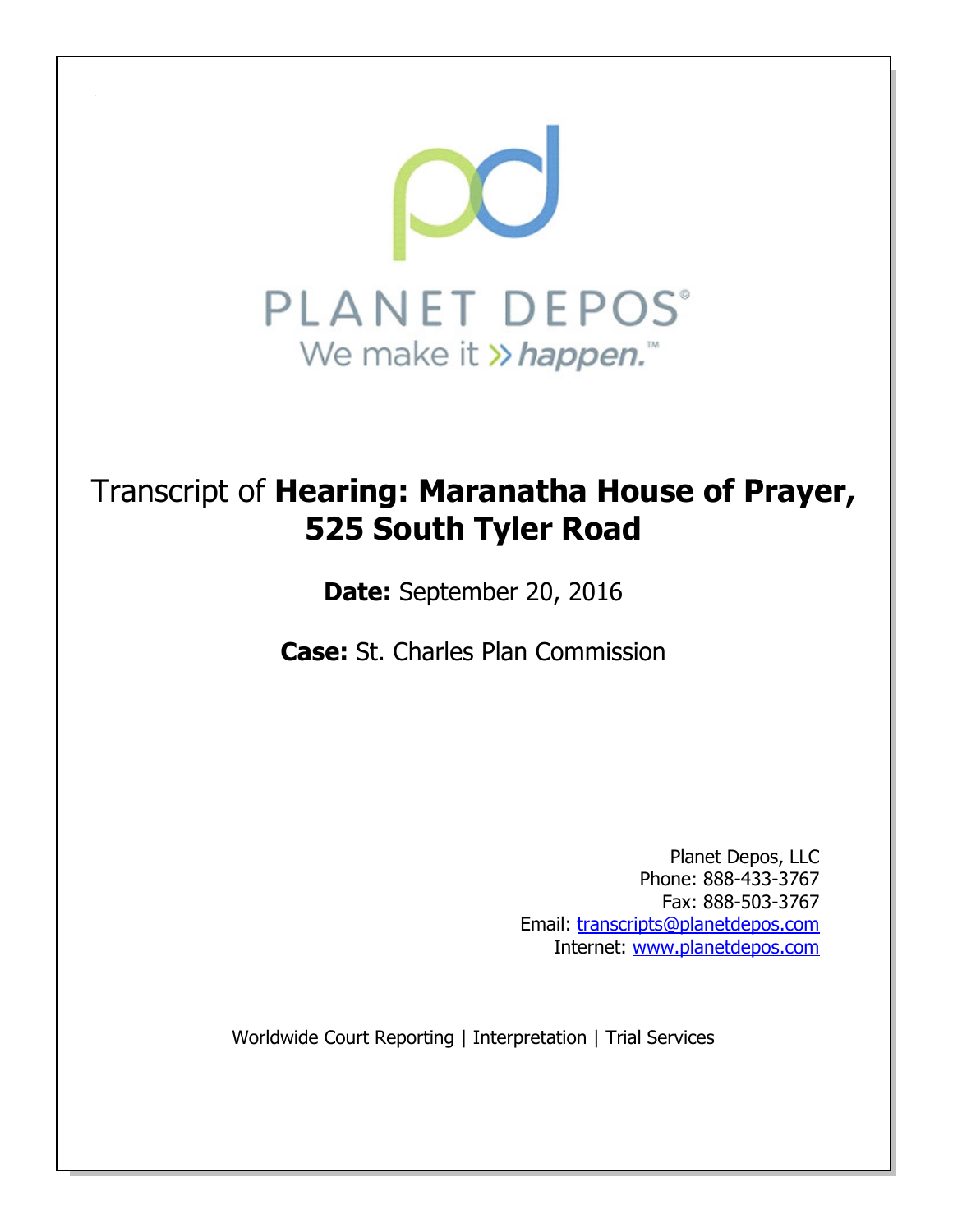1 1 BEFORE THE PLAN COMMISSION 2 OF THE CITY OF ST. CHARLES 3 4 ------------------------------x 5 In Re: : 6 Maranatha House of Prayer : 7 525 South Tyler Road, Units : 8 | N-2 & O (Raul Laracuente) : 9 Application for Special Use. : 10 ------------------------------x 11 12 REPORT OF PROCEEDINGS 13 St. Charles, Illinois 14 Tuesday, September 20, 2016 15 8:55 p.m. 16 17 18 19 20 21 22 Job No.: 97799B 23 Pages: 1 - 23 24 Reported by: Paula M. Quetsch, CSR, RPR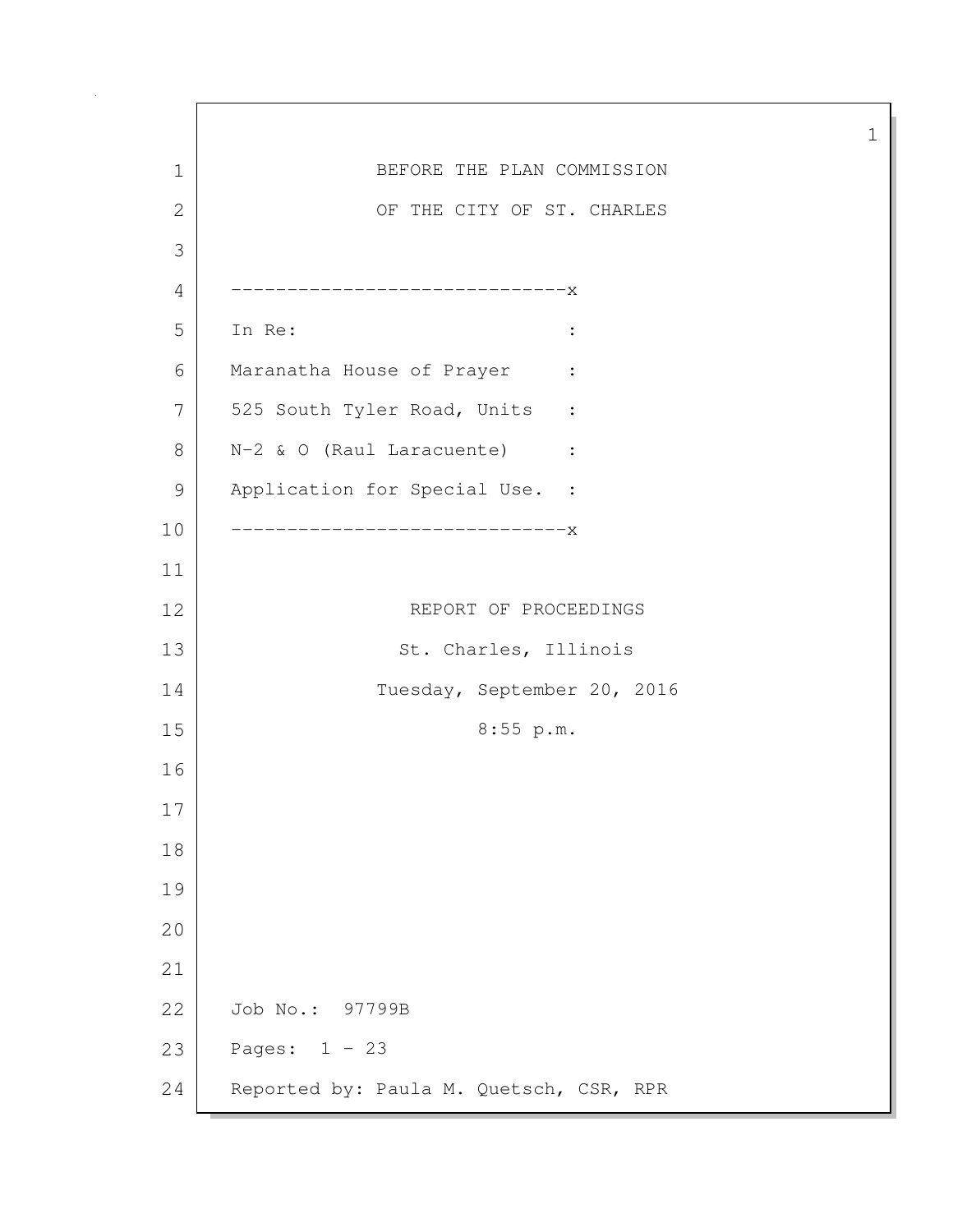$\mathbf{I}$ 

| $\mathbf 1$   | Report of proceedings held at the location of:    |
|---------------|---------------------------------------------------|
| $\mathbf{2}$  |                                                   |
| 3             | ST. CHARLES CITY HALL                             |
| 4             | 2 East Main Street                                |
| 5             | St. Charles, Illinois 60174                       |
| $\sqrt{6}$    | $(630)$ 377-4400                                  |
| 7             |                                                   |
| $\,8\,$       |                                                   |
| $\mathcal{G}$ |                                                   |
| 10            | Before Paula M. Quetsch, a Certified Shorthand    |
| 11            | Reporter, Registered Professional Reporter, and a |
| 12            | Notary Public in and for the State of Illinois.   |
| 13            |                                                   |
| 14            |                                                   |
| 15            |                                                   |
| 16            |                                                   |
| 17            |                                                   |
| $18\,$        |                                                   |
| 19            |                                                   |
| 20            |                                                   |
| 21            |                                                   |
| 22            |                                                   |
| 23            |                                                   |
| 24            |                                                   |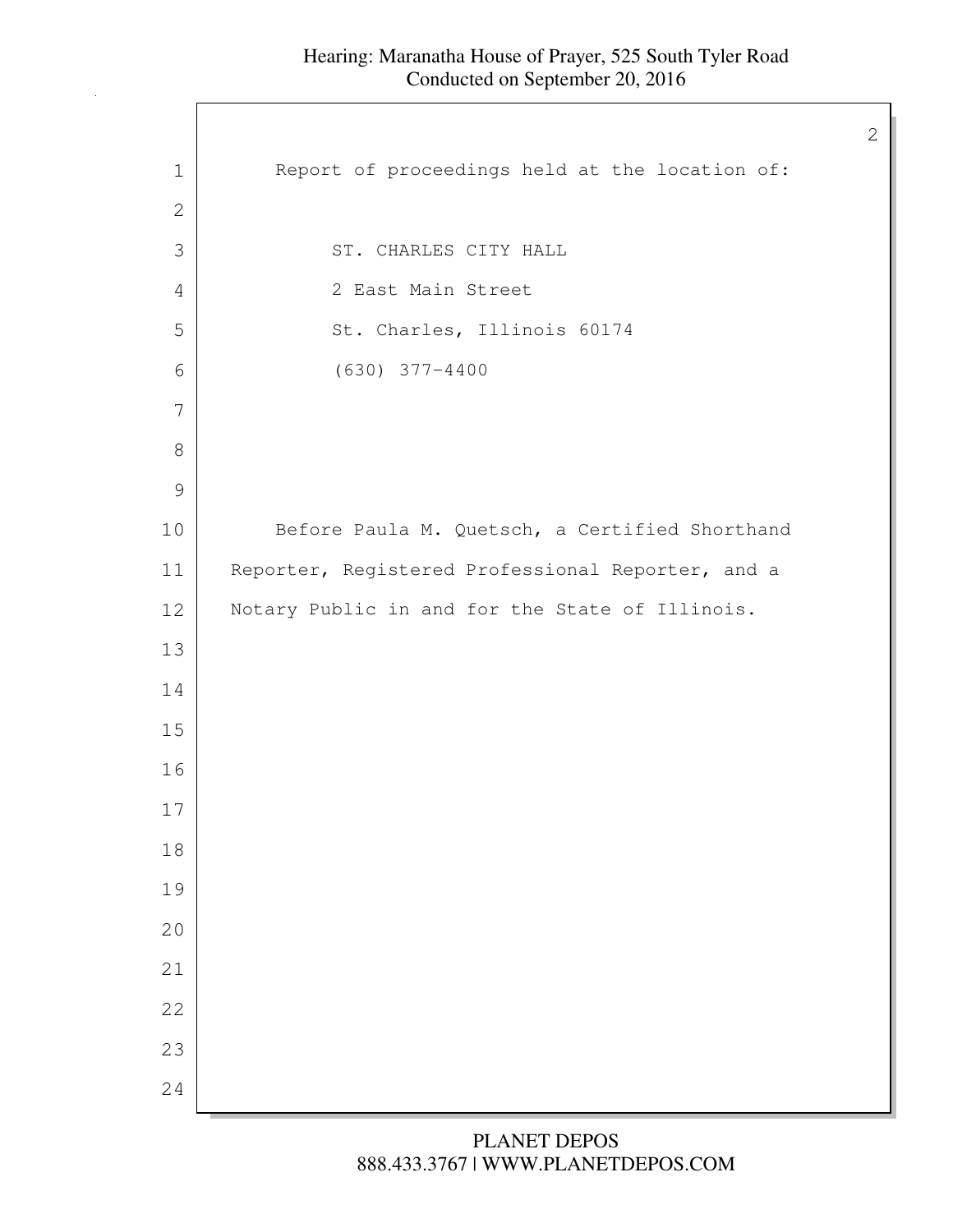$\Gamma$ 

3

| $\mathbf 1$   | PRESENT:                              |
|---------------|---------------------------------------|
| $\mathbf{2}$  | TODD WALLACE, Chairman                |
| 3             | TIM KESSLER, Vice Chairman            |
| 4             | BRIAN DOYLE, Member                   |
| 5             | DAN FRIO, Member                      |
| 6             | JIM HOLDERFIELD, Member               |
| 7             | LAURA MACKLIN-PURDY, Member           |
| $8\,$         | TOM SCHUETZ, Member                   |
| $\mathcal{G}$ | MICHELLE SPRUTH, Member               |
| 10            |                                       |
| 11            | ALSO PRESENT:                         |
| 12            | RUSS COLBY, Planning Division Manager |
| 13            | ELLEN JOHNSON, Planner                |
| 14            | RITA TUNGARE, Director                |
| 15            |                                       |
| 16            |                                       |
| 17            |                                       |
| 18            |                                       |
| 19            |                                       |
| 20            |                                       |
| 21            |                                       |
| 22            |                                       |
| 23            |                                       |
| 24            |                                       |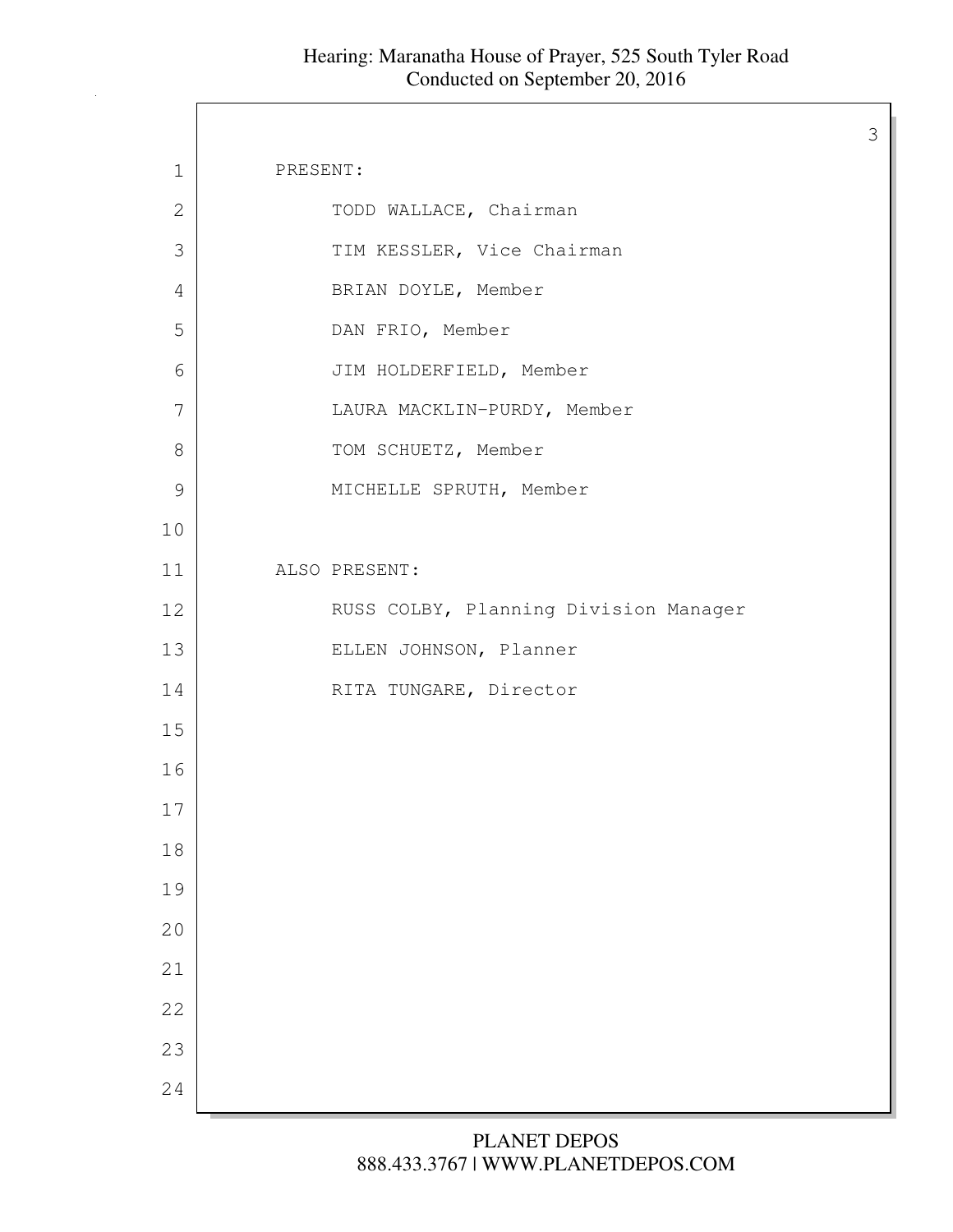| PROCEEDINGS                                          |
|------------------------------------------------------|
|                                                      |
| CHAIRMAN WALLACE: Item 5 on the agenda is            |
| public hearing, Maranatha House of Prayer, 525 South |
| Tyler Road, Units N-2 and O. This is an application  |
| for a special use with a public hearing. We will     |
| accept evidence from the applicant subject to        |
| questions from the Plan Commission and members of    |
| the public.                                          |
| MR. LARACUENTE: It's not going to be as              |
| exciting as the other one.                           |
| CHAIRMAN WALLACE: So before we begin,                |
| anyone who wishes to give any testimony or ask       |
| questions, please be sworn in, if you can raise your |
| right hand.                                          |
| (Witness sworn.)                                     |
| CHAIRMAN WALLACE: Thank you. And if you              |
| can just state your name, spell your last name, and  |
| state your address for the record, please.           |
| MR. LARACUENTE: Raul, R-a-u-l; Laracuente,           |
| L-a-r-a-c-u-e-n-t-e. My office is -- do you want my  |
| residential address? 1907 Jeanette Avenue,           |
| St. Charles, Illinois.                               |
|                                                      |
| CHAIRMAN WALLACE: All right. And go ahead            |
|                                                      |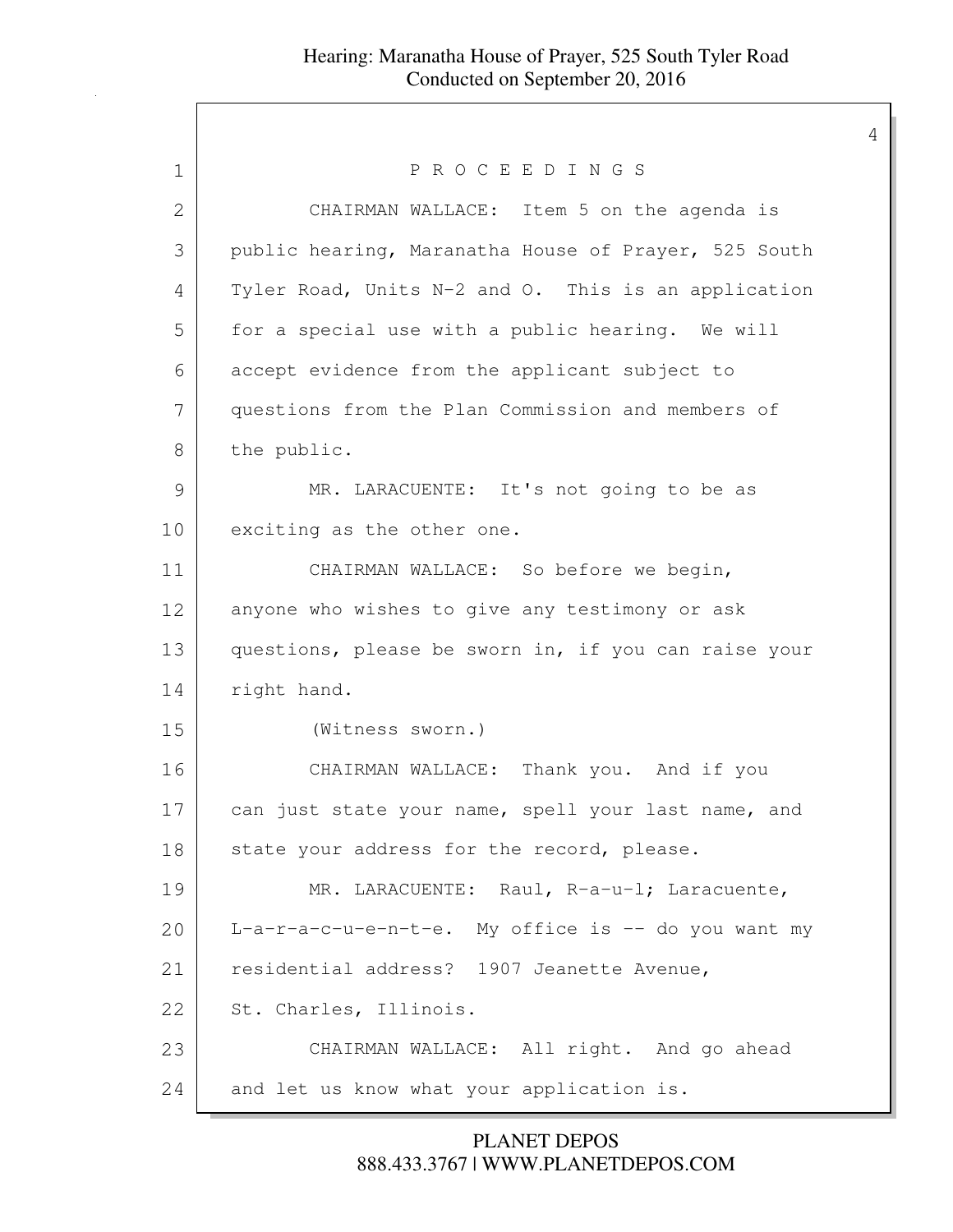| 1              | MR. LARACUENTE: What we're trying to do as           |
|----------------|------------------------------------------------------|
| $\overline{2}$ | a church -- Maranatha House of Prayer, we've been    |
| 3              | here for over 3 1/2 years gathering in the Hilton    |
| 4              | Garden Inn -- started at the Holiday Inn Express and |
| 5              | moved to the Hilton. We have been doing a lot of     |
| 6              | things for the community, and now we feel it is a    |
| 7              | good time for us to move into a place that we can    |
| 8              | continue to grow.                                    |
| $\mathcal{G}$  | We've been doing a lot of stuff with the             |
| 10             | kids in school. At the beginning of the year, we     |
| 11             | gather as many kids as we can book bags and school   |
| 12             | supplies for the needy kids in the area. We give     |
| 13             | them to Geneva, as far as Cleveland, Ohio. Wherever  |
| 14             | there's a need that gets presented to us, we try to  |
| 15             | help them out.                                       |
| 16             | We've been helping out with some of the              |
| 17             | members of the community, families, needy, homeless, |
| 18             | young people that we find, we try to help them as    |
| 19             | much as we can. So now we feel acquiring this        |
| 20             | space, we'll be able to lease it for a couple years, |
| 21             | we'll be able to grow our space and be able to have  |
| 22             | some more of a permanent spot rather than being in a |
| 23             | hotel, having to move all this stuff around every    |
| 24             | Sunday and Tuesday night.                            |

888.433.3767 | WWW.PLANETDEPOS.COM PLANET DEPOS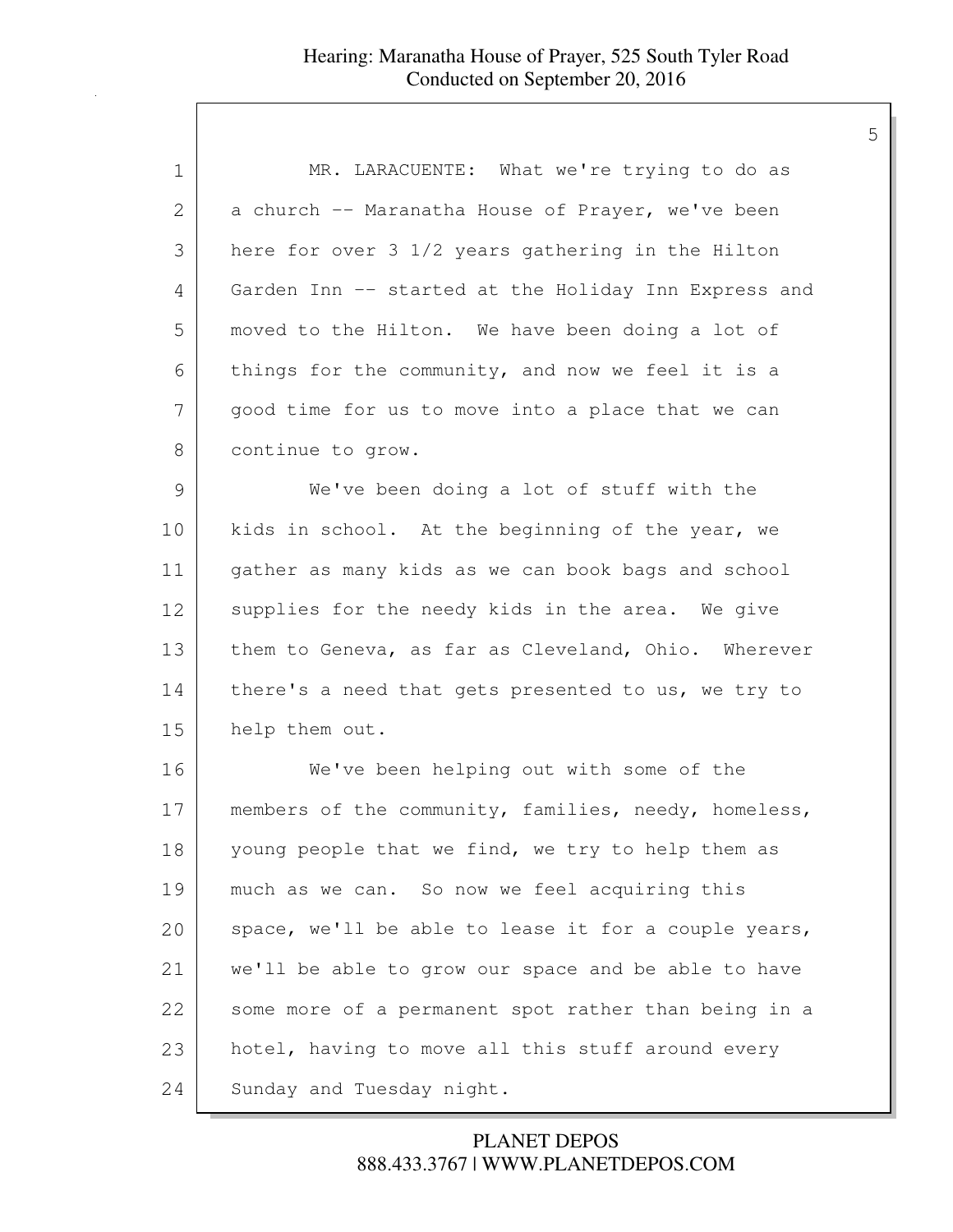| $\mathbf 1$    | So we feel we can be more of a blessing to           |
|----------------|------------------------------------------------------|
| $\overline{2}$ | the people as we get our own place.                  |
| 3              | VICE CHAIRMAN KESSLER: You have services             |
| 4              | Sundays and Tuesday evenings. Is that when you       |
| 5              | gather?                                              |
| 6              | MR. LARACUENTE: Correct.                             |
| 7              | VICE CHAIRMAN KESSLER: How many members?             |
| 8              | MR. LARACUENTE: We have about 15 faithful            |
| 9              | members. We have about 30 people that have come      |
| 10             | around. Most of our focus has been to encourage      |
| 11             | people to go back to the churches and be a blessing. |
| 12             | We haven't really been focusing on trying to grow.   |
| 13             | We've just been trying to encourage people. We have  |
| 14             | our prayer service on Tuesday nights and our Sunday  |
| 15             | services.                                            |
| 16             | VICE CHAIRMAN KESSLER: So those are the              |
| 17             | only events that you have?                           |
| 18             | MR. LARACUENTE: Correct.                             |
| 19             | VICE CHAIRMAN KESSLER: How many square feet          |
| 20             | is this, do you know about?                          |
| 21             | MR. LARACUENTE: 18 -- almost 1900 feet in            |
| 22             | the total I think it is. So the front has a          |
| 23             | conference room area which will be Genesis, the      |
| 24             | children's room area; we have a receptionist area    |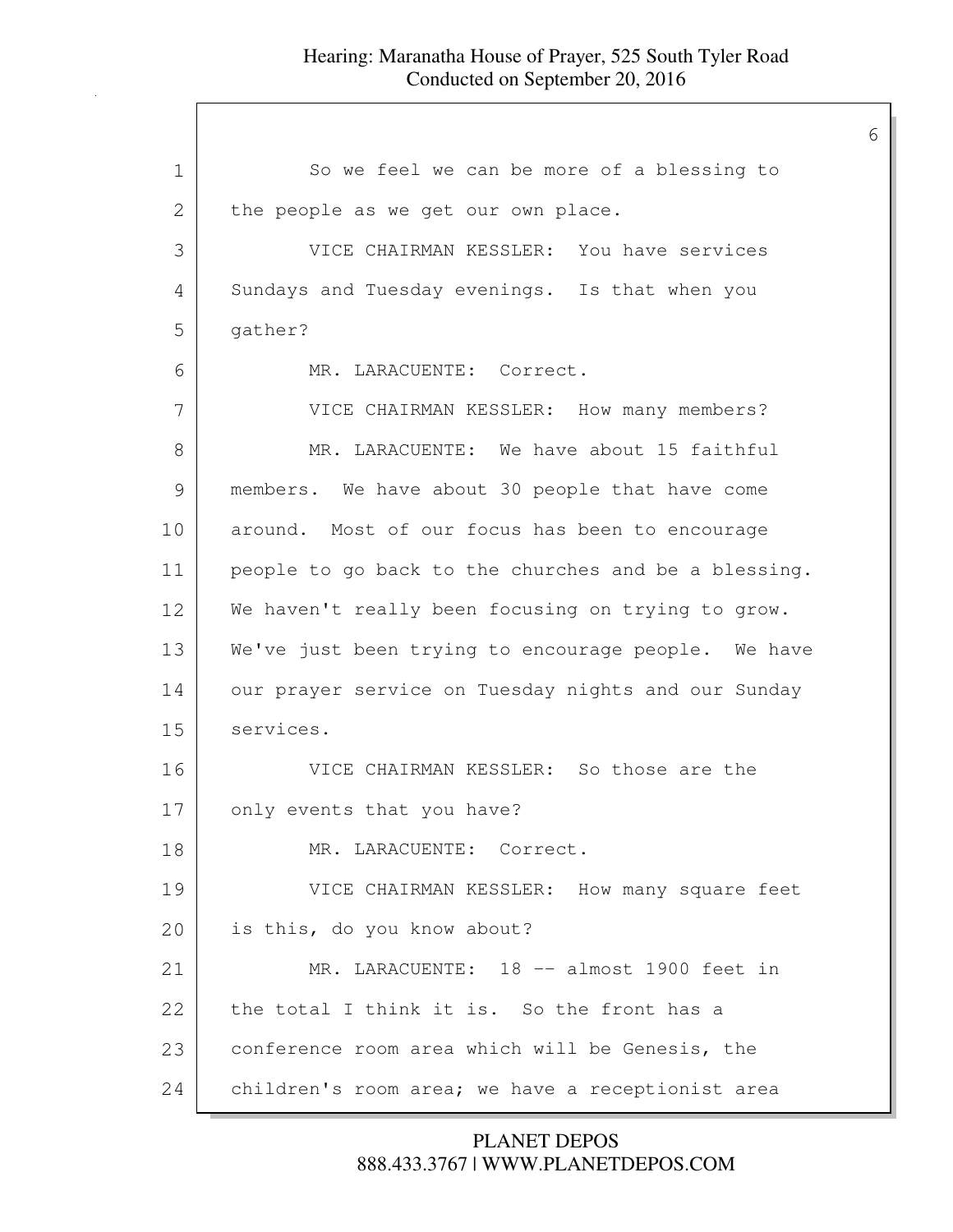1 and the back area, which I think is 0, will be the 2 | main center. 3 VICE CHAIRMAN KESSLER: You said that you 4 distribute things to children in need. 5 MR. LARACUENTE: Correct. 6 VICE CHAIRMAN KESSLER: Do you collect those 7 | things at your location? 8 MR. LARACUENTE: We put the mission before 9 the people of the church, and most of the things the 10 church ends up buying. 11 VICE CHAIRMAN KESSLER: I guess my question 12 is, will this be a collection place where things 13 will pile up and you deliver them? 14 MR. LARACUENTE: No, that will not be the 15 case. As the need appears, we go ahead and buy it 16 from Walmart and take it to the middle person and 17 they distribute it. There's no carts or locations 18 or anything like that. 19 VICE CHAIRMAN KESSLER: There's nothing 20 going on except on Sundays and on Tuesday evenings? 21 What a waste you have to pay for a whole month. 22 MR. LARACUENTE: I know. 23 MEMBER DOYLE: That was kind of my question, 24 if you guys had any other programs or activities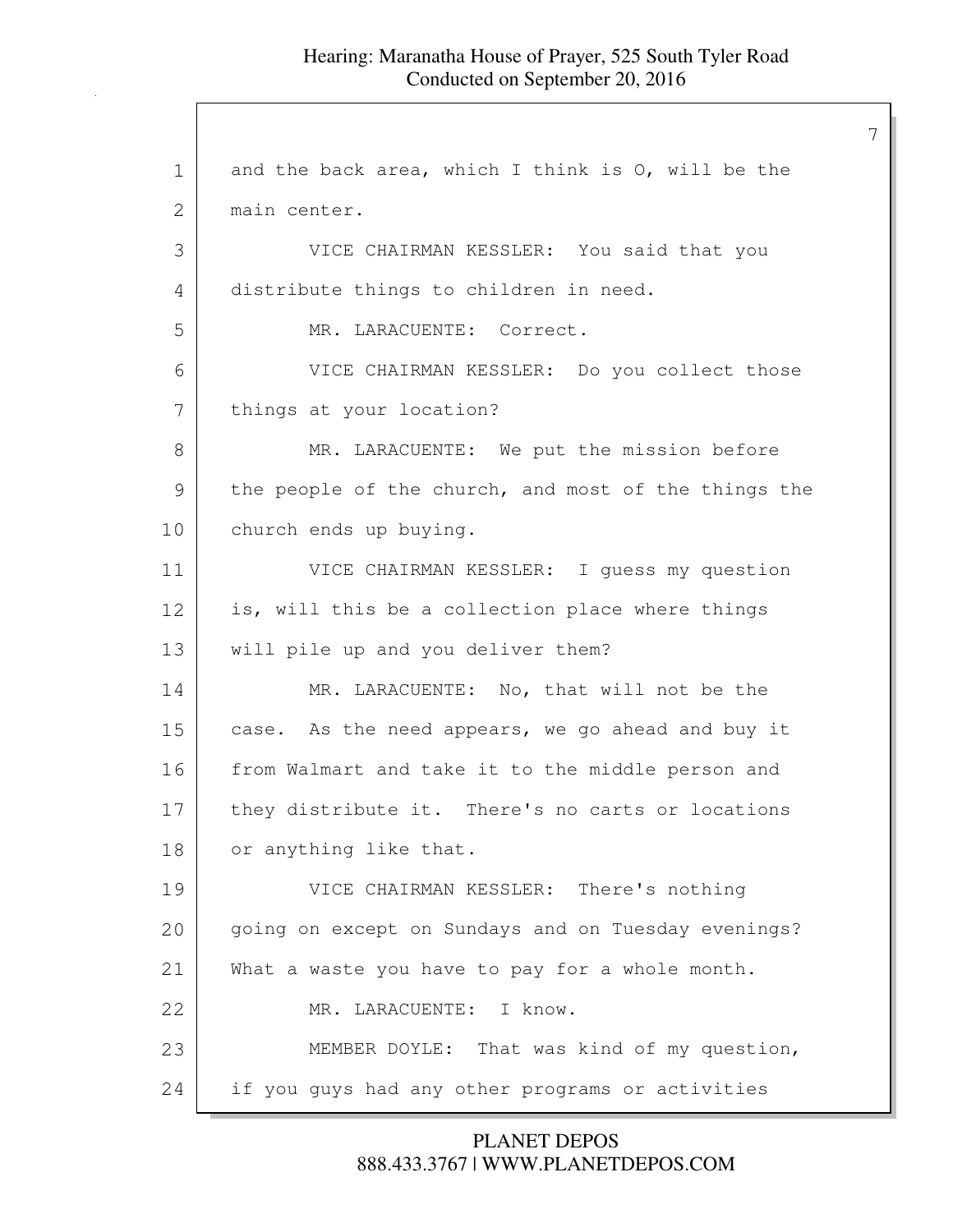| 1             | throughout the week that you gather for that you'd      |
|---------------|---------------------------------------------------------|
| $\mathbf{2}$  | be using the space for aside from those times when      |
| 3             | there's worship services.                               |
| 4             | MR. LARACUENTE: The only service we have                |
| 5             | during the week is a Tuesday night service. Our         |
| 6             | goal is to have a Friday night service for the young    |
| 7             | people, and we're trying to reach out to some of the    |
| 8             | kids that are in need and all the kids and try and      |
| $\mathcal{G}$ | give them a positive outlet to do something on a        |
| 10            | Friday night, and we give them something to do.         |
| 11            | MEMBER SCHUETZ: So my question, you                     |
| 12            | currently have 15 members, and the capacity of your     |
| 13            | building would be 45; is that correct?                  |
| 14            | MR. LARACUENTE: Correct.                                |
| 15            | MEMBER SCHUETZ: So you have two times,                  |
| 16            | 7:00 p.m. on Tuesday and 10:00 or whatever Sunday?      |
| 17            | MR. LARACUENTE: Sunday morning.                         |
| 18            | MEMBER SCHUETZ: As far as parking, I know               |
| 19            | in the staff note it says nobody else is parking        |
| 20            | there because the other businesses are closed with      |
| 21            | the exception of the salon and some other $-$ - I guess |
| 22            | I read as much of the staff notes as I could, but       |
| 23            | was there more parking than necessary when nobody       |
| 24            | is there?                                               |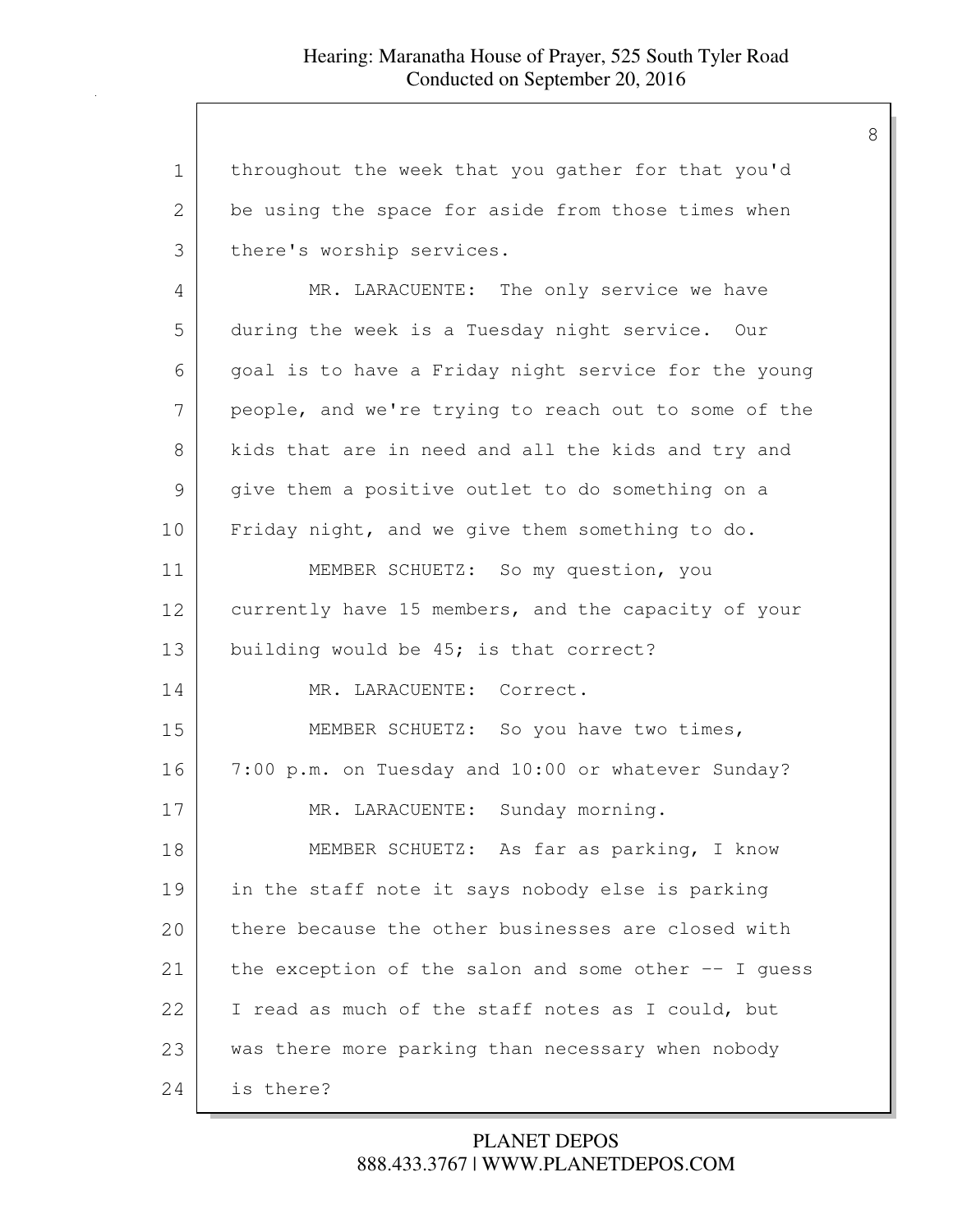| 1             | MS. JOHNSON: Yes. Correct. So there's a              |
|---------------|------------------------------------------------------|
| $\mathbf{2}$  | total of 180 parking spaces in the business park,    |
| 3             | and we calculated what the parking requirement is    |
| 4             | per current zoning ordinance based on the size of    |
| 5             | all of the uses in the business park and what uses   |
| 6             | those are, and there's actually a deficient number   |
| 7             | of parking spaces for all of those tenant spaces.    |
| 8             | However, we also looked at the hours of operation of |
| $\mathcal{G}$ | those businesses, and since basically none of those  |
| 10            | businesses are open during the times this unit will  |
| 11            | be used, there will be almost 180 spaces open        |
| 12            | theoretically.                                       |
| 13            | MEMBER SCHUETZ: So just a few extra.                 |
| 14            | Really the question is, so if you exceed 45 members, |
| 15            | that's your capacity, so what happens then?          |
| 16            | MR. LARACUENTE: Basically, what the fire             |
| 17            | marshal told us is if we were to increase above 45,  |
| 18            | we have to change the door lock in the back.<br>So   |
| 19            | then he said if we increase more than the 45, we     |
| 20            | change the door locks. So it's a push lock.          |
| 21            | MEMBER SCHUETZ: So that's really the only            |
| 22            | challenge of exceeding 45?                           |
| 23            | MR. LARACUENTE: But even if it were to               |
| 24            | increase the size to 60 or something like that, we'd |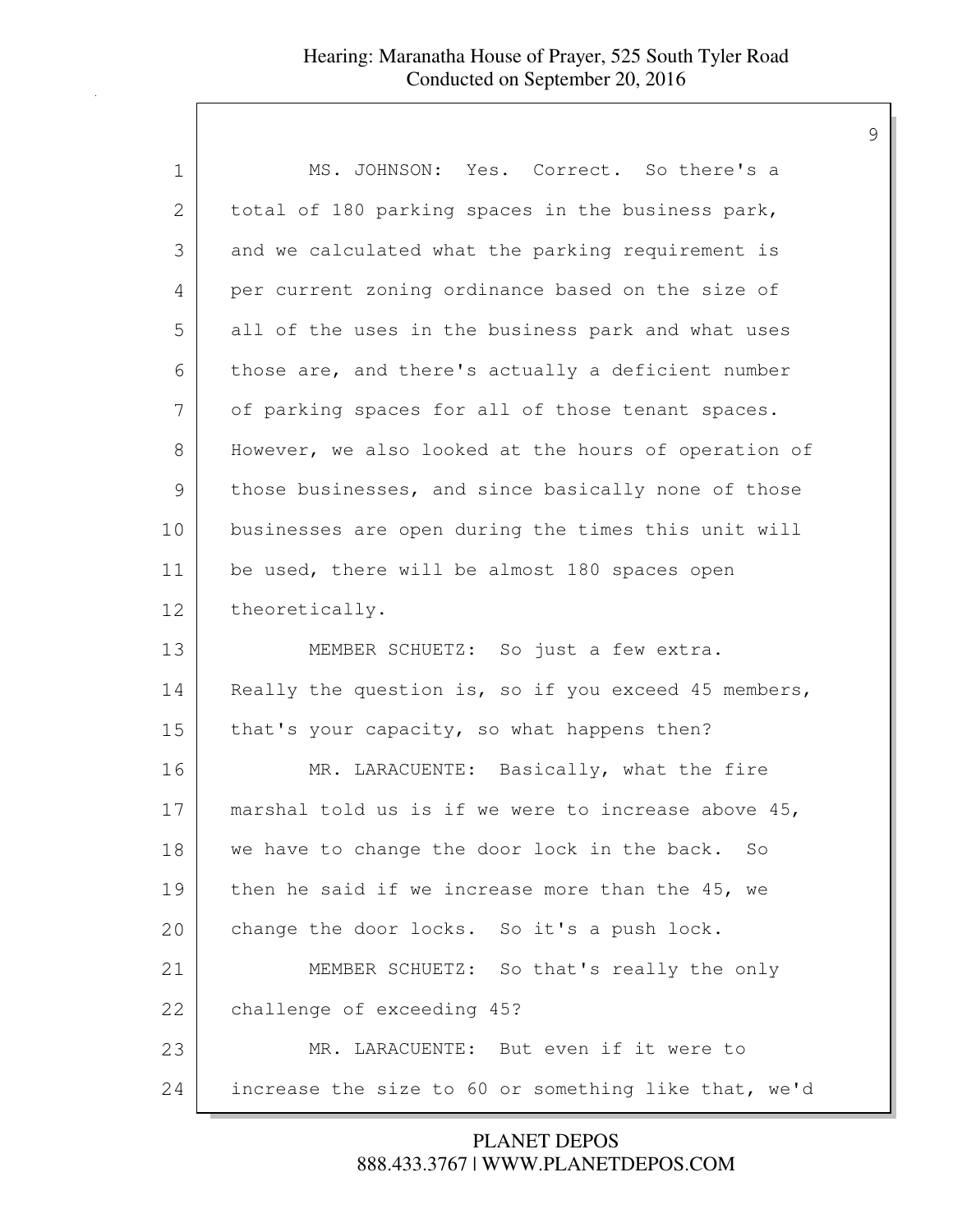| 1             | just have a second service on Sundays. Because it's  |
|---------------|------------------------------------------------------|
| 2             | empty. We have pretty much the blessing of the       |
| 3             | association of the place. They said that as long as  |
| 4             | it doesn't interfere with the stuff during the day   |
| 5             | that they do, which is not even -- my wife might go  |
| 6             | there during the day, but it's not like we're going  |
| 7             | to have any services.                                |
| 8             | MEMBER SCHUETZ: It will be real quiet                |
| $\mathcal{G}$ | for you.                                             |
| 10            | MR. LARACUENTE: Definitely. We made sure --          |
| 11            | before we even started the process we went there on  |
| 12            | Friday night; we went there on Tuesday night; we     |
| 13            | went there on Sunday morning and there was nothing   |
| 14            | happening.                                           |
| 15            | MEMBER SPRUTH: Have you looked into                  |
| 16            | partnering with other churches for I guess the       |
| 17            | vision they see?                                     |
| 18            | MR. LARACUENTE: Correct. We are -- I'm               |
| 19            | friends with River City Church on Kirk Road, Trinity |
| 20            | Church right here on 7th, and an Aurora church       |
| 21            | called The Warehouse Church, and we have been        |
| 22            | partnering with them. We pray. We have a group of    |
| 23            | men that we collaborate, and we talk about certain   |
| 24            | things that we're doing. Once every two months we    |

888.433.3767 | WWW.PLANETDEPOS.COM PLANET DEPOS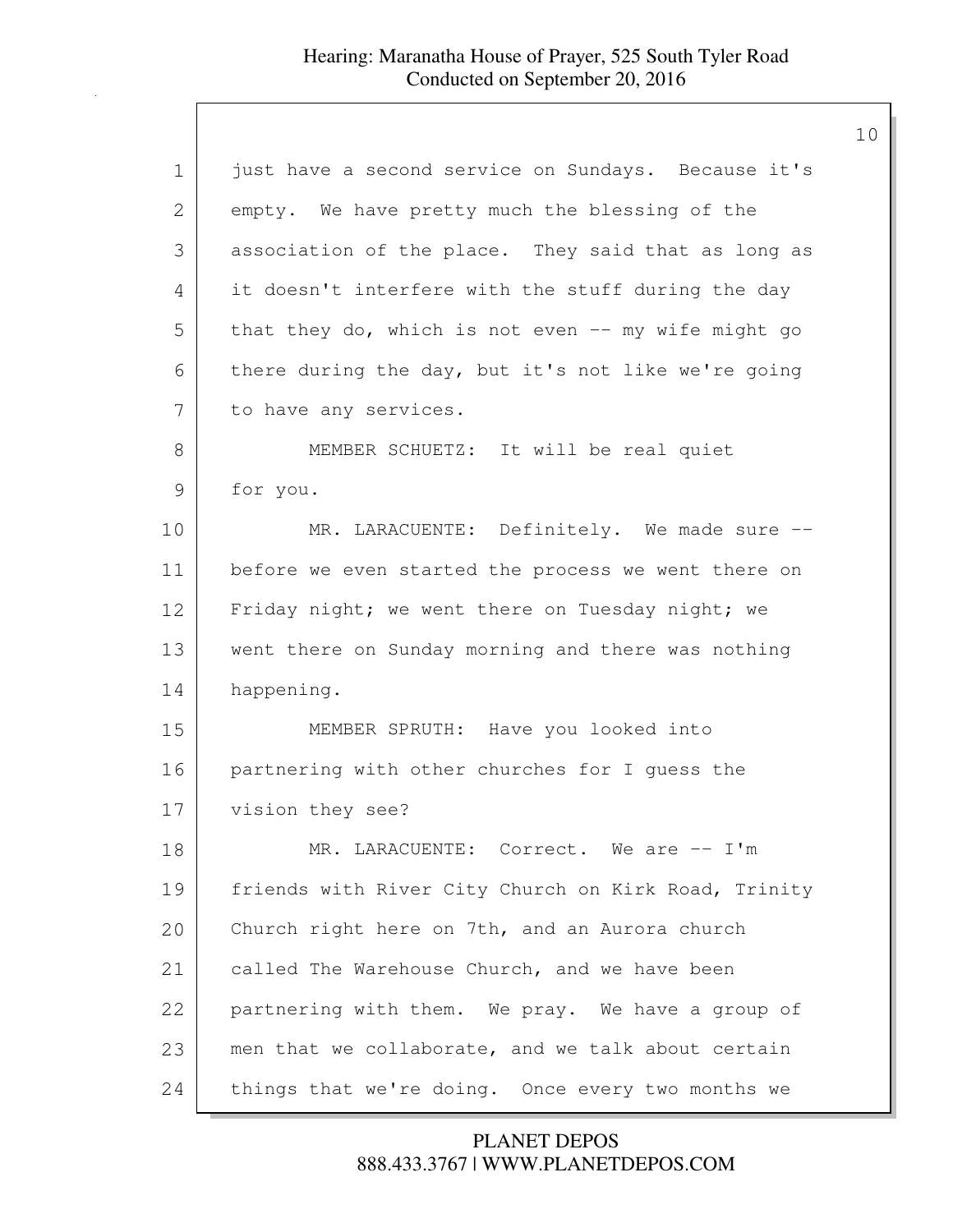| 1  | have a prayer meeting that we do for the city. But      |
|----|---------------------------------------------------------|
| 2  | yeah, we do end up getting together if there's a        |
| 3  | need or if there's a vision on any fund or something    |
| 4  | like that.                                              |
| 5  | MEMBER SPRUTH: As part of the parking, have             |
| 6  | you looked into discussion whether or not you can       |
| 7  | use other church facilities like some of you are        |
| 8  | partners instead of getting a new building having       |
| 9  | within your network other churches who can provide      |
| 10 | space for what you see? Like I was thinking of          |
| 11 | something like on Stearns Road with Christ              |
| 12 | Community, and I think that's two churches in one,      |
| 13 | that type of thing.                                     |
| 14 | MR. LARACUENTE: Yeah, we have contacted                 |
| 15 | them. On Sundays it's kind of tight for us because      |
| 16 | they do have their schedules, and they go all the       |
| 17 | way to $12:00$ or sometimes 1:00 and we tend to $-$ for |
| 18 | the members that are coming to the church, it's         |
| 19 | easier for them to come in the mornings, and the        |
| 20 | kids and everything else. Most of it -- we have         |
| 21 | members from Naperville, Northlake, as far as           |
| 22 | Chicago that come to the church. So for them it's       |
| 23 | easier in the morning.                                  |
| 24 | So we went and reached out to River City                |

888.433.3767 | WWW.PLANETDEPOS.COM PLANET DEPOS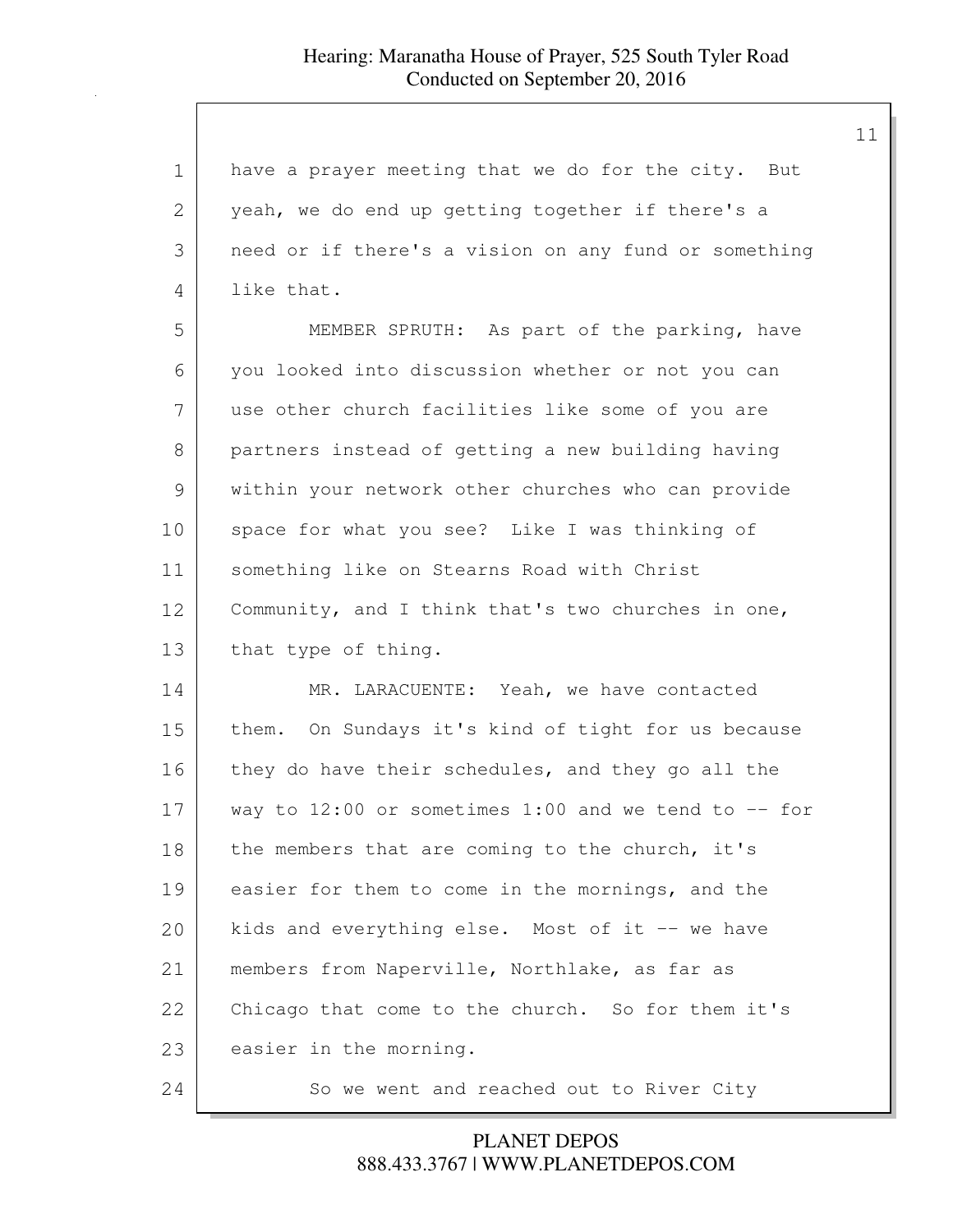|             |                                                       | 12 |
|-------------|-------------------------------------------------------|----|
| $\mathbf 1$ | Church. They tell us it has to be more like 2:00 p.m. |    |
| 2           | So having our own place would give us the flexibility |    |
| 3           | on Sunday mornings to do whatever we need do.         |    |
| 4           | CHAIRMAN WALLACE: All right. Anything else?           |    |
| 5           | MR. LARACUENTE: Did that answer the question?         |    |
| 6           | MEMBER SPRUTH: Yes. Thank you.                        |    |
| 7           | VICE CHAIRMAN KESSLER: I'd like to make a             |    |
| 8           | motion that we close the public hearing.              |    |
| 9           | MEMBER DOYLE: Second.                                 |    |
| 10          | CHAIRMAN WALLACE: Any discussion on the               |    |
| 11          | motion?                                               |    |
| 12          | (No response.)                                        |    |
| 13          | CHAIRMAN WALLACE: Tim.                                |    |
| 14          | VICE CHAIRMAN KESSLER: Spruth.                        |    |
| 15          | MEMBER SPRUTH: Yes.                                   |    |
| 16          | VICE CHAIRMAN KESSLER: Holderfield.                   |    |
| 17          | MEMBER HOLDERFIELD: Yes.                              |    |
| 18          | VICE CHAIRMAN KESSLER: Doyle.                         |    |
| 19          | MEMBER DOYLE: Yes.                                    |    |
| 20          | VICE CHAIRMAN KESSLER: Schuetz.                       |    |
| 21          | MEMBER SCHUETZ: Yes.                                  |    |
| 22          | VICE CHAIRMAN KESSLER: Frio.                          |    |
| 23          | MEMBER FRIO: Yes.                                     |    |
| 24          | VICE CHAIRMAN KESSLER: Purdy.                         |    |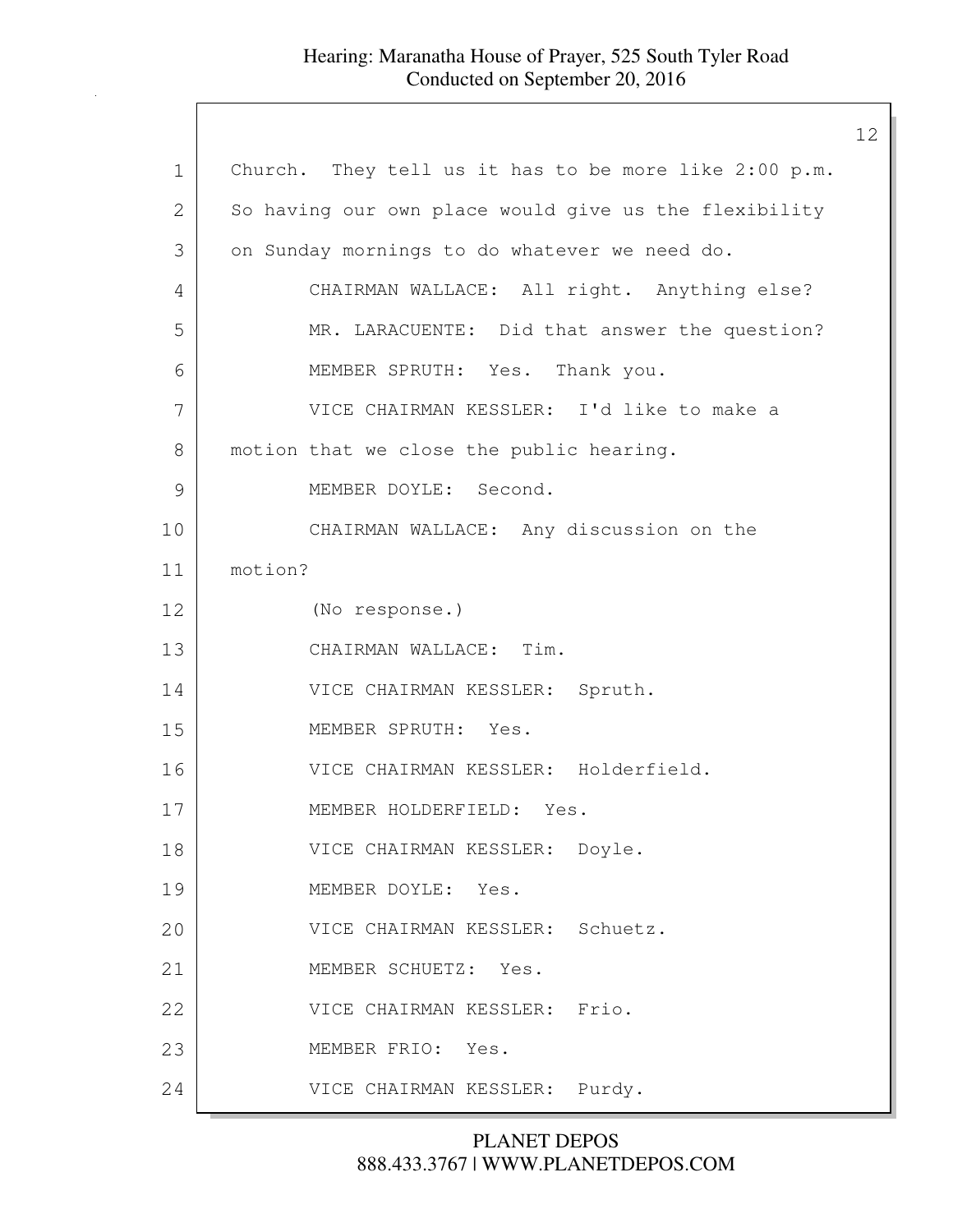$\mathsf{I}$ 

|               |                                                        | 13 |
|---------------|--------------------------------------------------------|----|
| $\mathbf 1$   | MEMBER MACKLIN-PURDY: Yes.                             |    |
| $\mathbf{2}$  | VICE CHAIRMAN KESSLER: Wallace.                        |    |
| 3             | CHAIRMAN WALLACE: Yes.                                 |    |
| 4             | VICE CHAIRMAN KESSLER: Kessler, yes.                   |    |
| 5             | CHAIRMAN WALLACE: All right. The public                |    |
| 6             | hearing is closed.                                     |    |
| 7             | Moving on to Item 6 is action on the                   |    |
| 8             | application for special use.                           |    |
| $\mathcal{G}$ | VICE CHAIRMAN KESSLER: I'd like to make a              |    |
| 10            | motion to recommend to the planning and development    |    |
| 11            | committee approval of the application for special      |    |
| 12            | use for the Maranatha House of Prayer, 525 South Tyler |    |
| 13            | Road, Units N and 0 by Raul Laracuente.                |    |
| 14            | MEMBER SCHUETZ: Second.                                |    |
| 15            | MS. JOHNSON: There are two recommendations             |    |
| 16            | conditions of approval. I don't know if you want to    |    |
| 17            | add those to the motion.                               |    |
| 18            | VICE CHAIRMAN KESSLER: Subject to the                  |    |
| 19            | conditions of approval recommended by staff.           |    |
| 20            | MEMBER SCHUETZ: Second.                                |    |
| 21            | CHAIRMAN WALLACE: All right. That's the                |    |
| 22            | motion on the table, to recommend with resolution of   |    |
| 23            | staff comments. Is there any discussion?               |    |
| 24            | MEMBER DOYLE: Just one point of discussion.            |    |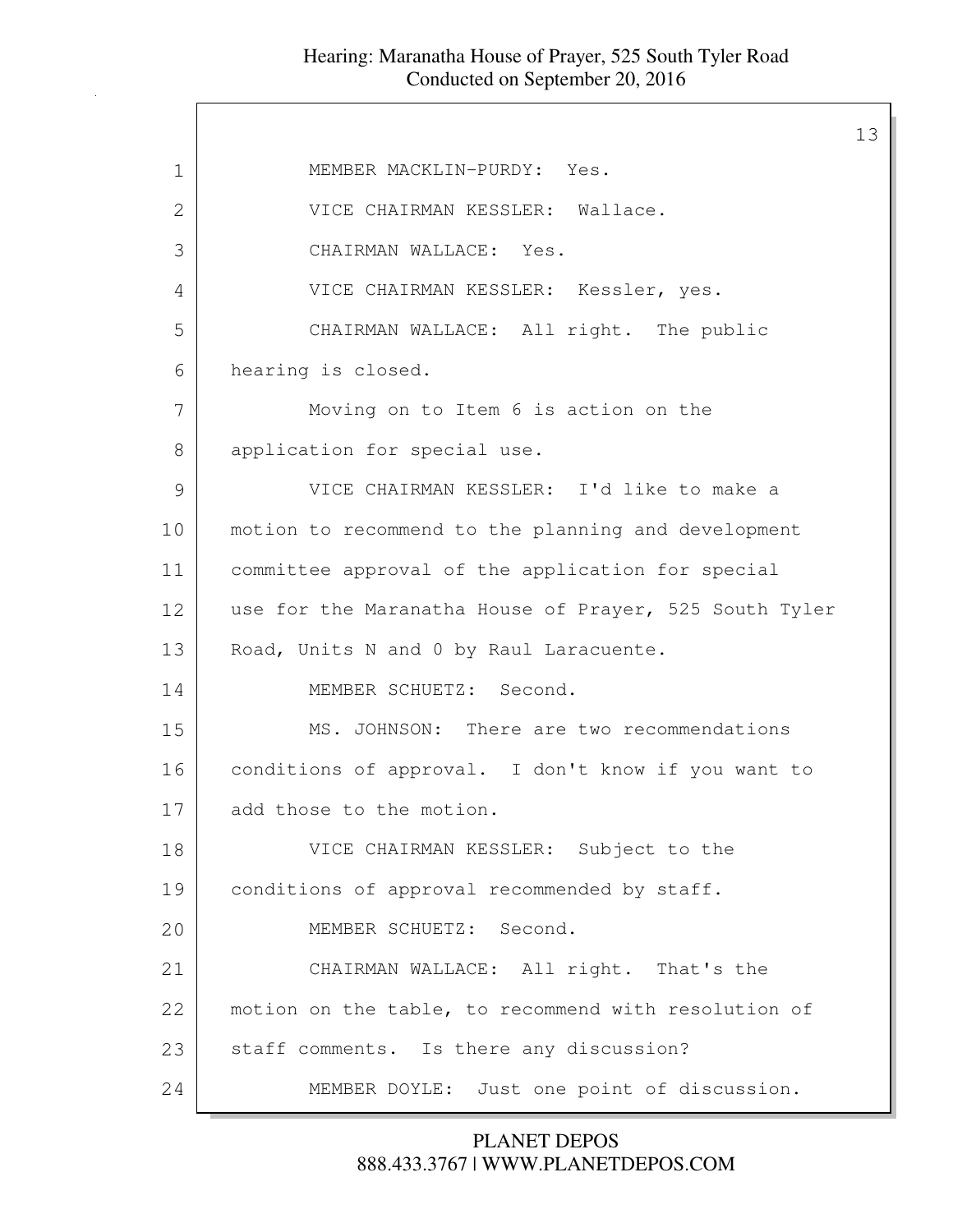|               |                                                    | 14 |
|---------------|----------------------------------------------------|----|
| $\mathbf{1}$  | So it's actually not resolution of staff comments; |    |
| $\mathbf{2}$  | it's two conditions, that the maximum number of    |    |
| 3             | people in a given church service shall not exceed  |    |
| 4             | 45, and church services will not be held before    |    |
| 5             | 7:00 p.m. on weekdays or before 12:00 p.m. on      |    |
| 6             | Saturdays.                                         |    |
| 7             | CHAIRMAN WALLACE: Is that a correct                |    |
| 8             | statement of the motion?                           |    |
| $\mathcal{G}$ | VICE CHAIRMAN KESSLER: Yes.                        |    |
| 10            | MEMBER SCHUETZ: Yes.                               |    |
| 11            | CHAIRMAN WALLACE: All right. Further               |    |
| 12            | discussion on the motion?                          |    |
| 13            | (No response.)                                     |    |
| 14            | CHAIRMAN WALLACE: Seeing none, anything            |    |
| 15            | else from staff?                                   |    |
| 16            | (No response.)                                     |    |
| 17            | CHAIRMAN WALLACE: No.<br>Tim.                      |    |
| 18            | VICE CHAIRMAN KESSLER: Spruth.                     |    |
| 19            | MEMBER SPRUTH: Yes.                                |    |
| 20            | VICE CHAIRMAN KESSLER: Holderfield.                |    |
| 21            | MEMBER HOLDERFIELD: Yes.                           |    |
| 22            | VICE CHAIRMAN KESSLER: Doyle.                      |    |
| 23            | MEMBER DOYLE: Yes.                                 |    |
| 24            | VICE CHAIRMAN KESSLER: Schuetz.                    |    |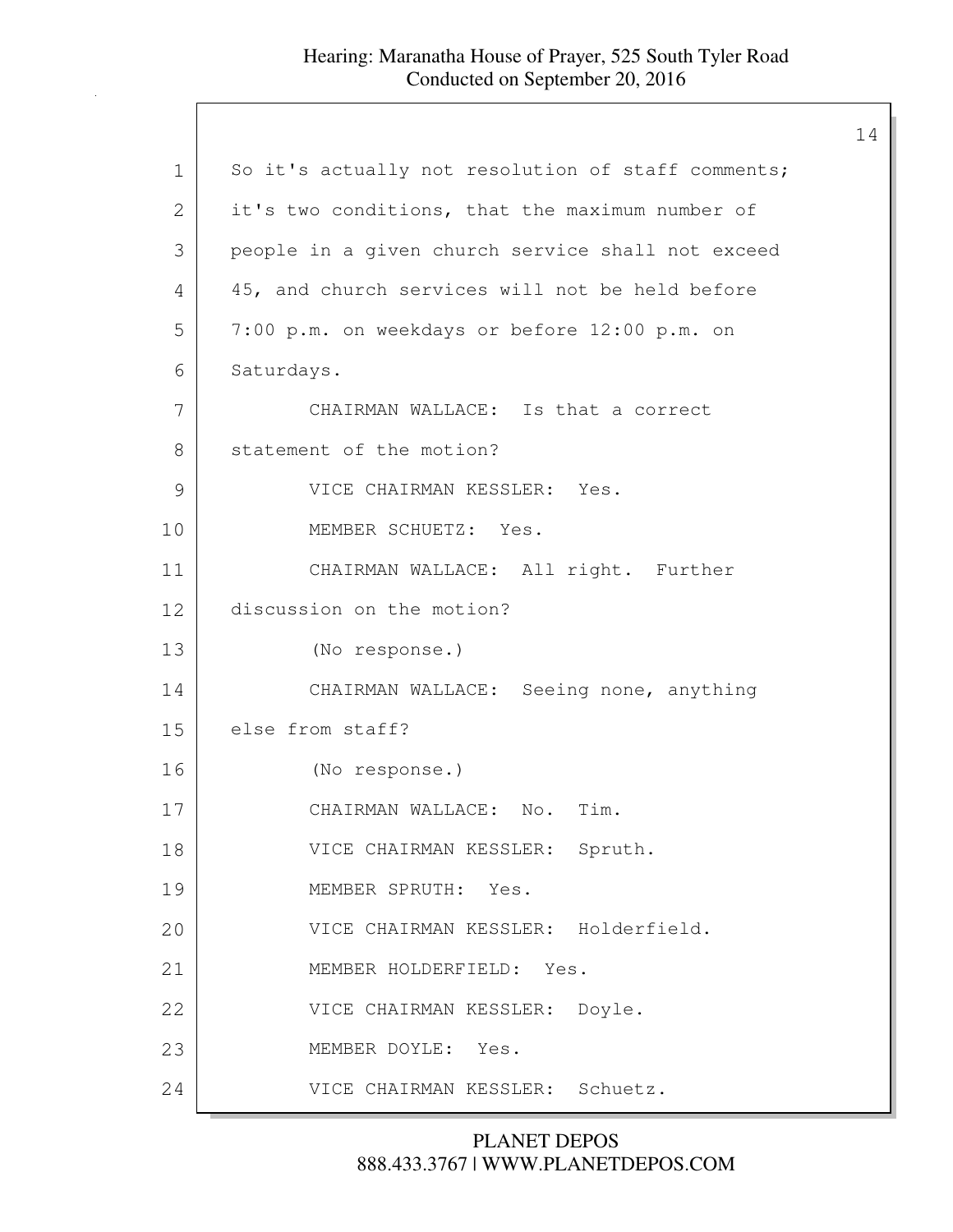$\mathsf{l}$ 

| $\mathbf 1$  | MEMBER SCHUETZ: Yes.                                |
|--------------|-----------------------------------------------------|
| $\mathbf{2}$ | VICE CHAIRMAN KESSLER: Frio.                        |
| 3            | MEMBER FRIO: Yes.                                   |
| 4            | VICE CHAIRMAN KESSLER: Purdy.                       |
| 5            | MEMBER MACKLIN-PURDY: Yes.                          |
| 6            | VICE CHAIRMAN KESSLER: Wallace.                     |
| 7            | CHAIRMAN WALLACE: Yes.                              |
| 8            | VICE CHAIRMAN KESSLER: Kessler, yes.                |
| 9            | CHAIRMAN WALLACE: All right. Good luck.             |
| 10           | MR. LARACUENTE: Thank you. So it's okay?            |
| 11           | CHAIRMAN WALLACE: We recommend approval to          |
| 12           | the planning and development committee.             |
| 13           | Can he give you a call and you'll discuss           |
| 14           | what the next step would be?                        |
| 15           | MS. JOHNSON: Yes. This will be on the               |
| 16           | planning and development committee agenda on        |
| 17           | October 10th, and we can talk about that.           |
| 18           | VICE CHAIRMAN KESSLER: There are two                |
| 19           | more steps.                                         |
| 20           | CHAIRMAN WALLACE: It has to be approved by          |
| 21           | the planning and development committee, and then it |
| 22           | will be approved subsequent to that at the City     |
| 23           | Council.                                            |
| 24           | MR. LARACUENTE: Sounds good. Thank you for          |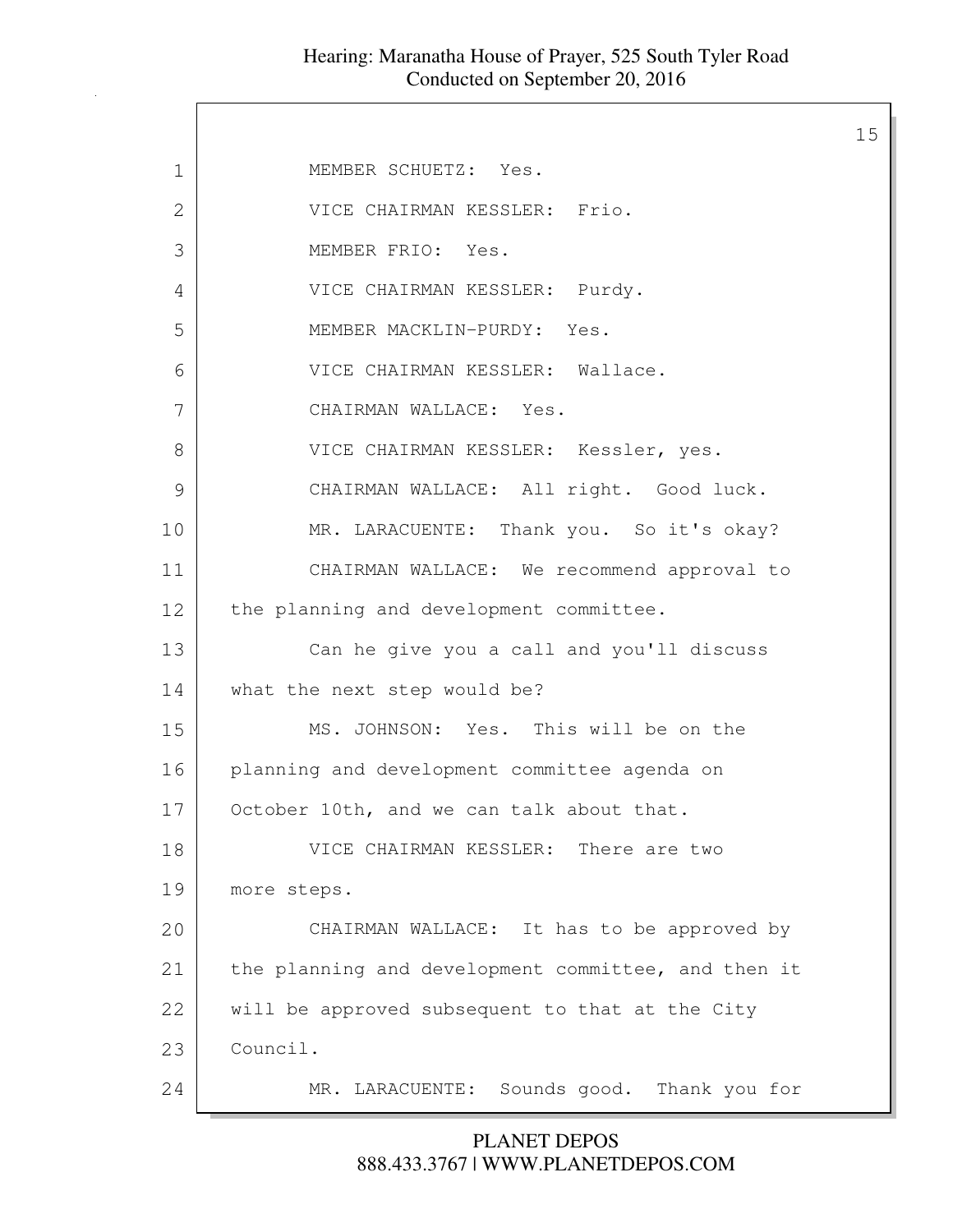| $\mathbf 1$   | your time.                                              |
|---------------|---------------------------------------------------------|
| 2             | CHAIRMAN WALLACE: Any additional business               |
| 3             | from Plan Commission members?                           |
| 4             | MEMBER DOYLE: Move to adjourn.                          |
| 5             | MR. COLBY: A couple of announcements.                   |
| 6             | MEMBER DOYLE: Okay. Sorry.                              |
| 7             | MR. COLBY: I think the Commission is aware              |
| 8             | that we have the Prairie Center application under       |
| $\mathcal{G}$ | review, and we're looking at dates for scheduling       |
| 10            | that for public hearing, and at this point we're        |
| 11            | looking at October the 18th as the first public         |
| 12            | hearing date that can be scheduled for.                 |
| 13            | The reason I'm bringing this up is we have              |
| 14            | some other applications that are before us that we      |
| 15            | need to look at scheduling, and looking ahead the       |
| 16            | first Plan Commission meeting in November is on         |
| 17            | Election Day. So that meeting is not planned to be      |
| 18            | held, but then the second meeting in November is the    |
| 19            | week of Thanksgiving because the meeting schedule is    |
| 20            | pushed back somewhat.                                   |
| 21            | So two things I wanted to ask. One, would               |
| 22            | the Plan Commission have any interest in scheduling     |
| 23            | a special meeting the beginning of November potentially |
| 24            | on November the 1st, which is actually the first        |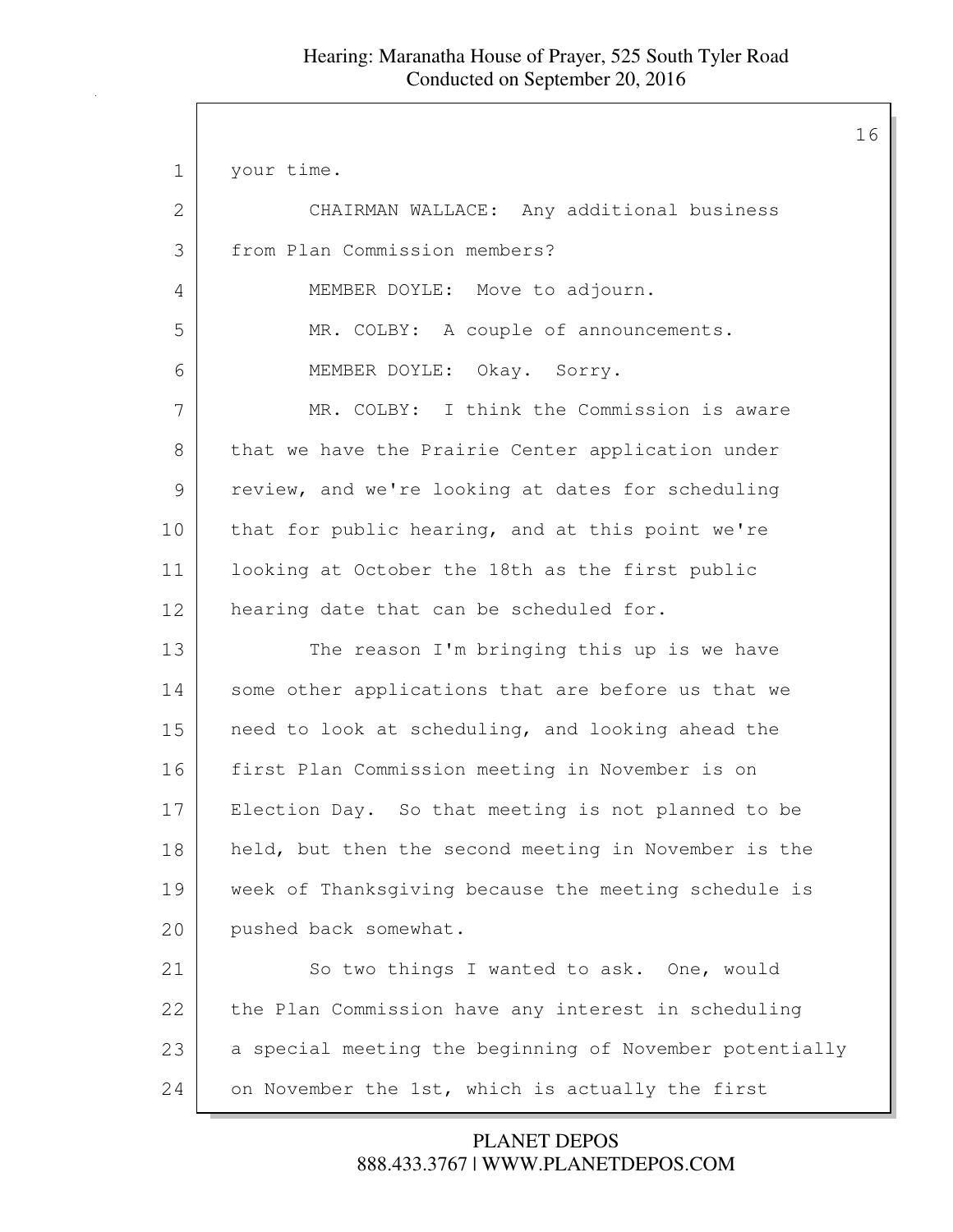### Hearing: Maranatha House of Prayer, 525 South Tyler Road Conducted on September 20, 2016

| 1             | Tuesday of November; it's just the first day of the |
|---------------|-----------------------------------------------------|
| 2             | month, so you follow the Council meetings, and it's |
| 3             | not a regularly scheduled meeting. If there's       |
| 4             | interest in scheduling for that date, it would give |
| 5             | you some flexibility with other applications and    |
| 6             | trying to get them scheduled.                       |
| 7             | CHAIRMAN WALLACE: Is election day                   |
| 8             | November 8th?                                       |
| $\mathcal{G}$ | MR. COLBY: Yes.                                     |
| 10            | CHAIRMAN WALLACE: And the reason -- just so         |
| 11            | you know, we used to hold meetings on Election Day, |
| 12            | and it was suggested several years ago that we not  |
| 13            | do that. You wouldn't have any interest in --       |
| 14            | VICE CHAIRMAN KESSLER: No.                          |
| 15            | CHAIRMAN WALLACE: What do the other Plan            |
| 16            | Commissioners think? Well, I guess discussion would |
| 17            | be whether to have a meeting on November 1st or     |
| 18            | November 8th.                                       |
| 19            | MEMBER DOYLE: I think what I'm hearing is           |
| 20            | that there is no meeting planned -- scheduled for   |
| 21            | November 1st.                                       |
| 22            | MR. COLBY: There's no meeting scheduled for         |
| 23            | either date. We've left November 8th off of the     |
| 24            | meeting calendar.                                   |

888.433.3767 | WWW.PLANETDEPOS.COM PLANET DEPOS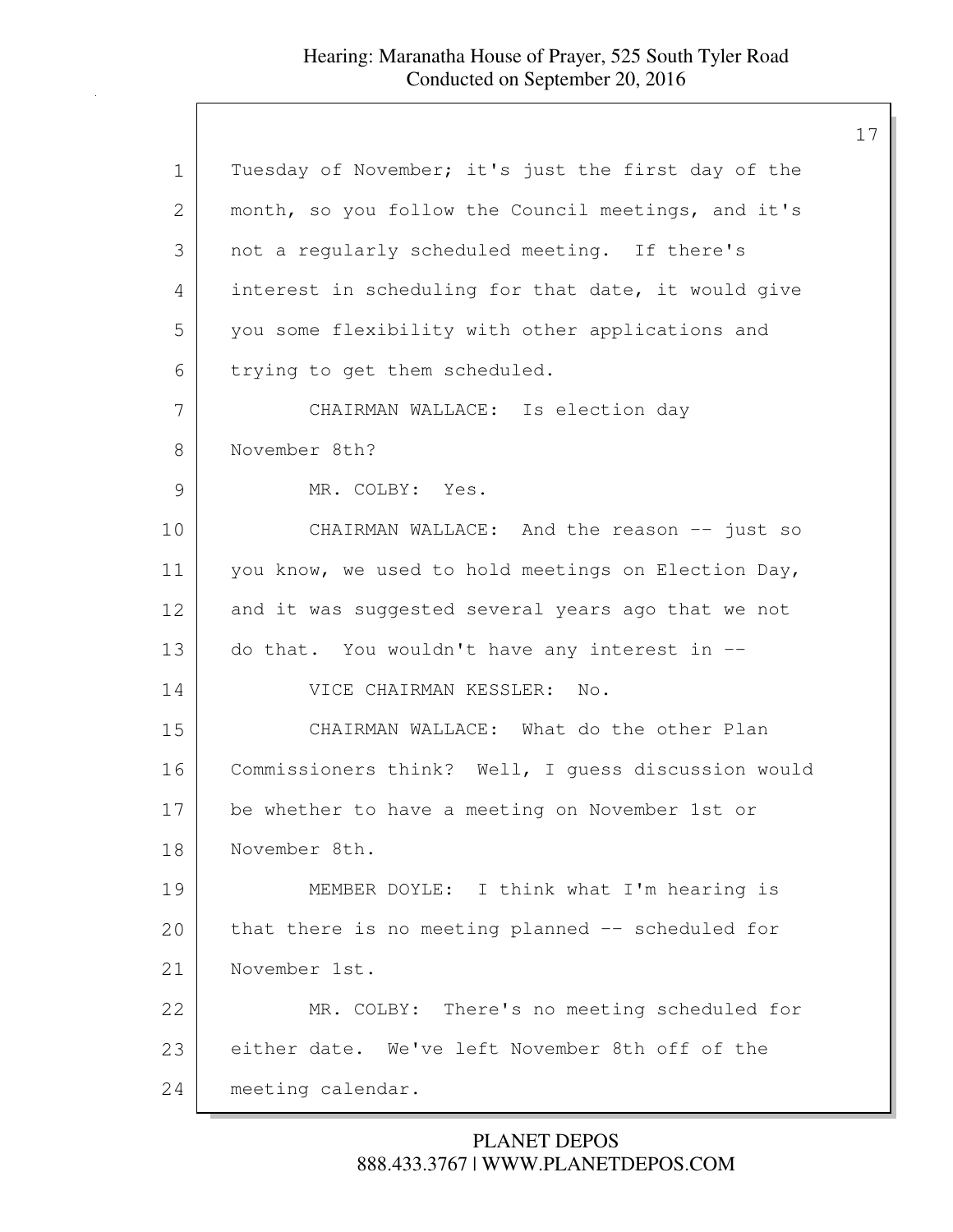| $\mathbf 1$ | MEMBER DOYLE: Which would normally be                  |
|-------------|--------------------------------------------------------|
| 2           | $our --$                                               |
| 3           | MR. COLBY: Right.                                      |
| 4           | MEMBER DOYLE: So there's October 18th and              |
| 5           | then after that the next meeting is when?              |
| 6           | MR. COLBY: The next regularly scheduled                |
| 7           | meeting is November the 22nd, which is the week of     |
| 8           | Thanksgiving.                                          |
| 9           | CHAIRMAN WALLACE: How does Plan Commission             |
| 10          | feel about altering the calendar to November 1st and   |
| 11          | November 15th and taking off November 22nd? Would      |
| 12          | that help?                                             |
| 13          | MEMBER SCHUETZ: Makes more sense.                      |
| 14          | VICE CHAIRMAN KESSLER: Does that make sense            |
| 15          | for staff?                                             |
| 16          | MR. COLBY: Assuming we can make those dates            |
| 17          | work. I know November 1st we don't have any public     |
| 18          | meetings scheduled because it's the end -- or it's a   |
| 19          | week that starts in the last day of the month. I'd     |
| 20          | have to check on the 15th, but if the Plan Commission  |
| 21          | is open to that, we could look at doing that.          |
| 22          | MS. TUNGARE: 15th might be difficult                   |
| 23          | because we have planning and development committee     |
| 24          | So that would put two meetings back to<br>on the 14th. |

888.433.3767 | WWW.PLANETDEPOS.COM PLANET DEPOS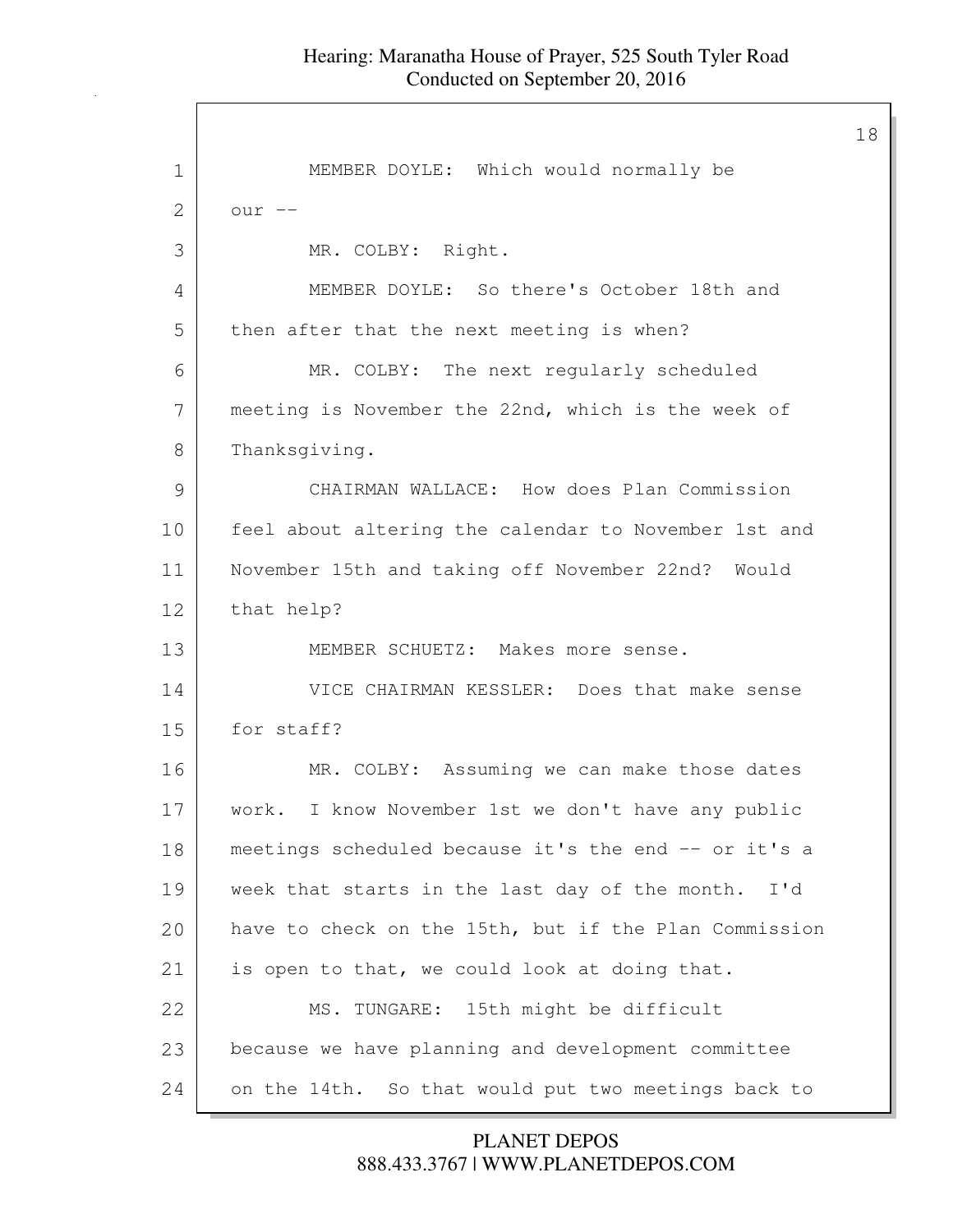#### Hearing: Maranatha House of Prayer, 525 South Tyler Road Conducted on September 20, 2016

1 back but it's doable. 2 VICE CHAIRMAN KESSLER: Do any Plan 3 Commissioners have any objection to November 1st? 4 (Nays heard.) 5 VICE CHAIRMAN KESSLER: So that's good to go. 6 Do any Plan Commissioners have any objection to 7 November 22nd, which is the Tuesday of Thanksgiving? 8 CHAIRMAN WALLACE: Personally I would prefer 9 not to have a meeting the week of Thanksqiving. 10 | MS. TUNGARE: Let's leave it on November 1st. 11 We'll have a conversation about November 15th, if 12 that's feasible or not, but at least we'll have one 13 meeting in November. 14 MEMBER SPRUTH: And that would be for 15 Prairie Center? 16 MR. COLBY: For October 18th, if that's 17 scheduled, that would be the only item on the agenda. 18 CHAIRMAN WALLACE: And are we anticipating 19 multiple continuances of the public hearing? 20 MR. COLBY: Well, that's to be determined. 21 We're not anticipating the public hearing being 22 completed in one evening, but we would anticipate at 23 least a second date. 24 MS. TUNGARE: I would anticipate at least

> 888.433.3767 | WWW.PLANETDEPOS.COM PLANET DEPOS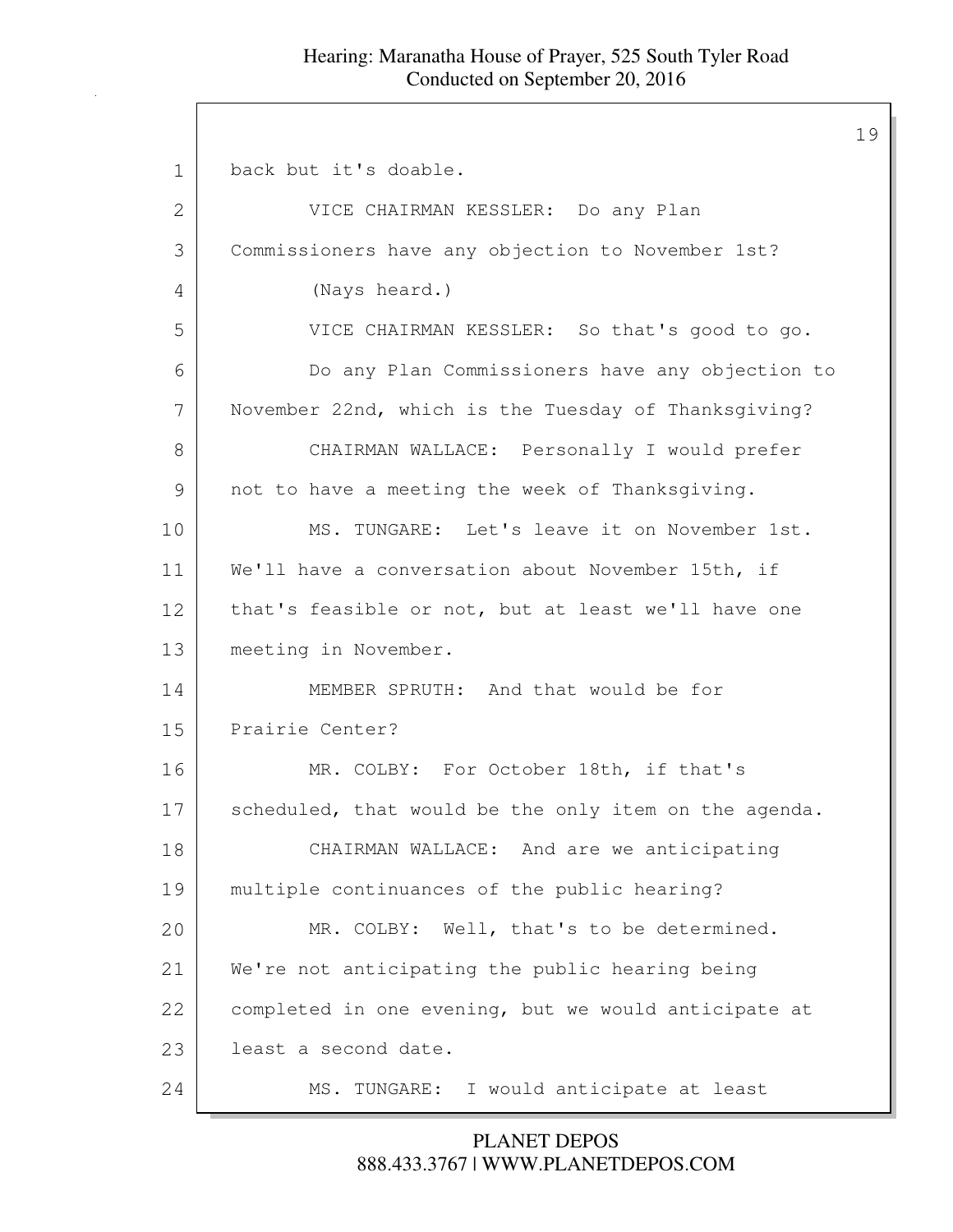| $\mathbf 1$  | two public hearings on that project.                              |
|--------------|-------------------------------------------------------------------|
| $\mathbf{2}$ | MEMBER SPRUTH: So if we stopped the public                        |
| 3            | hearing, what time would we stop that at. How late                |
| 4            | will we go?                                                       |
| 5            | CHAIRMAN WALLACE: 9:00. In the past when                          |
| 6            | it's been evident that things are going to go to                  |
| 7            | multiple public hearings, we aren't going to sit                  |
| 8            | here until 1:00 in the morning. We're going to cut                |
| 9            | it off and put it over to the next day.                           |
| 10           | MEMBER SPRUTH: At 9:00?                                           |
| 11           | CHAIRMAN WALLACE: Isn't that kind of what                         |
| 12           | we aimed for in the past, held it at $2$ , $2 \frac{1}{2}$ hours? |
| 13           | MS. TUNGARE: It's your prerogative.                               |
| 14           | Anywhere between 9:00 and 10:00.                                  |
| 15           | VICE CHAIRMAN KESSLER: You start and we all                       |
| 16           | agree we're not going to do any of this midnight or               |
| 17           | $1:00$ a.m.                                                       |
| 18           | MEMBER SCHUETZ: That's abuse.                                     |
| 19           | CHAIRMAN WALLACE: After 9:00 they have to                         |
| 20           | start paying us, and the City wouldn't let us do that.            |
| 21           | MEMBER DOYLE: This is a bona fide                                 |
| 22           | application? This is not a concept plan?                          |
| 23           | MR. COLBY: That's correct.                                        |
| 24           | MEMBER DOYLE: Just curious. The last time                         |

## 888.433.3767 | WWW.PLANETDEPOS.COM PLANET DEPOS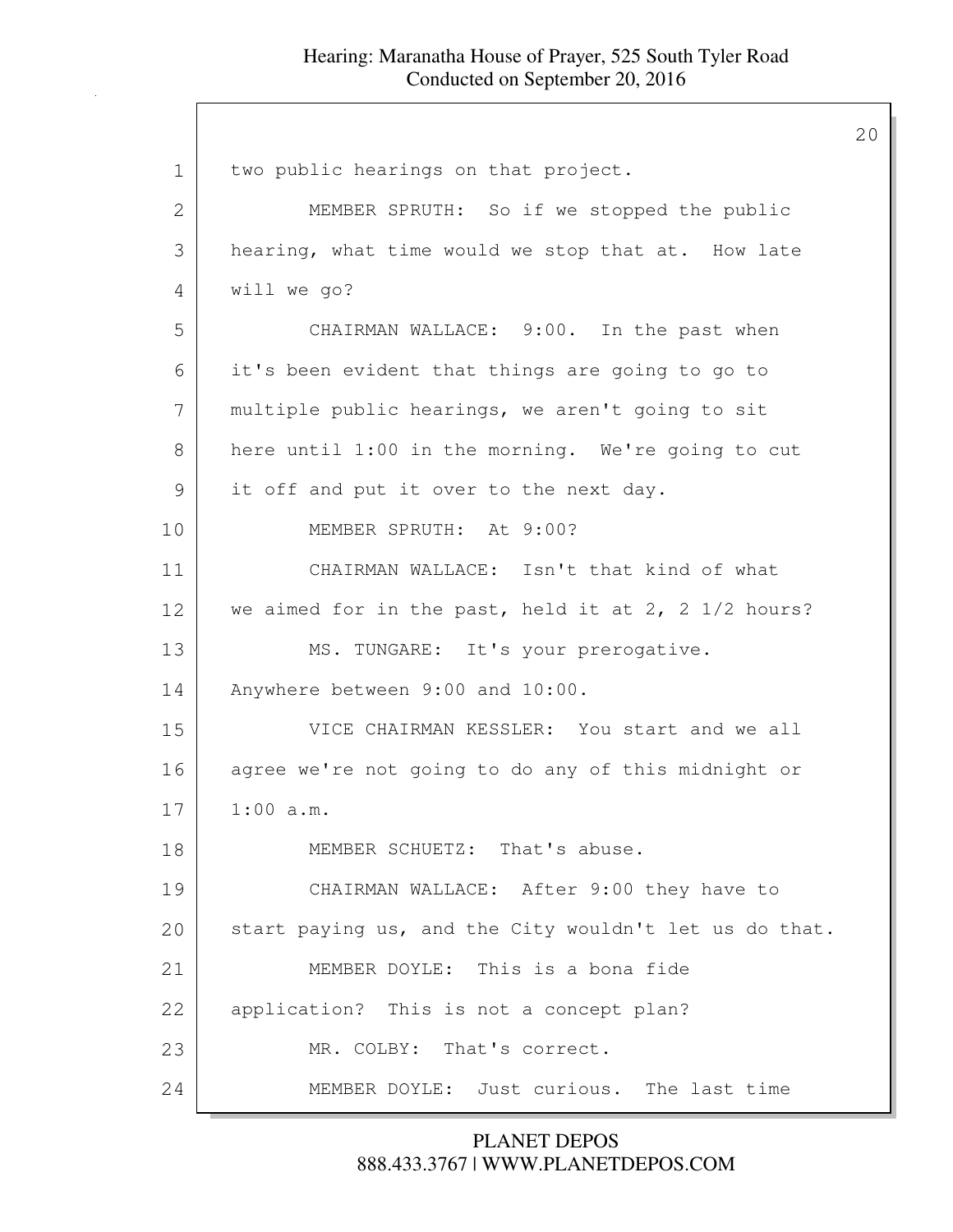#### Hearing: Maranatha House of Prayer, 525 South Tyler Road Conducted on September 20, 2016

1 we had this application in front of us we continued 2 the public hearing 10 times; right? I think it was  $3$  10 different  $-$ 4 MR. COLBY: It was close to that number over 5 a long period of time. There were periods where 6 there was no activity. 7 MEMBER DOYLE: But we don't expect it to go 8 | that long this time? 9 CHAIRMAN WALLACE: What year was that? 10 MEMBER DOYLE: 2009. 11 MS. TUNGARE: It was five years ago. 12 VICE CHAIRMAN KESSLER: But I will say 13 something, I think that this Plan Commission 14 compared to that one -- I think we have more control 15 over our meetings now than we did in the past. I 16 think we have a better handle on working with the 17 audience, making sure that things don't get out of 18 | hand. I think we've gotten better at it, so I think 19 it's going to be a little bit easier than it was 20 in 2010. 21 MEMBER SPRUTH: Thank you for that pep talk. 22 MEMBER SCHUETZ: You were there then and 23 you're here now. 24 VICE CHAIRMAN KESSLER: I'm much older now.

## 888.433.3767 | WWW.PLANETDEPOS.COM PLANET DEPOS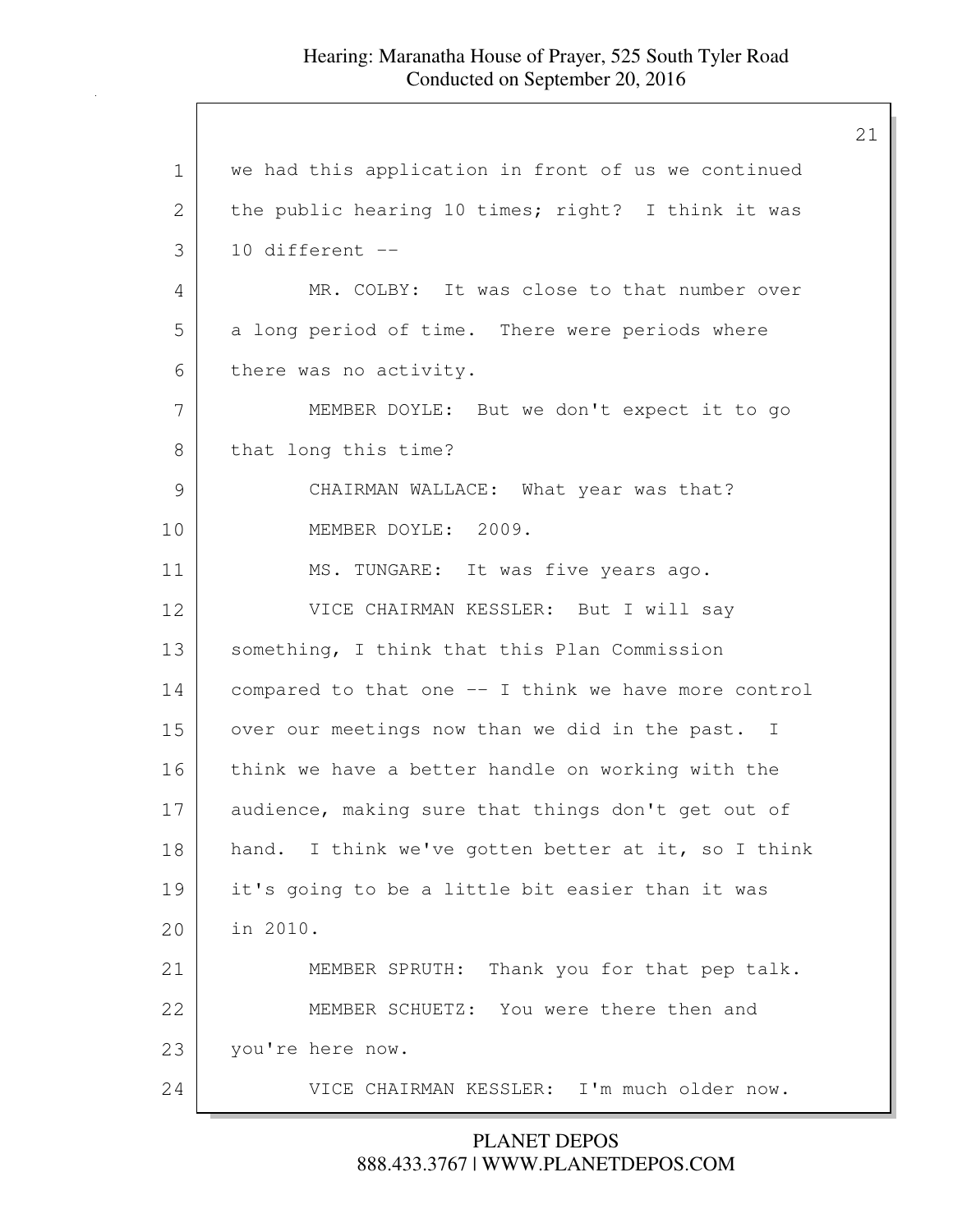| 1  | MEMBER HOLDERFIELD: I won't be able to make       |
|----|---------------------------------------------------|
| 2  | the October 4th meeting.                          |
| 3  | CHAIRMAN WALLACE: Does anyone know for sure       |
| 4  | that they would not be able to make October 18th? |
| 5  | (No response.)                                    |
| 6  | CHAIRMAN WALLACE: Anything else, Russ?            |
| 7  | MR. COLBY: No.                                    |
| 8  | CHAIRMAN WALLACE: Ellen?                          |
| 9  | MS. JOHNSON: No.                                  |
| 10 | CHAIRMAN WALLACE: Rita?                           |
| 11 | MS. TUNGARE: No.                                  |
| 12 | CHAIRMAN WALLACE: All right. Is there a           |
| 13 | motion to adjourn?                                |
| 14 | MEMBER DOYLE: So moved.                           |
| 15 | MEMBER SCHUETZ: Second.                           |
| 16 | CHAIRMAN WALLACE: Moved and seconded. All         |
| 17 | in favor.                                         |
| 18 | (Ayes heard.)                                     |
| 19 | CHAIRMAN WALLACE: Opposed.                        |
| 20 | (No response.)                                    |
| 21 | CHAIRMAN WALLACE: St. Charles Plan                |
| 22 | Commission is adjourned at 9:16 p.m.              |
| 23 | (Off the record at 9:16 p.m.)                     |
| 24 |                                                   |

# 888.433.3767 | WWW.PLANETDEPOS.COM PLANET DEPOS